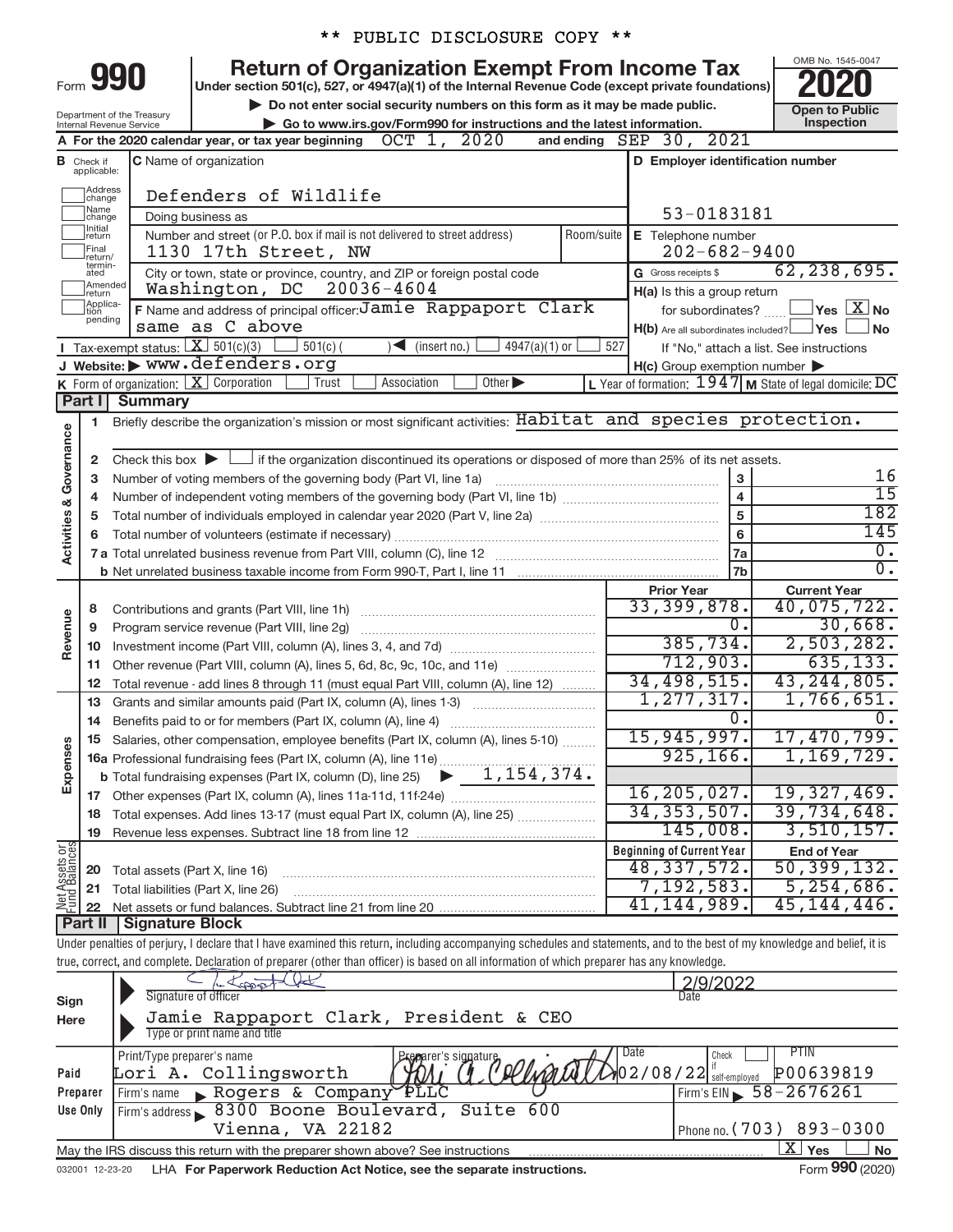|              | Part III   Statement of Program Service Accomplishments                                                                                      |
|--------------|----------------------------------------------------------------------------------------------------------------------------------------------|
|              | X                                                                                                                                            |
| 1.           | Briefly describe the organization's mission:                                                                                                 |
|              | Defenders of Wildlife is a national, nonprofit membership organization                                                                       |
|              | dedicated to the protection of all native animals and plants in their                                                                        |
|              | natural communities.                                                                                                                         |
|              |                                                                                                                                              |
| $\mathbf{2}$ | Did the organization undertake any significant program services during the year which were not listed on the                                 |
|              | $\exists$ Yes $\boxed{\text{X}}$ No<br>prior Form 990 or 990-EZ?                                                                             |
|              | If "Yes," describe these new services on Schedule O.                                                                                         |
| 3            | $\Box$ Yes $\Box$ No<br>Did the organization cease conducting, or make significant changes in how it conducts, any program services?         |
|              | If "Yes," describe these changes on Schedule O.                                                                                              |
| 4            | Describe the organization's program service accomplishments for each of its three largest program services, as measured by expenses.         |
|              | Section 501(c)(3) and 501(c)(4) organizations are required to report the amount of grants and allocations to others, the total expenses, and |
|              | revenue, if any, for each program service reported.                                                                                          |
|              | $16, 568, 582$ $\cdot$ including grants of \$<br>$1,719,996.$ (Revenue \$<br>30,668.<br>) (Expenses \$<br>4a (Code:                          |
|              | Conservation and Restoration of Imperiled Biodiversity in North                                                                              |
|              | America: Defenders of Wildlife focuses on the conservation of                                                                                |
|              | imperiled species and keystone or umbrella species that help restore                                                                         |
|              | the integrity and health of ecosystems. Our focus on wildlife and                                                                            |
|              | habitat conservation and the safeguarding of biodiversity defines our                                                                        |
|              | important niche in the environmental and conservation community.<br>Long                                                                     |
|              | known for our leadership on endangered species issues, our programs                                                                          |
|              | emphasize imperiled species and their habitat throughout North America                                                                       |
|              | because of the irreparable loss that species extinction represents. We                                                                       |
|              | believe in the inherent value of wildlife and the natural world. To                                                                          |
|              | realize our conservation vision, Defenders of Wildlife engages in                                                                            |
|              | policy analysis and advocacy, litigation, innovative science,                                                                                |
|              | 16, 242, 172. including grants of \$<br>$46, 655.$ ) (Revenue \$<br>) (Expenses \$<br>4b (Code:                                              |
|              | Mobilization of a Broader Constituency for Wildlife Conservation:                                                                            |
|              | Defenders of Wildlife implements nation-wide conservation initiatives                                                                        |
|              | and place-based conservation programs that are rooted in the                                                                                 |
|              | communities in which we work. We focus on strategic areas where we can                                                                       |
|              | have a positive impact on wildlife and landscapes. We are driven by                                                                          |
|              | our responsibility to mobilize and grow a movement for conservation                                                                          |
|              | that will endure for generations to come. We issue a quarterly                                                                               |
|              | publication, DEFENDERS, sent to all members, which features informative                                                                      |
|              | articles on important wildlife and land management conservation issues,                                                                      |
|              | editorial comment, and updates on current activities taken by the                                                                            |
|              | organization, and through our new sponsored television series, Wildlife                                                                      |
|              | Nation, we are showcasing our biodiversity conservation initiatives and                                                                      |
|              |                                                                                                                                              |
|              |                                                                                                                                              |
|              |                                                                                                                                              |
|              |                                                                                                                                              |
|              |                                                                                                                                              |
|              |                                                                                                                                              |
|              |                                                                                                                                              |
|              |                                                                                                                                              |
|              |                                                                                                                                              |
|              |                                                                                                                                              |
|              |                                                                                                                                              |
|              |                                                                                                                                              |
|              |                                                                                                                                              |
|              | 4d Other program services (Describe on Schedule O.)                                                                                          |
|              | (Expenses \$<br>) (Revenue \$<br>including grants of \$<br>32,810,754.                                                                       |
|              | 4e Total program service expenses >                                                                                                          |
|              | Form 990 (2020)                                                                                                                              |

Form 990 (2020)  $\qquad \qquad$  Defenders of Wildlife  $\qquad \qquad$  53-0183181  $_{\text{Page}}$ 

53-0183181 Page 2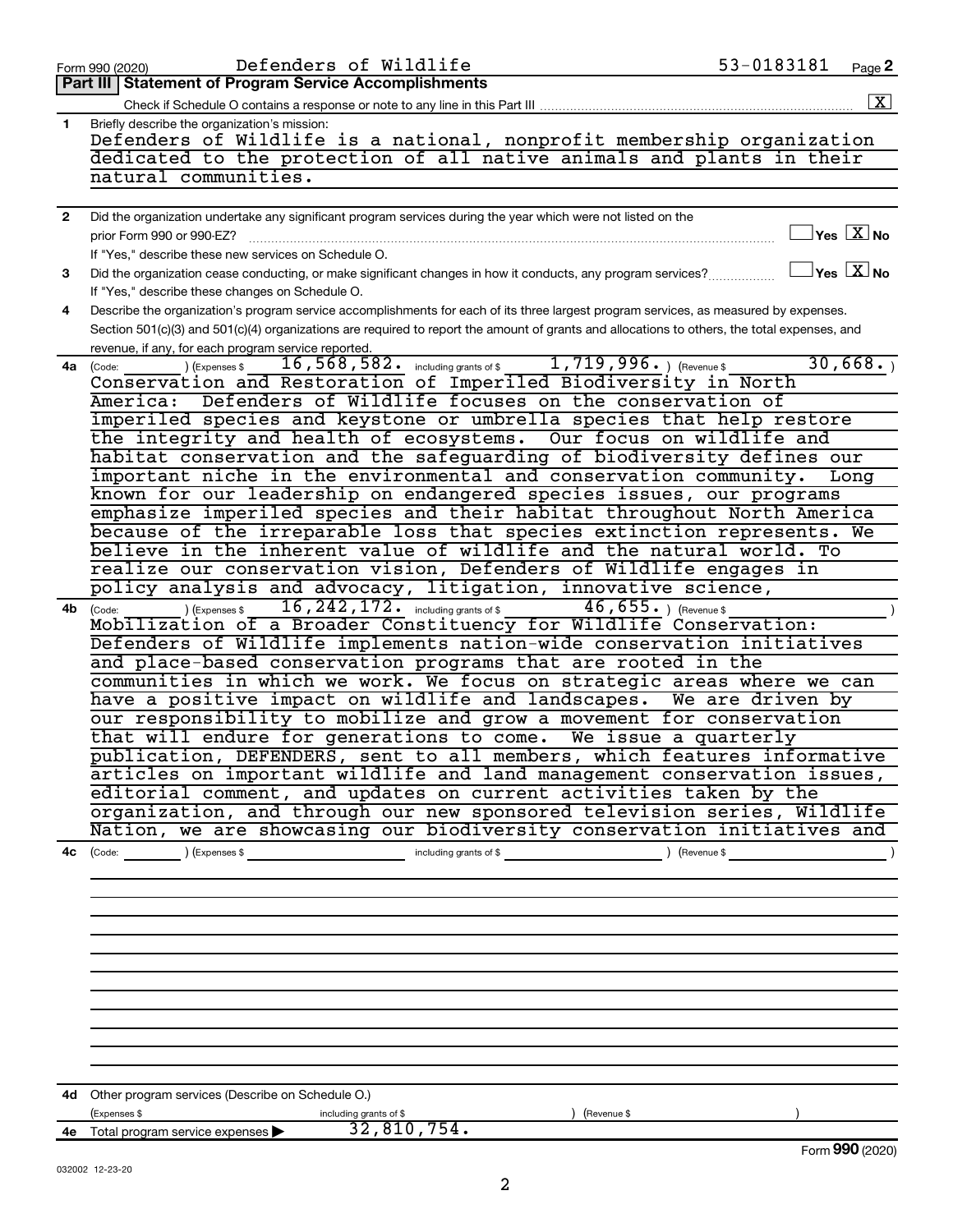**Part IV Checklist of Required Schedules**

Form 990 (2020) Page Defenders of Wildlife 53-0183181

|     |                                                                                                                                  |                 | Yes                     | No                      |
|-----|----------------------------------------------------------------------------------------------------------------------------------|-----------------|-------------------------|-------------------------|
| 1.  | Is the organization described in section $501(c)(3)$ or $4947(a)(1)$ (other than a private foundation)?                          |                 |                         |                         |
|     | If "Yes," complete Schedule A                                                                                                    | 1               | х                       |                         |
| 2   |                                                                                                                                  | $\mathbf{2}$    | $\overline{\textbf{x}}$ |                         |
| 3   | Did the organization engage in direct or indirect political campaign activities on behalf of or in opposition to candidates for  |                 |                         |                         |
|     | public office? If "Yes," complete Schedule C, Part I                                                                             | 3               |                         | x                       |
| 4   | Section 501(c)(3) organizations. Did the organization engage in lobbying activities, or have a section 501(h) election in effect |                 | х                       |                         |
|     | during the tax year? If "Yes," complete Schedule C, Part II                                                                      | 4               |                         |                         |
| 5   | Is the organization a section 501(c)(4), 501(c)(5), or 501(c)(6) organization that receives membership dues, assessments, or     | 5               |                         | x                       |
| 6   | Did the organization maintain any donor advised funds or any similar funds or accounts for which donors have the right to        |                 |                         |                         |
|     | provide advice on the distribution or investment of amounts in such funds or accounts? If "Yes," complete Schedule D, Part I     | 6               |                         | x                       |
| 7   | Did the organization receive or hold a conservation easement, including easements to preserve open space,                        |                 |                         |                         |
|     | the environment, historic land areas, or historic structures? If "Yes," complete Schedule D, Part II                             | $\overline{7}$  |                         | X                       |
| 8   | Did the organization maintain collections of works of art, historical treasures, or other similar assets? If "Yes," complete     |                 |                         |                         |
|     | Schedule D, Part III                                                                                                             | 8               |                         | x                       |
| 9   | Did the organization report an amount in Part X, line 21, for escrow or custodial account liability, serve as a custodian for    |                 |                         |                         |
|     | amounts not listed in Part X; or provide credit counseling, debt management, credit repair, or debt negotiation services?        |                 |                         |                         |
|     | If "Yes," complete Schedule D, Part IV                                                                                           | 9               |                         | x                       |
| 10  | Did the organization, directly or through a related organization, hold assets in donor-restricted endowments                     |                 |                         |                         |
|     |                                                                                                                                  | 10              | x                       |                         |
| 11  | If the organization's answer to any of the following questions is "Yes," then complete Schedule D, Parts VI, VII, VIII, IX, or X |                 |                         |                         |
|     | as applicable.                                                                                                                   |                 |                         |                         |
|     | a Did the organization report an amount for land, buildings, and equipment in Part X, line 10? If "Yes," complete Schedule D,    |                 |                         |                         |
|     | Part VI                                                                                                                          | 11a             | х                       |                         |
| b   | Did the organization report an amount for investments - other securities in Part X, line 12, that is 5% or more of its total     |                 |                         | x                       |
|     | c Did the organization report an amount for investments - program related in Part X, line 13, that is 5% or more of its total    | 11b             |                         |                         |
|     |                                                                                                                                  | 11c             |                         | x                       |
|     | d Did the organization report an amount for other assets in Part X, line 15, that is 5% or more of its total assets reported in  |                 |                         |                         |
|     |                                                                                                                                  | 11d             | х                       |                         |
|     |                                                                                                                                  | 11e             | х                       |                         |
| f.  | Did the organization's separate or consolidated financial statements for the tax year include a footnote that addresses          |                 |                         |                         |
|     | the organization's liability for uncertain tax positions under FIN 48 (ASC 740)? If "Yes," complete Schedule D, Part X           | 11f             | х                       |                         |
|     | 12a Did the organization obtain separate, independent audited financial statements for the tax year? If "Yes," complete          |                 |                         |                         |
|     | Schedule D, Parts XI and XII                                                                                                     | 12a             |                         | x                       |
|     | <b>b</b> Was the organization included in consolidated, independent audited financial statements for the tax year?               |                 |                         |                         |
|     | If "Yes," and if the organization answered "No" to line 12a, then completing Schedule D, Parts XI and XII is optional <i></i> .  | 12 <sub>b</sub> | X                       | $\overline{\mathbf{X}}$ |
| 13  |                                                                                                                                  | 13              | х                       |                         |
| 14a | <b>b</b> Did the organization have aggregate revenues or expenses of more than \$10,000 from grantmaking, fundraising, business, | 14a             |                         |                         |
|     | investment, and program service activities outside the United States, or aggregate foreign investments valued at \$100,000       |                 |                         |                         |
|     |                                                                                                                                  | 14b             | x                       |                         |
| 15  | Did the organization report on Part IX, column (A), line 3, more than \$5,000 of grants or other assistance to or for any        |                 |                         |                         |
|     |                                                                                                                                  | 15              |                         | x                       |
| 16  | Did the organization report on Part IX, column (A), line 3, more than \$5,000 of aggregate grants or other assistance to         |                 |                         |                         |
|     |                                                                                                                                  | 16              |                         | X                       |
| 17  | Did the organization report a total of more than \$15,000 of expenses for professional fundraising services on Part IX,          |                 |                         |                         |
|     |                                                                                                                                  | 17              | x                       |                         |
| 18  | Did the organization report more than \$15,000 total of fundraising event gross income and contributions on Part VIII, lines     |                 |                         |                         |
|     |                                                                                                                                  | 18              | x                       |                         |
| 19  | Did the organization report more than \$15,000 of gross income from gaming activities on Part VIII, line 9a? If "Yes,"           |                 |                         | X                       |
| 20a |                                                                                                                                  | 19<br>20a       |                         | X                       |
|     |                                                                                                                                  | 20b             |                         |                         |
| 21  | Did the organization report more than \$5,000 of grants or other assistance to any domestic organization or                      |                 |                         |                         |
|     |                                                                                                                                  | 21              | X                       |                         |

3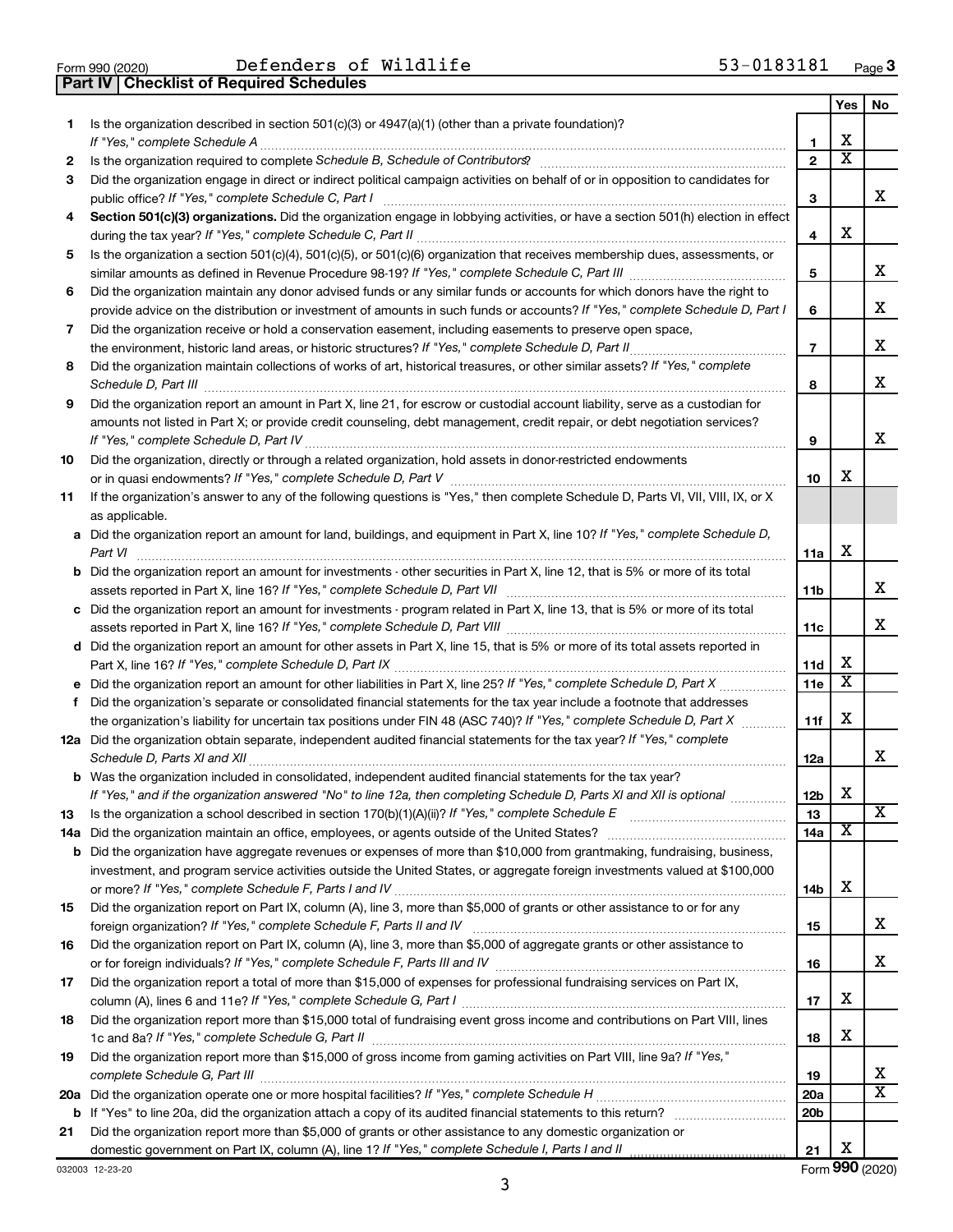Form 990 (2020)  $\qquad \qquad$  Defenders of Wildlife  $\qquad \qquad$  53-0183181  $_{\text{Page}}$ 

*(continued)* **Part IV Checklist of Required Schedules**

|               |                                                                                                                                    |                 | Yes | <b>No</b>               |
|---------------|------------------------------------------------------------------------------------------------------------------------------------|-----------------|-----|-------------------------|
| 22            | Did the organization report more than \$5,000 of grants or other assistance to or for domestic individuals on                      |                 |     |                         |
|               |                                                                                                                                    | 22              | X   |                         |
| 23            | Did the organization answer "Yes" to Part VII, Section A, line 3, 4, or 5 about compensation of the organization's current         |                 |     |                         |
|               | and former officers, directors, trustees, key employees, and highest compensated employees? If "Yes," complete                     |                 |     |                         |
|               | Schedule J <b>www.communication.communication.communication</b>                                                                    | 23              | х   |                         |
|               | 24a Did the organization have a tax-exempt bond issue with an outstanding principal amount of more than \$100,000 as of the        |                 |     |                         |
|               | last day of the year, that was issued after December 31, 2002? If "Yes," answer lines 24b through 24d and complete                 |                 |     |                         |
|               |                                                                                                                                    | 24a             |     | х                       |
|               |                                                                                                                                    | 24 <sub>b</sub> |     |                         |
|               | c Did the organization maintain an escrow account other than a refunding escrow at any time during the year to defease             |                 |     |                         |
|               |                                                                                                                                    | 24c             |     |                         |
|               |                                                                                                                                    | 24d             |     |                         |
|               | 25a Section 501(c)(3), 501(c)(4), and 501(c)(29) organizations. Did the organization engage in an excess benefit                   |                 |     |                         |
|               |                                                                                                                                    | 25a             |     | х                       |
|               | b Is the organization aware that it engaged in an excess benefit transaction with a disqualified person in a prior year, and       |                 |     |                         |
|               | that the transaction has not been reported on any of the organization's prior Forms 990 or 990-EZ? If "Yes," complete              |                 |     |                         |
|               | Schedule L, Part I                                                                                                                 | 25b             |     | х                       |
| 26            | Did the organization report any amount on Part X, line 5 or 22, for receivables from or payables to any current                    |                 |     |                         |
|               | or former officer, director, trustee, key employee, creator or founder, substantial contributor, or 35%                            |                 |     |                         |
|               |                                                                                                                                    | 26              |     | X                       |
| 27            | Did the organization provide a grant or other assistance to any current or former officer, director, trustee, key employee,        |                 |     |                         |
|               | creator or founder, substantial contributor or employee thereof, a grant selection committee member, or to a 35% controlled        |                 |     |                         |
|               | entity (including an employee thereof) or family member of any of these persons? If "Yes," complete Schedule L, Part III           | 27              |     | х                       |
| 28            | Was the organization a party to a business transaction with one of the following parties (see Schedule L, Part IV                  |                 |     |                         |
|               | instructions, for applicable filing thresholds, conditions, and exceptions):                                                       |                 |     |                         |
|               | a A current or former officer, director, trustee, key employee, creator or founder, or substantial contributor? If                 |                 |     |                         |
|               |                                                                                                                                    | 28a             |     | X                       |
|               |                                                                                                                                    | 28 <sub>b</sub> |     | $\overline{\mathbf{X}}$ |
|               | c A 35% controlled entity of one or more individuals and/or organizations described in lines 28a or 28b?If                         |                 |     |                         |
|               |                                                                                                                                    | 28c             |     | X                       |
| 29            |                                                                                                                                    | 29              | х   |                         |
| 30            | Did the organization receive contributions of art, historical treasures, or other similar assets, or qualified conservation        |                 |     |                         |
|               |                                                                                                                                    | 30              |     | X                       |
| 31            | Did the organization liquidate, terminate, or dissolve and cease operations? If "Yes," complete Schedule N, Part I                 | 31              |     | $\overline{\mathbf{X}}$ |
| 32            | Did the organization sell, exchange, dispose of, or transfer more than 25% of its net assets? If "Yes," complete                   |                 |     |                         |
|               |                                                                                                                                    | 32              |     | Х                       |
| 33            | Did the organization own 100% of an entity disregarded as separate from the organization under Regulations                         |                 |     |                         |
|               |                                                                                                                                    | 33              |     | х                       |
| 34            | Was the organization related to any tax-exempt or taxable entity? If "Yes," complete Schedule R, Part II, III, or IV, and          |                 |     |                         |
|               | Part V, line 1                                                                                                                     | 34              | X   |                         |
|               |                                                                                                                                    | <b>35a</b>      | Χ   |                         |
|               | <b>b</b> If "Yes" to line 35a, did the organization receive any payment from or engage in any transaction with a controlled entity |                 |     |                         |
|               |                                                                                                                                    | 35b             |     | х                       |
| 36            | Section 501(c)(3) organizations. Did the organization make any transfers to an exempt non-charitable related organization?         |                 |     | х                       |
|               |                                                                                                                                    | 36              |     |                         |
| 37            | Did the organization conduct more than 5% of its activities through an entity that is not a related organization                   |                 |     | х                       |
|               |                                                                                                                                    | 37              |     |                         |
| 38            | Did the organization complete Schedule O and provide explanations in Schedule O for Part VI, lines 11b and 19?                     | 38              | х   |                         |
| <b>Part V</b> | Note: All Form 990 filers are required to complete Schedule O.<br><b>Statements Regarding Other IRS Filings and Tax Compliance</b> |                 |     |                         |
|               |                                                                                                                                    |                 |     |                         |
|               |                                                                                                                                    |                 | Yes | No                      |
|               | 203<br>1a                                                                                                                          |                 |     |                         |
|               | b Enter the number of Forms W-2G included in line 1a. Enter -0- if not applicable<br>1b                                            |                 |     |                         |
|               | c Did the organization comply with backup withholding rules for reportable payments to vendors and reportable gaming               |                 |     |                         |
|               |                                                                                                                                    | 1c              | х   |                         |
|               |                                                                                                                                    |                 |     |                         |

4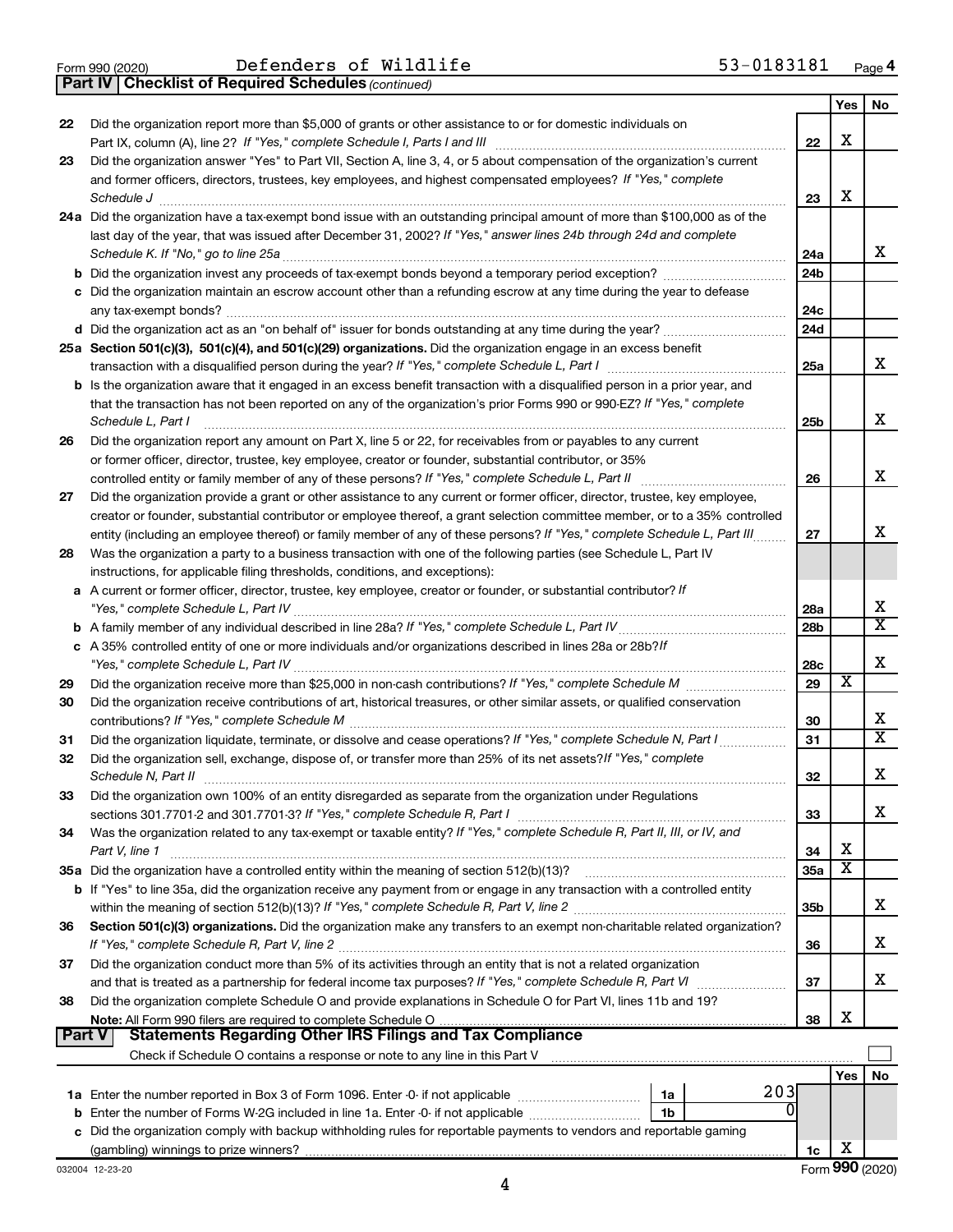|    |                                                                                                                                                                                                                                                                                                                                                                                                                                                                                                 |                 |                | Yes | No                      |  |  |  |  |
|----|-------------------------------------------------------------------------------------------------------------------------------------------------------------------------------------------------------------------------------------------------------------------------------------------------------------------------------------------------------------------------------------------------------------------------------------------------------------------------------------------------|-----------------|----------------|-----|-------------------------|--|--|--|--|
|    | 2a Enter the number of employees reported on Form W-3, Transmittal of Wage and Tax Statements,                                                                                                                                                                                                                                                                                                                                                                                                  |                 |                |     |                         |  |  |  |  |
|    | filed for the calendar year ending with or within the year covered by this return                                                                                                                                                                                                                                                                                                                                                                                                               | 182<br>2a       |                |     |                         |  |  |  |  |
|    | <b>b</b> If at least one is reported on line 2a, did the organization file all required federal employment tax returns?                                                                                                                                                                                                                                                                                                                                                                         |                 | 2 <sub>b</sub> | х   |                         |  |  |  |  |
|    |                                                                                                                                                                                                                                                                                                                                                                                                                                                                                                 |                 |                |     |                         |  |  |  |  |
|    | 3a Did the organization have unrelated business gross income of \$1,000 or more during the year?                                                                                                                                                                                                                                                                                                                                                                                                |                 | За             |     | x                       |  |  |  |  |
|    |                                                                                                                                                                                                                                                                                                                                                                                                                                                                                                 |                 | 3 <sub>b</sub> |     |                         |  |  |  |  |
|    | 4a At any time during the calendar year, did the organization have an interest in, or a signature or other authority over, a                                                                                                                                                                                                                                                                                                                                                                    |                 |                |     |                         |  |  |  |  |
|    | financial account in a foreign country (such as a bank account, securities account, or other financial account)?                                                                                                                                                                                                                                                                                                                                                                                |                 | 4a             |     | х                       |  |  |  |  |
|    | <b>b</b> If "Yes," enter the name of the foreign country $\blacktriangleright$                                                                                                                                                                                                                                                                                                                                                                                                                  |                 |                |     |                         |  |  |  |  |
|    | See instructions for filing requirements for FinCEN Form 114, Report of Foreign Bank and Financial Accounts (FBAR).                                                                                                                                                                                                                                                                                                                                                                             |                 |                |     |                         |  |  |  |  |
|    |                                                                                                                                                                                                                                                                                                                                                                                                                                                                                                 |                 | 5a             |     | х                       |  |  |  |  |
| b  |                                                                                                                                                                                                                                                                                                                                                                                                                                                                                                 |                 | 5 <sub>b</sub> |     | $\overline{\mathbf{X}}$ |  |  |  |  |
| c  |                                                                                                                                                                                                                                                                                                                                                                                                                                                                                                 |                 | 5c             |     |                         |  |  |  |  |
|    | 6a Does the organization have annual gross receipts that are normally greater than \$100,000, and did the organization solicit                                                                                                                                                                                                                                                                                                                                                                  |                 |                |     |                         |  |  |  |  |
|    |                                                                                                                                                                                                                                                                                                                                                                                                                                                                                                 |                 | 6a             |     | х                       |  |  |  |  |
|    | <b>b</b> If "Yes," did the organization include with every solicitation an express statement that such contributions or gifts                                                                                                                                                                                                                                                                                                                                                                   |                 |                |     |                         |  |  |  |  |
|    |                                                                                                                                                                                                                                                                                                                                                                                                                                                                                                 |                 | 6b             |     |                         |  |  |  |  |
| 7  | Organizations that may receive deductible contributions under section 170(c).                                                                                                                                                                                                                                                                                                                                                                                                                   |                 |                | х   |                         |  |  |  |  |
| a  | Did the organization receive a payment in excess of \$75 made partly as a contribution and partly for goods and services provided to the payor?                                                                                                                                                                                                                                                                                                                                                 |                 |                |     |                         |  |  |  |  |
| b  | If "Yes," did the organization notify the donor of the value of the goods or services provided?                                                                                                                                                                                                                                                                                                                                                                                                 |                 |                |     |                         |  |  |  |  |
| c  | Did the organization sell, exchange, or otherwise dispose of tangible personal property for which it was required                                                                                                                                                                                                                                                                                                                                                                               |                 |                |     |                         |  |  |  |  |
|    |                                                                                                                                                                                                                                                                                                                                                                                                                                                                                                 |                 | 7c             |     | x.                      |  |  |  |  |
|    |                                                                                                                                                                                                                                                                                                                                                                                                                                                                                                 | 7d              |                |     |                         |  |  |  |  |
| e  | Did the organization receive any funds, directly or indirectly, to pay premiums on a personal benefit contract?                                                                                                                                                                                                                                                                                                                                                                                 |                 | 7e             |     | х                       |  |  |  |  |
| f  | Did the organization, during the year, pay premiums, directly or indirectly, on a personal benefit contract?                                                                                                                                                                                                                                                                                                                                                                                    |                 | 7f             |     | X                       |  |  |  |  |
| g  | If the organization received a contribution of qualified intellectual property, did the organization file Form 8899 as required?                                                                                                                                                                                                                                                                                                                                                                |                 | 7g             |     |                         |  |  |  |  |
| h  | If the organization received a contribution of cars, boats, airplanes, or other vehicles, did the organization file a Form 1098-C?                                                                                                                                                                                                                                                                                                                                                              |                 | 7h             |     |                         |  |  |  |  |
| 8  | Sponsoring organizations maintaining donor advised funds. Did a donor advised fund maintained by the                                                                                                                                                                                                                                                                                                                                                                                            |                 |                |     |                         |  |  |  |  |
|    | sponsoring organization have excess business holdings at any time during the year?                                                                                                                                                                                                                                                                                                                                                                                                              |                 | 8              |     |                         |  |  |  |  |
| 9  | Sponsoring organizations maintaining donor advised funds.                                                                                                                                                                                                                                                                                                                                                                                                                                       |                 | 9a             |     |                         |  |  |  |  |
| a  |                                                                                                                                                                                                                                                                                                                                                                                                                                                                                                 |                 |                |     |                         |  |  |  |  |
| b  |                                                                                                                                                                                                                                                                                                                                                                                                                                                                                                 |                 | 9 <sub>b</sub> |     |                         |  |  |  |  |
| 10 | Section 501(c)(7) organizations. Enter:                                                                                                                                                                                                                                                                                                                                                                                                                                                         |                 |                |     |                         |  |  |  |  |
| a  |                                                                                                                                                                                                                                                                                                                                                                                                                                                                                                 | 10a             |                |     |                         |  |  |  |  |
| b  | Gross receipts, included on Form 990, Part VIII, line 12, for public use of club facilities                                                                                                                                                                                                                                                                                                                                                                                                     | 10 <sub>b</sub> |                |     |                         |  |  |  |  |
| 11 | Section 501(c)(12) organizations. Enter:                                                                                                                                                                                                                                                                                                                                                                                                                                                        |                 |                |     |                         |  |  |  |  |
| a  |                                                                                                                                                                                                                                                                                                                                                                                                                                                                                                 | 11a             |                |     |                         |  |  |  |  |
| b  | Gross income from other sources (Do not net amounts due or paid to other sources against                                                                                                                                                                                                                                                                                                                                                                                                        |                 |                |     |                         |  |  |  |  |
|    |                                                                                                                                                                                                                                                                                                                                                                                                                                                                                                 | 11b             |                |     |                         |  |  |  |  |
|    | 12a Section 4947(a)(1) non-exempt charitable trusts. Is the organization filing Form 990 in lieu of Form 1041?                                                                                                                                                                                                                                                                                                                                                                                  |                 | 12a            |     |                         |  |  |  |  |
|    | <b>b</b> If "Yes," enter the amount of tax-exempt interest received or accrued during the year<br>$F \circ H$ $H \circ G$ $H \circ H$ $H \circ H$ $H \circ H$ $H \circ H$ $H \circ H$ $H \circ H$ $H \circ H$ $H \circ H$ $H \circ H$ $H \circ H$ $H \circ H$ $H \circ H$ $H \circ H$ $H \circ H$ $H \circ H$ $H \circ H$ $H \circ H$ $H \circ H$ $H \circ H$ $H \circ H$ $H \circ H$ $H \circ H$ $H \circ H$ $H \circ H$ $H \circ H$ $H \circ H$ $H \circ H$ $H \circ H$ $H \circ H$ $H \circ$ | 12 <sub>b</sub> |                |     |                         |  |  |  |  |
|    |                                                                                                                                                                                                                                                                                                                                                                                                                                                                                                 |                 |                |     |                         |  |  |  |  |

|     | 12a Section 4947(a)(1) non-exempt charitable trusts. Is the organization filing Form 990 in lieu of Form 1041?     |     |  |     |  |   |  |  |
|-----|--------------------------------------------------------------------------------------------------------------------|-----|--|-----|--|---|--|--|
|     | <b>b</b> If "Yes," enter the amount of tax-exempt interest received or accrued during the year                     | 12b |  |     |  |   |  |  |
| 13. | Section 501(c)(29) qualified nonprofit health insurance issuers.                                                   |     |  |     |  |   |  |  |
|     | a Is the organization licensed to issue qualified health plans in more than one state?                             |     |  | 13а |  |   |  |  |
|     | Note: See the instructions for additional information the organization must report on Schedule O.                  |     |  |     |  |   |  |  |
|     | <b>b</b> Enter the amount of reserves the organization is required to maintain by the states in which the          |     |  |     |  |   |  |  |
|     |                                                                                                                    |     |  |     |  |   |  |  |
|     |                                                                                                                    | 13с |  |     |  |   |  |  |
| 14a | Did the organization receive any payments for indoor tanning services during the tax year?                         |     |  | 14a |  | х |  |  |
|     | <b>b</b> If "Yes," has it filed a Form 720 to report these payments? If "No," provide an explanation on Schedule O |     |  | 14b |  |   |  |  |
| 15  | Is the organization subject to the section 4960 tax on payment(s) of more than \$1,000,000 in remuneration or      |     |  |     |  |   |  |  |
|     | excess parachute payment(s) during the year?                                                                       |     |  |     |  |   |  |  |
|     | If "Yes," see instructions and file Form 4720, Schedule N.                                                         |     |  |     |  |   |  |  |
| 16  | Is the organization an educational institution subject to the section 4968 excise tax on net investment income?    |     |  |     |  |   |  |  |

Form (2020) **990**

If "Yes," complete Form 4720, Schedule O.

*(continued)*

### Form 990 (2020) Page **Part V Statements Regarding Other IRS Filings and Tax Compliance** Defenders of Wildlife 53-0183181

| orm 990 (2020) |               |
|----------------|---------------|
| <b>Dest VI</b> | $C1 - L2 - L$ |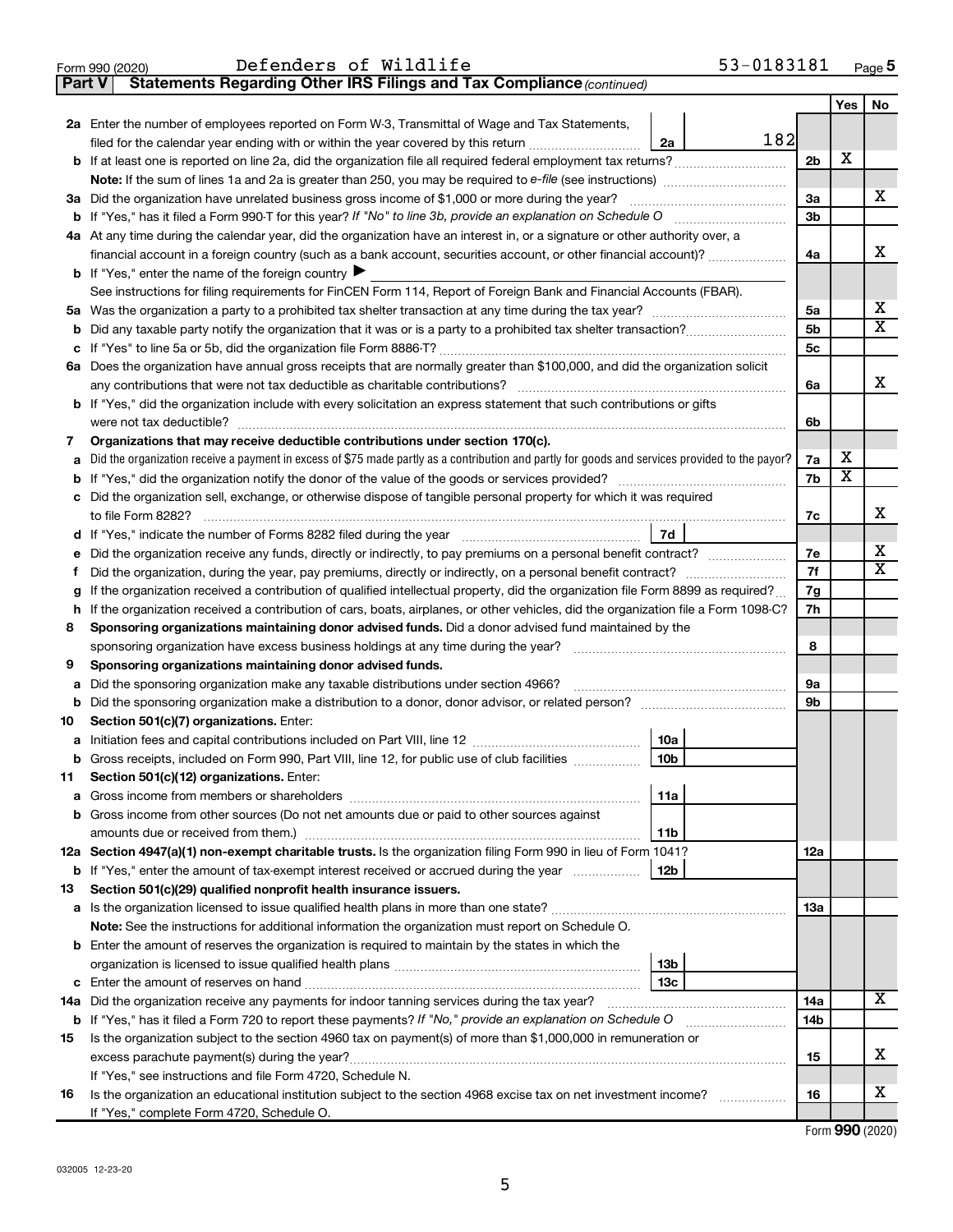| Form 990 (2020) |  |
|-----------------|--|
|-----------------|--|

# Form 990 (2020)  $\qquad \qquad$  Defenders of Wildlife  $\qquad \qquad$  53-0183181  $_{\text{Page}}$

**Part VI** Governance, Management, and Disclosure For each "Yes" response to lines 2 through 7b below, and for a "No" response *to line 8a, 8b, or 10b below, describe the circumstances, processes, or changes on Schedule O. See instructions.*

|     |                                                                                                                                                  |    |  |    |                 |                         | $\overline{\text{X}}$   |  |
|-----|--------------------------------------------------------------------------------------------------------------------------------------------------|----|--|----|-----------------|-------------------------|-------------------------|--|
|     | <b>Section A. Governing Body and Management</b>                                                                                                  |    |  |    |                 |                         |                         |  |
|     |                                                                                                                                                  |    |  |    |                 | Yes                     | No                      |  |
|     | <b>1a</b> Enter the number of voting members of the governing body at the end of the tax year                                                    | 1a |  | 16 |                 |                         |                         |  |
|     | If there are material differences in voting rights among members of the governing body, or if the governing                                      |    |  |    |                 |                         |                         |  |
|     | body delegated broad authority to an executive committee or similar committee, explain on Schedule O.                                            |    |  |    |                 |                         |                         |  |
| b   | Enter the number of voting members included on line 1a, above, who are independent                                                               | 1b |  | 15 |                 |                         |                         |  |
| 2   | Did any officer, director, trustee, or key employee have a family relationship or a business relationship with any other                         |    |  |    |                 |                         |                         |  |
|     | officer, director, trustee, or key employee?                                                                                                     |    |  |    | $\mathbf{2}$    |                         | х                       |  |
| 3   | Did the organization delegate control over management duties customarily performed by or under the direct supervision                            |    |  |    |                 |                         |                         |  |
|     |                                                                                                                                                  |    |  |    | 3               |                         | х                       |  |
| 4   | Did the organization make any significant changes to its governing documents since the prior Form 990 was filed?                                 |    |  |    | 4               |                         | $\overline{\mathbf{x}}$ |  |
| 5   |                                                                                                                                                  |    |  |    | 5               |                         | $\overline{\mathbf{x}}$ |  |
| 6   | Did the organization have members or stockholders?                                                                                               |    |  |    | 6               |                         | $\overline{\mathbf{x}}$ |  |
| 7а  | Did the organization have members, stockholders, or other persons who had the power to elect or appoint one or                                   |    |  |    |                 |                         |                         |  |
|     |                                                                                                                                                  |    |  |    | 7a              |                         | X                       |  |
|     | <b>b</b> Are any governance decisions of the organization reserved to (or subject to approval by) members, stockholders, or                      |    |  |    |                 |                         |                         |  |
|     | persons other than the governing body?                                                                                                           |    |  |    | 7b              |                         | x                       |  |
| 8   | Did the organization contemporaneously document the meetings held or written actions undertaken during the year by the following:                |    |  |    |                 |                         |                         |  |
| a   |                                                                                                                                                  |    |  |    | 8а              | х                       |                         |  |
| b   |                                                                                                                                                  |    |  |    | 8b              | $\overline{\mathbf{x}}$ |                         |  |
| 9   | Is there any officer, director, trustee, or key employee listed in Part VII, Section A, who cannot be reached at the                             |    |  |    |                 |                         |                         |  |
|     |                                                                                                                                                  |    |  |    | 9               |                         | x                       |  |
|     | <b>Section B. Policies</b> (This Section B requests information about policies not required by the Internal Revenue Code.)                       |    |  |    |                 |                         |                         |  |
|     |                                                                                                                                                  |    |  |    |                 | Yes                     | No                      |  |
|     |                                                                                                                                                  |    |  |    | 10a             |                         | x                       |  |
|     | <b>b</b> If "Yes," did the organization have written policies and procedures governing the activities of such chapters, affiliates,              |    |  |    |                 |                         |                         |  |
|     |                                                                                                                                                  |    |  |    | 10 <sub>b</sub> |                         |                         |  |
|     | 11a Has the organization provided a complete copy of this Form 990 to all members of its governing body before filing the form?                  |    |  |    | 11a             | X                       |                         |  |
| b   | Describe in Schedule O the process, if any, used by the organization to review this Form 990.                                                    |    |  |    |                 |                         |                         |  |
| 12a | Did the organization have a written conflict of interest policy? If "No," go to line 13                                                          |    |  |    |                 |                         |                         |  |
| b   | Were officers, directors, or trustees, and key employees required to disclose annually interests that could give rise to conflicts?              |    |  |    |                 |                         |                         |  |
| с   | Did the organization regularly and consistently monitor and enforce compliance with the policy? If "Yes," describe                               |    |  |    |                 |                         |                         |  |
|     | in Schedule O how this was done                                                                                                                  |    |  |    | 12c             | X                       |                         |  |
| 13  | Did the organization have a written whistleblower policy?                                                                                        |    |  |    | 13              | $\overline{\textbf{x}}$ |                         |  |
| 14  |                                                                                                                                                  |    |  |    | 14              | $\overline{\mathbf{X}}$ |                         |  |
| 15  | Did the process for determining compensation of the following persons include a review and approval by independent                               |    |  |    |                 |                         |                         |  |
|     | persons, comparability data, and contemporaneous substantiation of the deliberation and decision?                                                |    |  |    |                 |                         |                         |  |
| a   |                                                                                                                                                  |    |  |    | <b>15a</b>      | х                       |                         |  |
|     |                                                                                                                                                  |    |  |    | 15b             |                         | х                       |  |
|     | If "Yes" to line 15a or 15b, describe the process in Schedule O (see instructions).                                                              |    |  |    |                 |                         |                         |  |
|     | 16a Did the organization invest in, contribute assets to, or participate in a joint venture or similar arrangement with a                        |    |  |    |                 |                         |                         |  |
|     | taxable entity during the year?                                                                                                                  |    |  |    | 16a             |                         | х                       |  |
|     | b If "Yes," did the organization follow a written policy or procedure requiring the organization to evaluate its participation                   |    |  |    |                 |                         |                         |  |
|     | in joint venture arrangements under applicable federal tax law, and take steps to safeguard the organization's                                   |    |  |    |                 |                         |                         |  |
|     | exempt status with respect to such arrangements?                                                                                                 |    |  |    | 16b             |                         |                         |  |
|     | <b>Section C. Disclosure</b>                                                                                                                     |    |  |    |                 |                         |                         |  |
| 17  | List the states with which a copy of this Form 990 is required to be filed AL, AR, CA, FL, GA, HI, IL, KS, KY, MD, MA, MI                        |    |  |    |                 |                         |                         |  |
| 18  | Section 6104 requires an organization to make its Forms 1023 (1024 or 1024-A, if applicable), 990, and 990-T (Section 501(c)(3)s only) available |    |  |    |                 |                         |                         |  |
|     | for public inspection. Indicate how you made these available. Check all that apply.                                                              |    |  |    |                 |                         |                         |  |
|     | $\lfloor \underline{X} \rfloor$ Upon request<br>Own website<br>Another's website<br>Other (explain on Schedule O)                                |    |  |    |                 |                         |                         |  |
| 19  | Describe on Schedule O whether (and if so, how) the organization made its governing documents, conflict of interest policy, and financial        |    |  |    |                 |                         |                         |  |
|     | statements available to the public during the tax year.                                                                                          |    |  |    |                 |                         |                         |  |
| 20  | State the name, address, and telephone number of the person who possesses the organization's books and records                                   |    |  |    |                 |                         |                         |  |
|     | The Organization - $202-682-9400$                                                                                                                |    |  |    |                 |                         |                         |  |
|     | $20036 - 4604$<br>1130 17th Street, NW, Washington, DC                                                                                           |    |  |    |                 |                         |                         |  |
|     | See Schedule O for full list of states<br>032006 12-23-20                                                                                        |    |  |    |                 |                         | Form 990 (2020)         |  |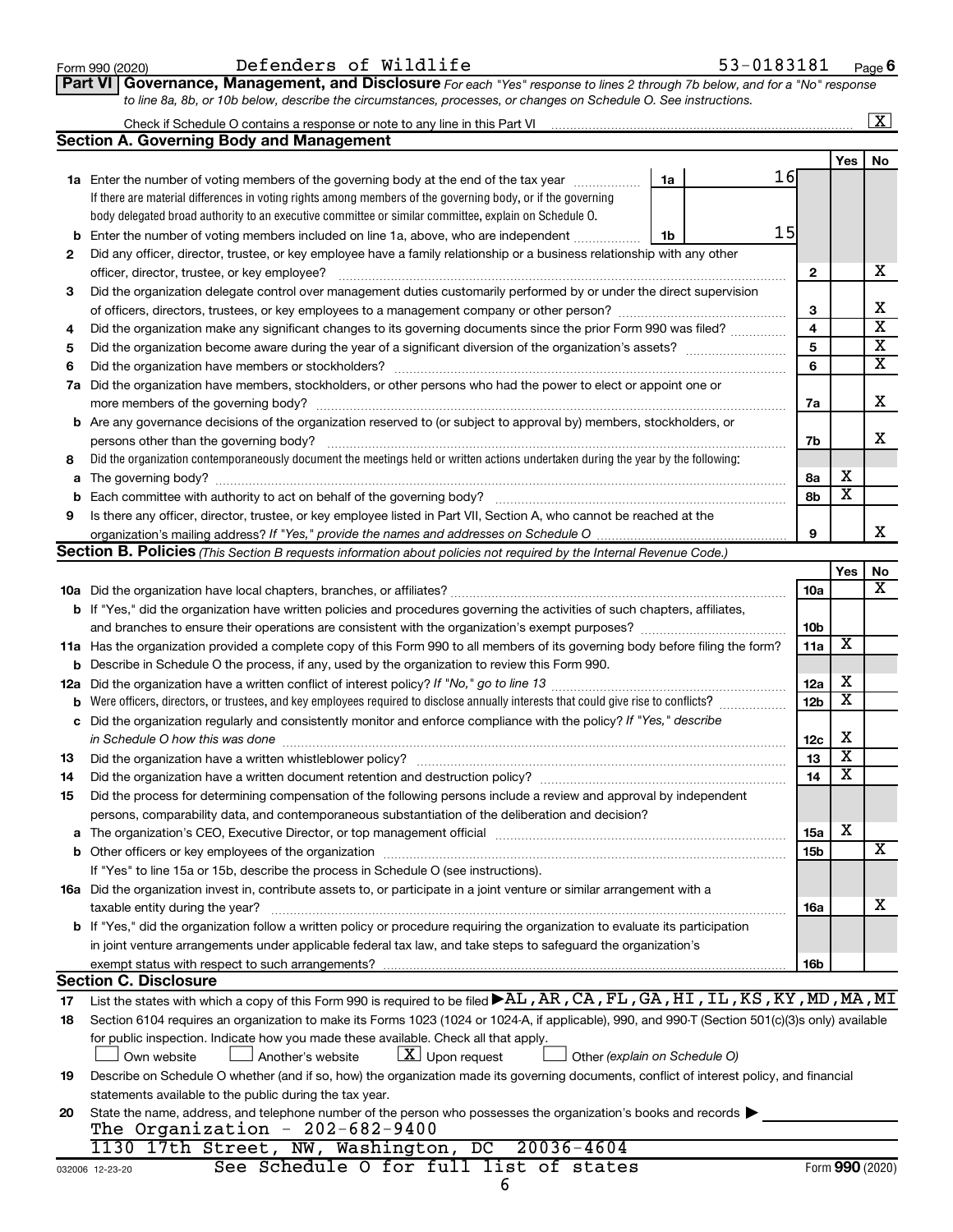$\Box$ 

| Part VII Compensation of Officers, Directors, Trustees, Key Employees, Highest Compensated |  |  |  |  |
|--------------------------------------------------------------------------------------------|--|--|--|--|
| <b>Employees, and Independent Contractors</b>                                              |  |  |  |  |

Check if Schedule O contains a response or note to any line in this Part VII

**Section A. Officers, Directors, Trustees, Key Employees, and Highest Compensated Employees**

**1a**  Complete this table for all persons required to be listed. Report compensation for the calendar year ending with or within the organization's tax year.  $\bullet$  List all of the organization's current officers, directors, trustees (whether individuals or organizations), regardless of amount of compensation.

Enter -0- in columns (D), (E), and (F) if no compensation was paid.

**•** List all of the organization's current key employees, if any. See instructions for definition of "key employee."

• List the organization's five *current* highest compensated employees (other than an officer, director, trustee, or key employee) who received reportable compensation (Box 5 of Form W-2 and/or Box 7 of Form 1099-MISC) of more than \$100,000 from the organization and any related organizations.

 $\bullet$  List all of the organization's former officers, key employees, and highest compensated employees who received more than \$100,000 of reportable compensation from the organization and any related organizations.

**•** List all of the organization's former directors or trustees that received, in the capacity as a former director or trustee of the organization, more than \$10,000 of reportable compensation from the organization and any related organizations.

See instructions for the order in which to list the persons above.

Check this box if neither the organization nor any related organization compensated any current officer, director, or trustee.  $\Box$ 

| (A)                                 | (B)                    |                                |                  | (C)                                                              |              |                                   |        | (D)                 | (E)                              | (F)                      |
|-------------------------------------|------------------------|--------------------------------|------------------|------------------------------------------------------------------|--------------|-----------------------------------|--------|---------------------|----------------------------------|--------------------------|
| Name and title                      | Average                |                                |                  | Position<br>(do not check more than one                          |              |                                   |        | Reportable          | Reportable                       | Estimated                |
|                                     | hours per              |                                |                  | box, unless person is both an<br>officer and a director/trustee) |              |                                   |        | compensation        | compensation                     | amount of                |
|                                     | week                   |                                |                  |                                                                  |              |                                   |        | from                | from related                     | other                    |
|                                     | (list any<br>hours for |                                |                  |                                                                  |              |                                   |        | the<br>organization | organizations<br>(W-2/1099-MISC) | compensation<br>from the |
|                                     | related                |                                | trustee          |                                                                  |              |                                   |        | (W-2/1099-MISC)     |                                  | organization             |
|                                     | organizations          |                                |                  |                                                                  |              |                                   |        |                     |                                  | and related              |
|                                     | below                  | Individual trustee or director | Institutional ti |                                                                  | Key employee |                                   |        |                     |                                  | organizations            |
|                                     | line)                  |                                |                  | Officer                                                          |              | Highest compensated<br>  employee | Former |                     |                                  |                          |
| Jamie Rappaport Clark<br>(1)        | 40.00                  |                                |                  |                                                                  |              |                                   |        |                     |                                  |                          |
| President and CEO                   | 0.01                   | X                              |                  | х                                                                |              |                                   |        | 522,738.            | 351.                             | 46,166.                  |
| James Stofan<br>(2)                 | 40.00                  |                                |                  |                                                                  |              |                                   |        |                     |                                  |                          |
| Sr VP, Operations                   | 0.00                   |                                |                  | $\mathbf X$                                                      |              |                                   |        | 255,966.            | 0.                               | 20,899.                  |
| Robert Dreher<br>(3)                | 40.00                  |                                |                  |                                                                  |              |                                   |        |                     |                                  |                          |
| Sr VP. Conservation and Gen Counsel | 0.00                   |                                |                  | $\mathbf X$                                                      |              |                                   |        | 244,746.            | $\mathbf 0$ .                    | 21,023.                  |
| Brandace Swimeley<br>(4)            | 40.00                  |                                |                  |                                                                  |              |                                   |        |                     |                                  |                          |
| VP. Integrated Marketing            | 0.00                   |                                |                  |                                                                  | $\mathbf X$  |                                   |        | 192,615.            | $\mathbf 0$ .                    | 37,475.                  |
| (5)<br>Elizabeth Nichols            | 40.00                  |                                |                  |                                                                  |              |                                   |        |                     |                                  |                          |
| VP, Finance and CFO                 | 0.00                   |                                |                  |                                                                  | $\mathbf X$  |                                   |        | 186,754.            | 0.                               | 24,024.                  |
| Thu Pham<br>(6)                     | 40.00                  |                                |                  |                                                                  |              |                                   |        |                     |                                  |                          |
| Chief of Staff                      | 0.00                   |                                |                  |                                                                  | $\mathbf X$  |                                   |        | 174,019.            | 0.                               | 35,078.                  |
| Robert Dewey<br>(7)                 | 40.00                  |                                |                  |                                                                  |              |                                   |        |                     |                                  |                          |
| VP, Gov Relations/External Affairs  | 0.00                   |                                |                  |                                                                  | $\mathbf X$  |                                   |        | 170,502.            | 0.                               | 31,617.                  |
| (8) Michael Senatore                | 40.00                  |                                |                  |                                                                  |              |                                   |        |                     |                                  |                          |
| VP. Conservation Law and Policy     | 0.00                   |                                |                  |                                                                  | $\mathbf X$  |                                   |        | 158,946.            | 0.                               | 34,591.                  |
| (9)<br>Shawn Cantrell               | 40.00                  |                                |                  |                                                                  |              |                                   |        |                     |                                  |                          |
| VP, Field Conservation              | 0.00                   |                                |                  |                                                                  | $\mathbf X$  |                                   |        | 152,734.            | 0.                               | 21,068.                  |
| (10) Jacob Malcom                   | 40.00                  |                                |                  |                                                                  |              |                                   |        |                     |                                  |                          |
| Dir Ctr for Conservation Innovation | 0.00                   |                                |                  |                                                                  |              | $\mathbf X$                       |        | 134,703.            | 0.                               | 31,721.                  |
| (11) Julie Hong                     | 40.00                  |                                |                  |                                                                  |              |                                   |        |                     |                                  |                          |
| VP of Diversity, Equity, Inclusion, | 0.00                   |                                |                  |                                                                  |              | $\mathbf X$                       |        | 130,094.            | Ο.                               | 19, 158.                 |
| (12) Rachel Brittin                 | 40.00                  |                                |                  |                                                                  |              |                                   |        |                     |                                  |                          |
| Vice President, Communications      | 0.00                   |                                |                  |                                                                  |              | $\mathbf X$                       |        | 125,436.            | $\mathbf 0$ .                    | 20,994.                  |
| (13) Julia Adams                    | 40.00                  |                                |                  |                                                                  |              |                                   |        |                     |                                  |                          |
| Managing Attorney                   | 0.00                   |                                |                  |                                                                  |              | X                                 |        | 126,155.            | $\mathbf 0$ .                    | 18,636.                  |
| (14) Jason Rylander                 | 40.00                  |                                |                  |                                                                  |              |                                   |        |                     |                                  |                          |
| Senior ESA Counsel                  | 0.00                   |                                |                  |                                                                  |              | $\mathbf X$                       |        | 121,044.            | 0.                               | 11,689.                  |
| (15) Ruth Renee Stone               | 40.00                  |                                |                  |                                                                  |              |                                   |        |                     |                                  |                          |
| Sr VP, Conservation and Gen Counsel | 0.00                   |                                |                  | X                                                                |              |                                   |        | 118,385.            | $\mathbf 0$ .                    | 979.                     |
| (16) John Dayton                    | 2.50                   |                                |                  |                                                                  |              |                                   |        |                     |                                  |                          |
| Chair                               | 0.00x                  |                                |                  | $\mathbf X$                                                      |              |                                   |        | 0.                  | $\mathbf 0$ .                    | $\mathbf 0$ .            |
| (17) Sheryl Sachs                   | 2.00                   |                                |                  |                                                                  |              |                                   |        |                     |                                  |                          |
| Vice Chair                          | 0.00x                  |                                |                  | $\mathbf X$                                                      |              |                                   |        | 0.                  | 0.                               | 0.                       |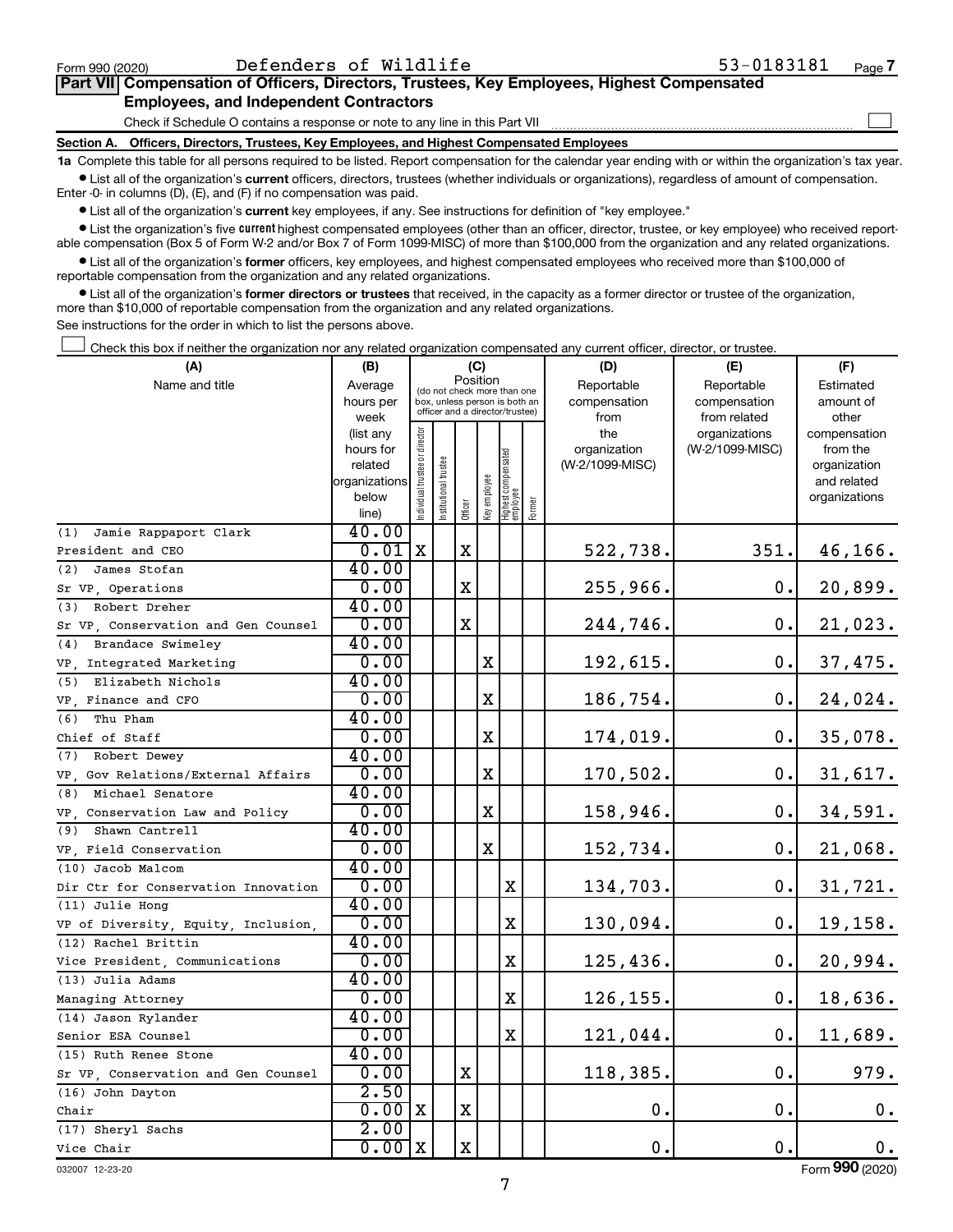|  | Form 990 (2020 |
|--|----------------|
|  |                |

| Part VII Section A. Officers, Directors, Trustees, Key Employees, and Highest Compensated Employees (continued)                              |                          |                                |                       |          |              |                                                              |        |                         |                 |                  |     |                         |          |
|----------------------------------------------------------------------------------------------------------------------------------------------|--------------------------|--------------------------------|-----------------------|----------|--------------|--------------------------------------------------------------|--------|-------------------------|-----------------|------------------|-----|-------------------------|----------|
| (B)<br>(C)<br>(D)<br>(A)<br>(E)                                                                                                              |                          |                                |                       |          |              |                                                              | (F)    |                         |                 |                  |     |                         |          |
| Name and title                                                                                                                               | Average                  |                                |                       | Position |              |                                                              |        | Reportable              | Reportable      |                  |     | Estimated               |          |
|                                                                                                                                              | hours per                |                                |                       |          |              | (do not check more than one<br>box, unless person is both an |        | compensation            | compensation    |                  |     | amount of               |          |
|                                                                                                                                              | week                     |                                |                       |          |              | officer and a director/trustee)                              |        | from                    | from related    |                  |     | other                   |          |
|                                                                                                                                              | (list any                |                                |                       |          |              |                                                              |        | the                     | organizations   |                  |     | compensation            |          |
|                                                                                                                                              | hours for                |                                |                       |          |              |                                                              |        | organization            | (W-2/1099-MISC) |                  |     | from the                |          |
|                                                                                                                                              | related<br>organizations |                                |                       |          |              |                                                              |        | (W-2/1099-MISC)         |                 |                  |     | organization            |          |
|                                                                                                                                              | below                    |                                |                       |          |              |                                                              |        |                         |                 |                  |     | and related             |          |
|                                                                                                                                              | line)                    | Individual trustee or director | Institutional trustee | Officer  | Key employee | Highest compensated<br> employee                             | Former |                         |                 |                  |     | organizations           |          |
| (18) Mark Caylor                                                                                                                             | 2.00                     |                                |                       |          |              |                                                              |        |                         |                 |                  |     |                         |          |
| Treasurer                                                                                                                                    | 0.00                     | X                              |                       | X        |              |                                                              |        | $\mathbf 0$ .           |                 | 0.               |     |                         | $0$ .    |
| (19) Whitfield Bailey                                                                                                                        | 1.00                     |                                |                       |          |              |                                                              |        |                         |                 |                  |     |                         |          |
| Secretary                                                                                                                                    | 0.01                     | X                              |                       | X        |              |                                                              |        | 0.                      |                 | 0.               |     |                         | $0$ .    |
| (20) Sylvia Baca                                                                                                                             | 0.50                     |                                |                       |          |              |                                                              |        |                         |                 |                  |     |                         |          |
| Director                                                                                                                                     | 0.00                     | X                              |                       |          |              |                                                              |        | 0.                      |                 | 0.               |     |                         | 0.       |
| (21) Don Barry                                                                                                                               | 0.50                     |                                |                       |          |              |                                                              |        |                         |                 |                  |     |                         |          |
| Director                                                                                                                                     | 0.00                     | X                              |                       |          |              |                                                              |        | 0.                      |                 | 0.               |     |                         | 0.       |
| (22) Dinah Bear                                                                                                                              | 0.50                     |                                |                       |          |              |                                                              |        |                         |                 |                  |     |                         |          |
| Director                                                                                                                                     | 0.00                     | X                              |                       |          |              |                                                              |        | 0.                      |                 | 0.               |     |                         | 0.       |
| (23) Kim OKeefe Beck                                                                                                                         | 0.50                     |                                |                       |          |              |                                                              |        |                         |                 |                  |     |                         |          |
| Director                                                                                                                                     | 0.01                     | X                              |                       |          |              |                                                              |        | 0.                      |                 | 0.               |     |                         | 0.       |
| (24) Gaby Chavarria                                                                                                                          | 0.50                     |                                |                       |          |              |                                                              |        |                         |                 |                  |     |                         |          |
| Director                                                                                                                                     | 0.00                     | X                              |                       |          |              |                                                              |        | О.                      |                 | 0.               |     |                         | 0.       |
| (25) John Donovan                                                                                                                            | 0.50                     |                                |                       |          |              |                                                              |        |                         |                 |                  |     |                         |          |
| Director                                                                                                                                     | 0.00                     | X                              |                       |          |              |                                                              |        | 0.                      |                 | $\mathbf 0$ .    |     |                         | $0$ .    |
| (26) Caroline Gabel                                                                                                                          | 0.50<br>0.00x            |                                |                       |          |              |                                                              |        | 0.                      |                 | 0.               |     |                         | 0.       |
| Director                                                                                                                                     |                          |                                |                       |          |              |                                                              |        | 2,814,837.              |                 | 351.             |     | 375, 118.               |          |
| 1b Subtotal                                                                                                                                  |                          |                                |                       |          |              |                                                              |        | 0.                      |                 | $\overline{0}$ . |     |                         | 0.       |
|                                                                                                                                              |                          |                                |                       |          |              |                                                              |        | 2,814,837.              |                 | 351.             |     | 375, 118.               |          |
|                                                                                                                                              |                          |                                |                       |          |              |                                                              |        |                         |                 |                  |     |                         |          |
| Total number of individuals (including but not limited to those listed above) who received more than \$100,000 of reportable<br>$\mathbf{2}$ |                          |                                |                       |          |              |                                                              |        |                         |                 |                  |     |                         | 27       |
| compensation from the organization $\blacktriangleright$                                                                                     |                          |                                |                       |          |              |                                                              |        |                         |                 |                  |     | Yes                     | No       |
| 3<br>Did the organization list any former officer, director, trustee, key employee, or highest compensated employee on                       |                          |                                |                       |          |              |                                                              |        |                         |                 |                  |     |                         |          |
| line 1a? If "Yes," complete Schedule J for such individual                                                                                   |                          |                                |                       |          |              |                                                              |        |                         |                 |                  | 3   |                         | х        |
| For any individual listed on line 1a, is the sum of reportable compensation and other compensation from the organization<br>4                |                          |                                |                       |          |              |                                                              |        |                         |                 |                  |     |                         |          |
|                                                                                                                                              |                          |                                |                       |          |              |                                                              |        |                         |                 |                  | 4   | $\overline{\textbf{X}}$ |          |
| Did any person listed on line 1a receive or accrue compensation from any unrelated organization or individual for services<br>5              |                          |                                |                       |          |              |                                                              |        |                         |                 |                  |     |                         |          |
| rendered to the organization? If "Yes," complete Schedule J for such person                                                                  |                          |                                |                       |          |              |                                                              |        |                         |                 |                  | 5   |                         | x        |
| <b>Section B. Independent Contractors</b>                                                                                                    |                          |                                |                       |          |              |                                                              |        |                         |                 |                  |     |                         |          |
| Complete this table for your five highest compensated independent contractors that received more than \$100,000 of compensation from<br>1    |                          |                                |                       |          |              |                                                              |        |                         |                 |                  |     |                         |          |
| the organization. Report compensation for the calendar year ending with or within the organization's tax year.                               |                          |                                |                       |          |              |                                                              |        |                         |                 |                  |     |                         |          |
| (A)                                                                                                                                          |                          |                                |                       |          |              |                                                              |        | (B)                     |                 |                  | (C) |                         |          |
| Name and business address                                                                                                                    |                          |                                |                       |          |              |                                                              |        | Description of services |                 |                  |     | Compensation            |          |
| RWT Production, LLC                                                                                                                          |                          |                                |                       |          |              |                                                              |        | Printing and            |                 |                  |     |                         |          |
| 8932 Orange Hunt Lane, Annandale, VA 22003                                                                                                   |                          |                                |                       |          |              |                                                              |        | Production              |                 |                  |     | 3,479,497.              |          |
| Alta Resources                                                                                                                               |                          |                                |                       |          |              |                                                              |        | Fulfillment and Call    |                 |                  |     |                         |          |
| 120 N Commercial Street, Neenah, WI 54956                                                                                                    |                          |                                |                       |          |              |                                                              |        | Center Services         |                 |                  |     | 1,035,855.              |          |
| Facebook, Inc                                                                                                                                |                          |                                |                       |          |              |                                                              |        | Digital Brand           |                 |                  |     |                         |          |
| 1601 Willow Road, Menlo Park, CA 94025                                                                                                       |                          |                                |                       |          |              |                                                              |        | Marketing/ Advertisi    |                 |                  |     |                         | 834,676. |

| 1001 WIIIOW KOdU, MENIO PAIK, CA 34023                                                                             | Marrecing, Ruvercisi | 034,070. |
|--------------------------------------------------------------------------------------------------------------------|----------------------|----------|
| ROI Solutions, Incorporated                                                                                        |                      |          |
| 1 Alewife Center, Suite 220, Cambridge, MA Database Services                                                       |                      | 448,586. |
| Data Axle, Inc                                                                                                     | List Management and  |          |
| PO Box 3243, Omaha, NE 68103                                                                                       | <b>Brokerage</b>     | 208,438. |
| 2 Total number of independent contractors (including but not limited to those listed above) who received more than |                      |          |
| 14<br>$$100,000$ of compensation from the organization $\blacktriangleright$                                       |                      |          |

032008 12-23-20 See Part VII, Section A Continuation sheets

Form (2020) **990**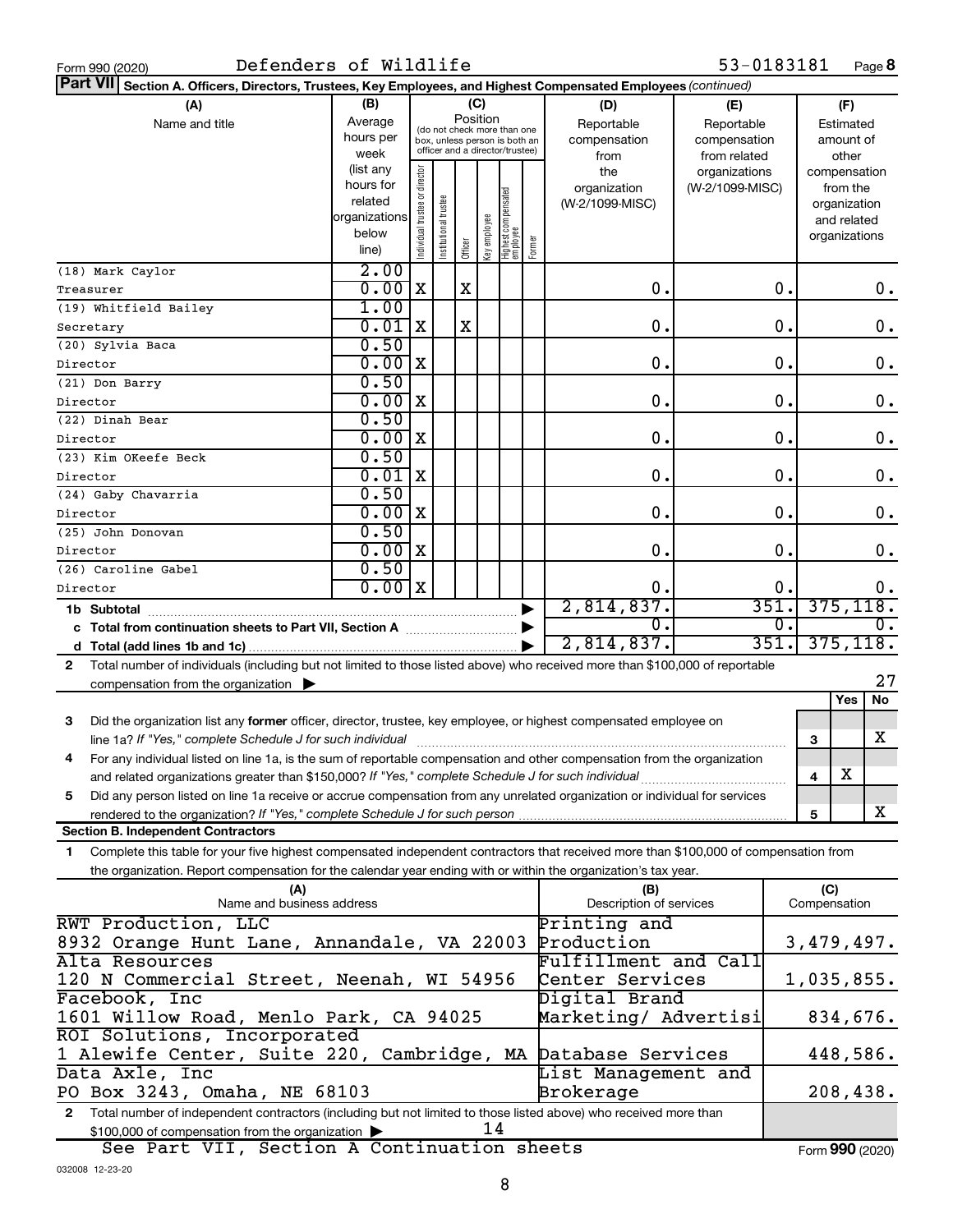| Defenders of Wildlife<br>Form 990                                                                               |                                                                      |             |                       |         |              |                              |        |                                 | 53-0183181      |                          |
|-----------------------------------------------------------------------------------------------------------------|----------------------------------------------------------------------|-------------|-----------------------|---------|--------------|------------------------------|--------|---------------------------------|-----------------|--------------------------|
| Part VII Section A. Officers, Directors, Trustees, Key Employees, and Highest Compensated Employees (continued) |                                                                      |             |                       |         |              |                              |        |                                 |                 |                          |
| (A)                                                                                                             | (B)                                                                  |             |                       |         | (C)          |                              |        | (D)                             | (E)             | (F)                      |
| Name and title                                                                                                  | Average                                                              |             |                       |         | Position     |                              |        | Reportable                      | Reportable      | Estimated                |
|                                                                                                                 | hours                                                                |             |                       |         |              | (check all that apply)       |        | compensation                    | compensation    | amount of                |
|                                                                                                                 | per                                                                  |             |                       |         |              |                              |        | from                            | from related    | other                    |
|                                                                                                                 | week                                                                 |             |                       |         |              |                              |        | the                             | organizations   | compensation             |
|                                                                                                                 |                                                                      |             |                       |         |              |                              |        | organization<br>(W-2/1099-MISC) | (W-2/1099-MISC) | from the<br>organization |
|                                                                                                                 |                                                                      |             |                       |         |              |                              |        |                                 |                 | and related              |
|                                                                                                                 |                                                                      |             | Institutional trustee |         |              | Highest compensated employee |        |                                 |                 | organizations            |
|                                                                                                                 |                                                                      |             |                       |         |              |                              |        |                                 |                 |                          |
|                                                                                                                 | (list any<br>hours for<br>related<br>organizations<br>below<br>line) |             |                       | Officer | Key employee |                              | Former |                                 |                 |                          |
| (27) Keith Harper                                                                                               | 0.50                                                                 |             |                       |         |              |                              |        |                                 |                 |                          |
| Director                                                                                                        | 0.00                                                                 | $\mathbf X$ |                       |         |              |                              |        | 0.                              | 0.              | $\boldsymbol{0}$ .       |
| (28) James Hecker                                                                                               | 0.50                                                                 |             |                       |         |              |                              |        |                                 |                 |                          |
| Director                                                                                                        | 0.00                                                                 | X           |                       |         |              |                              |        | 0.                              | 0.              | $\mathbf 0$ .            |
| (29) Judith Posnikoff                                                                                           | 0.50                                                                 |             |                       |         |              |                              |        |                                 |                 |                          |
| Director                                                                                                        | $0.00 \, \text{X}$                                                   |             |                       |         |              |                              |        | 0.                              | 0.              | $\mathbf 0$ .            |
| (30) Terry Root                                                                                                 | 0.50                                                                 |             |                       |         |              |                              |        |                                 |                 |                          |
| Director                                                                                                        | 0.00                                                                 | X           |                       |         |              |                              |        | 0.                              | 0.              | 0.                       |
|                                                                                                                 |                                                                      |             |                       |         |              |                              |        |                                 |                 |                          |
|                                                                                                                 |                                                                      |             |                       |         |              |                              |        |                                 |                 |                          |
|                                                                                                                 |                                                                      |             |                       |         |              |                              |        |                                 |                 |                          |
|                                                                                                                 |                                                                      |             |                       |         |              |                              |        |                                 |                 |                          |
|                                                                                                                 |                                                                      |             |                       |         |              |                              |        |                                 |                 |                          |
|                                                                                                                 |                                                                      |             |                       |         |              |                              |        |                                 |                 |                          |
|                                                                                                                 |                                                                      |             |                       |         |              |                              |        |                                 |                 |                          |
|                                                                                                                 |                                                                      |             |                       |         |              |                              |        |                                 |                 |                          |
|                                                                                                                 |                                                                      |             |                       |         |              |                              |        |                                 |                 |                          |
|                                                                                                                 |                                                                      |             |                       |         |              |                              |        |                                 |                 |                          |
|                                                                                                                 |                                                                      |             |                       |         |              |                              |        |                                 |                 |                          |
|                                                                                                                 |                                                                      |             |                       |         |              |                              |        |                                 |                 |                          |
|                                                                                                                 |                                                                      |             |                       |         |              |                              |        |                                 |                 |                          |
|                                                                                                                 |                                                                      |             |                       |         |              |                              |        |                                 |                 |                          |
|                                                                                                                 |                                                                      |             |                       |         |              |                              |        |                                 |                 |                          |
|                                                                                                                 |                                                                      |             |                       |         |              |                              |        |                                 |                 |                          |
|                                                                                                                 |                                                                      |             |                       |         |              |                              |        |                                 |                 |                          |
|                                                                                                                 |                                                                      |             |                       |         |              |                              |        |                                 |                 |                          |
|                                                                                                                 |                                                                      |             |                       |         |              |                              |        |                                 |                 |                          |
|                                                                                                                 |                                                                      |             |                       |         |              |                              |        |                                 |                 |                          |
|                                                                                                                 |                                                                      |             |                       |         |              |                              |        |                                 |                 |                          |
|                                                                                                                 |                                                                      |             |                       |         |              |                              |        |                                 |                 |                          |
|                                                                                                                 |                                                                      |             |                       |         |              |                              |        |                                 |                 |                          |
|                                                                                                                 |                                                                      |             |                       |         |              |                              |        |                                 |                 |                          |
|                                                                                                                 |                                                                      |             |                       |         |              |                              |        |                                 |                 |                          |
|                                                                                                                 |                                                                      |             |                       |         |              |                              |        |                                 |                 |                          |
|                                                                                                                 |                                                                      |             |                       |         |              |                              |        |                                 |                 |                          |
|                                                                                                                 |                                                                      |             |                       |         |              |                              |        |                                 |                 |                          |
|                                                                                                                 |                                                                      |             |                       |         |              |                              |        |                                 |                 |                          |
|                                                                                                                 |                                                                      |             |                       |         |              |                              |        |                                 |                 |                          |
|                                                                                                                 |                                                                      |             |                       |         |              |                              |        |                                 |                 |                          |
|                                                                                                                 |                                                                      |             |                       |         |              |                              |        |                                 |                 |                          |
|                                                                                                                 |                                                                      |             |                       |         |              |                              |        |                                 |                 |                          |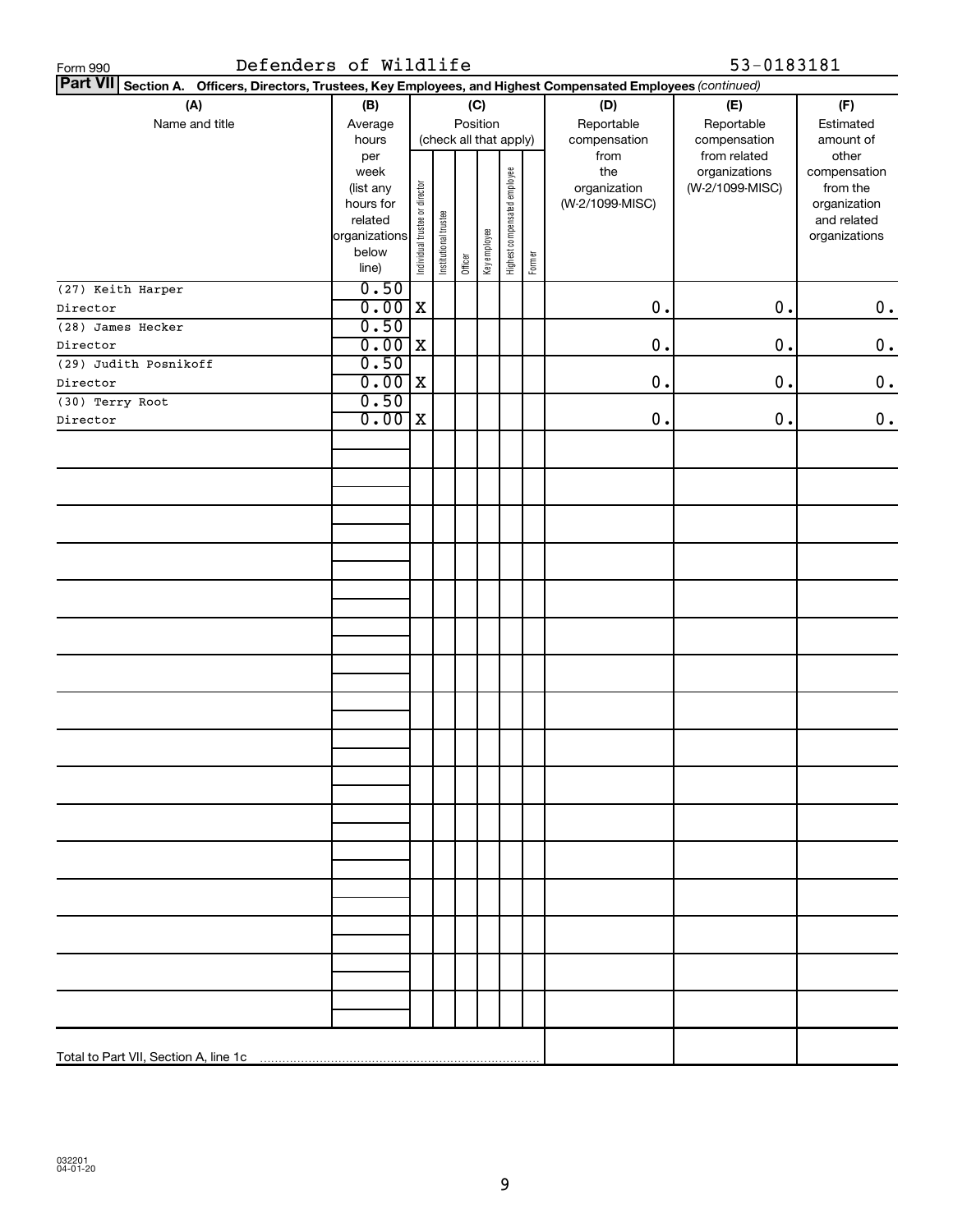|                                                                                         | <b>Part VIII</b>       | <b>Statement of Revenue</b>                                                                                                                                                                                                                                                                                                                                                                                                                                                                                    |                                                                                       |                        |                                       |                               |                                                                 |
|-----------------------------------------------------------------------------------------|------------------------|----------------------------------------------------------------------------------------------------------------------------------------------------------------------------------------------------------------------------------------------------------------------------------------------------------------------------------------------------------------------------------------------------------------------------------------------------------------------------------------------------------------|---------------------------------------------------------------------------------------|------------------------|---------------------------------------|-------------------------------|-----------------------------------------------------------------|
|                                                                                         |                        |                                                                                                                                                                                                                                                                                                                                                                                                                                                                                                                |                                                                                       |                        |                                       |                               |                                                                 |
|                                                                                         |                        |                                                                                                                                                                                                                                                                                                                                                                                                                                                                                                                |                                                                                       | Total revenue          | Related or exempt<br>function revenue | Unrelated<br>business revenue | (D)<br>Revenue excluded<br>from tax under<br>sections 512 - 514 |
| Contributions, Gifts, Grants<br>and Other Similar Amounts<br>Program Service<br>Revenue | 2a<br>b<br>c<br>d<br>е | 1 a Federated campaigns<br>  1a<br>1 <sub>b</sub><br><b>b</b> Membership dues<br>$\ldots \ldots \ldots \ldots \ldots$<br>1 <sub>c</sub><br>c Fundraising events<br>1d<br>d Related organizations<br>e Government grants (contributions)<br>1e<br>f All other contributions, gifts, grants, and<br>similar amounts not included above<br>l 1f<br>g Noncash contributions included in lines 1a-1f<br>  1g  \$<br>Contract services<br>the control of the control of the control of the control of the control of | 169,436.<br>2,476,790.<br>37, 429, 496.<br>567,686.<br><b>Business Code</b><br>900099 | 40,075,722.<br>30,668. | 30,668.                               |                               |                                                                 |
|                                                                                         |                        |                                                                                                                                                                                                                                                                                                                                                                                                                                                                                                                |                                                                                       |                        |                                       |                               |                                                                 |
|                                                                                         |                        |                                                                                                                                                                                                                                                                                                                                                                                                                                                                                                                | ▶                                                                                     | 30,668.                |                                       |                               |                                                                 |
|                                                                                         | 3<br>4                 | Investment income (including dividends, interest, and<br>Income from investment of tax-exempt bond proceeds                                                                                                                                                                                                                                                                                                                                                                                                    |                                                                                       | 556,190.               |                                       |                               | 556,190.                                                        |
|                                                                                         | 5                      |                                                                                                                                                                                                                                                                                                                                                                                                                                                                                                                |                                                                                       | 673, 275.              |                                       |                               | 673, 275.                                                       |
|                                                                                         |                        | (i) Real<br>5,240.<br>l 6a<br><b>6 a</b> Gross rents<br>0.<br>6b<br><b>b</b> Less: rental expenses $\ldots$<br>5,240.<br>c Rental income or (loss)<br>6c                                                                                                                                                                                                                                                                                                                                                       | (ii) Personal                                                                         |                        |                                       |                               |                                                                 |
|                                                                                         |                        | d Net rental income or (loss)                                                                                                                                                                                                                                                                                                                                                                                                                                                                                  |                                                                                       | 5,240.                 |                                       |                               | 5,240.                                                          |
| Revenue                                                                                 |                        | (i) Securities<br>7 a Gross amount from sales of<br>$7a$ 20, 897, 486.<br>assets other than inventory<br><b>b</b> Less: cost or other basis<br>$ 7b $ 18, 950, 394.<br>and sales expenses<br>$ 7c $ 1, 947, 092.                                                                                                                                                                                                                                                                                               | (ii) Other                                                                            |                        |                                       |                               |                                                                 |
|                                                                                         |                        | c Gain or (loss)                                                                                                                                                                                                                                                                                                                                                                                                                                                                                               | ▶                                                                                     | 1,947,092.             |                                       |                               | 1,947,092.                                                      |
| $\check{\epsilon}$                                                                      |                        | 8 a Gross income from fundraising events (not<br>$169,436.$ of<br>including $$$<br>contributions reported on line 1c). See<br>l 8a<br>8b<br><b>b</b> Less: direct expenses                                                                                                                                                                                                                                                                                                                                     | $\mathbf{0}$<br>43,496.                                                               |                        |                                       |                               |                                                                 |
|                                                                                         |                        | c Net income or (loss) from fundraising events                                                                                                                                                                                                                                                                                                                                                                                                                                                                 |                                                                                       | $-43,496.$             |                                       |                               | $-43,496.$                                                      |
|                                                                                         |                        | 9 a Gross income from gaming activities. See<br> 9a<br>9 <sub>b</sub><br><b>b</b> Less: direct expenses <b>manually</b>                                                                                                                                                                                                                                                                                                                                                                                        |                                                                                       |                        |                                       |                               |                                                                 |
|                                                                                         |                        | c Net income or (loss) from gaming activities                                                                                                                                                                                                                                                                                                                                                                                                                                                                  |                                                                                       |                        |                                       |                               |                                                                 |
|                                                                                         |                        | 10 a Gross sales of inventory, less returns<br> 10a<br>l10bl<br><b>b</b> Less: cost of goods sold                                                                                                                                                                                                                                                                                                                                                                                                              |                                                                                       |                        |                                       |                               |                                                                 |
|                                                                                         |                        | c Net income or (loss) from sales of inventory                                                                                                                                                                                                                                                                                                                                                                                                                                                                 | <b>Business Code</b>                                                                  |                        |                                       |                               |                                                                 |
| Miscellaneous<br>Revenue                                                                | b<br>с                 | 11 a Miscellaneous                                                                                                                                                                                                                                                                                                                                                                                                                                                                                             | 900099                                                                                | 114.                   |                                       |                               | 114.                                                            |
|                                                                                         |                        |                                                                                                                                                                                                                                                                                                                                                                                                                                                                                                                | ▶                                                                                     | 114.                   |                                       |                               |                                                                 |
|                                                                                         | 12                     |                                                                                                                                                                                                                                                                                                                                                                                                                                                                                                                |                                                                                       | 43, 244, 805.          | 30,668.                               | 0.                            | 3, 138, 415.                                                    |

032009 12-23-20

| 190 (2020) |  |  |  |
|------------|--|--|--|
| w          |  |  |  |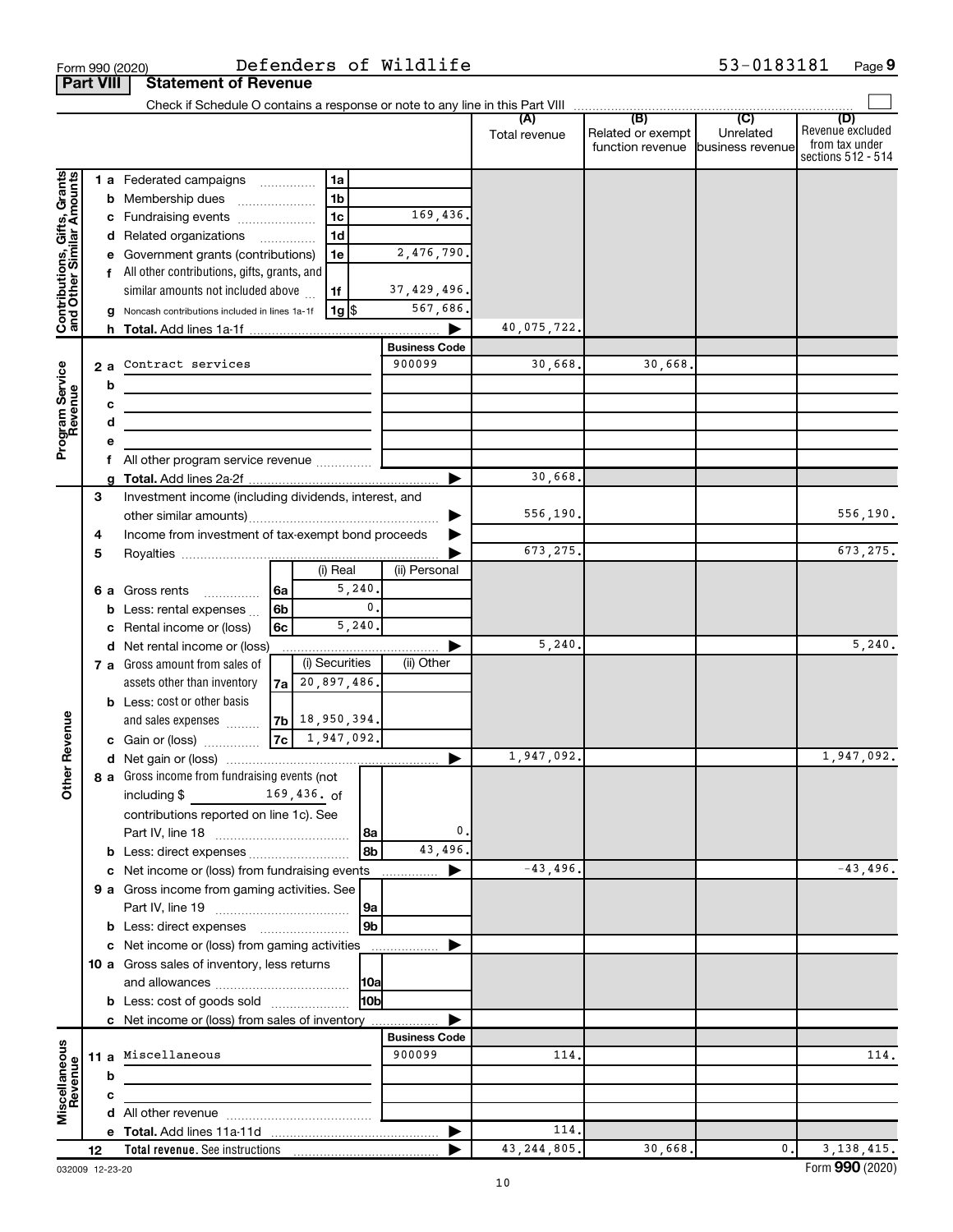Form 990 (2020)  $\qquad \qquad$  Defenders of Wildlife  $\qquad \qquad$  53-0183181  $_{\text{Page}}$ 

| Form 990 (2020) |                                                                                                                                                                                    | Defenders of Wildlife |  |  |
|-----------------|------------------------------------------------------------------------------------------------------------------------------------------------------------------------------------|-----------------------|--|--|
|                 | <b>Part IX Statement of Functional Expenses</b>                                                                                                                                    |                       |  |  |
|                 | $0 \rightarrow 1$ on $0 \rightarrow 1$ (a) $(0)$ and $(0 \rightarrow 1/4)$ and $(0 \rightarrow 1/4)$ and $(0 \rightarrow 1/4)$ and $(0 \rightarrow 1/4)$ and $(0 \rightarrow 1/4)$ |                       |  |  |

*Section 501(c)(3) and 501(c)(4) organizations must complete all columns. All other organizations must complete column (A).*

|                | $\mathbf{x}$                                                                                          |                       |                                    |                                           |                                |  |  |
|----------------|-------------------------------------------------------------------------------------------------------|-----------------------|------------------------------------|-------------------------------------------|--------------------------------|--|--|
|                | Do not include amounts reported on lines 6b,<br>7b, 8b, 9b, and 10b of Part VIII.                     | (A)<br>Total expenses | (B)<br>Program service<br>expenses | (C)<br>Management and<br>general expenses | (D)<br>Fundraising<br>expenses |  |  |
| 1.             | Grants and other assistance to domestic organizations                                                 |                       |                                    |                                           |                                |  |  |
|                | and domestic governments. See Part IV, line 21                                                        | 1,707,251.            | 1,707,251.                         |                                           |                                |  |  |
| $\mathbf{2}^-$ | Grants and other assistance to domestic                                                               |                       |                                    |                                           |                                |  |  |
|                | individuals. See Part IV, line 22                                                                     | 59,400.               | 59,400.                            |                                           |                                |  |  |
| 3.             | Grants and other assistance to foreign                                                                |                       |                                    |                                           |                                |  |  |
|                | organizations, foreign governments, and foreign                                                       |                       |                                    |                                           |                                |  |  |
|                | individuals. See Part IV, lines 15 and 16                                                             |                       |                                    |                                           |                                |  |  |
| 4              | Benefits paid to or for members                                                                       |                       |                                    |                                           |                                |  |  |
| 5              | Compensation of current officers, directors,                                                          |                       |                                    |                                           |                                |  |  |
|                | trustees, and key employees                                                                           | 2,507,706.            | 2,046,067.                         | 390,842.                                  | 70,797.                        |  |  |
| 6              | Compensation not included above to disqualified                                                       |                       |                                    |                                           |                                |  |  |
|                | persons (as defined under section 4958(f)(1)) and                                                     |                       |                                    |                                           |                                |  |  |
|                | persons described in section 4958(c)(3)(B)                                                            | 11,419,608.           | 9,317,400.                         | 1,780,002.                                | 322, 206.                      |  |  |
| 7              | Other salaries and wages                                                                              |                       |                                    |                                           |                                |  |  |
| 8              | Pension plan accruals and contributions (include<br>section 401(k) and 403(b) employer contributions) | 586,088.              | 478,437.                           | 96,949.                                   | 10,702.                        |  |  |
|                |                                                                                                       | 2,000,191.            | 1,630,075.                         | 298,929.                                  | 71,187.                        |  |  |
| 9<br>10        | Other employee benefits                                                                               | 957, 206.             | 781, 311.                          | 156, 515.                                 | 19,380.                        |  |  |
| 11             | Fees for services (nonemployees):                                                                     |                       |                                    |                                           |                                |  |  |
| а              |                                                                                                       |                       |                                    |                                           |                                |  |  |
| b              |                                                                                                       | 63,594.               | 59,067.                            | 1,509.                                    | 3,018.                         |  |  |
| с              |                                                                                                       | 59,785.               |                                    | 59,785.                                   |                                |  |  |
| d              |                                                                                                       |                       |                                    |                                           |                                |  |  |
|                | Professional fundraising services. See Part IV, line 17                                               | 1,169,729.            |                                    |                                           | 1,169,729.                     |  |  |
| f              | Investment management fees                                                                            | 98, 363.              |                                    | 98, 363.                                  |                                |  |  |
| g              | Other. (If line 11g amount exceeds 10% of line 25,                                                    |                       |                                    |                                           |                                |  |  |
|                | column (A) amount, list line 11g expenses on Sch O.)                                                  | 4,709,973.            | 4,613,727.                         | 73,223.                                   | 23,023.                        |  |  |
| 12             |                                                                                                       | 1, 146, 283.          | 835,046.                           | 186,682.                                  | 124, 555.                      |  |  |
| 13             |                                                                                                       | 8,413,733.            | 6,516,076.                         | 1,583,227.                                | 314, 430.                      |  |  |
| 14             |                                                                                                       | 1, 172, 299.          | 713,614.                           | 412,654.                                  | 46,031.                        |  |  |
| 15             |                                                                                                       | 181, 271.             | 148,946.                           | 15,598.                                   | 16,727.                        |  |  |
| 16             |                                                                                                       | 1, 164, 958.          | 872,573.                           | 277, 252.                                 | 15, 133.                       |  |  |
| 17             | Travel                                                                                                | 26,620.               | 22,899.                            | 3,539.                                    | 182.                           |  |  |
| 18             | Payments of travel or entertainment expenses                                                          |                       |                                    |                                           |                                |  |  |
|                | for any federal, state, or local public officials                                                     |                       |                                    |                                           |                                |  |  |
| 19             | Conferences, conventions, and meetings                                                                | 35, 110.              | 24,013.                            | 10,704.                                   | 393.                           |  |  |
| 20             | Interest                                                                                              | 26,101                | 5,006.                             | 20,971                                    | 124.                           |  |  |
| 21             |                                                                                                       | 739,207.              | 603, 371.                          | 120, 869.                                 | 14,967.                        |  |  |
| 22             | Depreciation, depletion, and amortization                                                             | 104, 290.             | 85, 125.                           | 17,053.                                   | 2,112.                         |  |  |
| 23             | Insurance<br>Other expenses. Itemize expenses not covered                                             |                       |                                    |                                           |                                |  |  |
| 24             | above (List miscellaneous expenses on line 24e. If                                                    |                       |                                    |                                           |                                |  |  |
|                | line 24e amount exceeds 10% of line 25, column (A)<br>amount, list line 24e expenses on Schedule O.)  |                       |                                    |                                           |                                |  |  |
|                | a Membership incentives                                                                               | 1,232,940.            | 1,232,913.                         | 23 <sub>1</sub>                           |                                |  |  |
| $\mathbf b$    | Dues and subscriptions                                                                                | 133,321.              | 117,769.                           | 11,517.                                   | 4,035.                         |  |  |
| c              | Taxes, fees and license                                                                               | 12,778.               | 10,035.                            | 2,494.                                    | 249.                           |  |  |
| d              | Prof. fund allocation                                                                                 | σ.                    | 923,790.                           | 150, 820.                                 | $-1,074,610.$                  |  |  |
|                | e All other expenses                                                                                  | 6,843.                | 6,843.                             |                                           |                                |  |  |
| 25             | Total functional expenses. Add lines 1 through 24e                                                    | 39,734,648.           | 32,810,754.                        | 5,769,520.                                | 1, 154, 374.                   |  |  |
| 26             | Joint costs. Complete this line only if the organization                                              |                       |                                    |                                           |                                |  |  |
|                | reported in column (B) joint costs from a combined                                                    |                       |                                    |                                           |                                |  |  |
|                | educational campaign and fundraising solicitation.                                                    |                       |                                    |                                           |                                |  |  |
|                | Check here $\blacktriangleright \boxed{\textbf{X}}$ if following SOP 98-2 (ASC 958-720)               | 6,657,066.            | 4,814,047.                         | 1,047,866.                                | 795,153.                       |  |  |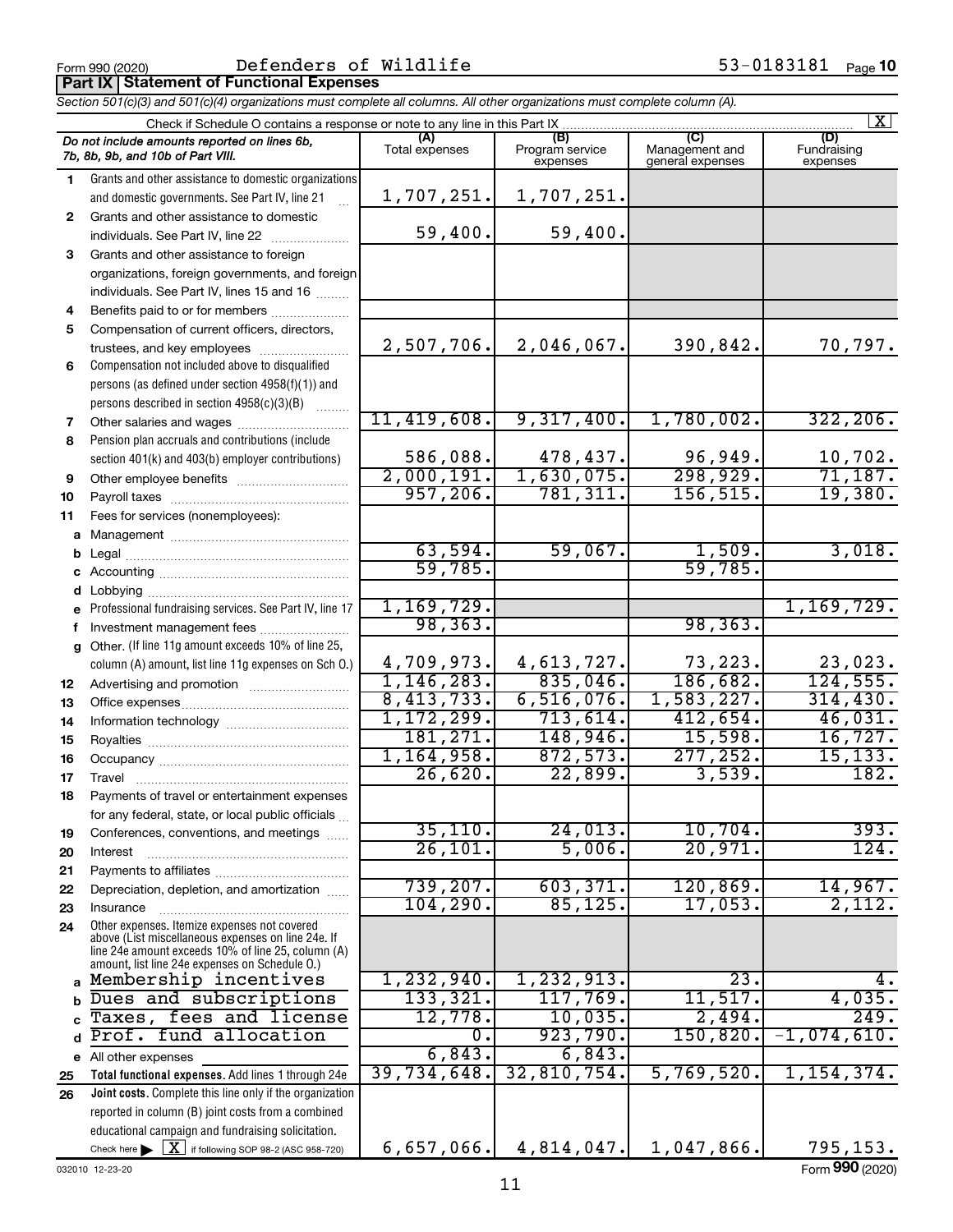|                             |    |                                                                                                        |                 |             | (A)<br>Beginning of year |                         | (B)<br>End of year |
|-----------------------------|----|--------------------------------------------------------------------------------------------------------|-----------------|-------------|--------------------------|-------------------------|--------------------|
|                             | 1  |                                                                                                        |                 |             | 9,799,417.               | $\mathbf{1}$            | 1,669,623.         |
|                             | 2  |                                                                                                        |                 |             | 5, 230, 934.             | $\mathbf{2}$            | 4,740,182.         |
|                             | З  |                                                                                                        |                 |             | 583, 248.                | 3                       | 1,226,856.         |
|                             | 4  |                                                                                                        |                 |             | 266,024.                 | $\overline{\mathbf{4}}$ | 314, 417.          |
|                             | 5  | Loans and other receivables from any current or former officer, director,                              |                 |             |                          |                         |                    |
|                             |    | trustee, key employee, creator or founder, substantial contributor, or 35%                             |                 |             |                          |                         |                    |
|                             |    |                                                                                                        |                 |             |                          | 5                       |                    |
|                             | 6  | Loans and other receivables from other disqualified persons (as defined                                |                 |             |                          |                         |                    |
|                             |    | under section $4958(f)(1)$ , and persons described in section $4958(c)(3)(B)$                          |                 | 6           |                          |                         |                    |
|                             | 7  |                                                                                                        |                 |             |                          | $\overline{7}$          |                    |
| Assets                      | 8  |                                                                                                        |                 |             | 699,400.                 | 8                       | 777,206.           |
|                             | 9  | Prepaid expenses and deferred charges                                                                  |                 |             | 1,168,825.               | 9                       | 1, 125, 278.       |
|                             |    | 10a Land, buildings, and equipment: cost or other                                                      |                 |             |                          |                         |                    |
|                             |    | basis. Complete Part VI of Schedule D                                                                  | 10a             | 18,328,501. |                          |                         |                    |
|                             |    | <b>b</b> Less: accumulated depreciation                                                                | 10 <sub>b</sub> | 9,834,969.  | $9,140,388.$ 10c         |                         | 8,493,532.         |
|                             | 11 |                                                                                                        |                 |             | 18,814,495.              | 11                      | 28, 724, 202.      |
|                             | 12 |                                                                                                        |                 | 12          |                          |                         |                    |
|                             | 13 |                                                                                                        |                 | 13          |                          |                         |                    |
|                             | 14 |                                                                                                        |                 | 14          |                          |                         |                    |
|                             | 15 |                                                                                                        |                 |             | 2,634,841.               | 15                      | 3,327,836.         |
|                             | 16 |                                                                                                        |                 |             | 48, 337, 572.            | 16                      | 50, 399, 132.      |
|                             | 17 |                                                                                                        |                 | 2,313,865.  | 17                       | 2,789,074.              |                    |
|                             | 18 |                                                                                                        |                 | 18          |                          |                         |                    |
|                             | 19 |                                                                                                        |                 |             | 1,310.                   | 19                      | $\overline{0}$ .   |
|                             | 20 |                                                                                                        |                 |             |                          | 20                      |                    |
|                             | 21 | Escrow or custodial account liability. Complete Part IV of Schedule D                                  |                 |             |                          | 21                      |                    |
|                             | 22 | Loans and other payables to any current or former officer, director,                                   |                 |             |                          |                         |                    |
| Liabilities                 |    | trustee, key employee, creator or founder, substantial contributor, or 35%                             |                 |             |                          |                         |                    |
|                             |    | controlled entity or family member of any of these persons                                             |                 |             |                          | 22                      |                    |
|                             | 23 | Secured mortgages and notes payable to unrelated third parties                                         |                 |             |                          | 23                      |                    |
|                             | 24 | Unsecured notes and loans payable to unrelated third parties                                           |                 |             | 2,397,455.               | 24                      | 0.                 |
|                             | 25 | Other liabilities (including federal income tax, payables to related third                             |                 |             |                          |                         |                    |
|                             |    | parties, and other liabilities not included on lines 17-24). Complete Part X                           |                 |             |                          |                         |                    |
|                             |    | of Schedule D                                                                                          |                 |             | 2,479,953.               | 25                      | 2,465,612.         |
|                             | 26 |                                                                                                        |                 |             | 7,192,583.               | 26                      | 5, 254, 686.       |
|                             |    | Organizations that follow FASB ASC 958, check here $\blacktriangleright \lfloor \underline{X} \rfloor$ |                 |             |                          |                         |                    |
|                             |    | and complete lines 27, 28, 32, and 33.                                                                 |                 |             |                          |                         |                    |
|                             | 27 |                                                                                                        |                 | 28,406,126. | 27                       | 32, 443, 558.           |                    |
|                             | 28 |                                                                                                        |                 |             | 12,738,863.              | 28                      | 12,700,888.        |
| Net Assets or Fund Balances |    | Organizations that do not follow FASB ASC 958, check here $\blacktriangleright$                        |                 |             |                          |                         |                    |
|                             |    | and complete lines 29 through 33.                                                                      |                 |             |                          |                         |                    |
|                             | 29 |                                                                                                        |                 |             |                          | 29                      |                    |
|                             | 30 | Paid-in or capital surplus, or land, building, or equipment fund                                       |                 |             |                          | 30                      |                    |
|                             | 31 | Retained earnings, endowment, accumulated income, or other funds                                       |                 |             |                          | 31                      |                    |
|                             | 32 |                                                                                                        |                 |             | 41, 144, 989.            | 32                      | 45, 144, 446.      |
|                             | 33 |                                                                                                        |                 |             | 48, 337, 572.            | 33                      | 50, 399, 132.      |

Form (2020) **990**

| Form 990 (2020) |                               |  |
|-----------------|-------------------------------|--|
|                 | <b>Part X   Balance Sheet</b> |  |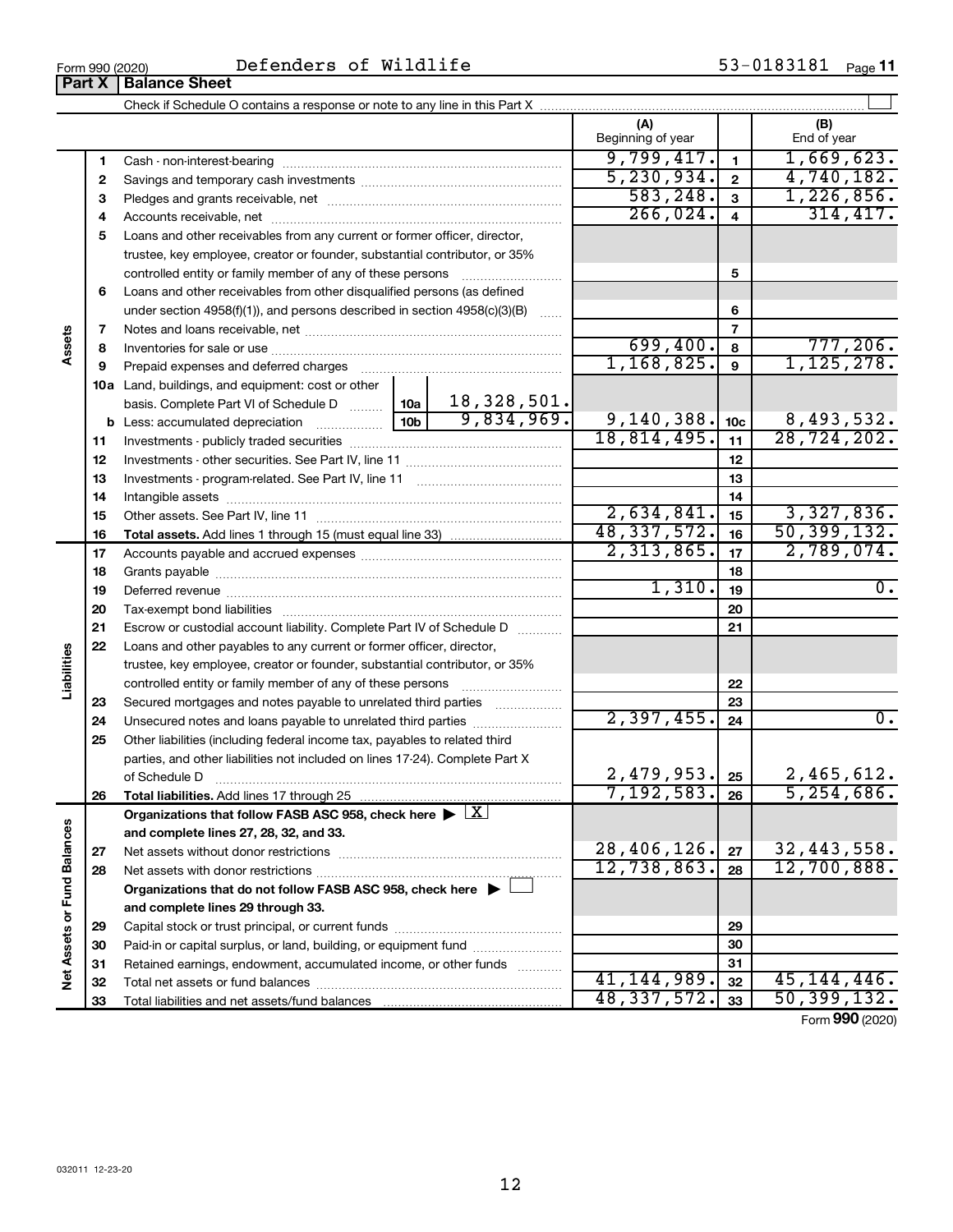|    | Defenders of Wildlife<br>Form 990 (2020)                                                                                                                                                                                       |                | 53-0183181     |     | Page 12           |
|----|--------------------------------------------------------------------------------------------------------------------------------------------------------------------------------------------------------------------------------|----------------|----------------|-----|-------------------|
|    | Part XI<br><b>Reconciliation of Net Assets</b>                                                                                                                                                                                 |                |                |     |                   |
|    |                                                                                                                                                                                                                                |                |                |     |                   |
|    |                                                                                                                                                                                                                                |                |                |     |                   |
| 1  |                                                                                                                                                                                                                                | $\blacksquare$ | 43, 244, 805.  |     |                   |
| 2  |                                                                                                                                                                                                                                | $\mathbf{2}$   | 39,734,648.    |     |                   |
| З  |                                                                                                                                                                                                                                | 3              | 3,510,157.     |     |                   |
| 4  |                                                                                                                                                                                                                                | $\overline{a}$ | 41, 144, 989.  |     |                   |
| 5  |                                                                                                                                                                                                                                | 5              |                |     | 489,300.          |
| 6  |                                                                                                                                                                                                                                | 6              |                |     |                   |
| 7  | Investment expenses www.communication.com/www.communication.com/www.communication.com/www.com                                                                                                                                  | $\overline{7}$ |                |     |                   |
| 8  | Prior period adjustments material contents and content of the content of the content of the content of the content of the content of the content of the content of the content of the content of the content of the content of | 8              |                |     |                   |
| 9  | Other changes in net assets or fund balances (explain on Schedule O)                                                                                                                                                           | 9              |                |     | $\overline{0}$ .  |
| 10 | Net assets or fund balances at end of year. Combine lines 3 through 9 (must equal Part X, line 32,                                                                                                                             |                |                |     |                   |
|    |                                                                                                                                                                                                                                | 10             | 45, 144, 446.  |     |                   |
|    | Part XII Financial Statements and Reporting                                                                                                                                                                                    |                |                |     |                   |
|    |                                                                                                                                                                                                                                |                |                |     | $\vert$ X $\vert$ |
|    |                                                                                                                                                                                                                                |                |                | Yes | <b>No</b>         |
| 1  | Accounting method used to prepare the Form 990: $\Box$ Cash $\Box$ Accrual $\Box$ Other                                                                                                                                        |                |                |     |                   |
|    | If the organization changed its method of accounting from a prior year or checked "Other," explain in Schedule O.                                                                                                              |                |                |     |                   |
|    |                                                                                                                                                                                                                                |                | 2a             |     | х                 |
|    | If "Yes," check a box below to indicate whether the financial statements for the year were compiled or reviewed on a                                                                                                           |                |                |     |                   |
|    | separate basis, consolidated basis, or both:                                                                                                                                                                                   |                |                |     |                   |
|    | Both consolidated and separate basis<br>Separate basis<br>Consolidated basis                                                                                                                                                   |                |                |     |                   |
|    |                                                                                                                                                                                                                                |                | 2 <sub>b</sub> | X   |                   |
|    | If "Yes," check a box below to indicate whether the financial statements for the year were audited on a separate basis,                                                                                                        |                |                |     |                   |
|    | consolidated basis, or both:                                                                                                                                                                                                   |                |                |     |                   |
|    | $\lfloor \underline{X} \rfloor$ Consolidated basis<br>Separate basis<br>Both consolidated and separate basis                                                                                                                   |                |                |     |                   |
|    | c If "Yes" to line 2a or 2b, does the organization have a committee that assumes responsibility for oversight of the audit,                                                                                                    |                |                |     |                   |
|    | review, or compilation of its financial statements and selection of an independent accountant?                                                                                                                                 |                | 2c             | X   |                   |
|    | If the organization changed either its oversight process or selection process during the tax year, explain on Schedule O.                                                                                                      |                |                |     |                   |
|    | 3a As a result of a federal award, was the organization required to undergo an audit or audits as set forth in the Single Audit                                                                                                |                |                |     |                   |
|    |                                                                                                                                                                                                                                |                | За             |     | x                 |
|    | b If "Yes," did the organization undergo the required audit or audits? If the organization did not undergo the required audit                                                                                                  |                |                |     |                   |
|    |                                                                                                                                                                                                                                |                | 3 <sub>b</sub> |     |                   |

Form (2020) **990**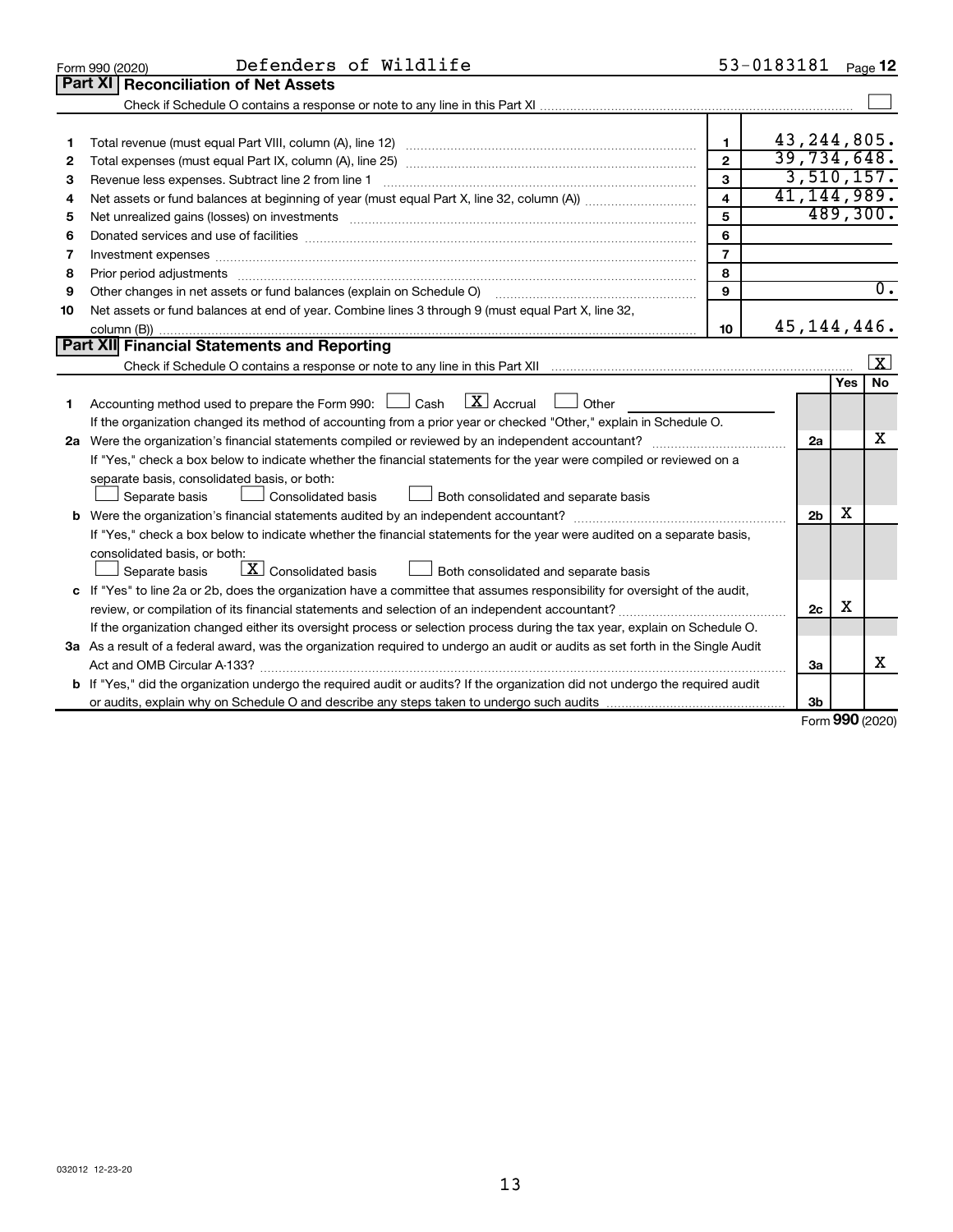**SCHEDULE A**

Department of the Treasury Internal Revenue Service

| (Form 990 or 990-EZ) |  |  |  |  |
|----------------------|--|--|--|--|
|----------------------|--|--|--|--|

# Form 990 or 990-EZ) **Public Charity Status and Public Support**<br>
Complete if the organization is a section 501(c)(3) organization or a section<br> **2020**

**4947(a)(1) nonexempt charitable trust. | Attach to Form 990 or Form 990-EZ.** 

**| Go to www.irs.gov/Form990 for instructions and the latest information.**

| <b>Open to Public</b><br>Inspection |
|-------------------------------------|
|                                     |

OMB No. 1545-0047

| Name of the organization |  |
|--------------------------|--|
|--------------------------|--|

|        | Name of the organization                                                                                                                                                                                                                                  |                       |                                                       |                                                                |    |                            |  | <b>Employer identification number</b> |  |  |  |  |
|--------|-----------------------------------------------------------------------------------------------------------------------------------------------------------------------------------------------------------------------------------------------------------|-----------------------|-------------------------------------------------------|----------------------------------------------------------------|----|----------------------------|--|---------------------------------------|--|--|--|--|
| Part I | Reason for Public Charity Status. (All organizations must complete this part.) See instructions.                                                                                                                                                          | Defenders of Wildlife |                                                       |                                                                |    |                            |  | 53-0183181                            |  |  |  |  |
|        |                                                                                                                                                                                                                                                           |                       |                                                       |                                                                |    |                            |  |                                       |  |  |  |  |
|        | The organization is not a private foundation because it is: (For lines 1 through 12, check only one box.)                                                                                                                                                 |                       |                                                       |                                                                |    |                            |  |                                       |  |  |  |  |
| 1.     | A church, convention of churches, or association of churches described in section 170(b)(1)(A)(i).                                                                                                                                                        |                       |                                                       |                                                                |    |                            |  |                                       |  |  |  |  |
| 2      | A school described in section 170(b)(1)(A)(ii). (Attach Schedule E (Form 990 or 990-EZ).)                                                                                                                                                                 |                       |                                                       |                                                                |    |                            |  |                                       |  |  |  |  |
| з      | A hospital or a cooperative hospital service organization described in section 170(b)(1)(A)(iii).                                                                                                                                                         |                       |                                                       |                                                                |    |                            |  |                                       |  |  |  |  |
| 4      | A medical research organization operated in conjunction with a hospital described in section 170(b)(1)(A)(iii). Enter the hospital's name,                                                                                                                |                       |                                                       |                                                                |    |                            |  |                                       |  |  |  |  |
|        | city, and state:<br>An organization operated for the benefit of a college or university owned or operated by a governmental unit described in                                                                                                             |                       |                                                       |                                                                |    |                            |  |                                       |  |  |  |  |
| 5.     | section 170(b)(1)(A)(iv). (Complete Part II.)                                                                                                                                                                                                             |                       |                                                       |                                                                |    |                            |  |                                       |  |  |  |  |
| 6.     | A federal, state, or local government or governmental unit described in section 170(b)(1)(A)(v).                                                                                                                                                          |                       |                                                       |                                                                |    |                            |  |                                       |  |  |  |  |
|        |                                                                                                                                                                                                                                                           |                       |                                                       |                                                                |    |                            |  |                                       |  |  |  |  |
|        | 7 $ X $ An organization that normally receives a substantial part of its support from a governmental unit or from the general public described in<br>section 170(b)(1)(A)(vi). (Complete Part II.)                                                        |                       |                                                       |                                                                |    |                            |  |                                       |  |  |  |  |
| 8      | A community trust described in section 170(b)(1)(A)(vi). (Complete Part II.)                                                                                                                                                                              |                       |                                                       |                                                                |    |                            |  |                                       |  |  |  |  |
| 9      | An agricultural research organization described in section 170(b)(1)(A)(ix) operated in conjunction with a land-grant college                                                                                                                             |                       |                                                       |                                                                |    |                            |  |                                       |  |  |  |  |
|        | or university or a non-land-grant college of agriculture (see instructions). Enter the name, city, and state of the college or                                                                                                                            |                       |                                                       |                                                                |    |                            |  |                                       |  |  |  |  |
|        | university:                                                                                                                                                                                                                                               |                       |                                                       |                                                                |    |                            |  |                                       |  |  |  |  |
| 10     | An organization that normally receives (1) more than 33 1/3% of its support from contributions, membership fees, and gross receipts from                                                                                                                  |                       |                                                       |                                                                |    |                            |  |                                       |  |  |  |  |
|        | activities related to its exempt functions, subject to certain exceptions; and (2) no more than 33 1/3% of its support from gross investment                                                                                                              |                       |                                                       |                                                                |    |                            |  |                                       |  |  |  |  |
|        | income and unrelated business taxable income (less section 511 tax) from businesses acquired by the organization after June 30, 1975.                                                                                                                     |                       |                                                       |                                                                |    |                            |  |                                       |  |  |  |  |
|        | See section 509(a)(2). (Complete Part III.)                                                                                                                                                                                                               |                       |                                                       |                                                                |    |                            |  |                                       |  |  |  |  |
| 11     | An organization organized and operated exclusively to test for public safety. See section 509(a)(4).                                                                                                                                                      |                       |                                                       |                                                                |    |                            |  |                                       |  |  |  |  |
| 12     | An organization organized and operated exclusively for the benefit of, to perform the functions of, or to carry out the purposes of one or                                                                                                                |                       |                                                       |                                                                |    |                            |  |                                       |  |  |  |  |
|        | more publicly supported organizations described in section 509(a)(1) or section 509(a)(2). See section 509(a)(3). Check the box in                                                                                                                        |                       |                                                       |                                                                |    |                            |  |                                       |  |  |  |  |
|        | lines 12a through 12d that describes the type of supporting organization and complete lines 12e, 12f, and 12g.                                                                                                                                            |                       |                                                       |                                                                |    |                            |  |                                       |  |  |  |  |
| а      | Type I. A supporting organization operated, supervised, or controlled by its supported organization(s), typically by giving                                                                                                                               |                       |                                                       |                                                                |    |                            |  |                                       |  |  |  |  |
|        | the supported organization(s) the power to regularly appoint or elect a majority of the directors or trustees of the supporting                                                                                                                           |                       |                                                       |                                                                |    |                            |  |                                       |  |  |  |  |
|        | organization. You must complete Part IV, Sections A and B.                                                                                                                                                                                                |                       |                                                       |                                                                |    |                            |  |                                       |  |  |  |  |
| b      | Type II. A supporting organization supervised or controlled in connection with its supported organization(s), by having                                                                                                                                   |                       |                                                       |                                                                |    |                            |  |                                       |  |  |  |  |
|        | control or management of the supporting organization vested in the same persons that control or manage the supported                                                                                                                                      |                       |                                                       |                                                                |    |                            |  |                                       |  |  |  |  |
|        | organization(s). You must complete Part IV, Sections A and C.                                                                                                                                                                                             |                       |                                                       |                                                                |    |                            |  |                                       |  |  |  |  |
| с      | Type III functionally integrated. A supporting organization operated in connection with, and functionally integrated with,                                                                                                                                |                       |                                                       |                                                                |    |                            |  |                                       |  |  |  |  |
|        | its supported organization(s) (see instructions). You must complete Part IV, Sections A, D, and E.                                                                                                                                                        |                       |                                                       |                                                                |    |                            |  |                                       |  |  |  |  |
| d      | Type III non-functionally integrated. A supporting organization operated in connection with its supported organization(s)<br>that is not functionally integrated. The organization generally must satisfy a distribution requirement and an attentiveness |                       |                                                       |                                                                |    |                            |  |                                       |  |  |  |  |
|        | requirement (see instructions). You must complete Part IV, Sections A and D, and Part V.                                                                                                                                                                  |                       |                                                       |                                                                |    |                            |  |                                       |  |  |  |  |
|        | Check this box if the organization received a written determination from the IRS that it is a Type I, Type II, Type III                                                                                                                                   |                       |                                                       |                                                                |    |                            |  |                                       |  |  |  |  |
|        | functionally integrated, or Type III non-functionally integrated supporting organization.                                                                                                                                                                 |                       |                                                       |                                                                |    |                            |  |                                       |  |  |  |  |
|        | f Enter the number of supported organizations                                                                                                                                                                                                             |                       |                                                       |                                                                |    |                            |  |                                       |  |  |  |  |
|        | g Provide the following information about the supported organization(s).                                                                                                                                                                                  |                       |                                                       |                                                                |    |                            |  |                                       |  |  |  |  |
|        | (i) Name of supported                                                                                                                                                                                                                                     | (ii) EIN              | (iii) Type of organization                            | (iv) Is the organization listed<br>in your governing document? |    | (v) Amount of monetary     |  | (vi) Amount of other                  |  |  |  |  |
|        | organization                                                                                                                                                                                                                                              |                       | (described on lines 1-10<br>above (see instructions)) | Yes                                                            | No | support (see instructions) |  | support (see instructions)            |  |  |  |  |
|        |                                                                                                                                                                                                                                                           |                       |                                                       |                                                                |    |                            |  |                                       |  |  |  |  |
|        |                                                                                                                                                                                                                                                           |                       |                                                       |                                                                |    |                            |  |                                       |  |  |  |  |
|        |                                                                                                                                                                                                                                                           |                       |                                                       |                                                                |    |                            |  |                                       |  |  |  |  |
|        |                                                                                                                                                                                                                                                           |                       |                                                       |                                                                |    |                            |  |                                       |  |  |  |  |
|        |                                                                                                                                                                                                                                                           |                       |                                                       |                                                                |    |                            |  |                                       |  |  |  |  |
|        |                                                                                                                                                                                                                                                           |                       |                                                       |                                                                |    |                            |  |                                       |  |  |  |  |
|        |                                                                                                                                                                                                                                                           |                       |                                                       |                                                                |    |                            |  |                                       |  |  |  |  |
|        |                                                                                                                                                                                                                                                           |                       |                                                       |                                                                |    |                            |  |                                       |  |  |  |  |
|        |                                                                                                                                                                                                                                                           |                       |                                                       |                                                                |    |                            |  |                                       |  |  |  |  |
|        |                                                                                                                                                                                                                                                           |                       |                                                       |                                                                |    |                            |  |                                       |  |  |  |  |
| Total  |                                                                                                                                                                                                                                                           |                       |                                                       |                                                                |    |                            |  |                                       |  |  |  |  |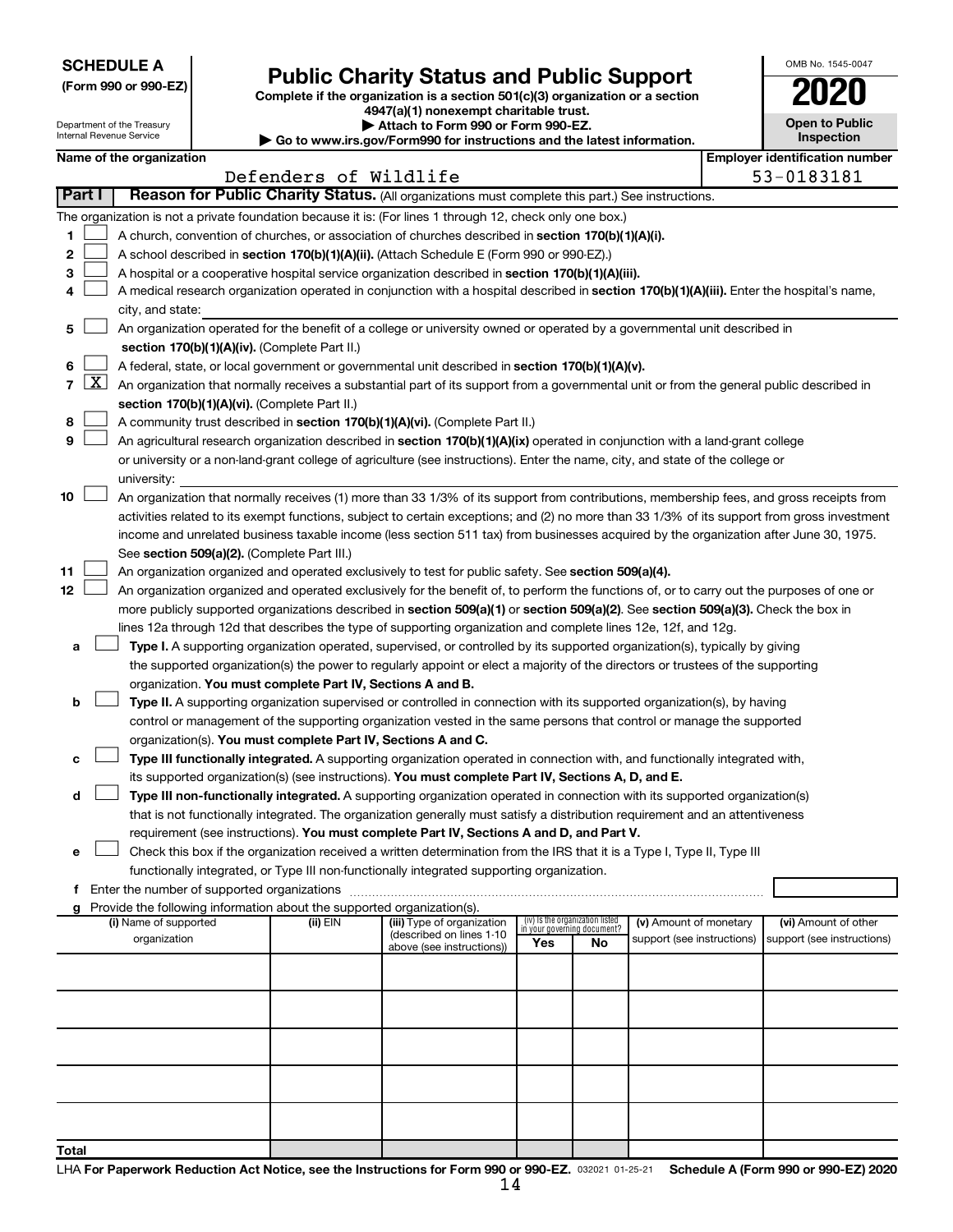# Schedule A (Form 990 or 990-EZ) 2020  $\mathsf{Defenders}\>$  of  $\mathsf{Willdlife}$   $\qquad \qquad \qquad$  53–0183181  $_{\mathsf{Page}}$

# **Part II Support Schedule for Organizations Described in Sections 170(b)(1)(A)(iv) and 170(b)(1)(A)(vi)**

(Complete only if you checked the box on line 5, 7, or 8 of Part I or if the organization failed to qualify under Part III. If the organization fails to qualify under the tests listed below, please complete Part III.)

| <b>Section A. Public Support</b>                                                                                                                                                                                                    |             |               |               |               |             |                                    |
|-------------------------------------------------------------------------------------------------------------------------------------------------------------------------------------------------------------------------------------|-------------|---------------|---------------|---------------|-------------|------------------------------------|
| Calendar year (or fiscal year beginning in)                                                                                                                                                                                         | (a) 2016    | (b) 2017      | $(c)$ 2018    | $(d)$ 2019    | (e) 2020    | (f) Total                          |
| 1 Gifts, grants, contributions, and                                                                                                                                                                                                 |             |               |               |               |             |                                    |
| membership fees received. (Do not                                                                                                                                                                                                   |             |               |               |               |             |                                    |
| include any "unusual grants.")                                                                                                                                                                                                      | 32,800,101. | 37,758,958.   | 32, 219, 787. | 33, 399, 878. | 40,075,722. | 176, 254, 446.                     |
| 2 Tax revenues levied for the organ-                                                                                                                                                                                                |             |               |               |               |             |                                    |
| ization's benefit and either paid to                                                                                                                                                                                                |             |               |               |               |             |                                    |
| or expended on its behalf                                                                                                                                                                                                           |             |               |               |               |             |                                    |
| 3 The value of services or facilities                                                                                                                                                                                               |             |               |               |               |             |                                    |
| furnished by a governmental unit to                                                                                                                                                                                                 |             |               |               |               |             |                                    |
| the organization without charge                                                                                                                                                                                                     |             |               |               |               |             |                                    |
| 4 Total. Add lines 1 through 3                                                                                                                                                                                                      | 32,800,101. | 37, 758, 958. | 32, 219, 787. | 33, 399, 878. | 40,075,722. | 176, 254, 446.                     |
| 5 The portion of total contributions                                                                                                                                                                                                |             |               |               |               |             |                                    |
| by each person (other than a                                                                                                                                                                                                        |             |               |               |               |             |                                    |
| governmental unit or publicly                                                                                                                                                                                                       |             |               |               |               |             |                                    |
| supported organization) included                                                                                                                                                                                                    |             |               |               |               |             |                                    |
| on line 1 that exceeds 2% of the                                                                                                                                                                                                    |             |               |               |               |             |                                    |
| amount shown on line 11,                                                                                                                                                                                                            |             |               |               |               |             |                                    |
| column (f)                                                                                                                                                                                                                          |             |               |               |               |             | 6,050,524.                         |
| 6 Public support. Subtract line 5 from line 4.                                                                                                                                                                                      |             |               |               |               |             | 170, 203, 922.                     |
| <b>Section B. Total Support</b>                                                                                                                                                                                                     |             |               |               |               |             |                                    |
| Calendar year (or fiscal year beginning in)                                                                                                                                                                                         | (a) 2016    | (b) 2017      | $(c)$ 2018    | $(d)$ 2019    | (e) 2020    | (f) Total                          |
| <b>7</b> Amounts from line 4                                                                                                                                                                                                        | 32,800,101  | 37, 758, 958. | 32, 219, 787  | 33, 399, 878  | 40,075,722  | 176, 254, 446.                     |
| 8 Gross income from interest,                                                                                                                                                                                                       |             |               |               |               |             |                                    |
| dividends, payments received on                                                                                                                                                                                                     |             |               |               |               |             |                                    |
| securities loans, rents, royalties,                                                                                                                                                                                                 |             |               |               |               |             |                                    |
| and income from similar sources                                                                                                                                                                                                     | 937,375.    | 1,014,073.    | 1,099,162.    | 1,130,563.    | 1,234,705.  | 5, 415, 878.                       |
| 9 Net income from unrelated business                                                                                                                                                                                                |             |               |               |               |             |                                    |
| activities, whether or not the                                                                                                                                                                                                      |             |               |               |               |             |                                    |
| business is regularly carried on                                                                                                                                                                                                    |             |               |               |               |             |                                    |
| 10 Other income. Do not include gain                                                                                                                                                                                                |             |               |               |               |             |                                    |
| or loss from the sale of capital                                                                                                                                                                                                    |             |               |               |               |             |                                    |
| assets (Explain in Part VI.)                                                                                                                                                                                                        |             |               |               |               |             |                                    |
| 11 Total support. Add lines 7 through 10                                                                                                                                                                                            |             |               |               |               |             | 181,670,324.                       |
| <b>12</b> Gross receipts from related activities, etc. (see instructions)                                                                                                                                                           |             |               |               |               | 12          | 426,092.                           |
| 13 First 5 years. If the Form 990 is for the organization's first, second, third, fourth, or fifth tax year as a section 501(c)(3)                                                                                                  |             |               |               |               |             |                                    |
| organization, check this box and stop here <b>construction and construction</b> construction of the state of the state of the state of the state of the state of the state of the state of the state of the state of the state of t |             |               |               |               |             |                                    |
| <b>Section C. Computation of Public Support Percentage</b>                                                                                                                                                                          |             |               |               |               |             |                                    |
|                                                                                                                                                                                                                                     |             |               |               |               | 14          | 93.69<br>%                         |
|                                                                                                                                                                                                                                     |             |               |               |               | 15          | 94.46<br>%                         |
| 16a 33 1/3% support test - 2020. If the organization did not check the box on line 13, and line 14 is 33 1/3% or more, check this box and                                                                                           |             |               |               |               |             |                                    |
| stop here. The organization qualifies as a publicly supported organization manufactured content and the support of the state of the state of the state of the state of the state of the state of the state of the state of the      |             |               |               |               |             | $\blacktriangleright$ $\mathbf{X}$ |
| b 33 1/3% support test - 2019. If the organization did not check a box on line 13 or 16a, and line 15 is 33 1/3% or more, check this box                                                                                            |             |               |               |               |             |                                    |
|                                                                                                                                                                                                                                     |             |               |               |               |             |                                    |
| 17a 10% -facts-and-circumstances test - 2020. If the organization did not check a box on line 13, 16a, or 16b, and line 14 is 10% or more,                                                                                          |             |               |               |               |             |                                    |
| and if the organization meets the facts-and-circumstances test, check this box and stop here. Explain in Part VI how the organization                                                                                               |             |               |               |               |             |                                    |
| meets the facts-and-circumstances test. The organization qualifies as a publicly supported organization                                                                                                                             |             |               |               |               |             |                                    |
| <b>b 10%</b> -facts-and-circumstances test - 2019. If the organization did not check a box on line 13, 16a, 16b, or 17a, and line 15 is 10% or                                                                                      |             |               |               |               |             |                                    |
| more, and if the organization meets the facts-and-circumstances test, check this box and stop here. Explain in Part VI how the                                                                                                      |             |               |               |               |             |                                    |
| organization meets the facts-and-circumstances test. The organization qualifies as a publicly supported organization                                                                                                                |             |               |               |               |             |                                    |
| 18 Private foundation. If the organization did not check a box on line 13, 16a, 16b, 17a, or 17b, check this box and see instructions                                                                                               |             |               |               |               |             |                                    |
|                                                                                                                                                                                                                                     |             |               |               |               |             |                                    |

**Schedule A (Form 990 or 990-EZ) 2020**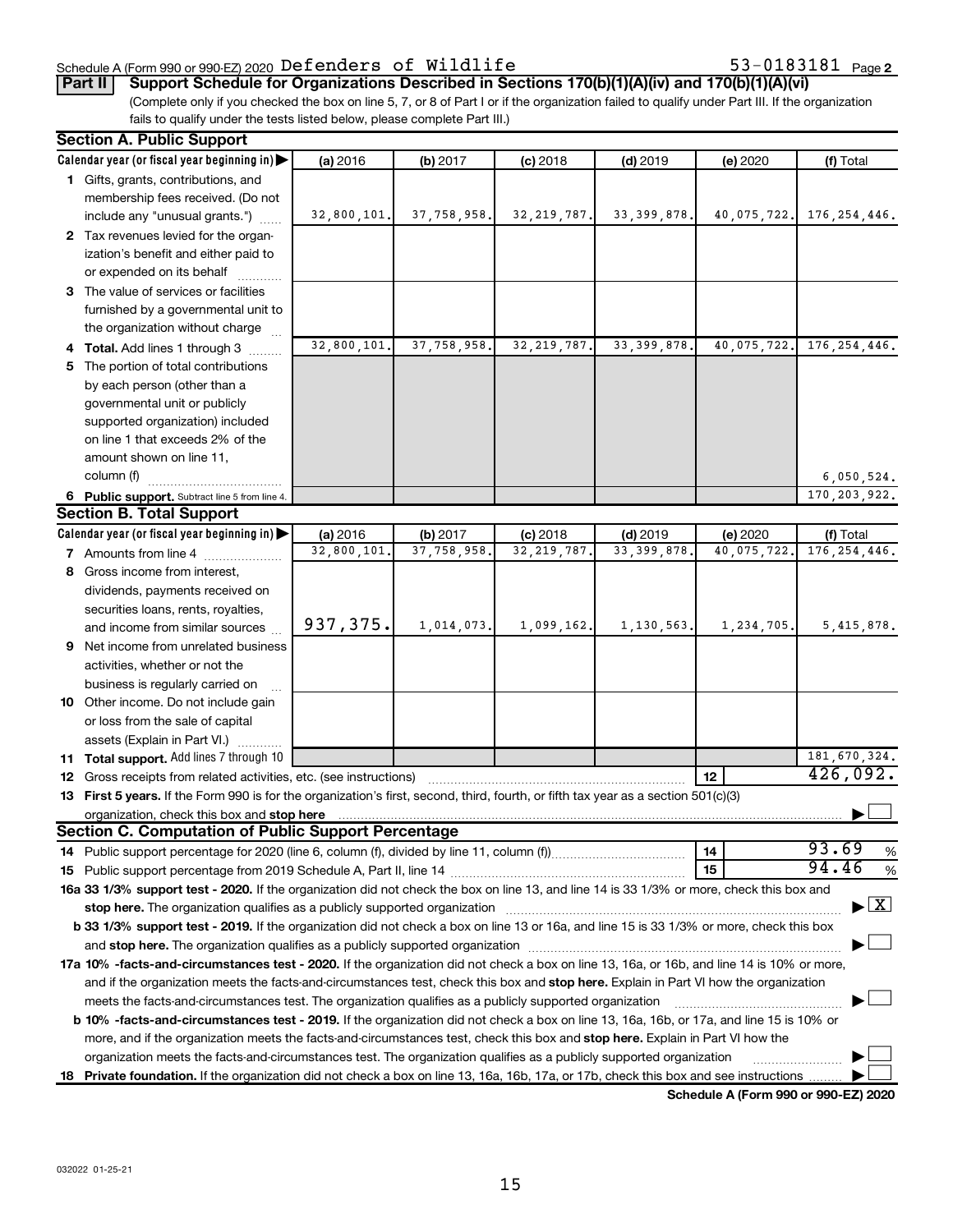|  | Schedule A (Form 990 or 990 EZ) 2020 $\,$ <code>Defenders of Wildlife</code> |  |  | 53-0183181 $_{Page 3}$ |  |
|--|------------------------------------------------------------------------------|--|--|------------------------|--|
|--|------------------------------------------------------------------------------|--|--|------------------------|--|

(Complete only if you checked the box on line 10 of Part I or if the organization failed to qualify under Part II. If the organization fails to qualify under the tests listed below, please complete Part II.)

| <b>Section A. Public Support</b>                                                                                                                 |          |          |          |            |          |           |
|--------------------------------------------------------------------------------------------------------------------------------------------------|----------|----------|----------|------------|----------|-----------|
| Calendar year (or fiscal year beginning in) $\blacktriangleright$                                                                                | (a) 2016 | (b) 2017 | (c) 2018 | $(d)$ 2019 | (e) 2020 | (f) Total |
| 1 Gifts, grants, contributions, and                                                                                                              |          |          |          |            |          |           |
| membership fees received. (Do not                                                                                                                |          |          |          |            |          |           |
| include any "unusual grants.")                                                                                                                   |          |          |          |            |          |           |
| 2 Gross receipts from admissions,                                                                                                                |          |          |          |            |          |           |
| merchandise sold or services per-                                                                                                                |          |          |          |            |          |           |
| formed, or facilities furnished in                                                                                                               |          |          |          |            |          |           |
| any activity that is related to the<br>organization's tax-exempt purpose                                                                         |          |          |          |            |          |           |
| 3 Gross receipts from activities that                                                                                                            |          |          |          |            |          |           |
| are not an unrelated trade or bus-                                                                                                               |          |          |          |            |          |           |
|                                                                                                                                                  |          |          |          |            |          |           |
| iness under section 513                                                                                                                          |          |          |          |            |          |           |
| 4 Tax revenues levied for the organ-                                                                                                             |          |          |          |            |          |           |
| ization's benefit and either paid to                                                                                                             |          |          |          |            |          |           |
| or expended on its behalf                                                                                                                        |          |          |          |            |          |           |
| 5 The value of services or facilities                                                                                                            |          |          |          |            |          |           |
| furnished by a governmental unit to                                                                                                              |          |          |          |            |          |           |
| the organization without charge                                                                                                                  |          |          |          |            |          |           |
| 6 Total. Add lines 1 through 5                                                                                                                   |          |          |          |            |          |           |
| 7a Amounts included on lines 1, 2, and                                                                                                           |          |          |          |            |          |           |
| 3 received from disqualified persons                                                                                                             |          |          |          |            |          |           |
| <b>b</b> Amounts included on lines 2 and 3 received                                                                                              |          |          |          |            |          |           |
| from other than disqualified persons that<br>exceed the greater of \$5,000 or 1% of the                                                          |          |          |          |            |          |           |
| amount on line 13 for the year                                                                                                                   |          |          |          |            |          |           |
| c Add lines 7a and 7b                                                                                                                            |          |          |          |            |          |           |
| 8 Public support. (Subtract line 7c from line 6.)                                                                                                |          |          |          |            |          |           |
| <b>Section B. Total Support</b>                                                                                                                  |          |          |          |            |          |           |
| Calendar year (or fiscal year beginning in) $\blacktriangleright$                                                                                | (a) 2016 | (b) 2017 | (c) 2018 | $(d)$ 2019 | (e) 2020 | (f) Total |
| 9 Amounts from line 6                                                                                                                            |          |          |          |            |          |           |
| <b>10a</b> Gross income from interest,                                                                                                           |          |          |          |            |          |           |
| dividends, payments received on                                                                                                                  |          |          |          |            |          |           |
| securities loans, rents, royalties,                                                                                                              |          |          |          |            |          |           |
| and income from similar sources<br><b>b</b> Unrelated business taxable income                                                                    |          |          |          |            |          |           |
| (less section 511 taxes) from businesses                                                                                                         |          |          |          |            |          |           |
|                                                                                                                                                  |          |          |          |            |          |           |
| acquired after June 30, 1975                                                                                                                     |          |          |          |            |          |           |
| c Add lines 10a and 10b                                                                                                                          |          |          |          |            |          |           |
| <b>11</b> Net income from unrelated business<br>activities not included in line 10b.                                                             |          |          |          |            |          |           |
| whether or not the business is                                                                                                                   |          |          |          |            |          |           |
| regularly carried on                                                                                                                             |          |          |          |            |          |           |
| 12 Other income. Do not include gain<br>or loss from the sale of capital                                                                         |          |          |          |            |          |           |
| assets (Explain in Part VI.)                                                                                                                     |          |          |          |            |          |           |
| <b>13</b> Total support. (Add lines 9, 10c, 11, and 12.)                                                                                         |          |          |          |            |          |           |
| 14 First 5 years. If the Form 990 is for the organization's first, second, third, fourth, or fifth tax year as a section 501(c)(3) organization, |          |          |          |            |          |           |
| check this box and stop here                                                                                                                     |          |          |          |            |          |           |
| Section C. Computation of Public Support Percentage                                                                                              |          |          |          |            |          |           |
|                                                                                                                                                  |          |          |          |            | 15       | %         |
| 16 Public support percentage from 2019 Schedule A, Part III, line 15                                                                             |          |          |          |            | 16       | %         |
| Section D. Computation of Investment Income Percentage                                                                                           |          |          |          |            |          |           |
| 17 Investment income percentage for 2020 (line 10c, column (f), divided by line 13, column (f))                                                  |          |          |          |            | 17       | %         |
| 18 Investment income percentage from 2019 Schedule A, Part III, line 17                                                                          |          |          |          |            | 18       | %         |
| 19a 33 1/3% support tests - 2020. If the organization did not check the box on line 14, and line 15 is more than 33 1/3%, and line 17 is not     |          |          |          |            |          |           |
| more than 33 1/3%, check this box and stop here. The organization qualifies as a publicly supported organization                                 |          |          |          |            |          |           |
| b 33 1/3% support tests - 2019. If the organization did not check a box on line 14 or line 19a, and line 16 is more than 33 1/3%, and            |          |          |          |            |          |           |
| line 18 is not more than 33 1/3%, check this box and stop here. The organization qualifies as a publicly supported organization                  |          |          |          |            |          |           |
|                                                                                                                                                  |          |          |          |            |          |           |
|                                                                                                                                                  |          |          |          |            |          |           |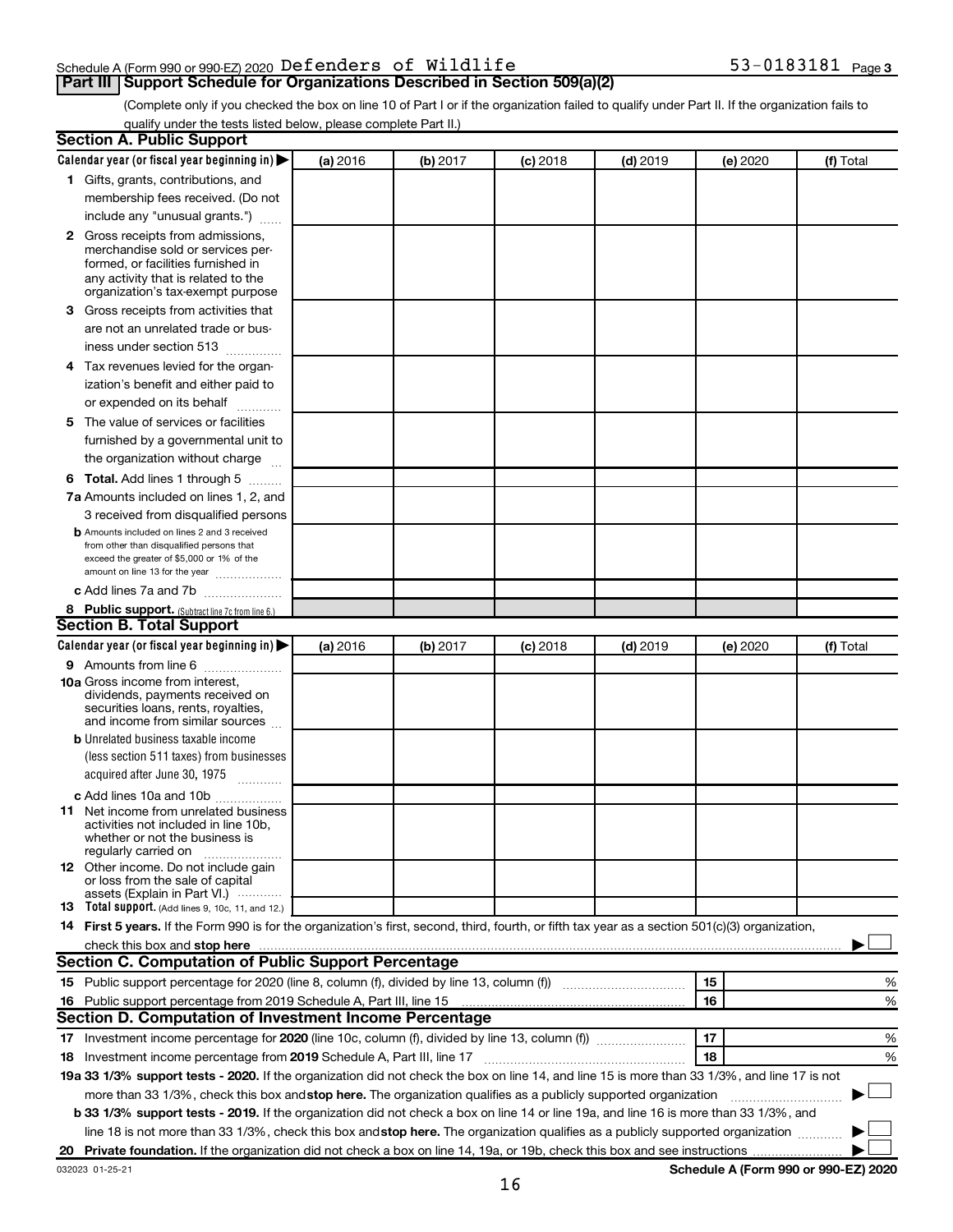**Yes No**

# **Part IV Supporting Organizations**

(Complete only if you checked a box in line 12 on Part I. If you checked box 12a, Part I, complete Sections A and B. If you checked box 12b, Part I, complete Sections A and C. If you checked box 12c, Part I, complete Sections A, D, and E. If you checked box 12d, Part I, complete Sections A and D, and complete Part V.)

# **Section A. All Supporting Organizations**

- **1** Are all of the organization's supported organizations listed by name in the organization's governing documents? If "No," describe in Part VI how the supported organizations are designated. If designated by *class or purpose, describe the designation. If historic and continuing relationship, explain.*
- **2** Did the organization have any supported organization that does not have an IRS determination of status under section 509(a)(1) or (2)? If "Yes," explain in Part **VI** how the organization determined that the supported *organization was described in section 509(a)(1) or (2).*
- **3a** Did the organization have a supported organization described in section 501(c)(4), (5), or (6)? If "Yes," answer *lines 3b and 3c below.*
- **b** Did the organization confirm that each supported organization qualified under section 501(c)(4), (5), or (6) and satisfied the public support tests under section 509(a)(2)? If "Yes," describe in Part VI when and how the *organization made the determination.*
- **c** Did the organization ensure that all support to such organizations was used exclusively for section 170(c)(2)(B) purposes? If "Yes," explain in Part VI what controls the organization put in place to ensure such use.
- **4 a** *If* Was any supported organization not organized in the United States ("foreign supported organization")? *"Yes," and if you checked box 12a or 12b in Part I, answer lines 4b and 4c below.*
- **b** Did the organization have ultimate control and discretion in deciding whether to make grants to the foreign supported organization? If "Yes," describe in Part VI how the organization had such control and discretion *despite being controlled or supervised by or in connection with its supported organizations.*
- **c** Did the organization support any foreign supported organization that does not have an IRS determination under sections 501(c)(3) and 509(a)(1) or (2)? If "Yes," explain in Part VI what controls the organization used *to ensure that all support to the foreign supported organization was used exclusively for section 170(c)(2)(B) purposes.*
- **5a** Did the organization add, substitute, or remove any supported organizations during the tax year? If "Yes," answer lines 5b and 5c below (if applicable). Also, provide detail in **Part VI,** including (i) the names and EIN *numbers of the supported organizations added, substituted, or removed; (ii) the reasons for each such action; (iii) the authority under the organization's organizing document authorizing such action; and (iv) how the action was accomplished (such as by amendment to the organizing document).*
- **b** Type I or Type II only. Was any added or substituted supported organization part of a class already designated in the organization's organizing document?
- **c Substitutions only.**  Was the substitution the result of an event beyond the organization's control?
- **6** Did the organization provide support (whether in the form of grants or the provision of services or facilities) to **Part VI.** support or benefit one or more of the filing organization's supported organizations? If "Yes," provide detail in anyone other than (i) its supported organizations, (ii) individuals that are part of the charitable class benefited by one or more of its supported organizations, or (iii) other supporting organizations that also
- **7** Did the organization provide a grant, loan, compensation, or other similar payment to a substantial contributor regard to a substantial contributor? If "Yes," complete Part I of Schedule L (Form 990 or 990-EZ). (as defined in section 4958(c)(3)(C)), a family member of a substantial contributor, or a 35% controlled entity with
- **8** Did the organization make a loan to a disqualified person (as defined in section 4958) not described in line 7? *If "Yes," complete Part I of Schedule L (Form 990 or 990-EZ).*
- **9 a** Was the organization controlled directly or indirectly at any time during the tax year by one or more in section 509(a)(1) or (2))? If "Yes," provide detail in **Part VI.** disqualified persons, as defined in section 4946 (other than foundation managers and organizations described
- **b** Did one or more disqualified persons (as defined in line 9a) hold a controlling interest in any entity in which the supporting organization had an interest? If "Yes," provide detail in Part VI.
- **c** Did a disqualified person (as defined in line 9a) have an ownership interest in, or derive any personal benefit from, assets in which the supporting organization also had an interest? If "Yes," provide detail in Part VI.
- **10 a** Was the organization subject to the excess business holdings rules of section 4943 because of section supporting organizations)? If "Yes," answer line 10b below. 4943(f) (regarding certain Type II supporting organizations, and all Type III non-functionally integrated
- **b** Did the organization have any excess business holdings in the tax year? (Use Schedule C, Form 4720, to *determine whether the organization had excess business holdings.)*

**1 2 3a 3b 3c 4a 4b 4c 5a 5b 5c 6 7 8 9a 9b 9c 10a**

**10b**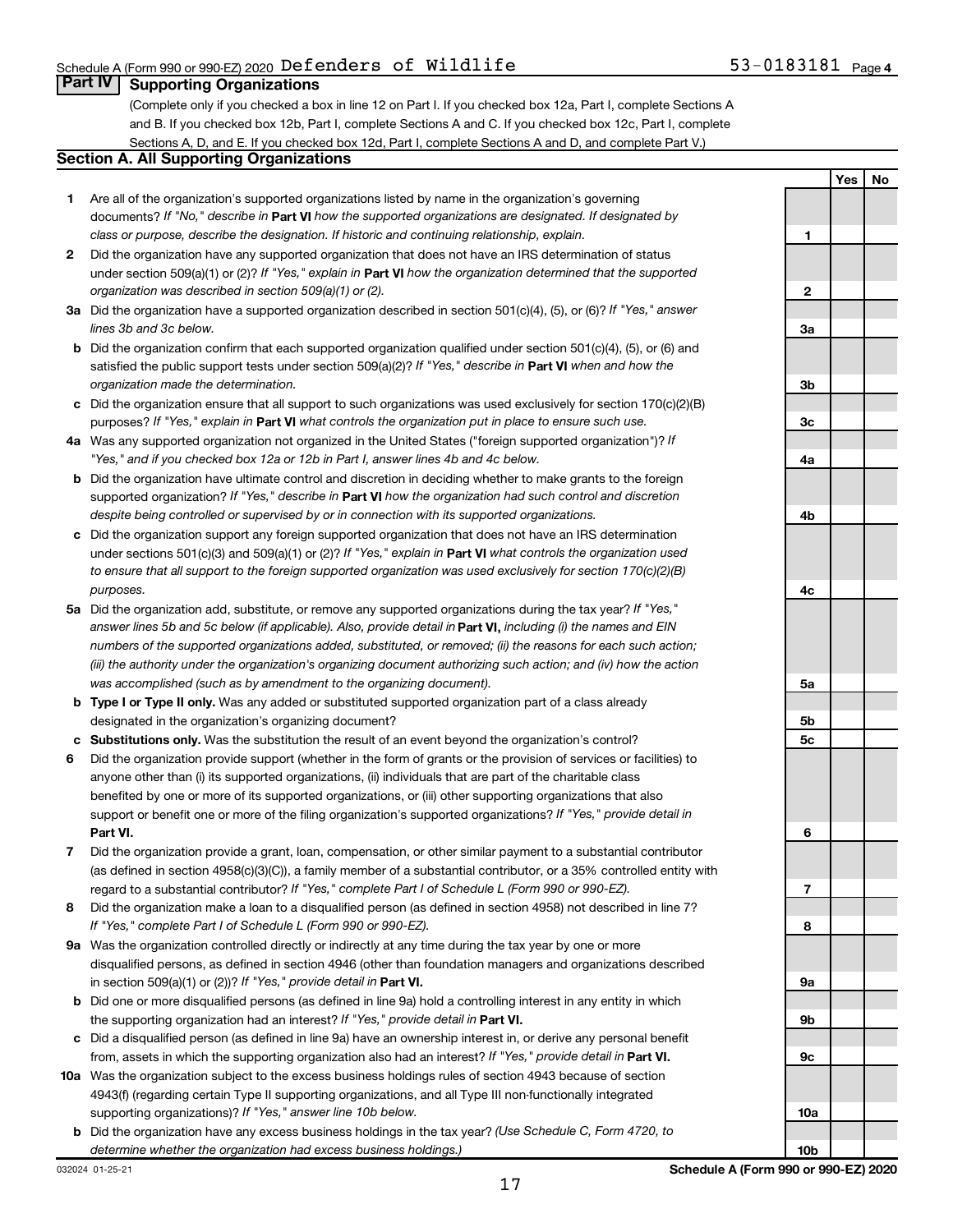|              |                                                                                                                                                                                                                                                            |              | Yes | No |
|--------------|------------------------------------------------------------------------------------------------------------------------------------------------------------------------------------------------------------------------------------------------------------|--------------|-----|----|
| 11           | Has the organization accepted a gift or contribution from any of the following persons?                                                                                                                                                                    |              |     |    |
|              | a A person who directly or indirectly controls, either alone or together with persons described in lines 11b and                                                                                                                                           |              |     |    |
|              | 11c below, the governing body of a supported organization?                                                                                                                                                                                                 | 11a          |     |    |
|              | <b>b</b> A family member of a person described in line 11a above?                                                                                                                                                                                          | 11b          |     |    |
|              | c A 35% controlled entity of a person described in line 11a or 11b above? If "Yes" to line 11a, 11b, or 11c, provide                                                                                                                                       |              |     |    |
|              | detail in Part VI.                                                                                                                                                                                                                                         | 11c          |     |    |
|              | <b>Section B. Type I Supporting Organizations</b>                                                                                                                                                                                                          |              |     |    |
|              |                                                                                                                                                                                                                                                            |              | Yes | No |
| 1            | Did the governing body, members of the governing body, officers acting in their official capacity, or membership of one or                                                                                                                                 |              |     |    |
|              | more supported organizations have the power to regularly appoint or elect at least a majority of the organization's officers,                                                                                                                              |              |     |    |
|              | directors, or trustees at all times during the tax year? If "No," describe in Part VI how the supported organization(s)                                                                                                                                    |              |     |    |
|              | effectively operated, supervised, or controlled the organization's activities. If the organization had more than one supported<br>organization, describe how the powers to appoint and/or remove officers, directors, or trustees were allocated among the |              |     |    |
|              | supported organizations and what conditions or restrictions, if any, applied to such powers during the tax year.                                                                                                                                           | 1            |     |    |
| $\mathbf{2}$ | Did the organization operate for the benefit of any supported organization other than the supported                                                                                                                                                        |              |     |    |
|              | organization(s) that operated, supervised, or controlled the supporting organization? If "Yes," explain in                                                                                                                                                 |              |     |    |
|              | Part VI how providing such benefit carried out the purposes of the supported organization(s) that operated,                                                                                                                                                |              |     |    |
|              | supervised, or controlled the supporting organization.                                                                                                                                                                                                     | $\mathbf{2}$ |     |    |
|              | <b>Section C. Type II Supporting Organizations</b>                                                                                                                                                                                                         |              |     |    |
|              |                                                                                                                                                                                                                                                            |              | Yes | No |
| 1            | Were a majority of the organization's directors or trustees during the tax year also a majority of the directors                                                                                                                                           |              |     |    |
|              | or trustees of each of the organization's supported organization(s)? If "No," describe in Part VI how control                                                                                                                                              |              |     |    |
|              | or management of the supporting organization was vested in the same persons that controlled or managed                                                                                                                                                     |              |     |    |
|              | the supported organization(s).                                                                                                                                                                                                                             | 1            |     |    |
|              | Section D. All Type III Supporting Organizations                                                                                                                                                                                                           |              |     |    |
|              |                                                                                                                                                                                                                                                            |              | Yes | No |
| 1            | Did the organization provide to each of its supported organizations, by the last day of the fifth month of the                                                                                                                                             |              |     |    |
|              | organization's tax year, (i) a written notice describing the type and amount of support provided during the prior tax                                                                                                                                      |              |     |    |
|              | year, (ii) a copy of the Form 990 that was most recently filed as of the date of notification, and (iii) copies of the                                                                                                                                     |              |     |    |
|              | organization's governing documents in effect on the date of notification, to the extent not previously provided?                                                                                                                                           | 1            |     |    |
| 2            | Were any of the organization's officers, directors, or trustees either (i) appointed or elected by the supported                                                                                                                                           |              |     |    |
|              | organization(s) or (ii) serving on the governing body of a supported organization? If "No," explain in Part VI how                                                                                                                                         |              |     |    |
|              | the organization maintained a close and continuous working relationship with the supported organization(s).                                                                                                                                                | $\mathbf{2}$ |     |    |
| 3            | By reason of the relationship described in line 2, above, did the organization's supported organizations have a                                                                                                                                            |              |     |    |
|              | significant voice in the organization's investment policies and in directing the use of the organization's                                                                                                                                                 |              |     |    |
|              | income or assets at all times during the tax year? If "Yes," describe in Part VI the role the organization's                                                                                                                                               |              |     |    |
|              | supported organizations played in this regard.                                                                                                                                                                                                             | 3            |     |    |
|              | Section E. Type III Functionally Integrated Supporting Organizations                                                                                                                                                                                       |              |     |    |
| 1            | Check the box next to the method that the organization used to satisfy the Integral Part Test during the yealsee instructions).                                                                                                                            |              |     |    |
| a            | The organization satisfied the Activities Test. Complete line 2 below.                                                                                                                                                                                     |              |     |    |
| b            | The organization is the parent of each of its supported organizations. Complete line 3 below.                                                                                                                                                              |              |     |    |
| с            | The organization supported a governmental entity. Describe in Part VI how you supported a governmental entity (see instructions).                                                                                                                          |              |     |    |
| 2            | Activities Test. Answer lines 2a and 2b below.                                                                                                                                                                                                             |              | Yes | No |
| а            | Did substantially all of the organization's activities during the tax year directly further the exempt purposes of                                                                                                                                         |              |     |    |
|              | the supported organization(s) to which the organization was responsive? If "Yes," then in Part VI identify                                                                                                                                                 |              |     |    |
|              | those supported organizations and explain how these activities directly furthered their exempt purposes,                                                                                                                                                   |              |     |    |
|              | how the organization was responsive to those supported organizations, and how the organization determined                                                                                                                                                  |              |     |    |
|              | that these activities constituted substantially all of its activities.                                                                                                                                                                                     | 2a           |     |    |
| b            | Did the activities described in line 2a, above, constitute activities that, but for the organization's involvement,                                                                                                                                        |              |     |    |
|              | one or more of the organization's supported organization(s) would have been engaged in? If "Yes," explain in                                                                                                                                               |              |     |    |
|              | Part VI the reasons for the organization's position that its supported organization(s) would have engaged in                                                                                                                                               |              |     |    |
|              | these activities but for the organization's involvement.                                                                                                                                                                                                   | 2b           |     |    |
| з            | Parent of Supported Organizations. Answer lines 3a and 3b below.                                                                                                                                                                                           |              |     |    |
| а            | Did the organization have the power to regularly appoint or elect a majority of the officers, directors, or                                                                                                                                                |              |     |    |
|              | trustees of each of the supported organizations? If "Yes" or "No" provide details in Part VI.                                                                                                                                                              | За           |     |    |

**b** Did the organization exercise a substantial degree of direction over the policies, programs, and activities of each of its supported organizations? If "Yes," describe in Part VI the role played by the organization in this regard.

**Schedule A (Form 990 or 990-EZ) 2020**

**3b**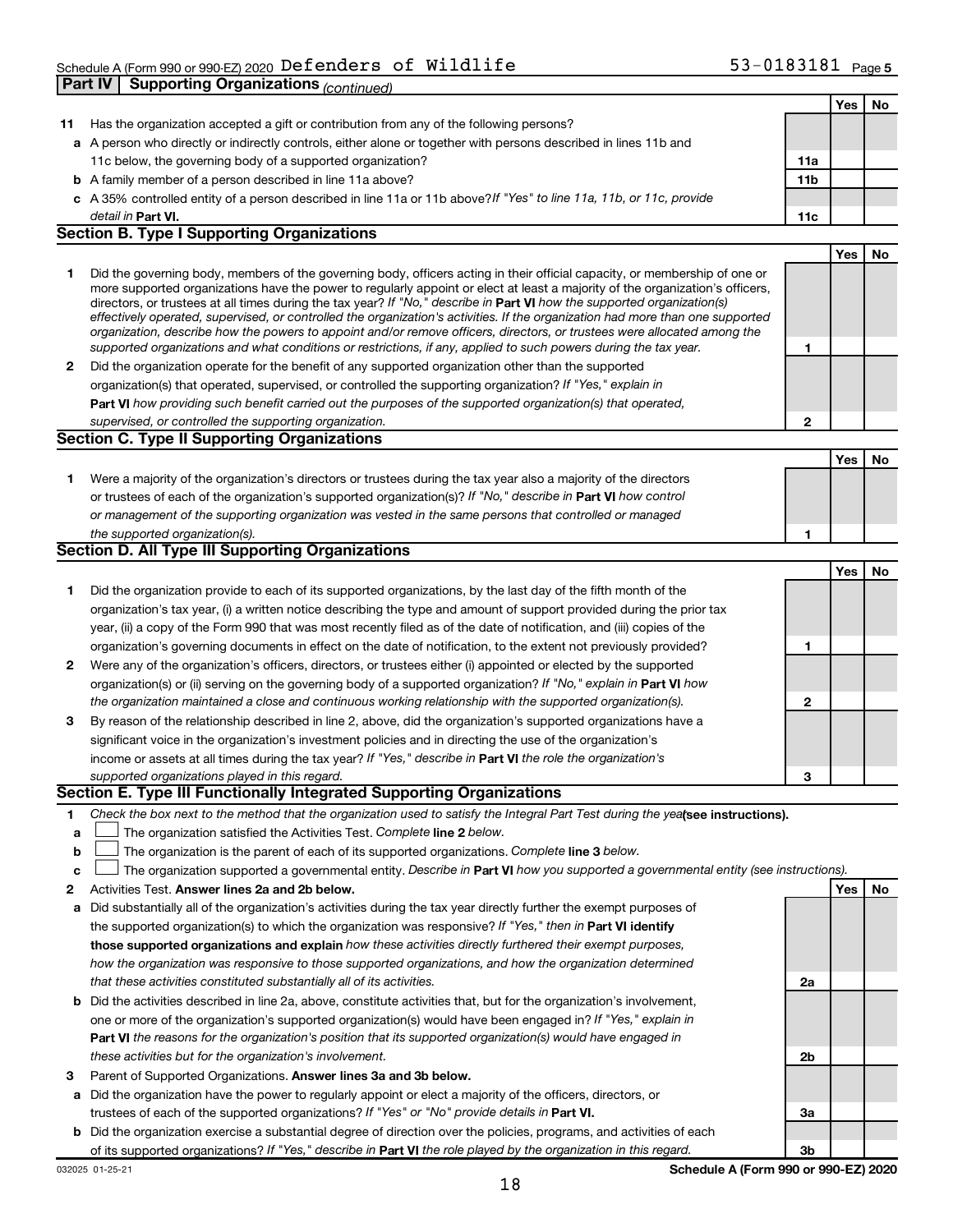# Schedule A (Form 990 or 990-EZ) 2020  $\mathsf{Defenders}\>$  of  $\mathsf{Willdlife}$   $\qquad \qquad \qquad$  53–0183181  $_{\mathsf{Page}}$ **Part V Type III Non-Functionally Integrated 509(a)(3) Supporting Organizations**

1 **Letter See instructions.** Check here if the organization satisfied the Integral Part Test as a qualifying trust on Nov. 20, 1970 (*explain in* Part **VI**). See instructions. All other Type III non-functionally integrated supporting organizations must complete Sections A through E.

|              | Section A - Adjusted Net Income                                             |                | (A) Prior Year | (B) Current Year<br>(optional) |
|--------------|-----------------------------------------------------------------------------|----------------|----------------|--------------------------------|
| 1.           | Net short-term capital gain                                                 | 1              |                |                                |
| 2            | Recoveries of prior-year distributions                                      | $\overline{2}$ |                |                                |
| 3            | Other gross income (see instructions)                                       | 3              |                |                                |
| 4            | Add lines 1 through 3.                                                      | 4              |                |                                |
| 5            | Depreciation and depletion                                                  | 5              |                |                                |
| 6            | Portion of operating expenses paid or incurred for production or            |                |                |                                |
|              | collection of gross income or for management, conservation, or              |                |                |                                |
|              | maintenance of property held for production of income (see instructions)    | 6              |                |                                |
| 7            | Other expenses (see instructions)                                           | $\overline{7}$ |                |                                |
| 8            | Adjusted Net Income (subtract lines 5, 6, and 7 from line 4)                | 8              |                |                                |
|              | <b>Section B - Minimum Asset Amount</b>                                     |                | (A) Prior Year | (B) Current Year<br>(optional) |
| 1.           | Aggregate fair market value of all non-exempt-use assets (see               |                |                |                                |
|              | instructions for short tax year or assets held for part of year):           |                |                |                                |
|              | <b>a</b> Average monthly value of securities                                | 1a             |                |                                |
|              | <b>b</b> Average monthly cash balances                                      | 1 <sub>b</sub> |                |                                |
|              | c Fair market value of other non-exempt-use assets                          | 1c             |                |                                |
|              | <b>d</b> Total (add lines 1a, 1b, and 1c)                                   | 1d             |                |                                |
|              | e Discount claimed for blockage or other factors                            |                |                |                                |
|              | (explain in detail in <b>Part VI</b> ):                                     |                |                |                                |
| $\mathbf{2}$ | Acquisition indebtedness applicable to non-exempt-use assets                | $\mathbf{2}$   |                |                                |
| З            | Subtract line 2 from line 1d.                                               | 3              |                |                                |
| 4            | Cash deemed held for exempt use. Enter 0.015 of line 3 (for greater amount, |                |                |                                |
|              | see instructions).                                                          | 4              |                |                                |
| 5            | Net value of non-exempt-use assets (subtract line 4 from line 3)            | 5              |                |                                |
| 6            | Multiply line 5 by 0.035.                                                   | 6              |                |                                |
| 7            | Recoveries of prior-year distributions                                      | 7              |                |                                |
| 8            | <b>Minimum Asset Amount (add line 7 to line 6)</b>                          | 8              |                |                                |
|              | <b>Section C - Distributable Amount</b>                                     |                |                | <b>Current Year</b>            |
| 1            | Adjusted net income for prior year (from Section A, line 8, column A)       | 1              |                |                                |
| 2            | Enter 0.85 of line 1.                                                       | 2              |                |                                |
| з            | Minimum asset amount for prior year (from Section B, line 8, column A)      | 3              |                |                                |
| 4            | Enter greater of line 2 or line 3.                                          | 4              |                |                                |
| 5            | Income tax imposed in prior year                                            | 5              |                |                                |
| 6            | Distributable Amount. Subtract line 5 from line 4, unless subject to        |                |                |                                |
|              | emergency temporary reduction (see instructions).                           | 6              |                |                                |
|              |                                                                             |                |                |                                |

**7** Let Check here if the current year is the organization's first as a non-functionally integrated Type III supporting organization (see instructions).

**Schedule A (Form 990 or 990-EZ) 2020**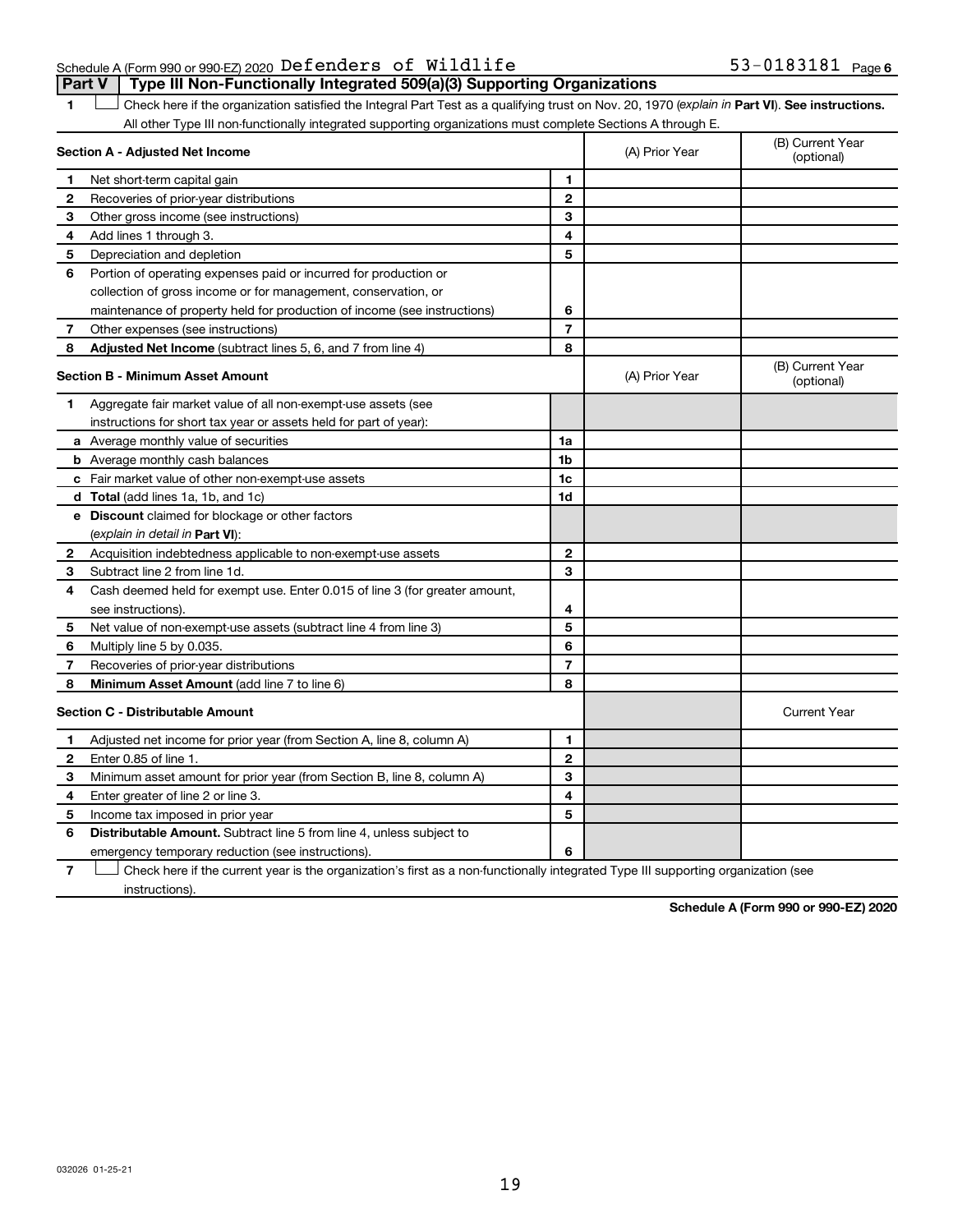| Part V | Type III Non-Functionally Integrated 509(a)(3) Supporting Organizations (continued)        |                                    |                                               |    |                                                  |
|--------|--------------------------------------------------------------------------------------------|------------------------------------|-----------------------------------------------|----|--------------------------------------------------|
|        | <b>Section D - Distributions</b>                                                           |                                    |                                               |    | <b>Current Year</b>                              |
| 1      | Amounts paid to supported organizations to accomplish exempt purposes                      | 1                                  |                                               |    |                                                  |
| 2      | Amounts paid to perform activity that directly furthers exempt purposes of supported       |                                    |                                               |    |                                                  |
|        | organizations, in excess of income from activity                                           | 2                                  |                                               |    |                                                  |
| 3      | Administrative expenses paid to accomplish exempt purposes of supported organizations      |                                    | 3                                             |    |                                                  |
| 4      | Amounts paid to acquire exempt-use assets                                                  |                                    |                                               | 4  |                                                  |
| 5      | Qualified set-aside amounts (prior IRS approval required - provide details in Part VI)     |                                    |                                               | 5  |                                                  |
| 6      | Other distributions (describe in Part VI). See instructions.                               |                                    |                                               | 6  |                                                  |
| 7      | Total annual distributions. Add lines 1 through 6.                                         |                                    |                                               | 7  |                                                  |
| 8      | Distributions to attentive supported organizations to which the organization is responsive |                                    |                                               |    |                                                  |
|        | ( <i>provide details in Part VI</i> ). See instructions.                                   |                                    |                                               | 8  |                                                  |
| 9      | Distributable amount for 2020 from Section C, line 6                                       |                                    |                                               | 9  |                                                  |
| 10     | Line 8 amount divided by line 9 amount                                                     |                                    |                                               | 10 |                                                  |
|        | <b>Section E - Distribution Allocations (see instructions)</b>                             | (i)<br><b>Excess Distributions</b> | (ii)<br><b>Underdistributions</b><br>Pre-2020 |    | (iii)<br><b>Distributable</b><br>Amount for 2020 |
| 1      | Distributable amount for 2020 from Section C, line 6                                       |                                    |                                               |    |                                                  |
| 2      | Underdistributions, if any, for years prior to 2020 (reason-                               |                                    |                                               |    |                                                  |
|        | able cause required - explain in Part VI). See instructions.                               |                                    |                                               |    |                                                  |
| З      | Excess distributions carryover, if any, to 2020                                            |                                    |                                               |    |                                                  |
|        | a From 2015                                                                                |                                    |                                               |    |                                                  |
|        | $b$ From 2016                                                                              |                                    |                                               |    |                                                  |
|        | c From 2017                                                                                |                                    |                                               |    |                                                  |
|        | <b>d</b> From 2018                                                                         |                                    |                                               |    |                                                  |
|        | e From 2019                                                                                |                                    |                                               |    |                                                  |
|        | f Total of lines 3a through 3e                                                             |                                    |                                               |    |                                                  |
|        | g Applied to underdistributions of prior years                                             |                                    |                                               |    |                                                  |
|        | <b>h</b> Applied to 2020 distributable amount                                              |                                    |                                               |    |                                                  |
| Ť.     | Carryover from 2015 not applied (see instructions)                                         |                                    |                                               |    |                                                  |
|        | Remainder. Subtract lines 3g, 3h, and 3i from line 3f.                                     |                                    |                                               |    |                                                  |
| 4      | Distributions for 2020 from Section D,                                                     |                                    |                                               |    |                                                  |
|        | line $7:$                                                                                  |                                    |                                               |    |                                                  |
|        | a Applied to underdistributions of prior years                                             |                                    |                                               |    |                                                  |
|        | <b>b</b> Applied to 2020 distributable amount                                              |                                    |                                               |    |                                                  |
|        | c Remainder. Subtract lines 4a and 4b from line 4.                                         |                                    |                                               |    |                                                  |
| 5      | Remaining underdistributions for years prior to 2020, if                                   |                                    |                                               |    |                                                  |
|        | any. Subtract lines 3g and 4a from line 2. For result greater                              |                                    |                                               |    |                                                  |
|        | than zero, explain in Part VI. See instructions.                                           |                                    |                                               |    |                                                  |
| 6      | Remaining underdistributions for 2020. Subtract lines 3h                                   |                                    |                                               |    |                                                  |
|        | and 4b from line 1. For result greater than zero, explain in                               |                                    |                                               |    |                                                  |
|        | <b>Part VI.</b> See instructions.                                                          |                                    |                                               |    |                                                  |
| 7      | Excess distributions carryover to 2021. Add lines 3j                                       |                                    |                                               |    |                                                  |
|        | and 4c.                                                                                    |                                    |                                               |    |                                                  |
| 8      | Breakdown of line 7:                                                                       |                                    |                                               |    |                                                  |
|        | a Excess from 2016                                                                         |                                    |                                               |    |                                                  |
|        | <b>b</b> Excess from 2017                                                                  |                                    |                                               |    |                                                  |
|        | c Excess from 2018                                                                         |                                    |                                               |    |                                                  |
|        | d Excess from 2019                                                                         |                                    |                                               |    |                                                  |
|        | e Excess from 2020                                                                         |                                    |                                               |    |                                                  |

**Schedule A (Form 990 or 990-EZ) 2020**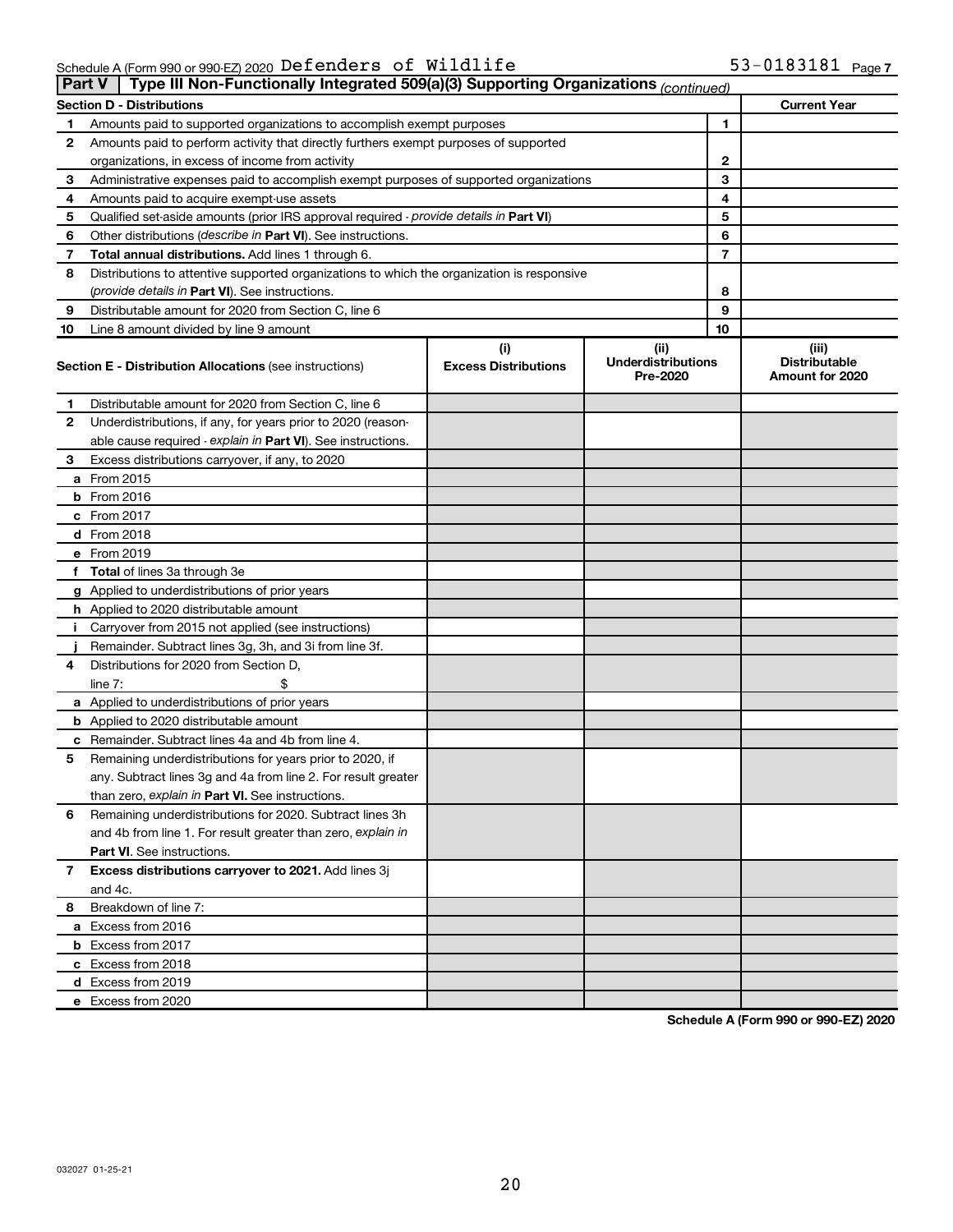|  |                                                                                                                                                                                                                                                                                                  | Schedule A (Form 990 or 990 EZ) 2020 $\,$ <code>Defenders of Wildlife</code> |  | 53-0183181 $_{Page8}$ |  |
|--|--------------------------------------------------------------------------------------------------------------------------------------------------------------------------------------------------------------------------------------------------------------------------------------------------|------------------------------------------------------------------------------|--|-----------------------|--|
|  | $\mathbf{D}$ and $\mathbf{M}$ and $\mathbf{D}$ and $\mathbf{D}$ and $\mathbf{D}$ and $\mathbf{D}$ and $\mathbf{D}$ and $\mathbf{D}$ and $\mathbf{D}$ and $\mathbf{D}$ and $\mathbf{D}$ and $\mathbf{D}$ and $\mathbf{D}$ and $\mathbf{D}$ and $\mathbf{D}$ and $\mathbf{D}$ and $\mathbf{D}$ and |                                                                              |  |                       |  |

| <b>Part VI</b> | . ugo o                                                                                                                                          |
|----------------|--------------------------------------------------------------------------------------------------------------------------------------------------|
|                | Supplemental Information. Provide the explanations required by Part II, line 10; Part II, line 17a or 17b; Part III, line 12;                    |
|                | Part IV, Section A, lines 1, 2, 3b, 3c, 4b, 4c, 5a, 6, 9a, 9b, 9c, 11a, 11b, and 11c; Part IV, Section B, lines 1 and 2; Part IV, Section C,     |
|                | line 1; Part IV, Section D, lines 2 and 3; Part IV, Section E, lines 1c, 2a, 2b, 3a, and 3b; Part V, line 1; Part V, Section B, line 1e; Part V, |
|                | Section D, lines 5, 6, and 8; and Part V, Section E, lines 2, 5, and 6. Also complete this part for any additional information.                  |
|                | (See instructions.)                                                                                                                              |
|                |                                                                                                                                                  |
|                |                                                                                                                                                  |
|                |                                                                                                                                                  |
|                |                                                                                                                                                  |
|                |                                                                                                                                                  |
|                |                                                                                                                                                  |
|                |                                                                                                                                                  |
|                |                                                                                                                                                  |
|                |                                                                                                                                                  |
|                |                                                                                                                                                  |
|                |                                                                                                                                                  |
|                |                                                                                                                                                  |
|                |                                                                                                                                                  |
|                |                                                                                                                                                  |
|                |                                                                                                                                                  |
|                |                                                                                                                                                  |
|                |                                                                                                                                                  |
|                |                                                                                                                                                  |
|                |                                                                                                                                                  |
|                |                                                                                                                                                  |
|                |                                                                                                                                                  |
|                |                                                                                                                                                  |
|                |                                                                                                                                                  |
|                |                                                                                                                                                  |
|                |                                                                                                                                                  |
|                |                                                                                                                                                  |
|                |                                                                                                                                                  |
|                |                                                                                                                                                  |
|                |                                                                                                                                                  |
|                |                                                                                                                                                  |
|                |                                                                                                                                                  |
|                |                                                                                                                                                  |
|                |                                                                                                                                                  |
|                |                                                                                                                                                  |
|                |                                                                                                                                                  |
|                |                                                                                                                                                  |
|                |                                                                                                                                                  |
|                |                                                                                                                                                  |
|                |                                                                                                                                                  |
|                |                                                                                                                                                  |
|                |                                                                                                                                                  |
|                |                                                                                                                                                  |
|                |                                                                                                                                                  |
|                |                                                                                                                                                  |
|                |                                                                                                                                                  |
|                |                                                                                                                                                  |
|                |                                                                                                                                                  |
|                |                                                                                                                                                  |
|                |                                                                                                                                                  |
|                |                                                                                                                                                  |
|                |                                                                                                                                                  |
|                |                                                                                                                                                  |
|                |                                                                                                                                                  |
|                |                                                                                                                                                  |
|                |                                                                                                                                                  |
|                |                                                                                                                                                  |
|                |                                                                                                                                                  |
|                |                                                                                                                                                  |
|                |                                                                                                                                                  |
|                |                                                                                                                                                  |
|                |                                                                                                                                                  |
|                |                                                                                                                                                  |
|                |                                                                                                                                                  |
|                |                                                                                                                                                  |
|                |                                                                                                                                                  |
|                |                                                                                                                                                  |
|                |                                                                                                                                                  |
|                |                                                                                                                                                  |
|                |                                                                                                                                                  |
|                |                                                                                                                                                  |
|                |                                                                                                                                                  |
|                |                                                                                                                                                  |
|                |                                                                                                                                                  |
|                |                                                                                                                                                  |
|                |                                                                                                                                                  |
|                |                                                                                                                                                  |
|                |                                                                                                                                                  |
|                |                                                                                                                                                  |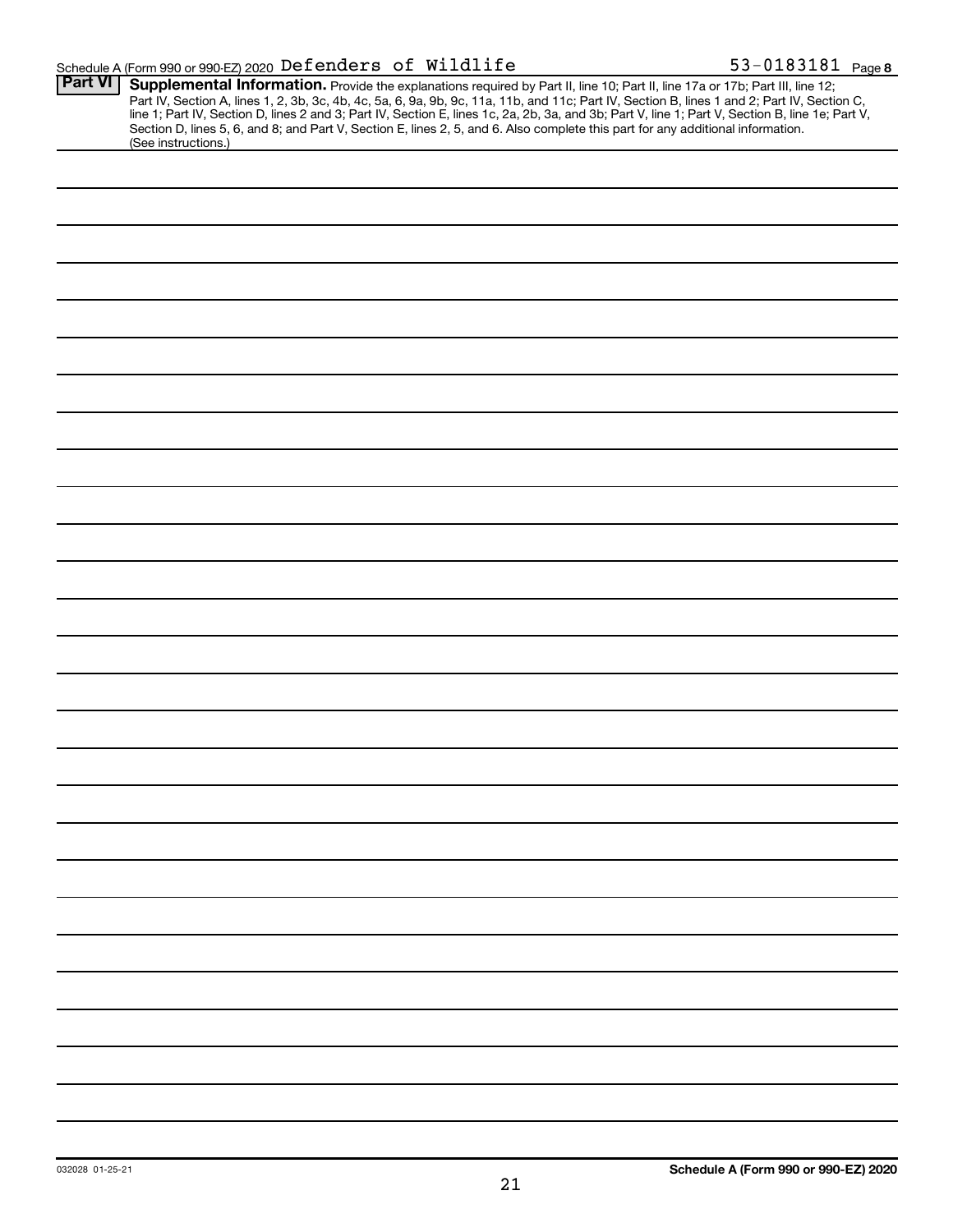Department of the Treasury Internal Revenue Service **(Form 990, 990-EZ,**

Name of the organization

# **Schedule B Schedule of Contributors**

**or 990-PF) | Attach to Form 990, Form 990-EZ, or Form 990-PF. | Go to www.irs.gov/Form990 for the latest information.** OMB No. 1545-0047

**2020**

**Employer identification number**

| 3-0183181 |  |  |  |
|-----------|--|--|--|
|           |  |  |  |

| Defenders of Wildlife | 53-0183181 |
|-----------------------|------------|
|                       |            |

| <b>Organization type (check one):</b> |                                                                           |  |  |  |  |
|---------------------------------------|---------------------------------------------------------------------------|--|--|--|--|
| Filers of:                            | Section:                                                                  |  |  |  |  |
| Form 990 or 990-EZ                    | $\underline{\mathbf{X}}$ 501(c)( $3$ ) (enter number) organization        |  |  |  |  |
|                                       | 4947(a)(1) nonexempt charitable trust not treated as a private foundation |  |  |  |  |
|                                       | 527 political organization                                                |  |  |  |  |
| Form 990-PF                           | 501(c)(3) exempt private foundation                                       |  |  |  |  |
|                                       | 4947(a)(1) nonexempt charitable trust treated as a private foundation     |  |  |  |  |
|                                       | 501(c)(3) taxable private foundation                                      |  |  |  |  |
|                                       |                                                                           |  |  |  |  |

Check if your organization is covered by the General Rule or a Special Rule.

**Note:**  Only a section 501(c)(7), (8), or (10) organization can check boxes for both the General Rule and a Special Rule. See instructions.

## **General Rule**

 $\Box$ 

 $\Box$ 

For an organization filing Form 990, 990-EZ, or 990-PF that received, during the year, contributions totaling \$5,000 or more (in money or property) from any one contributor. Complete Parts I and II. See instructions for determining a contributor's total contributions.

## **Special Rules**

any one contributor, during the year, total contributions of the greater of (1) \$5,000; or (2) 2% of the amount on (i) Form 990, Part VIII, line 1h;  $\boxed{\text{X}}$  For an organization described in section 501(c)(3) filing Form 990 or 990-EZ that met the 33 1/3% support test of the regulations under sections 509(a)(1) and 170(b)(1)(A)(vi), that checked Schedule A (Form 990 or 990-EZ), Part II, line 13, 16a, or 16b, and that received from or (ii) Form 990-EZ, line 1. Complete Parts I and II.

For an organization described in section 501(c)(7), (8), or (10) filing Form 990 or 990-EZ that received from any one contributor, during the year, total contributions of more than \$1,000 exclusively for religious, charitable, scientific, literary, or educational purposes, or for the prevention of cruelty to children or animals. Complete Parts I (entering "N/A" in column (b) instead of the contributor name and address), II, and III.  $\Box$ 

purpose. Don't complete any of the parts unless the General Rule applies to this organization because it received nonexclusively year, contributions exclusively for religious, charitable, etc., purposes, but no such contributions totaled more than \$1,000. If this box is checked, enter here the total contributions that were received during the year for an exclusively religious, charitable, etc., For an organization described in section 501(c)(7), (8), or (10) filing Form 990 or 990-EZ that received from any one contributor, during the religious, charitable, etc., contributions totaling \$5,000 or more during the year  $~\ldots\ldots\ldots\ldots\ldots\ldots\ldots\ldots\blacktriangleright~$ \$

**Caution:**  An organization that isn't covered by the General Rule and/or the Special Rules doesn't file Schedule B (Form 990, 990-EZ, or 990-PF),  **must** but it answer "No" on Part IV, line 2, of its Form 990; or check the box on line H of its Form 990-EZ or on its Form 990-PF, Part I, line 2, to certify that it doesn't meet the filing requirements of Schedule B (Form 990, 990-EZ, or 990-PF).

**For Paperwork Reduction Act Notice, see the instructions for Form 990, 990-EZ, or 990-PF. Schedule B (Form 990, 990-EZ, or 990-PF) (2020)** LHA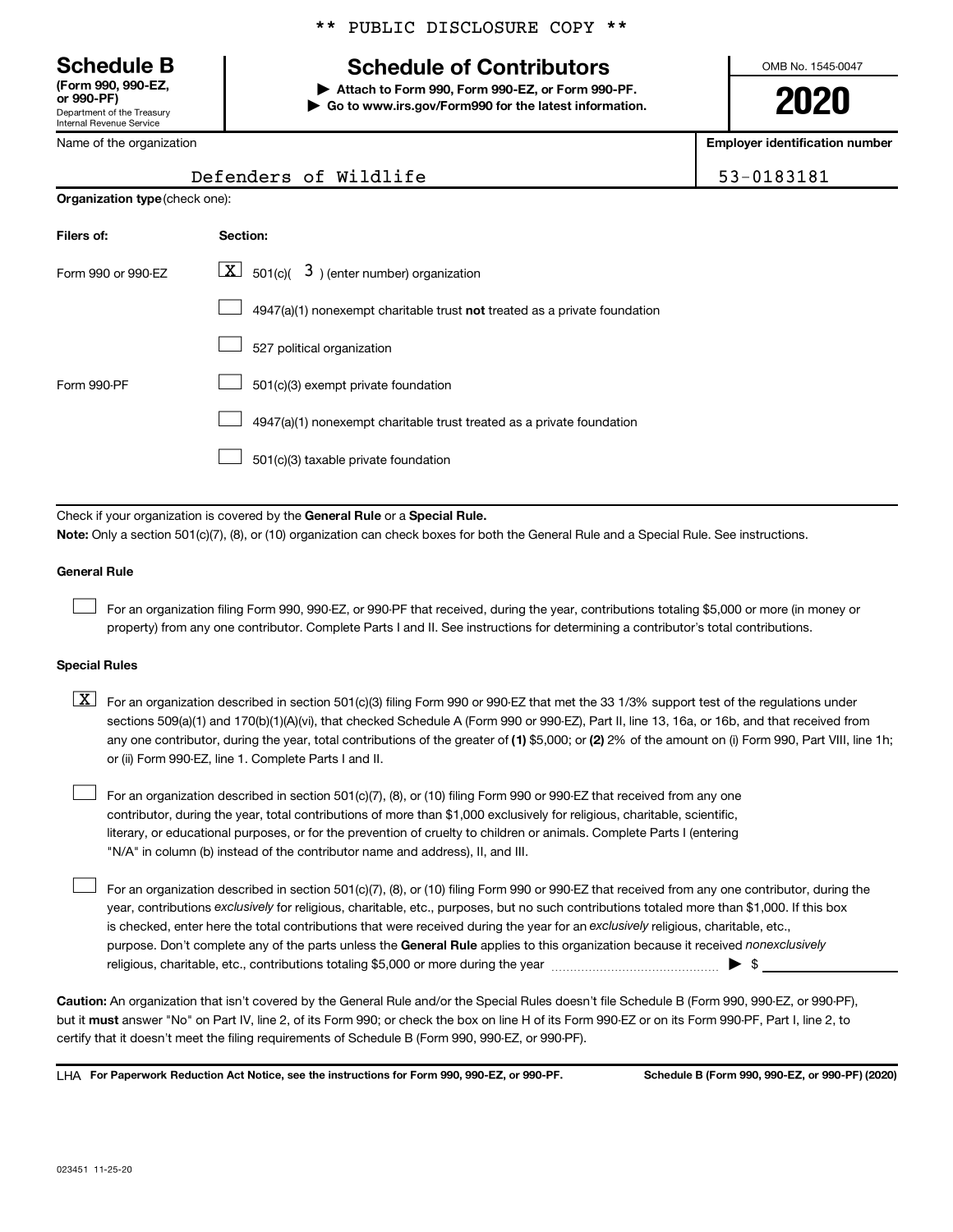Name of organization

**Employer identification number**

Defenders of Wildlife 53-0183181

### **(a) No. (b) Name, address, and ZIP + 4 (c) Total contributions (d) Type of contribution Person Payroll Noncash (a) No. (b) Name, address, and ZIP + 4 (c) Total contributions (d) Type of contribution Person Payroll Noncash (a) No. (b) Name, address, and ZIP + 4 (c) Total contributions (d) Type of contribution Person Payroll Noncash (a) No. (b) Name, address, and ZIP + 4 (c) Total contributions (d) Type of contribution Person Payroll Noncash (a) No. (b) Name, address, and ZIP + 4 (c) Total contributions (d) Type of contribution Person Payroll Noncash (a) No. (b) Name, address, and ZIP + 4 (c) Total contributions (d) Type of contribution Person Payroll Noncash Part I** Contributors (see instructions). Use duplicate copies of Part I if additional space is needed. \$ (Complete Part II for noncash contributions.) \$ (Complete Part II for noncash contributions.) \$ (Complete Part II for noncash contributions.) \$ (Complete Part II for noncash contributions.) \$ (Complete Part II for noncash contributions.) \$ (Complete Part II for noncash contributions.)  $\boxed{\textbf{X}}$  $\Box$  $\Box$  $\overline{\mathbf{X}}$  $\Box$  $\Box$  $\boxed{\textbf{X}}$  $\Box$  $\Box$  $\boxed{\textbf{X}}$  $\Box$  $\Box$  $\Box$  $\Box$  $\Box$  $\Box$  $\Box$  $\Box$  $\begin{array}{|c|c|c|c|c|}\hline \ \text{1} & \text{Person} & \text{X} \ \hline \end{array}$ 2,427,210.  $2$  Person  $\overline{\text{X}}$ 2,200,000.  $\begin{array}{|c|c|c|c|c|c|}\hline \text{3} & \text{Person} & \text{X} \ \hline \end{array}$ 1,382,558.  $\begin{array}{|c|c|c|c|c|}\hline \text{4} & \text{Person} & \text{\textbf{X}}\ \hline \end{array}$ 1,003,293.

023452 11-25-20 **Schedule B (Form 990, 990-EZ, or 990-PF) (2020)**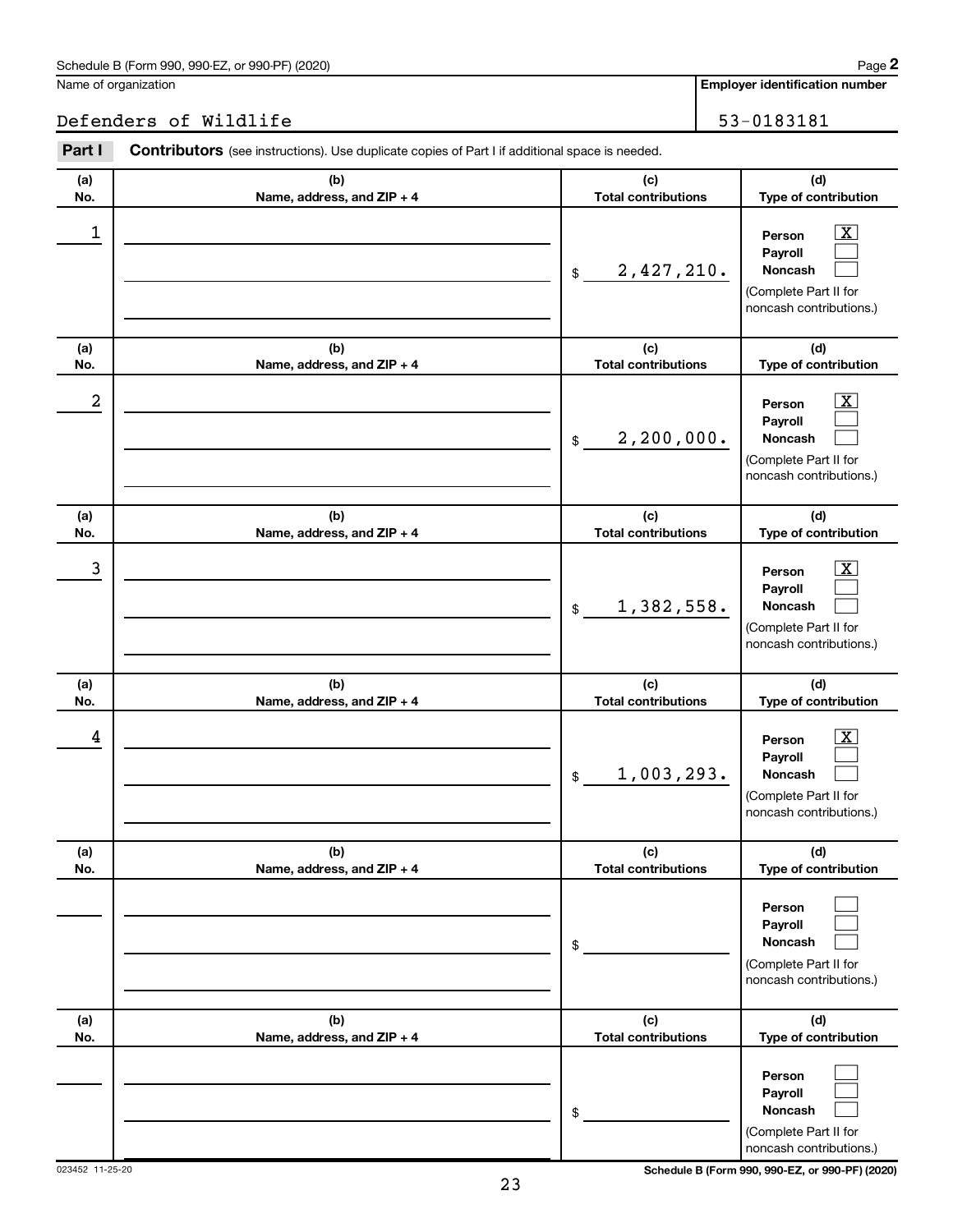Name of organization

**Employer identification number**

# Defenders of Wildlife 53-0183181

Part II Noncash Property (see instructions). Use duplicate copies of Part II if additional space is needed.

| (a)<br>No.<br>from<br>Part I | (b)<br>Description of noncash property given | (c)<br>FMV (or estimate)<br>(See instructions.) | (d)<br>Date received |
|------------------------------|----------------------------------------------|-------------------------------------------------|----------------------|
|                              |                                              |                                                 |                      |
|                              |                                              | \$                                              |                      |
|                              |                                              |                                                 |                      |
| (a)<br>No.                   | (b)                                          | (c)<br>FMV (or estimate)                        | (d)                  |
| from<br>Part I               | Description of noncash property given        | (See instructions.)                             | Date received        |
|                              |                                              |                                                 |                      |
|                              |                                              | \$                                              |                      |
|                              |                                              |                                                 |                      |
| (a)<br>No.                   | (b)                                          | (c)<br>FMV (or estimate)                        | (d)                  |
| from<br>Part I               | Description of noncash property given        | (See instructions.)                             | Date received        |
|                              |                                              |                                                 |                      |
|                              |                                              |                                                 |                      |
|                              |                                              | \$                                              |                      |
| (a)<br>No.                   | (b)                                          | (c)<br>FMV (or estimate)                        | (d)                  |
| from<br>Part I               | Description of noncash property given        | (See instructions.)                             | Date received        |
|                              |                                              |                                                 |                      |
|                              |                                              |                                                 |                      |
|                              |                                              | \$                                              |                      |
| (a)<br>No.                   | (b)                                          | (c)                                             | (d)                  |
| from<br>Part I               | Description of noncash property given        | FMV (or estimate)<br>(See instructions.)        | Date received        |
|                              |                                              |                                                 |                      |
|                              |                                              |                                                 |                      |
|                              |                                              | $\$$                                            |                      |
| (a)<br>No.                   | (b)                                          | (c)                                             | (d)                  |
| from<br>Part I               | Description of noncash property given        | FMV (or estimate)<br>(See instructions.)        | Date received        |
|                              |                                              |                                                 |                      |
|                              |                                              |                                                 |                      |
|                              |                                              | \$                                              |                      |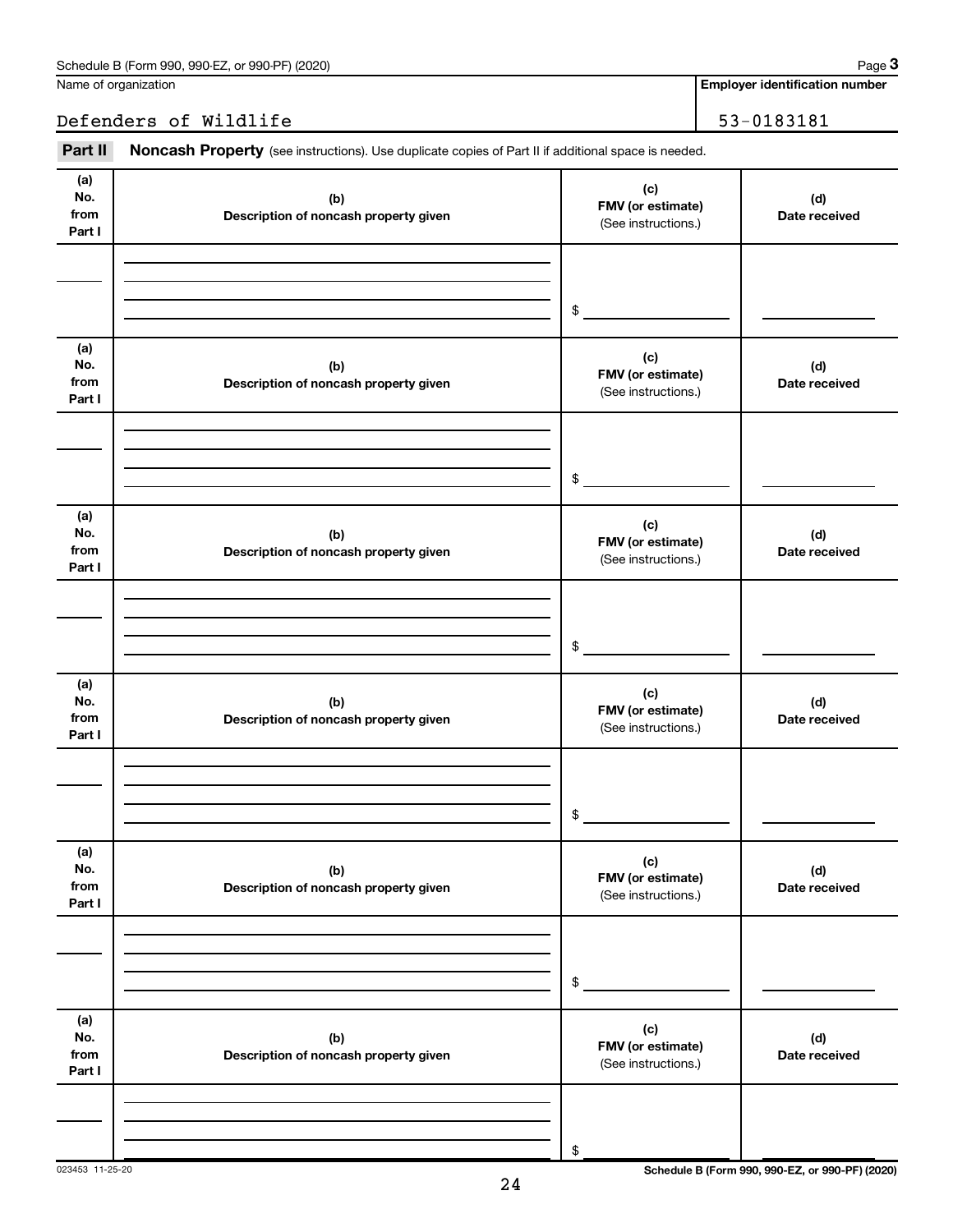| Name of organization      |                                                                                                                                                                                                                                                                                                                                           |                      | <b>Employer identification number</b>                                                                                                                          |
|---------------------------|-------------------------------------------------------------------------------------------------------------------------------------------------------------------------------------------------------------------------------------------------------------------------------------------------------------------------------------------|----------------------|----------------------------------------------------------------------------------------------------------------------------------------------------------------|
|                           | Defenders of Wildlife                                                                                                                                                                                                                                                                                                                     |                      | 53-0183181                                                                                                                                                     |
| Part III                  | from any one contributor. Complete columns (a) through (e) and the following line entry. For organizations<br>completing Part III, enter the total of exclusively religious, charitable, etc., contributions of \$1,000 or less for the year. (Enter this info. once.)<br>Use duplicate copies of Part III if additional space is needed. |                      | Exclusively religious, charitable, etc., contributions to organizations described in section 501(c)(7), (8), or (10) that total more than \$1,000 for the year |
| (a) No.<br>from<br>Part I | (b) Purpose of gift                                                                                                                                                                                                                                                                                                                       | (c) Use of gift      | (d) Description of how gift is held                                                                                                                            |
|                           |                                                                                                                                                                                                                                                                                                                                           |                      |                                                                                                                                                                |
|                           |                                                                                                                                                                                                                                                                                                                                           | (e) Transfer of gift |                                                                                                                                                                |
|                           | Transferee's name, address, and ZIP + 4                                                                                                                                                                                                                                                                                                   |                      | Relationship of transferor to transferee                                                                                                                       |
| (a) No.<br>from<br>Part I | (b) Purpose of gift                                                                                                                                                                                                                                                                                                                       | (c) Use of gift      | (d) Description of how gift is held                                                                                                                            |
|                           |                                                                                                                                                                                                                                                                                                                                           |                      |                                                                                                                                                                |
|                           |                                                                                                                                                                                                                                                                                                                                           | (e) Transfer of gift |                                                                                                                                                                |
|                           | Transferee's name, address, and ZIP + 4                                                                                                                                                                                                                                                                                                   |                      | Relationship of transferor to transferee                                                                                                                       |
|                           |                                                                                                                                                                                                                                                                                                                                           |                      |                                                                                                                                                                |
| (a) No.<br>from<br>Part I | (b) Purpose of gift                                                                                                                                                                                                                                                                                                                       | (c) Use of gift      | (d) Description of how gift is held                                                                                                                            |
|                           |                                                                                                                                                                                                                                                                                                                                           |                      |                                                                                                                                                                |
|                           | Transferee's name, address, and ZIP + 4                                                                                                                                                                                                                                                                                                   | (e) Transfer of gift | Relationship of transferor to transferee                                                                                                                       |
|                           |                                                                                                                                                                                                                                                                                                                                           |                      |                                                                                                                                                                |
| (a) No.<br>from<br>Part I | (b) Purpose of gift                                                                                                                                                                                                                                                                                                                       | (c) Use of gift      | (d) Description of how gift is held                                                                                                                            |
|                           |                                                                                                                                                                                                                                                                                                                                           |                      |                                                                                                                                                                |
|                           |                                                                                                                                                                                                                                                                                                                                           | (e) Transfer of gift |                                                                                                                                                                |
|                           | Transferee's name, address, and ZIP + 4                                                                                                                                                                                                                                                                                                   |                      | Relationship of transferor to transferee                                                                                                                       |
|                           |                                                                                                                                                                                                                                                                                                                                           |                      |                                                                                                                                                                |
|                           |                                                                                                                                                                                                                                                                                                                                           |                      |                                                                                                                                                                |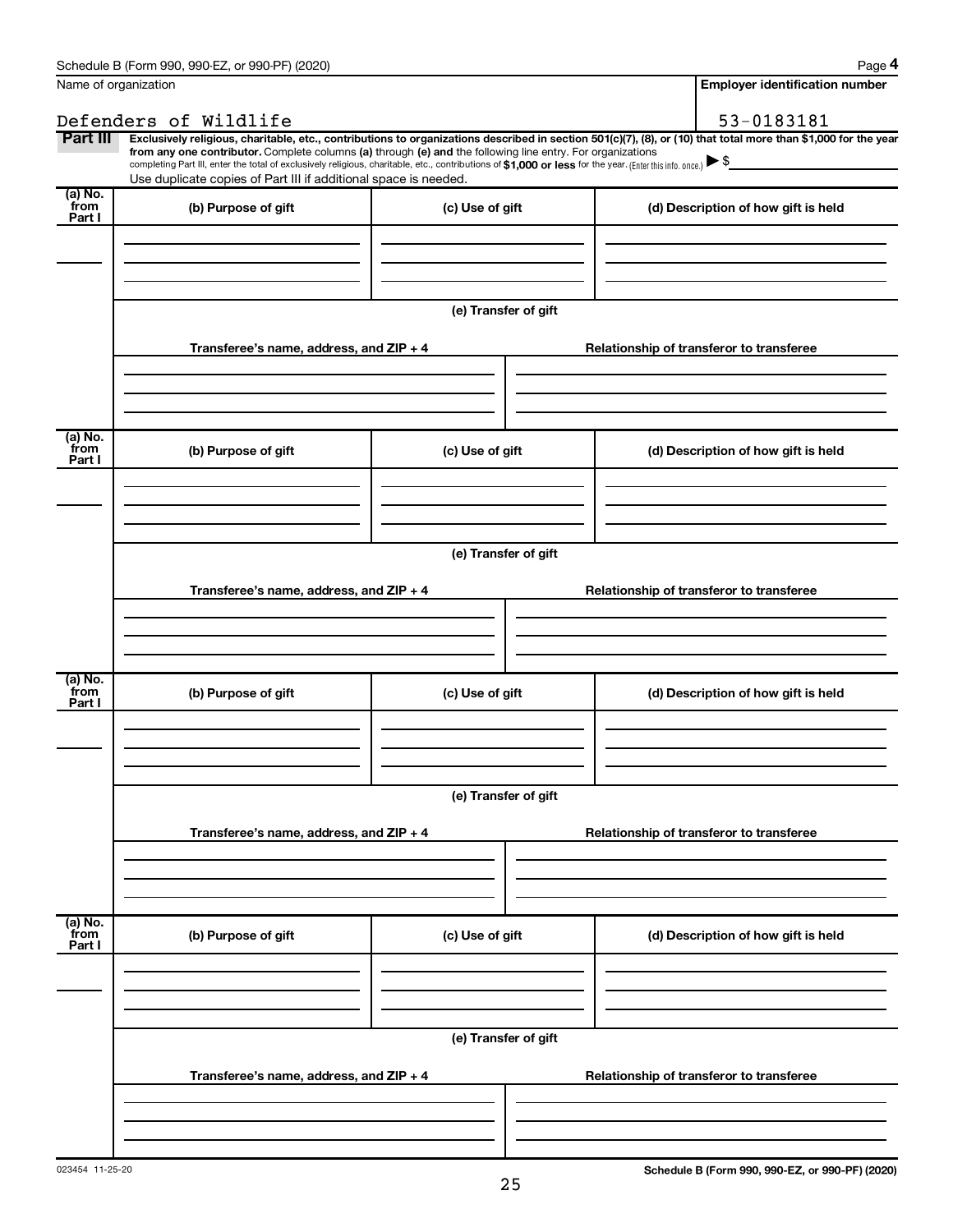| <b>Political Campaign and Lobbying Activities</b><br><b>SCHEDULE C</b> |                                                                                                                                                                      |                                                                                                                                                                                                                                                                                               |           |                            |                          | OMB No. 1545-0047                                |  |  |  |
|------------------------------------------------------------------------|----------------------------------------------------------------------------------------------------------------------------------------------------------------------|-----------------------------------------------------------------------------------------------------------------------------------------------------------------------------------------------------------------------------------------------------------------------------------------------|-----------|----------------------------|--------------------------|--------------------------------------------------|--|--|--|
| (Form 990 or 990-EZ)                                                   |                                                                                                                                                                      |                                                                                                                                                                                                                                                                                               |           |                            |                          |                                                  |  |  |  |
|                                                                        | For Organizations Exempt From Income Tax Under section 501(c) and section 527<br>Complete if the organization is described below. Attach to Form 990 or Form 990-EZ. |                                                                                                                                                                                                                                                                                               |           |                            |                          |                                                  |  |  |  |
| Department of the Treasury<br>Internal Revenue Service                 |                                                                                                                                                                      | <b>Open to Public</b><br>Inspection                                                                                                                                                                                                                                                           |           |                            |                          |                                                  |  |  |  |
|                                                                        |                                                                                                                                                                      | Go to www.irs.gov/Form990 for instructions and the latest information.<br>If the organization answered "Yes," on Form 990, Part IV, line 3, or Form 990-EZ, Part V, line 46 (Political Campaign Activities), then                                                                             |           |                            |                          |                                                  |  |  |  |
|                                                                        |                                                                                                                                                                      | • Section 501(c)(3) organizations: Complete Parts I-A and B. Do not complete Part I-C.                                                                                                                                                                                                        |           |                            |                          |                                                  |  |  |  |
|                                                                        |                                                                                                                                                                      | ● Section 501(c) (other than section 501(c)(3)) organizations: Complete Parts I-A and C below. Do not complete Part I-B.                                                                                                                                                                      |           |                            |                          |                                                  |  |  |  |
| • Section 527 organizations: Complete Part I-A only.                   |                                                                                                                                                                      |                                                                                                                                                                                                                                                                                               |           |                            |                          |                                                  |  |  |  |
|                                                                        |                                                                                                                                                                      | If the organization answered "Yes," on Form 990, Part IV, line 4, or Form 990-EZ, Part VI, line 47 (Lobbying Activities), then                                                                                                                                                                |           |                            |                          |                                                  |  |  |  |
|                                                                        |                                                                                                                                                                      | ● Section 501(c)(3) organizations that have filed Form 5768 (election under section 501(h)): Complete Part II-A. Do not complete Part II-B.                                                                                                                                                   |           |                            |                          |                                                  |  |  |  |
|                                                                        | • Section 501(c)(3) organizations that have NOT filed Form 5768 (election under section 501(h)): Complete Part II-B. Do not complete Part II-A.                      |                                                                                                                                                                                                                                                                                               |           |                            |                          |                                                  |  |  |  |
|                                                                        | If the organization answered "Yes," on Form 990, Part IV, line 5 (Proxy Tax) (See separate instructions) or Form 990-EZ, Part V, line 35c (Proxy                     |                                                                                                                                                                                                                                                                                               |           |                            |                          |                                                  |  |  |  |
| Tax) (See separate instructions), then                                 |                                                                                                                                                                      |                                                                                                                                                                                                                                                                                               |           |                            |                          |                                                  |  |  |  |
| Name of organization                                                   |                                                                                                                                                                      | • Section 501(c)(4), (5), or (6) organizations: Complete Part III.                                                                                                                                                                                                                            |           |                            |                          | <b>Employer identification number</b>            |  |  |  |
|                                                                        |                                                                                                                                                                      | Defenders of Wildlife                                                                                                                                                                                                                                                                         |           |                            |                          | 53-0183181                                       |  |  |  |
| Part I-A                                                               |                                                                                                                                                                      | Complete if the organization is exempt under section 501(c) or is a section 527 organization.                                                                                                                                                                                                 |           |                            |                          |                                                  |  |  |  |
|                                                                        |                                                                                                                                                                      |                                                                                                                                                                                                                                                                                               |           |                            |                          |                                                  |  |  |  |
| 1.                                                                     |                                                                                                                                                                      | Provide a description of the organization's direct and indirect political campaign activities in Part IV.                                                                                                                                                                                     |           |                            |                          |                                                  |  |  |  |
| 2                                                                      |                                                                                                                                                                      | Political campaign activity expenditures [11] matter contracts and contracts are political campaign activity expenditures                                                                                                                                                                     |           |                            | $\triangleright$ s       |                                                  |  |  |  |
| 3.                                                                     |                                                                                                                                                                      |                                                                                                                                                                                                                                                                                               |           |                            |                          |                                                  |  |  |  |
|                                                                        |                                                                                                                                                                      |                                                                                                                                                                                                                                                                                               |           |                            |                          |                                                  |  |  |  |
|                                                                        |                                                                                                                                                                      | Part I-B $\vert$ Complete if the organization is exempt under section 501(c)(3).                                                                                                                                                                                                              |           |                            |                          |                                                  |  |  |  |
|                                                                        |                                                                                                                                                                      |                                                                                                                                                                                                                                                                                               |           |                            | $\blacktriangleright$ \$ |                                                  |  |  |  |
| 2                                                                      |                                                                                                                                                                      |                                                                                                                                                                                                                                                                                               |           |                            |                          | Yes                                              |  |  |  |
| 3.                                                                     |                                                                                                                                                                      |                                                                                                                                                                                                                                                                                               |           |                            |                          | <b>No</b><br>Yes<br><b>No</b>                    |  |  |  |
| <b>b</b> If "Yes," describe in Part IV.                                |                                                                                                                                                                      |                                                                                                                                                                                                                                                                                               |           |                            |                          |                                                  |  |  |  |
|                                                                        |                                                                                                                                                                      | Part I-C Complete if the organization is exempt under section 501(c), except section 501(c)(3).                                                                                                                                                                                               |           |                            |                          |                                                  |  |  |  |
|                                                                        |                                                                                                                                                                      | 1 Enter the amount directly expended by the filing organization for section 527 exempt function activities                                                                                                                                                                                    |           |                            | $\blacktriangleright$ \$ |                                                  |  |  |  |
|                                                                        |                                                                                                                                                                      | 2 Enter the amount of the filing organization's funds contributed to other organizations for section 527                                                                                                                                                                                      |           |                            |                          |                                                  |  |  |  |
| exempt function activities                                             |                                                                                                                                                                      |                                                                                                                                                                                                                                                                                               |           |                            | $\blacktriangleright$ \$ |                                                  |  |  |  |
| 3                                                                      |                                                                                                                                                                      | Total exempt function expenditures. Add lines 1 and 2. Enter here and on Form 1120-POL,                                                                                                                                                                                                       |           |                            |                          |                                                  |  |  |  |
|                                                                        |                                                                                                                                                                      |                                                                                                                                                                                                                                                                                               |           |                            | $\triangleright$ \$      |                                                  |  |  |  |
|                                                                        |                                                                                                                                                                      |                                                                                                                                                                                                                                                                                               |           |                            |                          | Yes<br><b>No</b>                                 |  |  |  |
| 5                                                                      |                                                                                                                                                                      | Enter the names, addresses and employer identification number (EIN) of all section 527 political organizations to which the filing organization                                                                                                                                               |           |                            |                          |                                                  |  |  |  |
|                                                                        |                                                                                                                                                                      | made payments. For each organization listed, enter the amount paid from the filing organization's funds. Also enter the amount of political<br>contributions received that were promptly and directly delivered to a separate political organization, such as a separate segregated fund or a |           |                            |                          |                                                  |  |  |  |
|                                                                        |                                                                                                                                                                      | political action committee (PAC). If additional space is needed, provide information in Part IV.                                                                                                                                                                                              |           |                            |                          |                                                  |  |  |  |
| (a) Name                                                               |                                                                                                                                                                      | (b) Address                                                                                                                                                                                                                                                                                   | $(c)$ EIN | (d) Amount paid from       |                          | (e) Amount of political                          |  |  |  |
|                                                                        |                                                                                                                                                                      |                                                                                                                                                                                                                                                                                               |           | filing organization's      |                          | contributions received and                       |  |  |  |
|                                                                        |                                                                                                                                                                      |                                                                                                                                                                                                                                                                                               |           | funds. If none, enter -0-. |                          | promptly and directly<br>delivered to a separate |  |  |  |
|                                                                        |                                                                                                                                                                      |                                                                                                                                                                                                                                                                                               |           |                            |                          | political organization.                          |  |  |  |
|                                                                        |                                                                                                                                                                      |                                                                                                                                                                                                                                                                                               |           |                            |                          | If none, enter -0-.                              |  |  |  |
|                                                                        |                                                                                                                                                                      |                                                                                                                                                                                                                                                                                               |           |                            |                          |                                                  |  |  |  |
|                                                                        |                                                                                                                                                                      |                                                                                                                                                                                                                                                                                               |           |                            |                          |                                                  |  |  |  |
|                                                                        |                                                                                                                                                                      |                                                                                                                                                                                                                                                                                               |           |                            |                          |                                                  |  |  |  |
|                                                                        |                                                                                                                                                                      |                                                                                                                                                                                                                                                                                               |           |                            |                          |                                                  |  |  |  |
|                                                                        |                                                                                                                                                                      |                                                                                                                                                                                                                                                                                               |           |                            |                          |                                                  |  |  |  |
|                                                                        |                                                                                                                                                                      |                                                                                                                                                                                                                                                                                               |           |                            |                          |                                                  |  |  |  |
|                                                                        |                                                                                                                                                                      |                                                                                                                                                                                                                                                                                               |           |                            |                          |                                                  |  |  |  |
|                                                                        |                                                                                                                                                                      |                                                                                                                                                                                                                                                                                               |           |                            |                          |                                                  |  |  |  |
|                                                                        |                                                                                                                                                                      |                                                                                                                                                                                                                                                                                               |           |                            |                          |                                                  |  |  |  |
|                                                                        |                                                                                                                                                                      |                                                                                                                                                                                                                                                                                               |           |                            |                          |                                                  |  |  |  |
|                                                                        |                                                                                                                                                                      |                                                                                                                                                                                                                                                                                               |           |                            |                          |                                                  |  |  |  |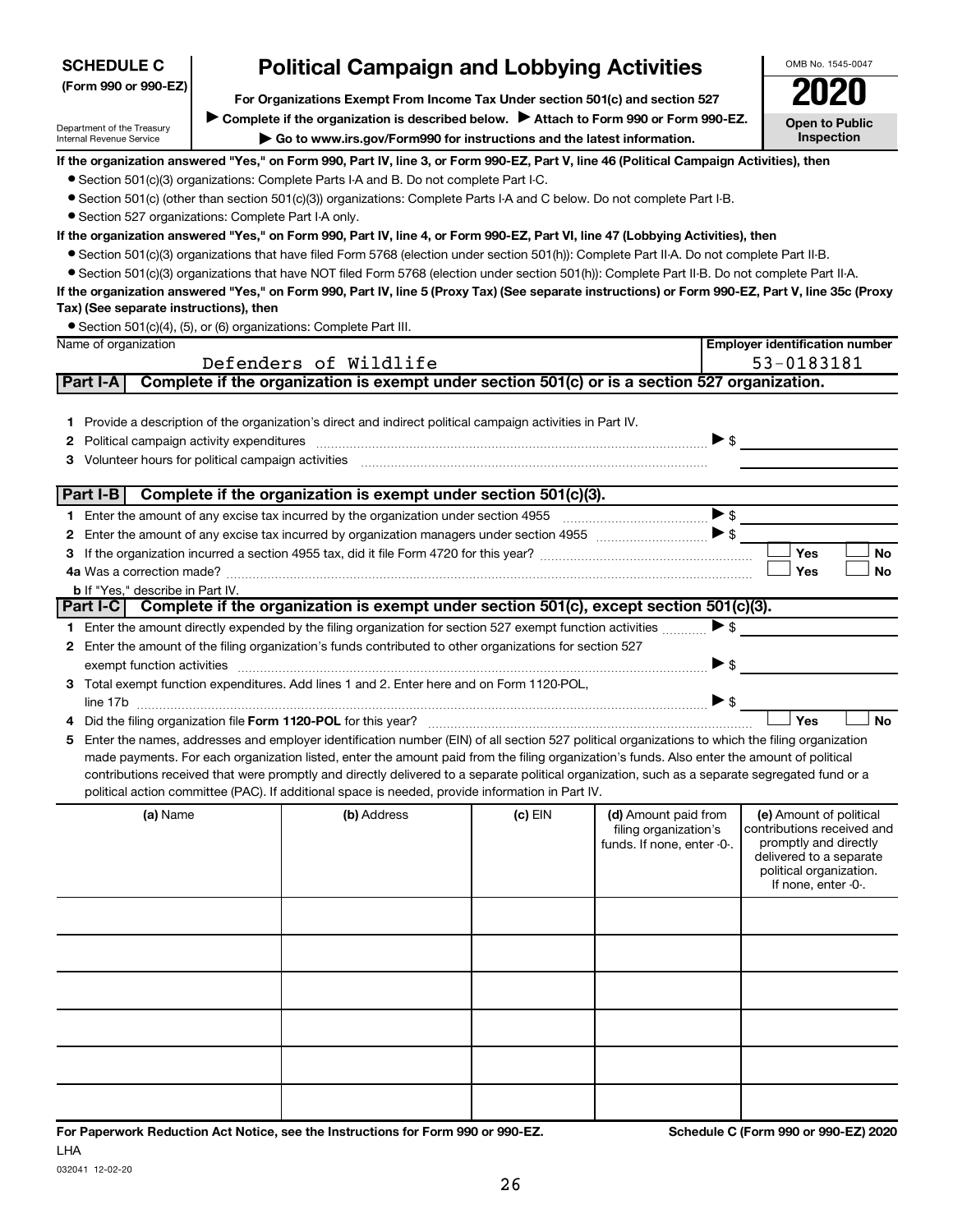| Schedule C (Form 990 or 990-EZ) 2020 Defenders of Wildlife |  | $53 - 0183181$ Page 2 |
|------------------------------------------------------------|--|-----------------------|
|------------------------------------------------------------|--|-----------------------|

| Complete if the organization is exempt under section 501(c)(3) and filed Form 5768 (election under<br>Part II-A<br>section 501(h)). |                                                                                                                                                                                       |              |                                                                                  |                           |                                                                                                                                   |                                |
|-------------------------------------------------------------------------------------------------------------------------------------|---------------------------------------------------------------------------------------------------------------------------------------------------------------------------------------|--------------|----------------------------------------------------------------------------------|---------------------------|-----------------------------------------------------------------------------------------------------------------------------------|--------------------------------|
| A Check $\blacktriangleright$                                                                                                       |                                                                                                                                                                                       |              |                                                                                  |                           | if the filing organization belongs to an affiliated group (and list in Part IV each affiliated group member's name, address, EIN, |                                |
| expenses, and share of excess lobbying expenditures).                                                                               |                                                                                                                                                                                       |              |                                                                                  |                           |                                                                                                                                   |                                |
| <b>B</b> Check $\blacktriangleright$                                                                                                |                                                                                                                                                                                       |              | if the filing organization checked box A and "limited control" provisions apply. |                           |                                                                                                                                   |                                |
|                                                                                                                                     | <b>Limits on Lobbying Expenditures</b>                                                                                                                                                |              | (The term "expenditures" means amounts paid or incurred.)                        |                           | (a) Filing<br>organization's<br>totals                                                                                            | (b) Affiliated group<br>totals |
| 1a Total lobbying expenditures to influence public opinion (grassroots lobbying)                                                    |                                                                                                                                                                                       |              |                                                                                  |                           | 22,108.                                                                                                                           |                                |
| <b>b</b> Total lobbying expenditures to influence a legislative body (direct lobbying)                                              |                                                                                                                                                                                       |              |                                                                                  |                           | 348, 284.                                                                                                                         |                                |
|                                                                                                                                     |                                                                                                                                                                                       |              |                                                                                  |                           | 370, 392.                                                                                                                         |                                |
| d Other exempt purpose expenditures                                                                                                 |                                                                                                                                                                                       |              |                                                                                  |                           | 38,139,659.                                                                                                                       |                                |
|                                                                                                                                     |                                                                                                                                                                                       |              |                                                                                  |                           | 38,510,051.                                                                                                                       |                                |
|                                                                                                                                     |                                                                                                                                                                                       |              |                                                                                  |                           | 1,000,000.                                                                                                                        |                                |
|                                                                                                                                     | f Lobbying nontaxable amount. Enter the amount from the following table in both columns.<br>If the amount on line 1e, column $(a)$ or $(b)$ is:<br>The lobbying nontaxable amount is: |              |                                                                                  |                           |                                                                                                                                   |                                |
| Not over \$500,000                                                                                                                  |                                                                                                                                                                                       |              | 20% of the amount on line 1e.                                                    |                           |                                                                                                                                   |                                |
|                                                                                                                                     | Over \$500,000 but not over \$1,000,000<br>\$100,000 plus 15% of the excess over \$500,000.                                                                                           |              |                                                                                  |                           |                                                                                                                                   |                                |
| Over \$1,000,000 but not over \$1,500,000                                                                                           |                                                                                                                                                                                       |              | \$175,000 plus 10% of the excess over \$1,000,000                                |                           |                                                                                                                                   |                                |
| Over \$1,500,000 but not over \$17,000,000                                                                                          |                                                                                                                                                                                       |              | \$225,000 plus 5% of the excess over \$1,500,000.                                |                           |                                                                                                                                   |                                |
| Over \$17,000,000                                                                                                                   |                                                                                                                                                                                       | \$1,000,000. |                                                                                  |                           |                                                                                                                                   |                                |
|                                                                                                                                     |                                                                                                                                                                                       |              |                                                                                  |                           |                                                                                                                                   |                                |
| g Grassroots nontaxable amount (enter 25% of line 1f)                                                                               |                                                                                                                                                                                       |              |                                                                                  |                           | 250,000.                                                                                                                          |                                |
| h Subtract line 1q from line 1a. If zero or less, enter -0-                                                                         |                                                                                                                                                                                       |              |                                                                                  |                           | 0.                                                                                                                                |                                |
| i Subtract line 1f from line 1c. If zero or less, enter -0-                                                                         |                                                                                                                                                                                       |              |                                                                                  |                           | σ.                                                                                                                                |                                |
| If there is an amount other than zero on either line 1h or line 1i, did the organization file Form 4720<br>j.                       |                                                                                                                                                                                       |              |                                                                                  |                           |                                                                                                                                   |                                |
| reporting section 4911 tax for this year?                                                                                           |                                                                                                                                                                                       |              |                                                                                  |                           |                                                                                                                                   | Yes<br>No                      |
|                                                                                                                                     |                                                                                                                                                                                       |              | 4-Year Averaging Period Under Section 501(h)                                     |                           |                                                                                                                                   |                                |
| (Some organizations that made a section 501(h) election do not have to complete all of the five columns below.                      |                                                                                                                                                                                       |              | See the separate instructions for lines 2a through 2f.)                          |                           |                                                                                                                                   |                                |
|                                                                                                                                     |                                                                                                                                                                                       |              | Lobbying Expenditures During 4-Year Averaging Period                             |                           |                                                                                                                                   |                                |
| Calendar year<br>(or fiscal year beginning in)                                                                                      | (a) 2017                                                                                                                                                                              |              | (b) 2018                                                                         | $(c)$ 2019                | $(d)$ 2020                                                                                                                        | (e) Total                      |
| 2a Lobbying nontaxable amount                                                                                                       | 1,000,000.                                                                                                                                                                            |              |                                                                                  | $1,000,000.$ $1,000,000.$ | 1,000,000.                                                                                                                        | 4,000,000.                     |
| <b>b</b> Lobbying ceiling amount<br>(150% of line 2a, column(e))                                                                    |                                                                                                                                                                                       |              |                                                                                  |                           |                                                                                                                                   | 6,000,000.                     |

| 2a Lobbying nontaxable amount                                                       | 1,000,000. | 1,000,000. |           | $1,000,000.$ $1,000,000.$ | 4,000,000. |
|-------------------------------------------------------------------------------------|------------|------------|-----------|---------------------------|------------|
| <b>b</b> Lobbying ceiling amount<br>$(150\% \text{ of line } 2a, \text{column}(e))$ |            |            |           |                           | 6,000,000. |
| c Total lobbying expenditures                                                       | 475, 448.  | 415,785.   | 430, 714. | 370, 392.                 | 1,692,339. |
| d Grassroots nontaxable amount                                                      | 250,000.   | 250,000.   | 250,000.  | 250,000.                  | 1,000,000. |
| e Grassroots ceiling amount<br>$(150\% \text{ of line } 2d, \text{ column } (e))$   |            |            |           |                           | 1,500,000. |
| Grassroots lobbying expenditures                                                    | 223, 372.  | 60,694.    | 27,808.   | 22,108.                   | 333,982.   |

**Schedule C (Form 990 or 990-EZ) 2020**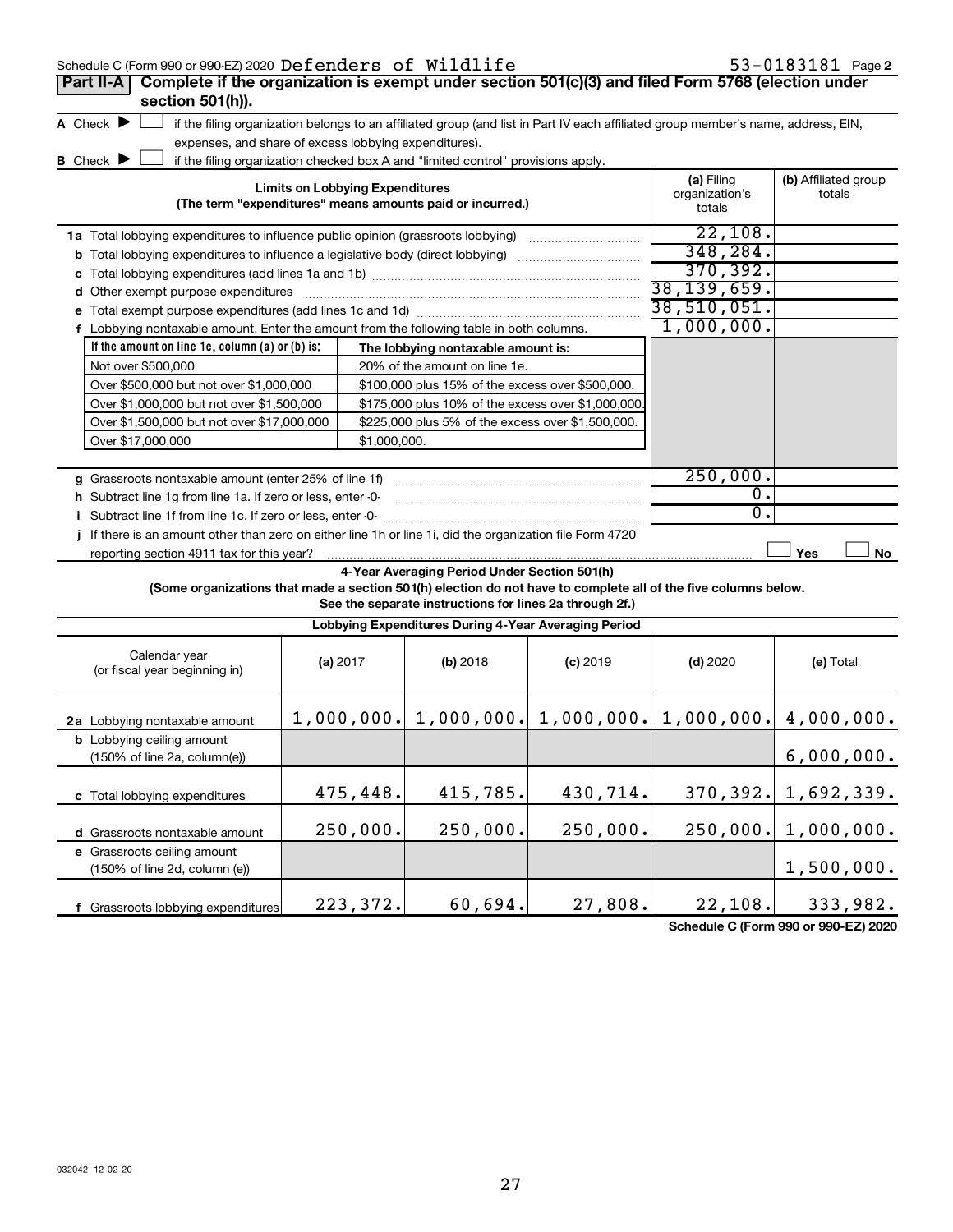## Schedule C (Form 990 or 990-EZ) 2020  $\texttt{Defenders}$  of  $\texttt{Widthfe}$  53-0183181 Page

# **Part II-B Complete if the organization is exempt under section 501(c)(3) and has NOT filed Form 5768 (election under section 501(h)).**

|              | For each "Yes" response on lines 1a through 1i below, provide in Part IV a detailed description                                                                                                                                                                                                                                                                                                                                                                           | (a) |                | (b)    |    |
|--------------|---------------------------------------------------------------------------------------------------------------------------------------------------------------------------------------------------------------------------------------------------------------------------------------------------------------------------------------------------------------------------------------------------------------------------------------------------------------------------|-----|----------------|--------|----|
|              | of the lobbying activity.                                                                                                                                                                                                                                                                                                                                                                                                                                                 | Yes | No             | Amount |    |
| 1.           | During the year, did the filing organization attempt to influence foreign, national, state, or<br>local legislation, including any attempt to influence public opinion on a legislative matter<br>or referendum, through the use of:                                                                                                                                                                                                                                      |     |                |        |    |
|              | <b>b</b> Paid staff or management (include compensation in expenses reported on lines 1c through 1i)?                                                                                                                                                                                                                                                                                                                                                                     |     |                |        |    |
|              |                                                                                                                                                                                                                                                                                                                                                                                                                                                                           |     |                |        |    |
|              |                                                                                                                                                                                                                                                                                                                                                                                                                                                                           |     |                |        |    |
|              |                                                                                                                                                                                                                                                                                                                                                                                                                                                                           |     |                |        |    |
|              |                                                                                                                                                                                                                                                                                                                                                                                                                                                                           |     |                |        |    |
|              | g Direct contact with legislators, their staffs, government officials, or a legislative body?                                                                                                                                                                                                                                                                                                                                                                             |     |                |        |    |
|              | h Rallies, demonstrations, seminars, conventions, speeches, lectures, or any similar means?                                                                                                                                                                                                                                                                                                                                                                               |     |                |        |    |
|              | <i>i</i> Other activities?<br>$\begin{minipage}{0.5\textwidth} \begin{tabular}{ l l l } \hline \multicolumn{1}{ l l l } \hline \multicolumn{1}{ l l } \multicolumn{1}{ l } \multicolumn{1}{ l } \multicolumn{1}{ l } \multicolumn{1}{ l } \multicolumn{1}{ l } \multicolumn{1}{ l } \multicolumn{1}{ l } \multicolumn{1}{ l } \multicolumn{1}{ l } \multicolumn{1}{ l } \multicolumn{1}{ l } \multicolumn{1}{ l } \multicolumn{1}{ l } \multicolumn{1}{ l } \multicolumn$ |     |                |        |    |
|              |                                                                                                                                                                                                                                                                                                                                                                                                                                                                           |     |                |        |    |
|              | 2a Did the activities in line 1 cause the organization to be not described in section 501(c)(3)?                                                                                                                                                                                                                                                                                                                                                                          |     |                |        |    |
|              |                                                                                                                                                                                                                                                                                                                                                                                                                                                                           |     |                |        |    |
|              | c If "Yes," enter the amount of any tax incurred by organization managers under section 4912                                                                                                                                                                                                                                                                                                                                                                              |     |                |        |    |
|              | d If the filing organization incurred a section 4912 tax, did it file Form 4720 for this year?                                                                                                                                                                                                                                                                                                                                                                            |     |                |        |    |
|              | Complete if the organization is exempt under section 501(c)(4), section 501(c)(5), or section<br><b>Part III-A</b>                                                                                                                                                                                                                                                                                                                                                        |     |                |        |    |
|              | $501(c)(6)$ .                                                                                                                                                                                                                                                                                                                                                                                                                                                             |     |                |        |    |
|              |                                                                                                                                                                                                                                                                                                                                                                                                                                                                           |     |                | Yes    | No |
| 1            |                                                                                                                                                                                                                                                                                                                                                                                                                                                                           |     | $\mathbf{1}$   |        |    |
| $\mathbf{2}$ |                                                                                                                                                                                                                                                                                                                                                                                                                                                                           |     | $\mathbf{2}$   |        |    |
| 3            | Did the organization agree to carry over lobbying and political campaign activity expenditures from the prior year?                                                                                                                                                                                                                                                                                                                                                       |     | 3              |        |    |
|              | Complete if the organization is exempt under section 501(c)(4), section 501(c)(5), or section<br>Part III-BI<br>501(c)(6) and if either (a) BOTH Part III-A, lines 1 and 2, are answered "No" OR (b) Part III-A, line 3, is<br>answered "Yes."                                                                                                                                                                                                                            |     |                |        |    |
| 1            |                                                                                                                                                                                                                                                                                                                                                                                                                                                                           |     | 1              |        |    |
| 2            | Section 162(e) nondeductible lobbying and political expenditures (do not include amounts of political                                                                                                                                                                                                                                                                                                                                                                     |     |                |        |    |
|              | expenses for which the section 527(f) tax was paid).                                                                                                                                                                                                                                                                                                                                                                                                                      |     |                |        |    |
|              |                                                                                                                                                                                                                                                                                                                                                                                                                                                                           |     | 2a             |        |    |
|              | b Carryover from last year manufactured and content to content the content of the content of the content of the content of the content of the content of the content of the content of the content of the content of the conte                                                                                                                                                                                                                                            |     | 2 <sub>b</sub> |        |    |
|              |                                                                                                                                                                                                                                                                                                                                                                                                                                                                           |     | 2c             |        |    |
| З            |                                                                                                                                                                                                                                                                                                                                                                                                                                                                           |     | 3              |        |    |
| 4            | If notices were sent and the amount on line 2c exceeds the amount on line 3, what portion of the excess                                                                                                                                                                                                                                                                                                                                                                   |     |                |        |    |
|              | does the organization agree to carryover to the reasonable estimate of nondeductible lobbying and political                                                                                                                                                                                                                                                                                                                                                               |     |                |        |    |
|              |                                                                                                                                                                                                                                                                                                                                                                                                                                                                           |     | 4              |        |    |
| 5            |                                                                                                                                                                                                                                                                                                                                                                                                                                                                           |     | 5              |        |    |
|              | <b>Part IV</b><br><b>Supplemental Information</b>                                                                                                                                                                                                                                                                                                                                                                                                                         |     |                |        |    |
|              | Provide the descriptions required for Part I-A, line 1; Part I-B, line 4; Part I-C, line 5; Part II-A (affiliated group list); Part II-A, lines 1 and 2 (See                                                                                                                                                                                                                                                                                                              |     |                |        |    |

instructions); and Part II-B, line 1. Also, complete this part for any additional information.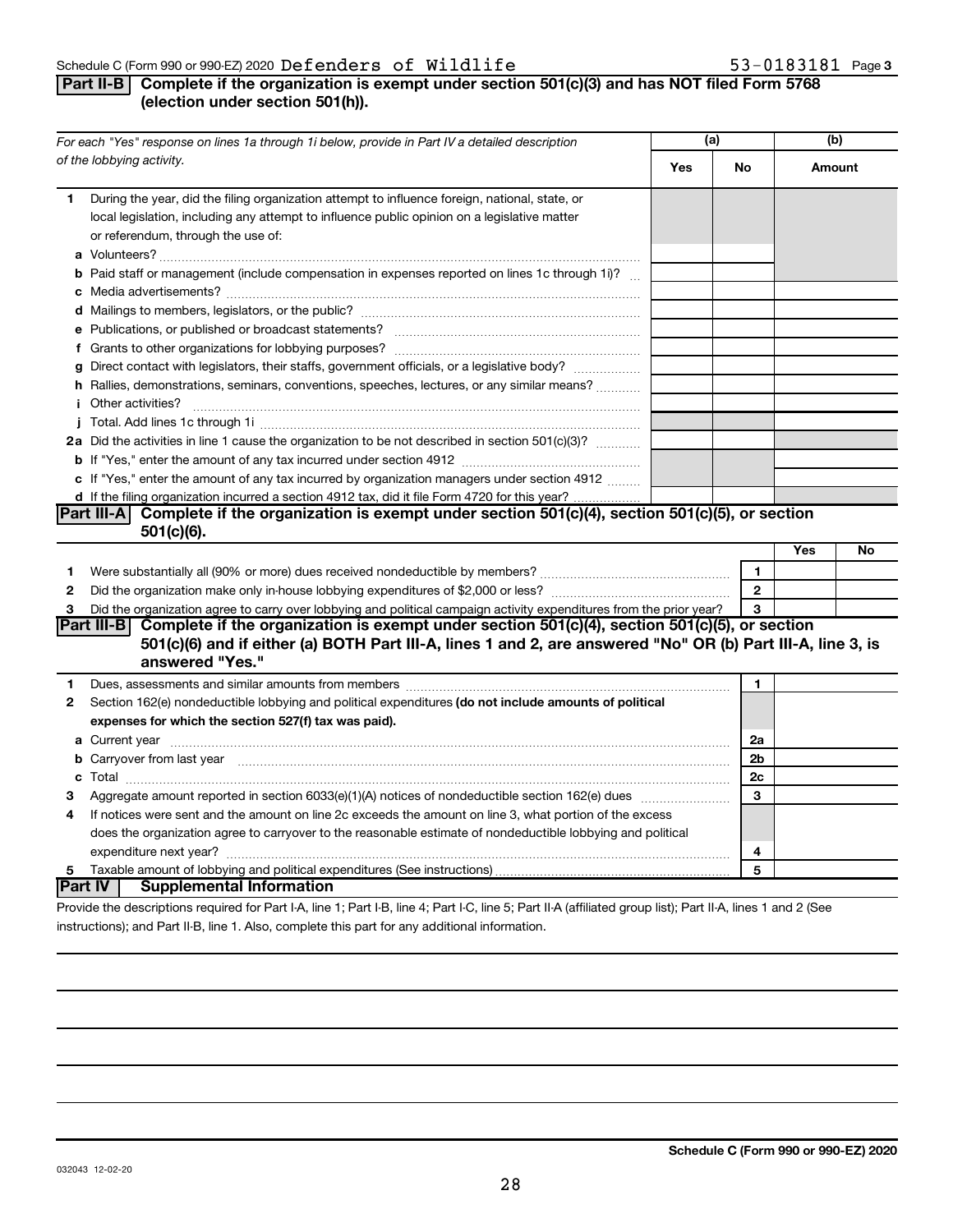|         |                                |                                                                                                        |                                                                                                                                                                                                                               |                         | OMB No. 1545-0047                                   |
|---------|--------------------------------|--------------------------------------------------------------------------------------------------------|-------------------------------------------------------------------------------------------------------------------------------------------------------------------------------------------------------------------------------|-------------------------|-----------------------------------------------------|
|         | <b>SCHEDULE D</b>              |                                                                                                        | <b>Supplemental Financial Statements</b>                                                                                                                                                                                      |                         |                                                     |
|         | (Form 990)                     |                                                                                                        | Complete if the organization answered "Yes" on Form 990,<br>Part IV, line 6, 7, 8, 9, 10, 11a, 11b, 11c, 11d, 11e, 11f, 12a, or 12b.                                                                                          |                         |                                                     |
|         | Department of the Treasury     |                                                                                                        | Attach to Form 990.                                                                                                                                                                                                           |                         | <b>Open to Public</b><br>Inspection                 |
|         | Internal Revenue Service       |                                                                                                        | Go to www.irs.gov/Form990 for instructions and the latest information.                                                                                                                                                        |                         |                                                     |
|         | Name of the organization       | Defenders of Wildlife                                                                                  |                                                                                                                                                                                                                               |                         | <b>Employer identification number</b><br>53-0183181 |
| Part I  |                                |                                                                                                        | Organizations Maintaining Donor Advised Funds or Other Similar Funds or Accounts. Complete if the                                                                                                                             |                         |                                                     |
|         |                                | organization answered "Yes" on Form 990, Part IV, line 6.                                              |                                                                                                                                                                                                                               |                         |                                                     |
|         |                                |                                                                                                        | (a) Donor advised funds                                                                                                                                                                                                       |                         | (b) Funds and other accounts                        |
| 1.      |                                |                                                                                                        |                                                                                                                                                                                                                               |                         |                                                     |
| 2       |                                | Aggregate value of contributions to (during year)                                                      |                                                                                                                                                                                                                               |                         |                                                     |
| 3       |                                |                                                                                                        |                                                                                                                                                                                                                               |                         |                                                     |
| 4       |                                |                                                                                                        |                                                                                                                                                                                                                               |                         |                                                     |
| 5       |                                |                                                                                                        | Did the organization inform all donors and donor advisors in writing that the assets held in donor advised funds                                                                                                              |                         |                                                     |
| 6       |                                |                                                                                                        | Did the organization inform all grantees, donors, and donor advisors in writing that grant funds can be used only                                                                                                             |                         | Yes<br><b>No</b>                                    |
|         |                                |                                                                                                        | for charitable purposes and not for the benefit of the donor or donor advisor, or for any other purpose conferring                                                                                                            |                         |                                                     |
|         | impermissible private benefit? |                                                                                                        |                                                                                                                                                                                                                               |                         | Yes<br>No.                                          |
| Part II |                                |                                                                                                        | Conservation Easements. Complete if the organization answered "Yes" on Form 990, Part IV, line 7.                                                                                                                             |                         |                                                     |
| 1.      |                                | Purpose(s) of conservation easements held by the organization (check all that apply).                  |                                                                                                                                                                                                                               |                         |                                                     |
|         |                                | Preservation of land for public use (for example, recreation or education)                             |                                                                                                                                                                                                                               |                         | Preservation of a historically important land area  |
|         |                                | Protection of natural habitat                                                                          | Preservation of a certified historic structure                                                                                                                                                                                |                         |                                                     |
|         |                                | Preservation of open space                                                                             |                                                                                                                                                                                                                               |                         |                                                     |
| 2       |                                |                                                                                                        | Complete lines 2a through 2d if the organization held a qualified conservation contribution in the form of a conservation easement on the last                                                                                |                         |                                                     |
|         | day of the tax year.           |                                                                                                        |                                                                                                                                                                                                                               |                         | Held at the End of the Tax Year                     |
|         |                                |                                                                                                        |                                                                                                                                                                                                                               | 2a                      |                                                     |
| b       |                                | Total acreage restricted by conservation easements                                                     |                                                                                                                                                                                                                               | 2b                      |                                                     |
| с       |                                |                                                                                                        | Number of conservation easements on a certified historic structure included in (a) manufacture included in (a)                                                                                                                | 2c                      |                                                     |
|         |                                |                                                                                                        | d Number of conservation easements included in (c) acquired after 7/25/06, and not on a historic structure                                                                                                                    |                         |                                                     |
|         |                                |                                                                                                        | listed in the National Register [111] Marshall Register [11] Marshall Register [11] Marshall Register [11] Marshall Register [11] Marshall Register [11] Marshall Register [11] Marshall Register [11] Marshall Register [11] | 2d                      |                                                     |
| 3       |                                |                                                                                                        | Number of conservation easements modified, transferred, released, extinguished, or terminated by the organization during the tax                                                                                              |                         |                                                     |
| 4       | year $\blacktriangleright$     | Number of states where property subject to conservation easement is located >                          |                                                                                                                                                                                                                               |                         |                                                     |
| 5       |                                | Does the organization have a written policy regarding the periodic monitoring, inspection, handling of |                                                                                                                                                                                                                               |                         |                                                     |
|         |                                | violations, and enforcement of the conservation easements it holds?                                    |                                                                                                                                                                                                                               |                         | Yes<br><b>No</b>                                    |
| 6       |                                |                                                                                                        | Staff and volunteer hours devoted to monitoring, inspecting, handling of violations, and enforcing conservation easements during the year                                                                                     |                         |                                                     |
|         |                                |                                                                                                        |                                                                                                                                                                                                                               |                         |                                                     |
| 7       |                                |                                                                                                        | Amount of expenses incurred in monitoring, inspecting, handling of violations, and enforcing conservation easements during the year                                                                                           |                         |                                                     |
|         | $\blacktriangleright$ \$       |                                                                                                        |                                                                                                                                                                                                                               |                         |                                                     |
| 8       |                                |                                                                                                        | Does each conservation easement reported on line 2(d) above satisfy the requirements of section 170(h)(4)(B)(i)                                                                                                               |                         |                                                     |
|         |                                |                                                                                                        |                                                                                                                                                                                                                               |                         | Yes<br><b>No</b>                                    |
| 9       |                                |                                                                                                        | In Part XIII, describe how the organization reports conservation easements in its revenue and expense statement and                                                                                                           |                         |                                                     |
|         |                                |                                                                                                        | balance sheet, and include, if applicable, the text of the footnote to the organization's financial statements that describes the                                                                                             |                         |                                                     |
|         |                                | organization's accounting for conservation easements.                                                  |                                                                                                                                                                                                                               |                         |                                                     |
|         | Part III                       | Complete if the organization answered "Yes" on Form 990, Part IV, line 8.                              | Organizations Maintaining Collections of Art, Historical Treasures, or Other Similar Assets.                                                                                                                                  |                         |                                                     |
|         |                                |                                                                                                        | 1a If the organization elected, as permitted under FASB ASC 958, not to report in its revenue statement and balance sheet works                                                                                               |                         |                                                     |
|         |                                |                                                                                                        | of art, historical treasures, or other similar assets held for public exhibition, education, or research in furtherance of public                                                                                             |                         |                                                     |
|         |                                |                                                                                                        | service, provide in Part XIII the text of the footnote to its financial statements that describes these items.                                                                                                                |                         |                                                     |
| b       |                                |                                                                                                        | If the organization elected, as permitted under FASB ASC 958, to report in its revenue statement and balance sheet works of                                                                                                   |                         |                                                     |
|         |                                |                                                                                                        | art, historical treasures, or other similar assets held for public exhibition, education, or research in furtherance of public service,                                                                                       |                         |                                                     |
|         |                                | provide the following amounts relating to these items:                                                 |                                                                                                                                                                                                                               |                         |                                                     |
|         |                                |                                                                                                        |                                                                                                                                                                                                                               |                         | - \$                                                |
|         |                                |                                                                                                        |                                                                                                                                                                                                                               | $\blacktriangleright$ s |                                                     |
| 2       |                                |                                                                                                        | If the organization received or held works of art, historical treasures, or other similar assets for financial gain, provide                                                                                                  |                         |                                                     |
|         |                                | the following amounts required to be reported under FASB ASC 958 relating to these items:              |                                                                                                                                                                                                                               |                         |                                                     |
|         |                                |                                                                                                        |                                                                                                                                                                                                                               | ▶                       | -\$                                                 |

| a Revenue included on Form 990, Part VIII, line 1 |  |
|---------------------------------------------------|--|
| <b>b</b> Assets included in Form 990, Part X<br>. |  |

032051 12-01-20 **For Paperwork Reduction Act Notice, see the Instructions for Form 990. Schedule D (Form 990) 2020** LHA

4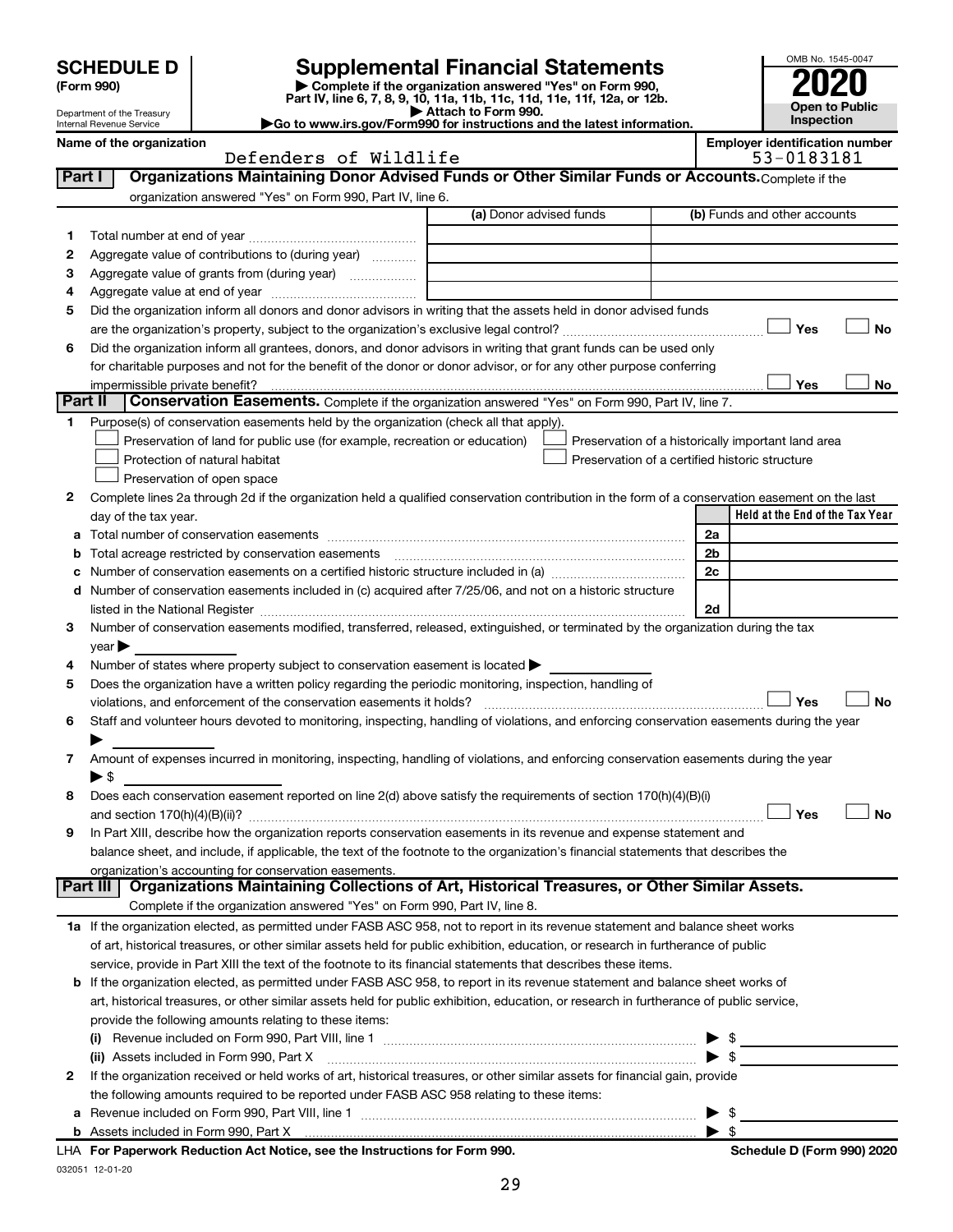|               | Schedule D (Form 990) 2020                                                                                                                                                                                                     | Defenders of Wildlife |                |                                                         |                 | 53-0183181 Page 2                |  |  |
|---------------|--------------------------------------------------------------------------------------------------------------------------------------------------------------------------------------------------------------------------------|-----------------------|----------------|---------------------------------------------------------|-----------------|----------------------------------|--|--|
|               | Part III<br>Organizations Maintaining Collections of Art, Historical Treasures, or Other Similar Assets (continued)                                                                                                            |                       |                |                                                         |                 |                                  |  |  |
| 3             | Using the organization's acquisition, accession, and other records, check any of the following that make significant use of its                                                                                                |                       |                |                                                         |                 |                                  |  |  |
|               | collection items (check all that apply):<br>Public exhibition                                                                                                                                                                  |                       |                | Loan or exchange program                                |                 |                                  |  |  |
| a             |                                                                                                                                                                                                                                |                       |                |                                                         |                 |                                  |  |  |
| b             | Scholarly research                                                                                                                                                                                                             |                       | Other          |                                                         |                 |                                  |  |  |
| с             | Preservation for future generations                                                                                                                                                                                            |                       |                |                                                         |                 |                                  |  |  |
| 4             | Provide a description of the organization's collections and explain how they further the organization's exempt purpose in Part XIII.                                                                                           |                       |                |                                                         |                 |                                  |  |  |
| 5             | During the year, did the organization solicit or receive donations of art, historical treasures, or other similar assets                                                                                                       |                       |                |                                                         |                 |                                  |  |  |
|               |                                                                                                                                                                                                                                |                       |                |                                                         |                 | Yes<br>No                        |  |  |
|               | <b>Part IV</b><br><b>Escrow and Custodial Arrangements.</b> Complete if the organization answered "Yes" on Form 990, Part IV, line 9, or<br>reported an amount on Form 990, Part X, line 21.                                   |                       |                |                                                         |                 |                                  |  |  |
|               |                                                                                                                                                                                                                                |                       |                |                                                         |                 |                                  |  |  |
|               | 1a Is the organization an agent, trustee, custodian or other intermediary for contributions or other assets not included                                                                                                       |                       |                |                                                         |                 | Yes<br><b>No</b>                 |  |  |
|               |                                                                                                                                                                                                                                |                       |                |                                                         |                 |                                  |  |  |
|               | b If "Yes," explain the arrangement in Part XIII and complete the following table:                                                                                                                                             |                       |                |                                                         |                 |                                  |  |  |
|               |                                                                                                                                                                                                                                |                       |                |                                                         |                 | Amount                           |  |  |
|               |                                                                                                                                                                                                                                |                       |                |                                                         | 1c              |                                  |  |  |
|               |                                                                                                                                                                                                                                |                       |                |                                                         | 1d              |                                  |  |  |
|               | e Distributions during the year manufactured and contain an account of the year manufactured and the year manufactured and the year manufactured and the year manufactured and the year manufactured and the year manufactured |                       |                |                                                         | 1e              |                                  |  |  |
|               |                                                                                                                                                                                                                                |                       |                |                                                         | 1f              |                                  |  |  |
|               | 2a Did the organization include an amount on Form 990, Part X, line 21, for escrow or custodial account liability?                                                                                                             |                       |                |                                                         |                 | Yes<br>No                        |  |  |
| <b>Part V</b> | <b>b</b> If "Yes," explain the arrangement in Part XIII. Check here if the explanation has been provided on Part XIII<br>Endowment Funds. Complete if the organization answered "Yes" on Form 990, Part IV, line 10.           |                       |                |                                                         |                 |                                  |  |  |
|               |                                                                                                                                                                                                                                | (a) Current year      | (b) Prior year | (c) Two years back $\vert$ (d) Three years back $\vert$ |                 | (e) Four years back              |  |  |
|               |                                                                                                                                                                                                                                | 1,546,777.            | 1,527,914.     | 1,529,095.                                              | 1,516,787.      | 1,447,892.                       |  |  |
|               | 1a Beginning of year balance                                                                                                                                                                                                   |                       |                |                                                         |                 |                                  |  |  |
| b             |                                                                                                                                                                                                                                | 200,505.              | 18,863.        | $-1,181.$                                               | 12,308.         | 68,895.                          |  |  |
|               | Net investment earnings, gains, and losses                                                                                                                                                                                     |                       |                |                                                         |                 |                                  |  |  |
|               | d Grants or scholarships                                                                                                                                                                                                       |                       |                |                                                         |                 |                                  |  |  |
|               | e Other expenditures for facilities                                                                                                                                                                                            |                       |                |                                                         |                 |                                  |  |  |
|               | and programs                                                                                                                                                                                                                   |                       |                |                                                         |                 |                                  |  |  |
|               | f Administrative expenses                                                                                                                                                                                                      | 1,747,282.            | 1,546,777.     | 1,527,914.                                              | 1,529,095.      | 1,516,787.                       |  |  |
| g             | Provide the estimated percentage of the current year end balance (line 1g, column (a)) held as:                                                                                                                                |                       |                |                                                         |                 |                                  |  |  |
| 2             | a Board designated or quasi-endowment >                                                                                                                                                                                        | .0000                 | %              |                                                         |                 |                                  |  |  |
|               | Permanent endowment > 100.0000                                                                                                                                                                                                 | %                     |                |                                                         |                 |                                  |  |  |
| b             | .0000%<br>c Term endowment $\blacktriangleright$                                                                                                                                                                               |                       |                |                                                         |                 |                                  |  |  |
|               | The percentages on lines 2a, 2b, and 2c should equal 100%.                                                                                                                                                                     |                       |                |                                                         |                 |                                  |  |  |
|               | 3a Are there endowment funds not in the possession of the organization that are held and administered for the organization                                                                                                     |                       |                |                                                         |                 |                                  |  |  |
|               |                                                                                                                                                                                                                                |                       |                |                                                         |                 | Yes                              |  |  |
|               | by:                                                                                                                                                                                                                            |                       |                |                                                         |                 | No<br>X                          |  |  |
|               | (i)                                                                                                                                                                                                                            |                       |                |                                                         |                 | 3a(i)<br>$\overline{\textbf{X}}$ |  |  |
|               |                                                                                                                                                                                                                                |                       |                |                                                         |                 | 3a(ii)                           |  |  |
|               |                                                                                                                                                                                                                                |                       |                |                                                         |                 | 3b                               |  |  |
| 4             | Describe in Part XIII the intended uses of the organization's endowment funds.<br><b>Part VI</b><br>Land, Buildings, and Equipment.                                                                                            |                       |                |                                                         |                 |                                  |  |  |
|               | Complete if the organization answered "Yes" on Form 990, Part IV, line 11a. See Form 990, Part X, line 10.                                                                                                                     |                       |                |                                                         |                 |                                  |  |  |
|               | Description of property                                                                                                                                                                                                        | (a) Cost or other     |                | (b) Cost or other                                       | (c) Accumulated | (d) Book value                   |  |  |
|               |                                                                                                                                                                                                                                | basis (investment)    |                | basis (other)                                           | depreciation    |                                  |  |  |
|               |                                                                                                                                                                                                                                |                       |                | 4,585,586.                                              |                 | 4,585,586.                       |  |  |
|               |                                                                                                                                                                                                                                |                       |                | 9,514,331.                                              | 6, 254, 082.    | 3, 260, 249.                     |  |  |
|               |                                                                                                                                                                                                                                |                       |                |                                                         |                 |                                  |  |  |
|               |                                                                                                                                                                                                                                |                       |                | 3,881,653.                                              | 3,403,444.      | 478, 209.                        |  |  |
|               |                                                                                                                                                                                                                                |                       |                | 346,931.                                                | 177,443.        | 169,488.                         |  |  |
|               |                                                                                                                                                                                                                                |                       |                |                                                         |                 | 8,493,532.                       |  |  |
|               | Total. Add lines 1a through 1e. (Column (d) must equal Form 990, Part X, column (B), line 10c.)                                                                                                                                |                       |                |                                                         |                 |                                  |  |  |

**Schedule D (Form 990) 2020**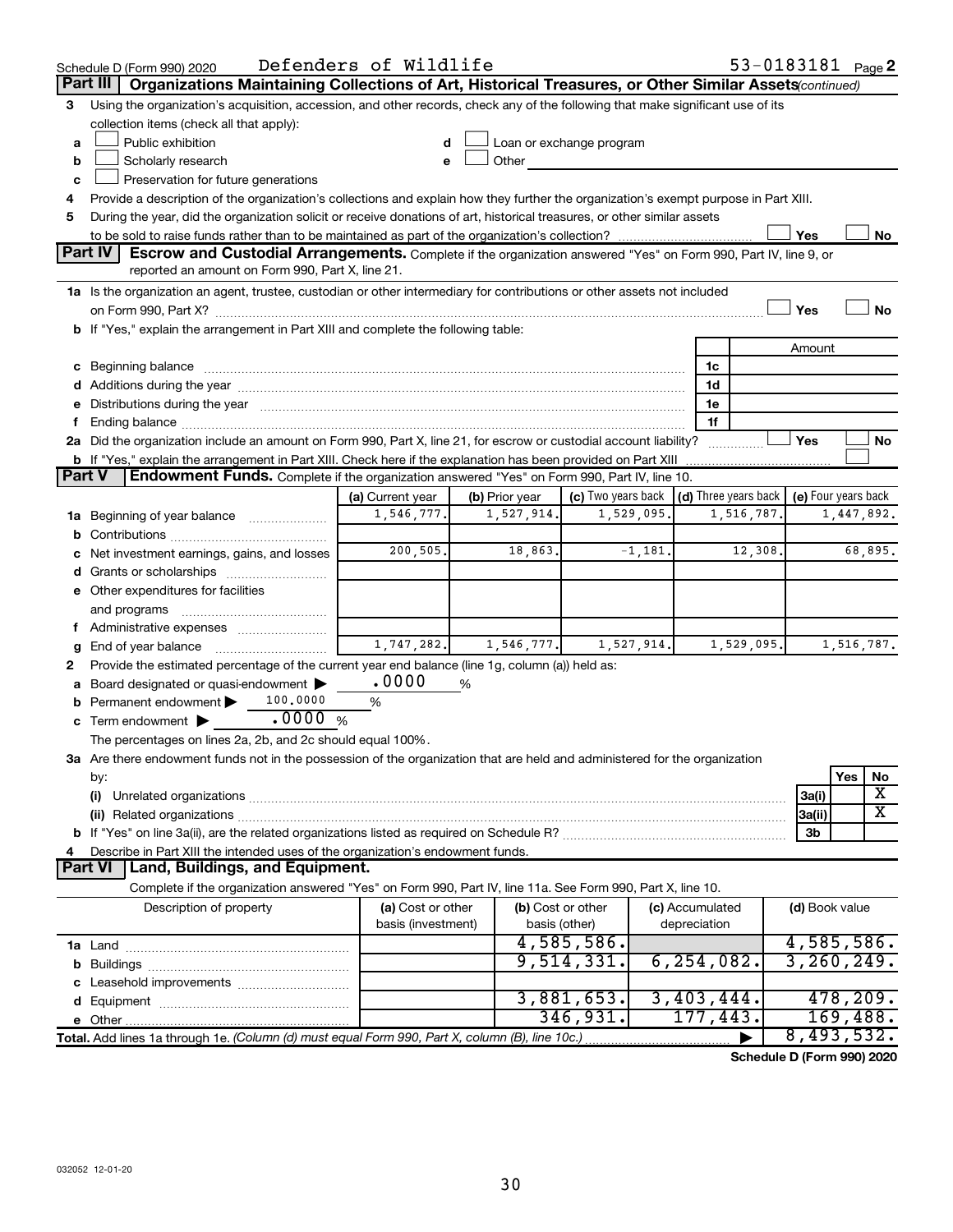| Part VII Investments - Other Securities.                                                                          |                 |                                                           |                |
|-------------------------------------------------------------------------------------------------------------------|-----------------|-----------------------------------------------------------|----------------|
| Complete if the organization answered "Yes" on Form 990, Part IV, line 11b. See Form 990, Part X, line 12.        |                 |                                                           |                |
| (a) Description of security or category (including name of security)                                              | (b) Book value  | (c) Method of valuation: Cost or end-of-year market value |                |
| (1) Financial derivatives                                                                                         |                 |                                                           |                |
|                                                                                                                   |                 |                                                           |                |
| $(3)$ Other                                                                                                       |                 |                                                           |                |
| (A)                                                                                                               |                 |                                                           |                |
| (B)                                                                                                               |                 |                                                           |                |
| (C)                                                                                                               |                 |                                                           |                |
| (D)                                                                                                               |                 |                                                           |                |
| (E)                                                                                                               |                 |                                                           |                |
| (F)                                                                                                               |                 |                                                           |                |
| (G)<br>(H)                                                                                                        |                 |                                                           |                |
| <b>Total.</b> (Col. (b) must equal Form 990, Part X, col. (B) line $12$ .)                                        |                 |                                                           |                |
| Part VIII Investments - Program Related.                                                                          |                 |                                                           |                |
| Complete if the organization answered "Yes" on Form 990, Part IV, line 11c. See Form 990, Part X, line 13.        |                 |                                                           |                |
| (a) Description of investment                                                                                     | (b) Book value  | (c) Method of valuation: Cost or end-of-year market value |                |
| (1)                                                                                                               |                 |                                                           |                |
| (2)                                                                                                               |                 |                                                           |                |
| (3)                                                                                                               |                 |                                                           |                |
| (4)                                                                                                               |                 |                                                           |                |
| (5)                                                                                                               |                 |                                                           |                |
| (6)                                                                                                               |                 |                                                           |                |
| (7)                                                                                                               |                 |                                                           |                |
| (8)                                                                                                               |                 |                                                           |                |
| (9)                                                                                                               |                 |                                                           |                |
| <b>Total.</b> (Col. (b) must equal Form 990, Part X, col. (B) line 13.)                                           |                 |                                                           |                |
| Part IX<br><b>Other Assets.</b>                                                                                   |                 |                                                           |                |
| Complete if the organization answered "Yes" on Form 990, Part IV, line 11d. See Form 990, Part X, line 15.        |                 |                                                           |                |
|                                                                                                                   | (a) Description |                                                           | (b) Book value |
| Assets held in charitable remainder and other trusts<br>(1)                                                       |                 |                                                           | 2, 292, 572.   |
| Bequests and trusts receivable<br>(2)                                                                             |                 |                                                           | 867,716.       |
| Deferred compensation assets<br>(3)                                                                               |                 |                                                           | 167,548.       |
| (4)                                                                                                               |                 |                                                           |                |
| (5)                                                                                                               |                 |                                                           |                |
| (6)                                                                                                               |                 |                                                           |                |
| (7)                                                                                                               |                 |                                                           |                |
| (8)                                                                                                               |                 |                                                           |                |
| (9)                                                                                                               |                 |                                                           |                |
| Total. (Column (b) must equal Form 990, Part X, col. (B) line 15.)<br><b>Other Liabilities.</b><br>Part X         |                 |                                                           | 3,327,836.     |
| Complete if the organization answered "Yes" on Form 990, Part IV, line 11e or 11f. See Form 990, Part X, line 25. |                 |                                                           |                |
| (a) Description of liability                                                                                      |                 |                                                           | (b) Book value |
| 1.<br>(1) Federal income taxes                                                                                    |                 |                                                           |                |
| Annuity and other split-interest<br>(2)                                                                           |                 |                                                           |                |
| obligations<br>(3)                                                                                                |                 |                                                           | 2,270,184.     |
| Capital lease obligation<br>(4)                                                                                   |                 |                                                           | 27,880.        |
| Deferred compensation liabilities<br>(5)                                                                          |                 |                                                           | 167,548.       |
| (6)                                                                                                               |                 |                                                           |                |
| (7)                                                                                                               |                 |                                                           |                |
| (8)                                                                                                               |                 |                                                           |                |
| (9)                                                                                                               |                 |                                                           |                |
| Total. (Column (b) must equal Form 990, Part X, col. (B) line 25.)                                                |                 |                                                           | 2,465,612.     |

**Total.**  *(Column (b) must equal Form 990, Part X, col. (B) line 25.)* |

**2.** Liability for uncertain tax positions. In Part XIII, provide the text of the footnote to the organization's financial statements that reports the organization's liability for uncertain tax positions under FASB ASC 740. Check here if the text of the footnote has been provided in Part XIII ...  $\fbox{\bf X}$ 

**Schedule D (Form 990) 2020**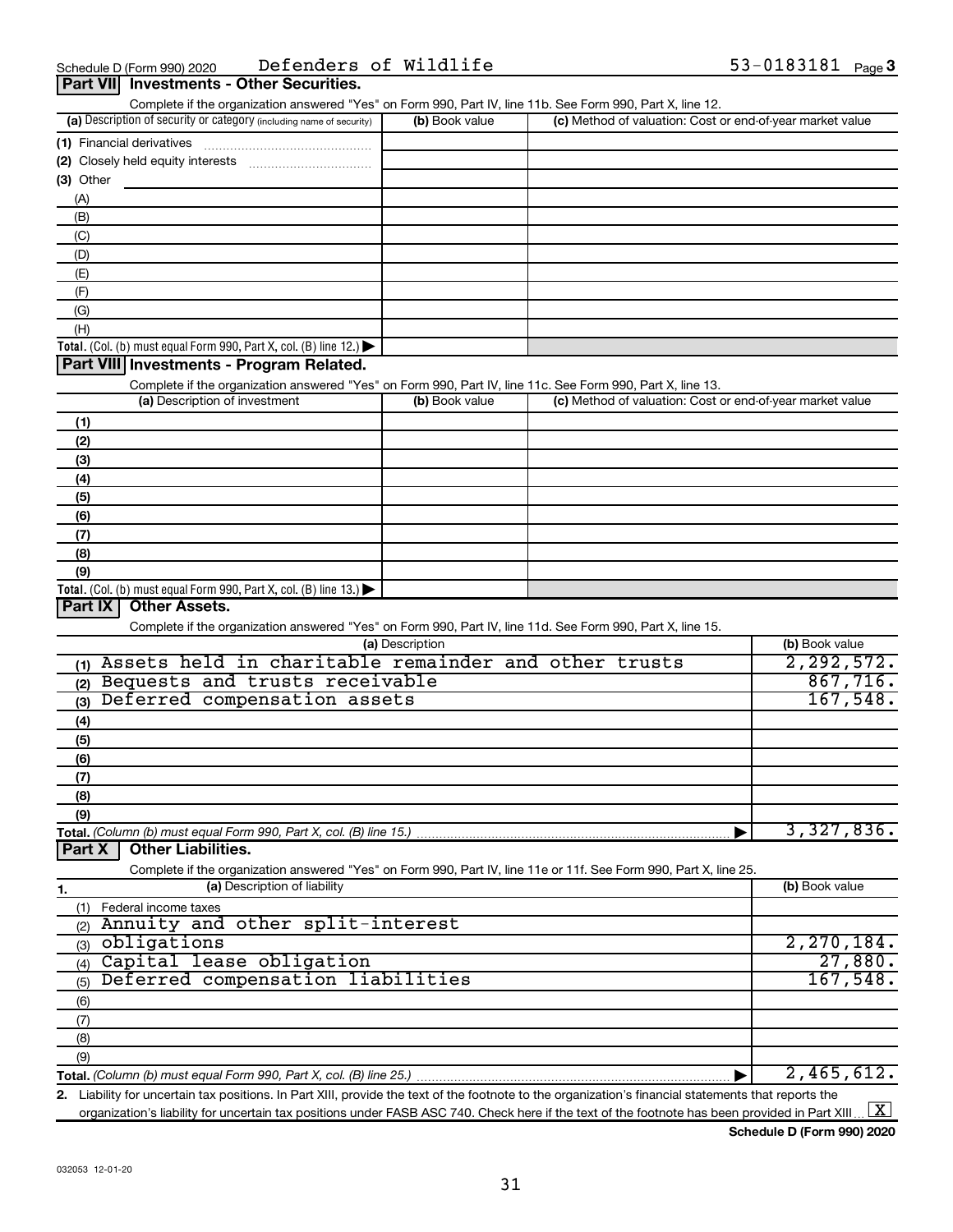|    | Defenders of Wildlife<br>Schedule D (Form 990) 2020                                                                                                                                                                                  |                |              |                | 53-0183181 $_{Page 4}$ |
|----|--------------------------------------------------------------------------------------------------------------------------------------------------------------------------------------------------------------------------------------|----------------|--------------|----------------|------------------------|
|    | Reconciliation of Revenue per Audited Financial Statements With Revenue per Return.<br>Part XI                                                                                                                                       |                |              |                |                        |
|    | Complete if the organization answered "Yes" on Form 990, Part IV, line 12a.                                                                                                                                                          |                |              |                |                        |
| 1  | Total revenue, gains, and other support per audited financial statements                                                                                                                                                             |                |              | $\blacksquare$ | 49,824,465.            |
| 2  | Amounts included on line 1 but not on Form 990, Part VIII, line 12:                                                                                                                                                                  |                |              |                |                        |
| a  | Net unrealized gains (losses) on investments [111] Met unrealized gains (losses) on investments [11] Metamanic                                                                                                                       | 2a             | 489,300.     |                |                        |
|    |                                                                                                                                                                                                                                      | 2 <sub>b</sub> | 6, 139, 697. |                |                        |
| c  |                                                                                                                                                                                                                                      | 2 <sub>c</sub> |              |                |                        |
| d  |                                                                                                                                                                                                                                      | 2d             | 49,026.      |                |                        |
| е  | Add lines 2a through 2d <b>Martin Martin Martin Martin Martin Martin Martin Martin Martin Martin Martin Martin Martin Martin Martin Martin Martin Martin Martin Martin Martin Martin Martin Martin Martin Martin Martin Martin M</b> |                |              | 2e             | 6,678,023.             |
| 3  |                                                                                                                                                                                                                                      |                |              | $\mathbf{a}$   | 43, 146, 442.          |
|    | Amounts included on Form 990, Part VIII, line 12, but not on line 1:                                                                                                                                                                 |                |              |                |                        |
|    | Investment expenses not included on Form 990, Part VIII, line 7b [100] [100] [100] [100] [100] [100] [100] [10                                                                                                                       | 4a             | 98,363.      |                |                        |
| b  |                                                                                                                                                                                                                                      | 4 <sub>h</sub> |              |                |                        |
| C. | Add lines 4a and 4b                                                                                                                                                                                                                  |                |              | 4c             | 98,363.                |
| 5  |                                                                                                                                                                                                                                      |                |              | $\mathbf{5}$   | 43, 244, 805.          |
|    |                                                                                                                                                                                                                                      |                |              |                |                        |
|    | Part XII   Reconciliation of Expenses per Audited Financial Statements With Expenses per Return.                                                                                                                                     |                |              |                |                        |
|    | Complete if the organization answered "Yes" on Form 990, Part IV, line 12a.                                                                                                                                                          |                |              |                |                        |
| 1  |                                                                                                                                                                                                                                      |                |              | $\blacksquare$ | 45,823,697.            |
| 2  | Amounts included on line 1 but not on Form 990, Part IX, line 25:                                                                                                                                                                    |                |              |                |                        |
| a  |                                                                                                                                                                                                                                      | 2a             | 6,139,697.   |                |                        |
| b  |                                                                                                                                                                                                                                      | 2 <sub>b</sub> |              |                |                        |
|    |                                                                                                                                                                                                                                      | 2c             |              |                |                        |
|    |                                                                                                                                                                                                                                      | 2d             | 47,715.      |                |                        |
| е  | Add lines 2a through 2d <b>contained a contained a contained a contained a</b> contained a contained a contained a contained a contact a contact a contact a contact a contact a contact a contact a contact a contact a contact a   |                |              | 2e             | 6, 187, 412.           |
| 3  |                                                                                                                                                                                                                                      |                |              |                | 39,636,285.            |
| 4  | Amounts included on Form 990, Part IX, line 25, but not on line 1:                                                                                                                                                                   |                |              |                |                        |
| a  |                                                                                                                                                                                                                                      | 4a             | 98,363.      |                |                        |
| b  |                                                                                                                                                                                                                                      | 4 <sub>h</sub> |              |                |                        |
|    | Add lines 4a and 4b                                                                                                                                                                                                                  |                |              | 4с             | 98,363.                |
| 5. | Part XIII Supplemental Information.                                                                                                                                                                                                  |                |              | 5              | 39,734,648.            |

Provide the descriptions required for Part II, lines 3, 5, and 9; Part III, lines 1a and 4; Part IV, lines 1b and 2b; Part V, line 4; Part X, line 2; Part XI, lines 2d and 4b; and Part XII, lines 2d and 4b. Also complete this part to provide any additional information.

# Part V, line 4:

|  |  |  |  | The earnings of donor-restricted contributions can be used to fund either |  |  |  |  |  |  |  |  |
|--|--|--|--|---------------------------------------------------------------------------|--|--|--|--|--|--|--|--|
|--|--|--|--|---------------------------------------------------------------------------|--|--|--|--|--|--|--|--|

specific programs or general operations.

# Part X, Line 2:

| Management has evaluated the Defenders' tax positions and concluded that |  |  |
|--------------------------------------------------------------------------|--|--|
|--------------------------------------------------------------------------|--|--|

Defenders had no significant uncertain tax positions at September 30, 2021

and 2020.

# Part XI, Line 2d - Other Adjustments:

# Consolidated organization revenue and eliminations 6,530.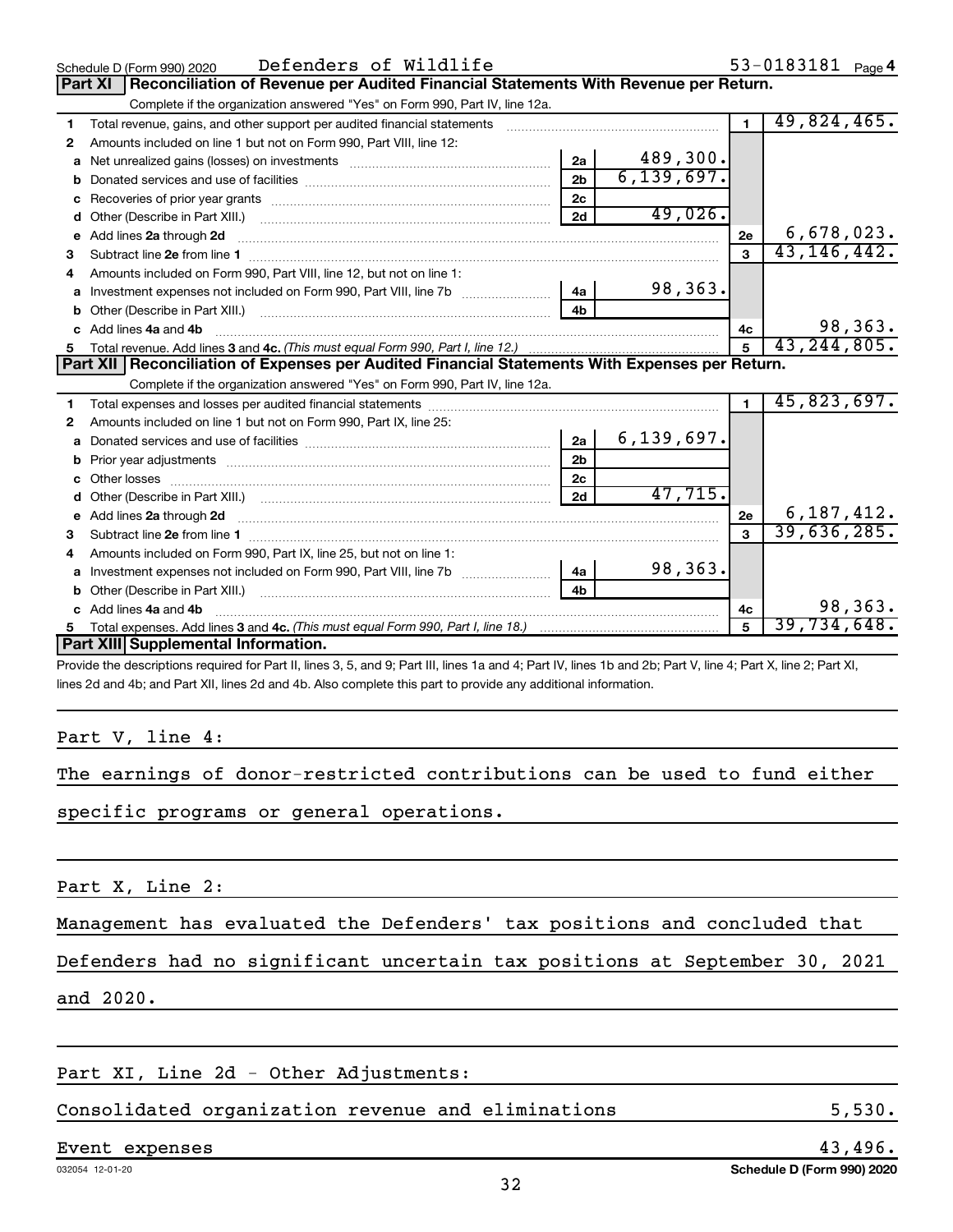| Schedule D (Form 990) 2020 Defenders of Wildlife                                                         | 53-0183181 Page 5 |
|----------------------------------------------------------------------------------------------------------|-------------------|
| <b>Part XIII Supplemental Information (continued)</b>                                                    |                   |
| Total to Schedule D, Part XI, Line 2d<br>the control of the control of the control of the control of the | 49,026.           |
|                                                                                                          |                   |
| Part XII, Line 2d - Other Adjustments:                                                                   |                   |
| Consolidated organization expenses and eliminations                                                      | 4,219.            |
| Event expenses                                                                                           | 43,496.           |
| Total to Schedule D, Part XII, Line 2d                                                                   | 47,715.           |
|                                                                                                          |                   |
|                                                                                                          |                   |
|                                                                                                          |                   |
|                                                                                                          |                   |
|                                                                                                          |                   |
|                                                                                                          |                   |
|                                                                                                          |                   |
|                                                                                                          |                   |
|                                                                                                          |                   |
|                                                                                                          |                   |
|                                                                                                          |                   |
|                                                                                                          |                   |
|                                                                                                          |                   |
|                                                                                                          |                   |
|                                                                                                          |                   |
|                                                                                                          |                   |
|                                                                                                          |                   |
|                                                                                                          |                   |
|                                                                                                          |                   |
|                                                                                                          |                   |
|                                                                                                          |                   |
|                                                                                                          |                   |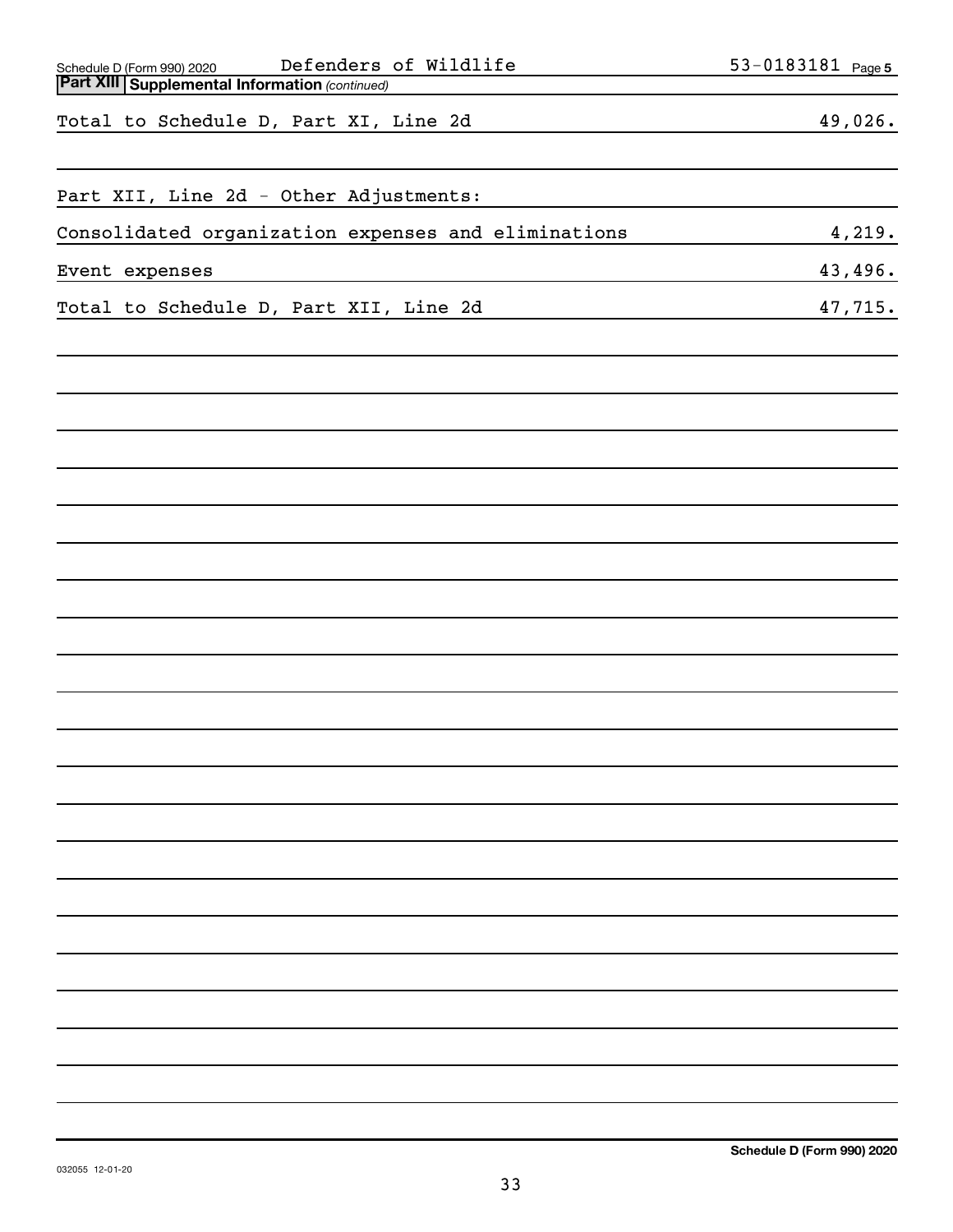|        | Defenders of Wildlife            |               |                                          |                                                                                                                                         |            | 53-0183181                    |                        |
|--------|----------------------------------|---------------|------------------------------------------|-----------------------------------------------------------------------------------------------------------------------------------------|------------|-------------------------------|------------------------|
|        | Part I                           |               |                                          | General Information on Activities Outside the United States. Complete if the organization answered "Yes" on                             |            |                               |                        |
|        | Form 990, Part IV, line 14b.     |               |                                          |                                                                                                                                         |            |                               |                        |
| 1.     |                                  |               |                                          | For grantmakers. Does the organization maintain records to substantiate the amount of its grants and other assistance,                  |            |                               |                        |
|        |                                  |               |                                          | the grantees' eligibility for the grants or assistance, and the selection criteria used to award the grants or assistance?              |            |                               | Yes<br><b>No</b>       |
|        |                                  |               |                                          |                                                                                                                                         |            |                               |                        |
| 2      |                                  |               |                                          | For grantmakers. Describe in Part V the organization's procedures for monitoring the use of its grants and other assistance outside the |            |                               |                        |
|        | United States.                   |               |                                          |                                                                                                                                         |            |                               |                        |
| 3      |                                  |               |                                          | Activities per Region. (The following Part I, line 3 table can be duplicated if additional space is needed.)                            |            |                               |                        |
|        | (a) Region                       |               |                                          | (b) Number of $\vert$ (c) Number of $\vert$ (d) Activities conducted in the region                                                      |            | (e) If activity listed in (d) | (f) Total              |
|        |                                  | offices       | employees,<br>agents, and<br>independent | (by type) (such as, fundraising, pro-                                                                                                   |            | is a program service,         | expenditures           |
|        |                                  | in the region |                                          | gram services, investments, grants to                                                                                                   |            | describe specific type        | for and<br>investments |
|        |                                  |               | contractors<br>in the region             | recipients located in the region)                                                                                                       |            | of service(s) in the region   | in the region          |
|        |                                  |               |                                          |                                                                                                                                         |            |                               |                        |
|        |                                  |               |                                          |                                                                                                                                         |            |                               |                        |
|        |                                  |               |                                          |                                                                                                                                         |            |                               |                        |
|        | North America -                  |               |                                          |                                                                                                                                         |            |                               |                        |
| Mexico |                                  | 0             |                                          | 1 Program services                                                                                                                      | See Part V |                               | 113,550.               |
|        |                                  |               |                                          |                                                                                                                                         |            |                               |                        |
|        |                                  |               |                                          |                                                                                                                                         |            |                               |                        |
|        |                                  |               |                                          |                                                                                                                                         |            |                               |                        |
|        |                                  |               |                                          |                                                                                                                                         |            |                               |                        |
|        |                                  |               |                                          |                                                                                                                                         |            |                               |                        |
|        |                                  |               |                                          |                                                                                                                                         |            |                               |                        |
|        |                                  |               |                                          |                                                                                                                                         |            |                               |                        |
|        |                                  |               |                                          |                                                                                                                                         |            |                               |                        |
|        |                                  |               |                                          |                                                                                                                                         |            |                               |                        |
|        |                                  |               |                                          |                                                                                                                                         |            |                               |                        |
|        |                                  |               |                                          |                                                                                                                                         |            |                               |                        |
|        |                                  |               |                                          |                                                                                                                                         |            |                               |                        |
|        |                                  |               |                                          |                                                                                                                                         |            |                               |                        |
|        |                                  |               |                                          |                                                                                                                                         |            |                               |                        |
|        |                                  |               |                                          |                                                                                                                                         |            |                               |                        |
|        |                                  |               |                                          |                                                                                                                                         |            |                               |                        |
|        |                                  |               |                                          |                                                                                                                                         |            |                               |                        |
|        |                                  |               |                                          |                                                                                                                                         |            |                               |                        |
|        |                                  |               |                                          |                                                                                                                                         |            |                               |                        |
|        |                                  |               |                                          |                                                                                                                                         |            |                               |                        |
|        |                                  |               |                                          |                                                                                                                                         |            |                               |                        |
|        |                                  |               |                                          |                                                                                                                                         |            |                               |                        |
|        |                                  |               |                                          |                                                                                                                                         |            |                               |                        |
|        |                                  |               |                                          |                                                                                                                                         |            |                               |                        |
|        |                                  |               |                                          |                                                                                                                                         |            |                               |                        |
|        |                                  |               |                                          |                                                                                                                                         |            |                               |                        |
|        |                                  |               |                                          |                                                                                                                                         |            |                               |                        |
|        |                                  |               |                                          |                                                                                                                                         |            |                               |                        |
|        |                                  |               |                                          |                                                                                                                                         |            |                               |                        |
|        | <b>3 a</b> Subtotal              | $\Omega$      | 1                                        |                                                                                                                                         |            |                               | 113,550.               |
|        | <b>b</b> Total from continuation |               |                                          |                                                                                                                                         |            |                               |                        |
|        | sheets to Part I                 | n             |                                          |                                                                                                                                         |            |                               | 0.                     |
|        | c Totals (add lines 3a           |               |                                          |                                                                                                                                         |            |                               |                        |
|        |                                  | 0             |                                          |                                                                                                                                         |            |                               | 113,550.               |
|        | and 3b)<br>.                     |               |                                          |                                                                                                                                         |            |                               |                        |

**Statement of Activities Outside the United States** 

**| Complete if the organization answered "Yes" on Form 990, Part IV, line 14b, 15, or 16. | Attach to Form 990.**

**| Go to www.irs.gov/Form990 for instructions and the latest information. Open to Public** 

OMB No. 1545-0047 **Inspection**

**Employer identification number**

032071 12-03-20

Department of the Treasury Internal Revenue Service

**(Form 990)**

Name of the organization

**For Paperwork Reduction Act Notice, see the Instructions for Form 990. Schedule F (Form 990) 2020** LHA

| $i141$ ifa |  |  |
|------------|--|--|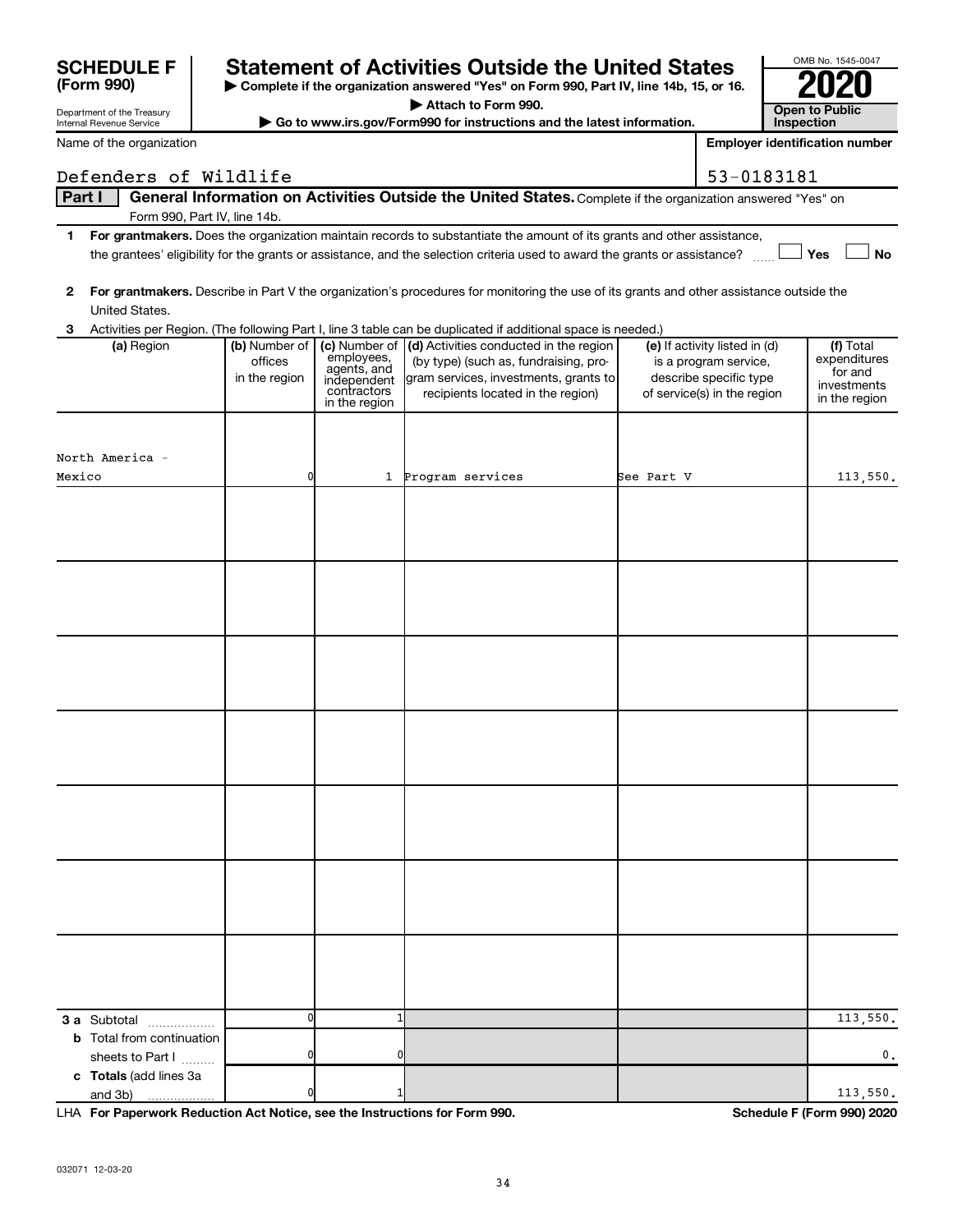**2**

Part II | Grants and Other Assistance to Organizations or Entities Outside the United States. Complete if the organization answered "Yes" on Form 990, Part IV, line 15, for any recipient who received more than \$5,000. Part II can be duplicated if additional space is needed.

| 1<br>(a) Name of organization                              | (b) IRS code section<br>and EIN (if applicable) | (c) Region | (d) Purpose of<br>grant                                                                                                                 | (e) Amount<br>of cash grant | (f) Manner of<br>cash disbursement | (g) Amount of<br>noncash<br>assistance | (h) Description<br>of noncash<br>assistance | (i) Method of<br>valuation (book, FMV,<br>appraisal, other) |
|------------------------------------------------------------|-------------------------------------------------|------------|-----------------------------------------------------------------------------------------------------------------------------------------|-----------------------------|------------------------------------|----------------------------------------|---------------------------------------------|-------------------------------------------------------------|
|                                                            |                                                 |            |                                                                                                                                         |                             |                                    |                                        |                                             |                                                             |
|                                                            |                                                 |            |                                                                                                                                         |                             |                                    |                                        |                                             |                                                             |
|                                                            |                                                 |            |                                                                                                                                         |                             |                                    |                                        |                                             |                                                             |
|                                                            |                                                 |            |                                                                                                                                         |                             |                                    |                                        |                                             |                                                             |
|                                                            |                                                 |            |                                                                                                                                         |                             |                                    |                                        |                                             |                                                             |
|                                                            |                                                 |            |                                                                                                                                         |                             |                                    |                                        |                                             |                                                             |
|                                                            |                                                 |            |                                                                                                                                         |                             |                                    |                                        |                                             |                                                             |
|                                                            |                                                 |            |                                                                                                                                         |                             |                                    |                                        |                                             |                                                             |
|                                                            |                                                 |            |                                                                                                                                         |                             |                                    |                                        |                                             |                                                             |
|                                                            |                                                 |            |                                                                                                                                         |                             |                                    |                                        |                                             |                                                             |
|                                                            |                                                 |            |                                                                                                                                         |                             |                                    |                                        |                                             |                                                             |
|                                                            |                                                 |            |                                                                                                                                         |                             |                                    |                                        |                                             |                                                             |
|                                                            |                                                 |            |                                                                                                                                         |                             |                                    |                                        |                                             |                                                             |
|                                                            |                                                 |            |                                                                                                                                         |                             |                                    |                                        |                                             |                                                             |
|                                                            |                                                 |            |                                                                                                                                         |                             |                                    |                                        |                                             |                                                             |
|                                                            |                                                 |            |                                                                                                                                         |                             |                                    |                                        |                                             |                                                             |
| $\mathbf{2}$                                               |                                                 |            | Enter total number of recipient organizations listed above that are recognized as charities by the foreign country, recognized as a tax |                             |                                    |                                        |                                             |                                                             |
| Enter total number of other organizations or entities<br>3 |                                                 |            |                                                                                                                                         |                             |                                    |                                        |                                             |                                                             |

**Schedule F (Form 990) 2020**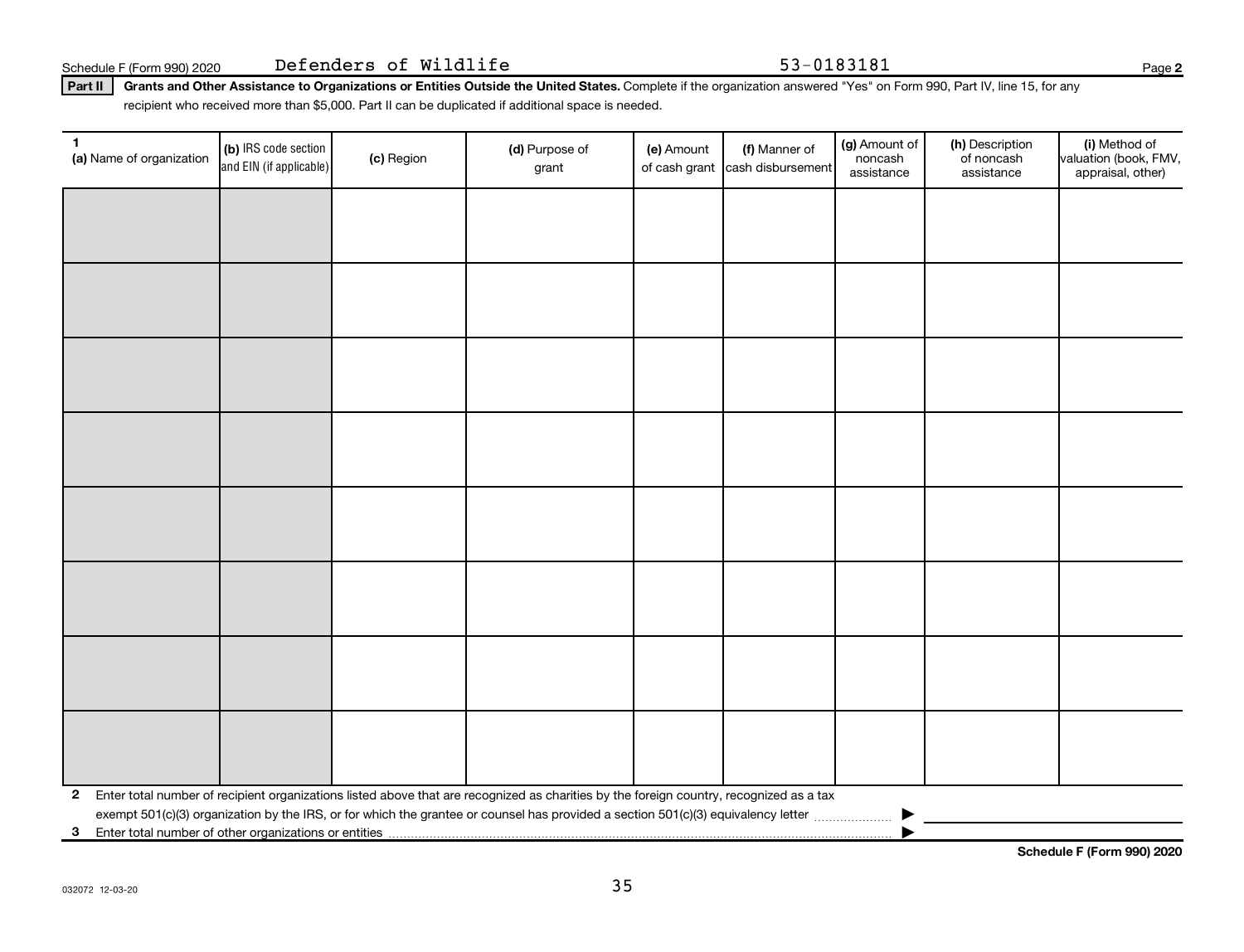| (a) Type of grant or assistance | (b) Region | <b>(c)</b> Number of <b>(d)</b> Amount of recipients cash grant | <b>(e)</b> Manner of<br>cash disbursement | (f) Amount of<br>noncash<br>assistance | (g) Description of<br>noncash assistance | (h) Method of<br>valuation<br>(book, FMV,<br>appraisal, other) |
|---------------------------------|------------|-----------------------------------------------------------------|-------------------------------------------|----------------------------------------|------------------------------------------|----------------------------------------------------------------|
|                                 |            |                                                                 |                                           |                                        |                                          |                                                                |
|                                 |            |                                                                 |                                           |                                        |                                          |                                                                |
|                                 |            |                                                                 |                                           |                                        |                                          |                                                                |
|                                 |            |                                                                 |                                           |                                        |                                          |                                                                |
|                                 |            |                                                                 |                                           |                                        |                                          |                                                                |
|                                 |            |                                                                 |                                           |                                        |                                          |                                                                |
|                                 |            |                                                                 |                                           |                                        |                                          |                                                                |
|                                 |            |                                                                 |                                           |                                        |                                          |                                                                |
|                                 |            |                                                                 |                                           |                                        |                                          |                                                                |
|                                 |            |                                                                 |                                           |                                        |                                          |                                                                |

(e) Manner of

**Schedule F (Form 990) 2020**

| Defenders of Wildlife |  |  |  |  |
|-----------------------|--|--|--|--|
|-----------------------|--|--|--|--|

Part III can be duplicated if additional space is needed.

Defenders of Wildlife 53-0183181

(f) Amount of

(g) Description of

Page 3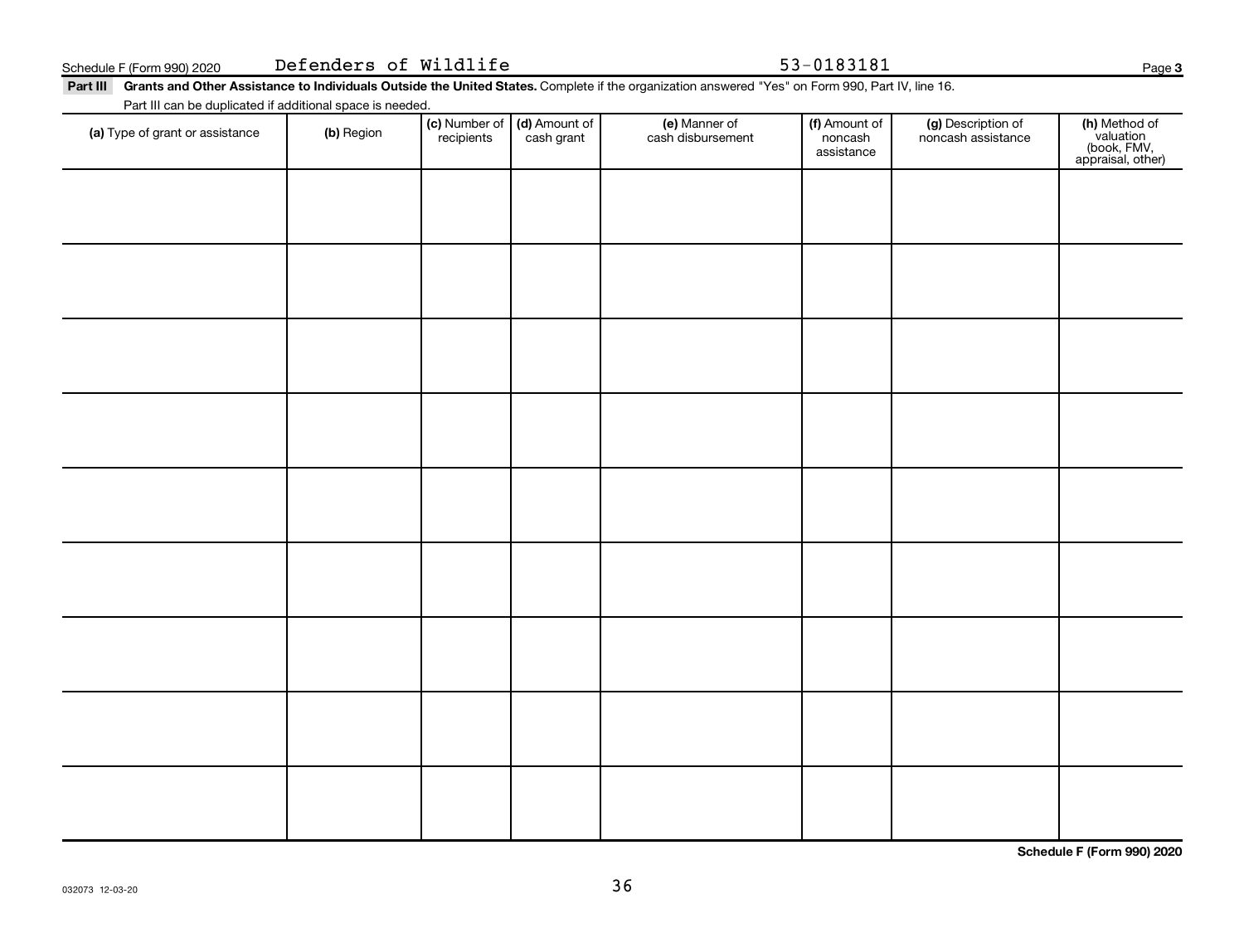### Schedule F (Form 990) 2020 Detenders of Wildlife research and the state of Page of Page of Page of Page of Page **Part IV Foreign Forms** Defenders of Wildlife 53-0183181

| 1            | Was the organization a U.S. transferor of property to a foreign corporation during the tax year? If "Yes,"<br>the organization may be required to file Form 926, Return by a U.S. Transferor of Property to a Foreign<br>Corporation (see Instructions for Form 926) manufactured controller controller to the control of the control of | Yes | $X_{\text{No}}$       |
|--------------|------------------------------------------------------------------------------------------------------------------------------------------------------------------------------------------------------------------------------------------------------------------------------------------------------------------------------------------|-----|-----------------------|
| $\mathbf{2}$ | Did the organization have an interest in a foreign trust during the tax year? If "Yes," the organization may<br>be required to separately file Form 3520, Annual Return To Report Transactions With Foreign Trusts and<br>Receipt of Certain Foreign Gifts, and/or Form 3520-A, Annual Information Return of Foreign Trust With a        | Yes | $ X $ No              |
| 3            | Did the organization have an ownership interest in a foreign corporation during the tax year? If "Yes,"<br>the organization may be required to file Form 5471, Information Return of U.S. Persons With Respect to                                                                                                                        | Yes | ∣X∣ <sub>No</sub>     |
| 4            | Was the organization a direct or indirect shareholder of a passive foreign investment company or a<br>qualified electing fund during the tax year? If "Yes," the organization may be required to file Form 8621,<br>Information Return by a Shareholder of a Passive Foreign Investment Company or Qualified Electing                    | Yes | $X_{\text{No}}$       |
| 5            | Did the organization have an ownership interest in a foreign partnership during the tax year? If "Yes,"<br>the organization may be required to file Form 8865, Return of U.S. Persons With Respect to Certain                                                                                                                            | Yes | $\boxed{\text{X}}$ No |
| 6            | Did the organization have any operations in or related to any boycotting countries during the tax year? If<br>"Yes," the organization may be required to separately file Form 5713, International Boycott Report (see                                                                                                                    | Yes |                       |

**Schedule F (Form 990) 2020**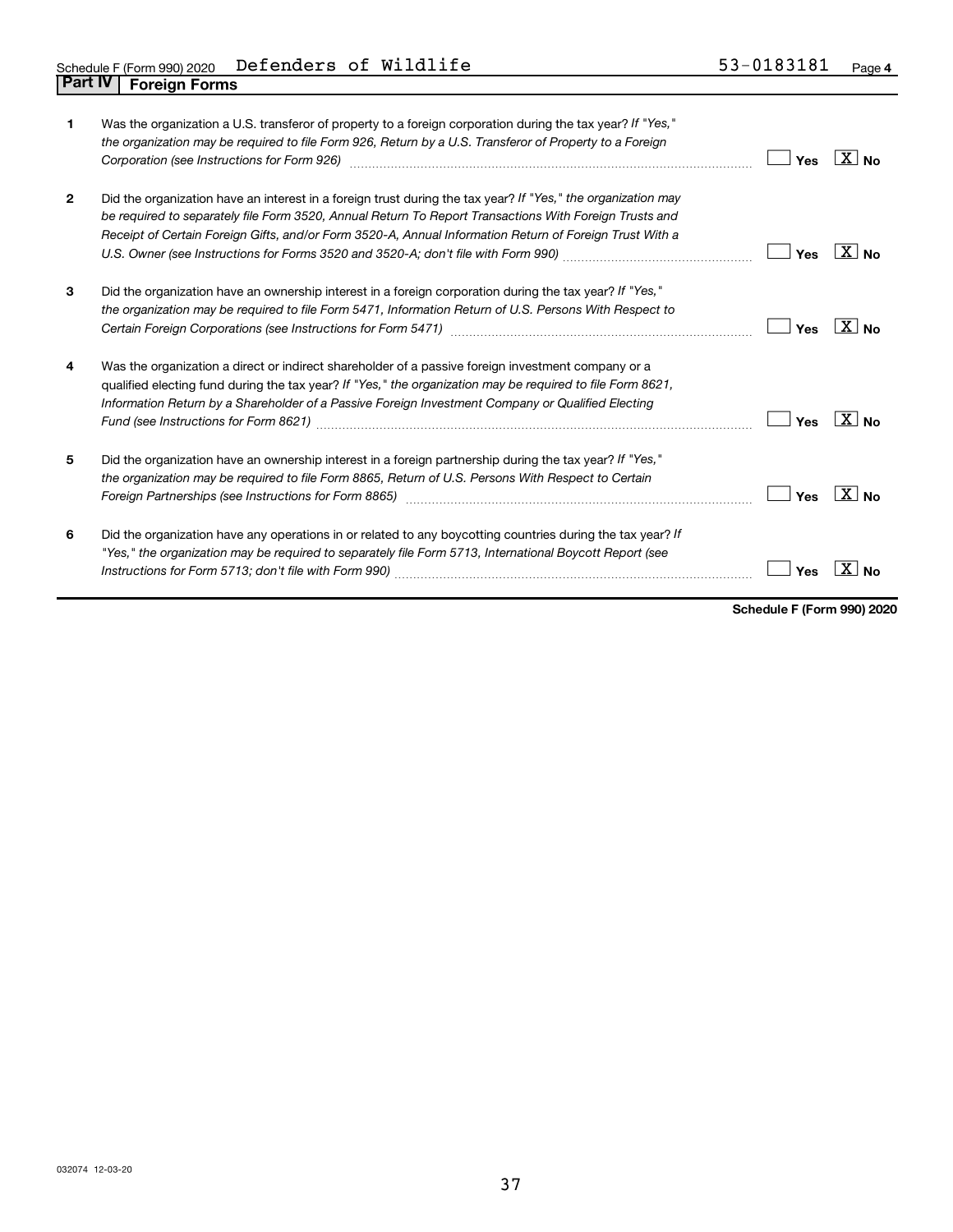### **Part V Supplemental Information**

Provide the information required by Part I, line 2 (monitoring of funds); Part I, line 3, column (f) (accounting method; amounts of investments vs. expenditures per region); Part II, line 1 (accounting method); Part III (accounting method); and Part III, column (c) (estimated number of recipients), as applicable. Also complete this part to provide any additional information. See instructions.

Part I, line 3:

Foreign expenditures are directly tracked and accounted for on the

accrual method of accounting used for books.

Part I, line 3, Column (e):

Conservation efforts in Mexico such as species, habitat conservation,

and the progressive development of wildlife law and policy in Mexico.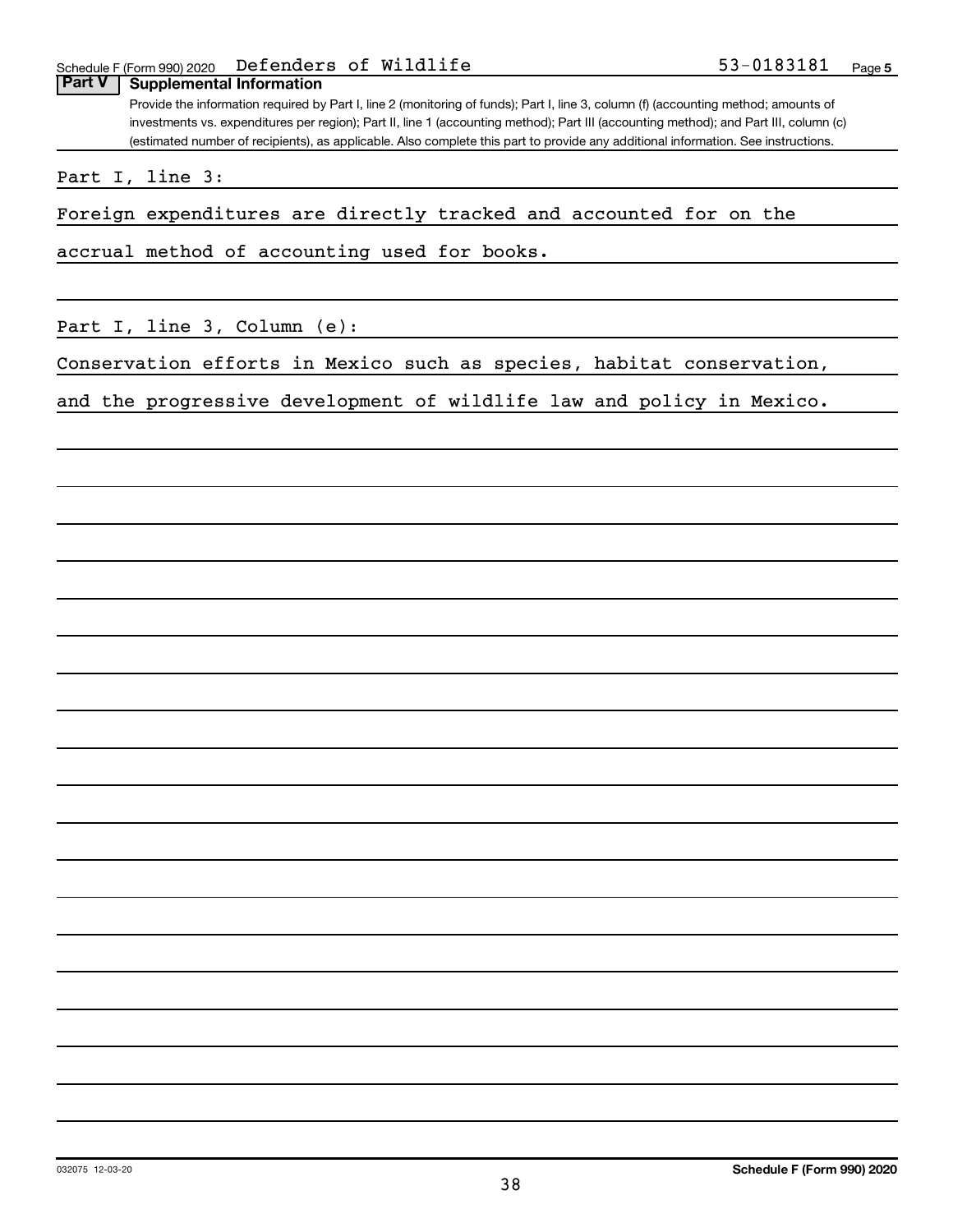| <b>SCHEDULE G</b>                                 |                                                                                                                                                                     | <b>Supplemental Information Regarding Fundraising or Gaming Activities</b>                                                                         |                               |                                                       |                                        | OMB No. 1545-0047                   |
|---------------------------------------------------|---------------------------------------------------------------------------------------------------------------------------------------------------------------------|----------------------------------------------------------------------------------------------------------------------------------------------------|-------------------------------|-------------------------------------------------------|----------------------------------------|-------------------------------------|
| (Form 990 or 990-EZ)                              | Complete if the organization answered "Yes" on Form 990, Part IV, line 17, 18, or 19, or if the<br>organization entered more than \$15,000 on Form 990-EZ, line 6a. |                                                                                                                                                    |                               |                                                       |                                        |                                     |
| Department of the Treasury                        |                                                                                                                                                                     | Attach to Form 990 or Form 990-EZ.                                                                                                                 |                               |                                                       |                                        | <b>Open to Public</b>               |
| Internal Revenue Service                          | Inspection                                                                                                                                                          |                                                                                                                                                    |                               |                                                       |                                        |                                     |
| Name of the organization                          |                                                                                                                                                                     | <b>Employer identification number</b>                                                                                                              |                               |                                                       |                                        |                                     |
|                                                   |                                                                                                                                                                     | Defenders of Wildlife                                                                                                                              |                               |                                                       | 53-0183181                             |                                     |
| Part I                                            | required to complete this part.                                                                                                                                     | Fundraising Activities. Complete if the organization answered "Yes" on Form 990, Part IV, line 17. Form 990-EZ filers are not                      |                               |                                                       |                                        |                                     |
| 1.                                                |                                                                                                                                                                     | Indicate whether the organization raised funds through any of the following activities. Check all that apply.                                      |                               |                                                       |                                        |                                     |
| $X$ Mail solicitations<br>a                       |                                                                                                                                                                     |                                                                                                                                                    |                               | $e$ $\boxed{X}$ Solicitation of non-government grants |                                        |                                     |
| b                                                 | $\boxed{\text{X}}$ Internet and email solicitations                                                                                                                 | f                                                                                                                                                  |                               | $X$ Solicitation of government grants                 |                                        |                                     |
| $\overline{X}$ Phone solicitations<br>C           |                                                                                                                                                                     | g                                                                                                                                                  | Special fundraising events    |                                                       |                                        |                                     |
| $\underline{X}$ In-person solicitations<br>d      |                                                                                                                                                                     |                                                                                                                                                    |                               |                                                       |                                        |                                     |
|                                                   |                                                                                                                                                                     | 2 a Did the organization have a written or oral agreement with any individual (including officers, directors, trustees, or                         |                               |                                                       |                                        |                                     |
|                                                   |                                                                                                                                                                     | key employees listed in Form 990, Part VII) or entity in connection with professional fundraising services?                                        |                               |                                                       | $\lfloor x \rfloor$ Yes                | <b>No</b>                           |
|                                                   |                                                                                                                                                                     | b If "Yes," list the 10 highest paid individuals or entities (fundraisers) pursuant to agreements under which the fundraiser is to be              |                               |                                                       |                                        |                                     |
| compensated at least \$5,000 by the organization. |                                                                                                                                                                     |                                                                                                                                                    |                               |                                                       |                                        |                                     |
|                                                   |                                                                                                                                                                     |                                                                                                                                                    |                               |                                                       |                                        |                                     |
| (i) Name and address of individual                |                                                                                                                                                                     |                                                                                                                                                    | (iii) Did<br>fundraiser       | (iv) Gross receipts                                   | (v) Amount paid<br>to (or retained by) | (vi) Amount paid                    |
| or entity (fundraiser)                            |                                                                                                                                                                     | (ii) Activity                                                                                                                                      | have custody<br>or control of | from activity                                         | fundraiser                             | to (or retained by)<br>organization |
|                                                   |                                                                                                                                                                     |                                                                                                                                                    | contributions?                |                                                       | listed in col. (i)                     |                                     |
| Signia Ltd. $-$ 6521 W 91st                       |                                                                                                                                                                     |                                                                                                                                                    | Yes<br>No                     |                                                       |                                        |                                     |
| Avenue, Westminster, CO                           |                                                                                                                                                                     | Telemarketing                                                                                                                                      | x                             | 27,505.                                               | 90,273.                                | $-62,768.$                          |
| New Canvassing Experience,                        |                                                                                                                                                                     |                                                                                                                                                    |                               |                                                       |                                        |                                     |
| Inc. - 78 San Marcos Street,                      |                                                                                                                                                                     | Canvassing                                                                                                                                         | x                             | 10,080.                                               | 118,110.                               | $-108,030.$                         |
| Data Axle, Inc. - PO Box                          |                                                                                                                                                                     | Fundraising and Program                                                                                                                            |                               |                                                       |                                        |                                     |
| 3243, Omaha, NE 68103                             |                                                                                                                                                                     | Counsel                                                                                                                                            | x                             | $\mathbf{0}$                                          | 526,416.                               | $-526, 416.$                        |
| Bruce D. Namerow dba                              |                                                                                                                                                                     | Fundraising and Program                                                                                                                            |                               |                                                       |                                        |                                     |
| Interactive Stategies - 1133                      |                                                                                                                                                                     | Counsel                                                                                                                                            | х                             | 0.                                                    | 214,760.                               | $-214,760.$                         |
| Caliban Creative Inc - 7321                       |                                                                                                                                                                     | Executes plans created by                                                                                                                          |                               |                                                       |                                        |                                     |
| Archlaw Drive, Clifton, VA                        |                                                                                                                                                                     | org or fundraising counsel                                                                                                                         | x                             | $\mathbf{0}$ .                                        | 74,250,                                | $-74, 250.$                         |
| Patrick Andrew McCarty - 339                      |                                                                                                                                                                     | Executes plans created by                                                                                                                          |                               |                                                       |                                        |                                     |
| Bahia Lane, Cape Carteret, NC                     |                                                                                                                                                                     | org or fundraising counsel                                                                                                                         | x                             | $\mathbf{0}$ .                                        | 72,000.                                | $-72,000.$                          |
| Sea Change Strategies, Inc.                       |                                                                                                                                                                     | Executes plans created by                                                                                                                          |                               |                                                       |                                        |                                     |
| - 7409 Birch Avenue, Takoma                       |                                                                                                                                                                     | org or fundraising counsel                                                                                                                         | x                             | 0.                                                    | 60,000,                                | $-60,000.$                          |
| Erica Waasdorp dba A Direct                       |                                                                                                                                                                     | Executes plans created by                                                                                                                          |                               |                                                       |                                        |                                     |
| Solution - 30 Frasier Way,                        |                                                                                                                                                                     | org or fundraising counsel                                                                                                                         | x                             | 0.                                                    | 13,920                                 | $-13,920.$                          |
|                                                   |                                                                                                                                                                     |                                                                                                                                                    |                               |                                                       |                                        |                                     |
|                                                   |                                                                                                                                                                     |                                                                                                                                                    |                               |                                                       |                                        |                                     |
|                                                   |                                                                                                                                                                     |                                                                                                                                                    |                               |                                                       |                                        |                                     |
|                                                   |                                                                                                                                                                     |                                                                                                                                                    |                               |                                                       |                                        |                                     |
|                                                   |                                                                                                                                                                     |                                                                                                                                                    |                               |                                                       |                                        |                                     |
| Total                                             |                                                                                                                                                                     |                                                                                                                                                    |                               | 37,585.                                               | 1,169,729.                             | $-1, 132, 144.$                     |
|                                                   |                                                                                                                                                                     | 3 List all states in which the organization is registered or licensed to solicit contributions or has been notified it is exempt from registration |                               |                                                       |                                        |                                     |
| or licensing.                                     |                                                                                                                                                                     |                                                                                                                                                    |                               |                                                       |                                        |                                     |

AL,AK,AZ,AR,CA,CO,CT,DE,FL,GA,HI,ID,IL,IN,IA,KS,KY,LA,ME,MD,MA,MI,MN,MS,MO MT,NE,NV,NH,NJ,NM,NY,NC,ND,OH,OK,OR,PA,RI,SC,SD,TN,TX,UT,VT,VA,WA,WV,WI,WY DC

### **For Paperwork Reduction Act Notice, see the Instructions for Form 990 or 990-EZ. Schedule G (Form 990 or 990-EZ) 2020** LHA See Part IV for continuations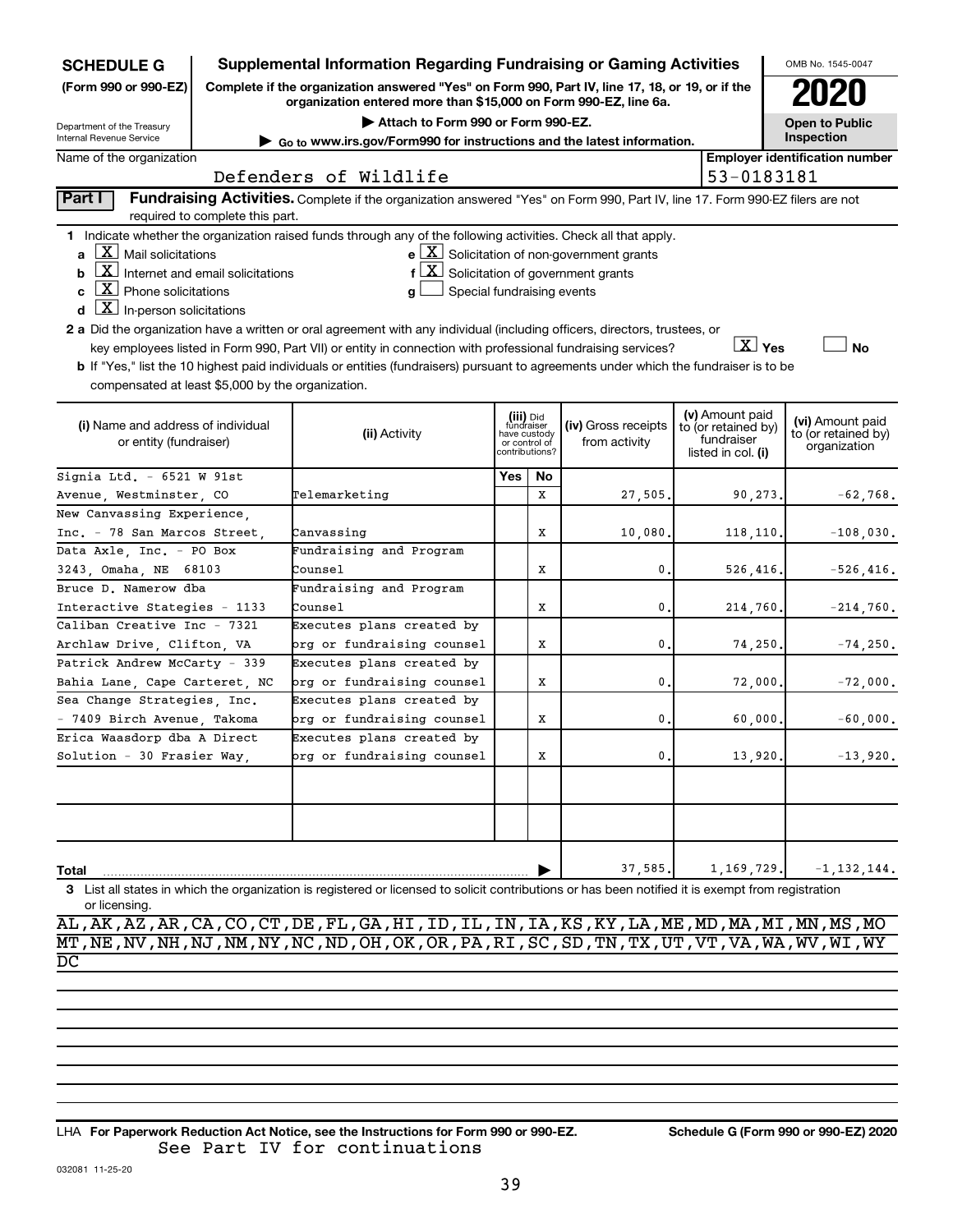# Schedule G (Form 990 or 990-EZ) 2020  $\mathsf{Defenders}\>$  of  $\mathsf{Willdlife}$   $\qquad \qquad \qquad$  53–0183181  $_{\mathsf{Page}}$

Part II | Fundraising Events. Complete if the organization answered "Yes" on Form 990, Part IV, line 18, or reported more than \$15,000

|                 |              | of fundraising event contributions and gross income on Form 990-EZ, lines 1 and 6b. List events with gross receipts greater than \$5,000.           |                 |                         |                  |                            |
|-----------------|--------------|-----------------------------------------------------------------------------------------------------------------------------------------------------|-----------------|-------------------------|------------------|----------------------------|
|                 |              |                                                                                                                                                     | $(a)$ Event #1  | (b) Event #2            | (c) Other events |                            |
|                 |              |                                                                                                                                                     | Annual          |                         | None             | (d) Total events           |
|                 |              |                                                                                                                                                     | Dinner<br>(Virt |                         |                  | (add col. (a) through      |
|                 |              |                                                                                                                                                     |                 |                         |                  | col. (c)                   |
|                 |              |                                                                                                                                                     | (event type)    | (event type)            | (total number)   |                            |
| Revenue         |              |                                                                                                                                                     |                 |                         |                  |                            |
|                 | 1.           |                                                                                                                                                     | 169,436.        |                         |                  | <u>169,436.</u>            |
|                 |              |                                                                                                                                                     |                 |                         |                  |                            |
|                 |              |                                                                                                                                                     |                 |                         |                  |                            |
|                 | $\mathbf{2}$ |                                                                                                                                                     | 169,436.        |                         |                  | 169,436.                   |
|                 |              |                                                                                                                                                     |                 |                         |                  |                            |
|                 | 3            | Gross income (line 1 minus line 2)                                                                                                                  |                 |                         |                  |                            |
|                 |              |                                                                                                                                                     |                 |                         |                  |                            |
|                 | 4            |                                                                                                                                                     |                 |                         |                  |                            |
|                 |              |                                                                                                                                                     |                 |                         |                  |                            |
|                 |              |                                                                                                                                                     |                 |                         |                  |                            |
|                 | 5            |                                                                                                                                                     |                 |                         |                  |                            |
|                 |              |                                                                                                                                                     |                 |                         |                  |                            |
|                 | 6            |                                                                                                                                                     |                 |                         |                  |                            |
|                 |              |                                                                                                                                                     |                 |                         |                  |                            |
| Direct Expenses | 7            | Food and beverages                                                                                                                                  |                 |                         |                  |                            |
|                 |              |                                                                                                                                                     |                 |                         |                  |                            |
|                 |              |                                                                                                                                                     |                 |                         |                  |                            |
|                 | 8            |                                                                                                                                                     |                 |                         |                  |                            |
|                 | 9            |                                                                                                                                                     | 43,496.         |                         |                  | 43,496.                    |
|                 | 10           | Direct expense summary. Add lines 4 through 9 in column (d)                                                                                         |                 |                         |                  | 43,496.                    |
|                 |              |                                                                                                                                                     |                 |                         |                  | $-43,496.$                 |
| <b>Part III</b> |              | Gaming. Complete if the organization answered "Yes" on Form 990, Part IV, line 19, or reported more than                                            |                 |                         |                  |                            |
|                 |              | \$15,000 on Form 990-EZ, line 6a.                                                                                                                   |                 |                         |                  |                            |
|                 |              |                                                                                                                                                     |                 | (b) Pull tabs/instant   |                  |                            |
|                 |              |                                                                                                                                                     | (a) Bingo       | bingo/progressive bingo | (c) Other gaming | (d) Total gaming (add      |
|                 |              |                                                                                                                                                     |                 |                         |                  | col. (a) through col. (c)) |
| Revenue         |              |                                                                                                                                                     |                 |                         |                  |                            |
|                 | 1.           |                                                                                                                                                     |                 |                         |                  |                            |
|                 |              |                                                                                                                                                     |                 |                         |                  |                            |
|                 | $\mathbf{2}$ |                                                                                                                                                     |                 |                         |                  |                            |
|                 |              |                                                                                                                                                     |                 |                         |                  |                            |
|                 |              |                                                                                                                                                     |                 |                         |                  |                            |
|                 | 3            |                                                                                                                                                     |                 |                         |                  |                            |
| Direct Expenses |              |                                                                                                                                                     |                 |                         |                  |                            |
|                 | 4            |                                                                                                                                                     |                 |                         |                  |                            |
|                 |              |                                                                                                                                                     |                 |                         |                  |                            |
|                 |              | 5 Other direct expenses                                                                                                                             |                 |                         |                  |                            |
|                 |              |                                                                                                                                                     |                 |                         |                  |                            |
|                 |              |                                                                                                                                                     | %<br>Yes        | Yes<br>%                | Yes<br>%         |                            |
|                 |              | 6 Volunteer labor                                                                                                                                   | No              | No                      | No               |                            |
|                 |              |                                                                                                                                                     |                 |                         |                  |                            |
|                 | 7            | Direct expense summary. Add lines 2 through 5 in column (d)                                                                                         |                 |                         |                  |                            |
|                 |              |                                                                                                                                                     |                 |                         |                  |                            |
|                 | 8            |                                                                                                                                                     |                 |                         |                  |                            |
|                 |              |                                                                                                                                                     |                 |                         |                  |                            |
|                 |              |                                                                                                                                                     |                 |                         |                  |                            |
| 9               |              | Enter the state(s) in which the organization conducts gaming activities:                                                                            |                 |                         |                  |                            |
|                 |              |                                                                                                                                                     |                 |                         |                  | Yes<br>No                  |
|                 |              | <b>b</b> If "No," explain:<br><u> 1989 - Johann Stoff, deutscher Stoff, der Stoff, der Stoff, der Stoff, der Stoff, der Stoff, der Stoff, der S</u> |                 |                         |                  |                            |
|                 |              |                                                                                                                                                     |                 |                         |                  |                            |
|                 |              |                                                                                                                                                     |                 |                         |                  |                            |
|                 |              |                                                                                                                                                     |                 |                         |                  |                            |
|                 |              |                                                                                                                                                     |                 |                         |                  | Yes<br>No                  |
|                 |              |                                                                                                                                                     |                 |                         |                  |                            |
|                 |              |                                                                                                                                                     |                 |                         |                  |                            |
|                 |              |                                                                                                                                                     |                 |                         |                  |                            |

032082 11-25-20

**Schedule G (Form 990 or 990-EZ) 2020**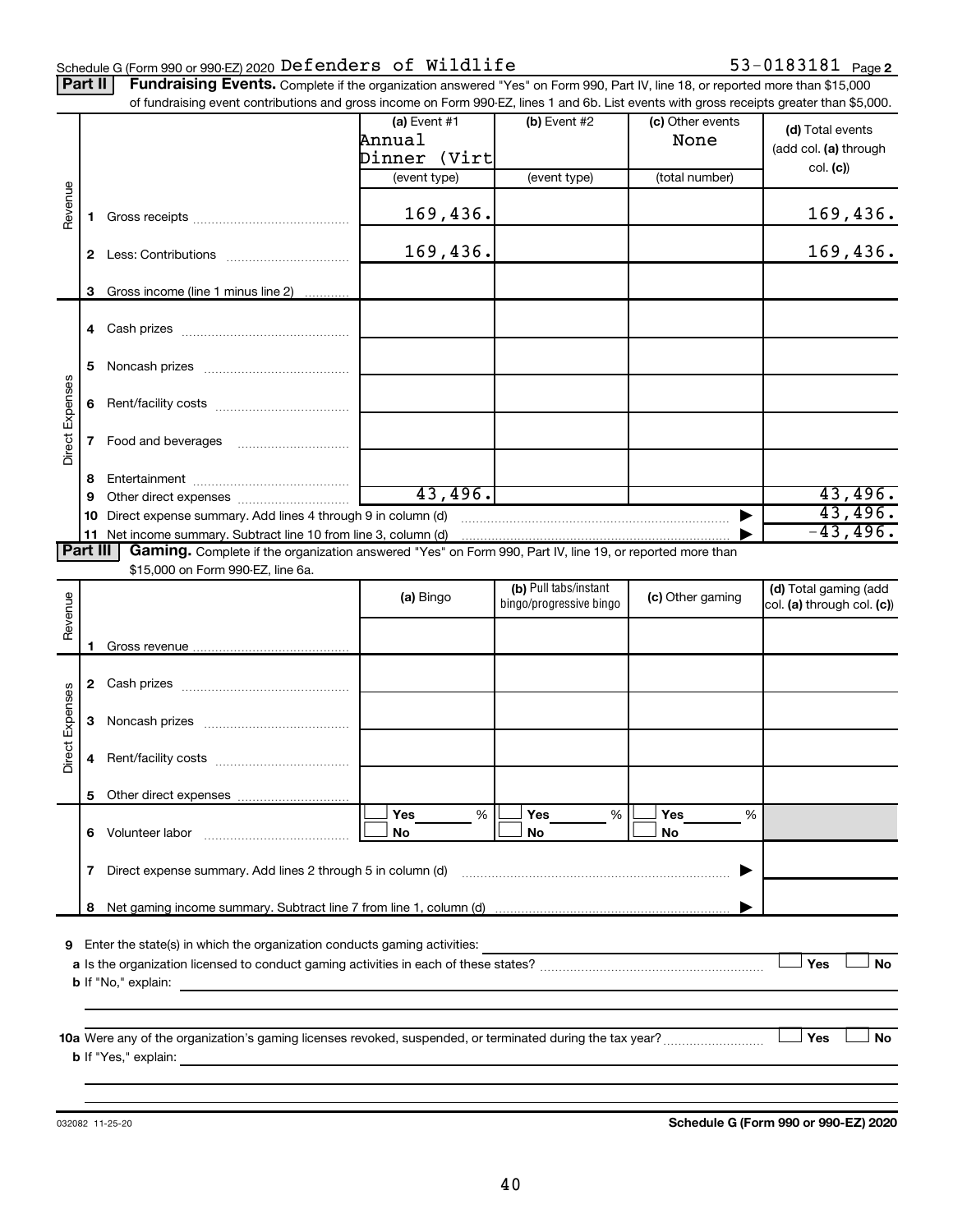| Yes<br>No<br>12 Is the organization a grantor, beneficiary or trustee of a trust, or a member of a partnership or other entity formed<br>Yes<br>No<br>13 Indicate the percentage of gaming activity conducted in:<br>13а<br>%<br>%<br>13 <sub>b</sub><br><b>b</b> An outside facility <i>www.communicality www.communicality.communicality www.communicality www.communicality.communicality www.communicality.com</i><br>14 Enter the name and address of the person who prepares the organization's gaming/special events books and records:<br>Name $\blacktriangleright$<br><u> 1989 - Johann Barn, mars ann an t-Amhainn an t-Amhainn an t-Amhainn an t-Amhainn an t-Amhainn an t-Amhainn an </u><br>Address $\blacktriangleright$<br><b>Yes</b><br>No<br>of gaming revenue retained by the third party $\triangleright$ \$<br>c If "Yes," enter name and address of the third party:<br>Name $\blacktriangleright$<br><u> 1989 - Johann John Stein, fransk politik (f. 1989)</u><br>Address $\blacktriangleright$<br><b>16</b> Gaming manager information:<br>Name $\blacktriangleright$<br><u> 1989 - Johann Barbara, martin amerikan basal dan berasal dalam basal dalam basal dalam basal dalam basal dala</u><br>Gaming manager compensation > \$<br>Director/officer<br>Employee<br>Independent contractor<br><b>17</b> Mandatory distributions:<br>a Is the organization required under state law to make charitable distributions from the gaming proceeds to<br>__ Yes __ No<br><b>b</b> Enter the amount of distributions required under state law to be distributed to other exempt organizations or spent in the<br>organization's own exempt activities during the tax year $\triangleright$ \$<br><b>Part IV</b><br>Supplemental Information. Provide the explanations required by Part I, line 2b, columns (iii) and (v); and Part III, lines 9, 9b, 10b,<br>15b, 15c, 16, and 17b, as applicable. Also provide any additional information. See instructions.<br>Schedule G, Part I, Line 2b, List of Ten Highest Paid Fundraisers:<br>Name of Fundraiser: Signia Ltd.<br>(i)<br>(i) Address of Fundraiser: 6521 W 91st Avenue, Westminster, CO<br>80031<br>Name of Fundraiser: New Canvassing Experience, Inc.<br>(i)<br>Address of Fundraiser: 78 San Marcos Street, Austin, TX<br>78702<br>(i)<br>Name of Fundraiser: Bruce D. Namerow dba Interactive Stategies<br>(i) | Schedule G (Form 990 or 990-EZ) 2020 Defenders of Wildlife<br><u> 1980 - Johann Barbara, martin a</u> | 53-0183181 Page 3 |  |
|------------------------------------------------------------------------------------------------------------------------------------------------------------------------------------------------------------------------------------------------------------------------------------------------------------------------------------------------------------------------------------------------------------------------------------------------------------------------------------------------------------------------------------------------------------------------------------------------------------------------------------------------------------------------------------------------------------------------------------------------------------------------------------------------------------------------------------------------------------------------------------------------------------------------------------------------------------------------------------------------------------------------------------------------------------------------------------------------------------------------------------------------------------------------------------------------------------------------------------------------------------------------------------------------------------------------------------------------------------------------------------------------------------------------------------------------------------------------------------------------------------------------------------------------------------------------------------------------------------------------------------------------------------------------------------------------------------------------------------------------------------------------------------------------------------------------------------------------------------------------------------------------------------------------------------------------------------------------------------------------------------------------------------------------------------------------------------------------------------------------------------------------------------------------------------------------------------------------------------------------------------------------------------------------------------------------------------------------------------------------------------------------|-------------------------------------------------------------------------------------------------------|-------------------|--|
|                                                                                                                                                                                                                                                                                                                                                                                                                                                                                                                                                                                                                                                                                                                                                                                                                                                                                                                                                                                                                                                                                                                                                                                                                                                                                                                                                                                                                                                                                                                                                                                                                                                                                                                                                                                                                                                                                                                                                                                                                                                                                                                                                                                                                                                                                                                                                                                                |                                                                                                       |                   |  |
|                                                                                                                                                                                                                                                                                                                                                                                                                                                                                                                                                                                                                                                                                                                                                                                                                                                                                                                                                                                                                                                                                                                                                                                                                                                                                                                                                                                                                                                                                                                                                                                                                                                                                                                                                                                                                                                                                                                                                                                                                                                                                                                                                                                                                                                                                                                                                                                                |                                                                                                       |                   |  |
|                                                                                                                                                                                                                                                                                                                                                                                                                                                                                                                                                                                                                                                                                                                                                                                                                                                                                                                                                                                                                                                                                                                                                                                                                                                                                                                                                                                                                                                                                                                                                                                                                                                                                                                                                                                                                                                                                                                                                                                                                                                                                                                                                                                                                                                                                                                                                                                                |                                                                                                       |                   |  |
|                                                                                                                                                                                                                                                                                                                                                                                                                                                                                                                                                                                                                                                                                                                                                                                                                                                                                                                                                                                                                                                                                                                                                                                                                                                                                                                                                                                                                                                                                                                                                                                                                                                                                                                                                                                                                                                                                                                                                                                                                                                                                                                                                                                                                                                                                                                                                                                                |                                                                                                       |                   |  |
|                                                                                                                                                                                                                                                                                                                                                                                                                                                                                                                                                                                                                                                                                                                                                                                                                                                                                                                                                                                                                                                                                                                                                                                                                                                                                                                                                                                                                                                                                                                                                                                                                                                                                                                                                                                                                                                                                                                                                                                                                                                                                                                                                                                                                                                                                                                                                                                                |                                                                                                       |                   |  |
|                                                                                                                                                                                                                                                                                                                                                                                                                                                                                                                                                                                                                                                                                                                                                                                                                                                                                                                                                                                                                                                                                                                                                                                                                                                                                                                                                                                                                                                                                                                                                                                                                                                                                                                                                                                                                                                                                                                                                                                                                                                                                                                                                                                                                                                                                                                                                                                                |                                                                                                       |                   |  |
|                                                                                                                                                                                                                                                                                                                                                                                                                                                                                                                                                                                                                                                                                                                                                                                                                                                                                                                                                                                                                                                                                                                                                                                                                                                                                                                                                                                                                                                                                                                                                                                                                                                                                                                                                                                                                                                                                                                                                                                                                                                                                                                                                                                                                                                                                                                                                                                                |                                                                                                       |                   |  |
|                                                                                                                                                                                                                                                                                                                                                                                                                                                                                                                                                                                                                                                                                                                                                                                                                                                                                                                                                                                                                                                                                                                                                                                                                                                                                                                                                                                                                                                                                                                                                                                                                                                                                                                                                                                                                                                                                                                                                                                                                                                                                                                                                                                                                                                                                                                                                                                                |                                                                                                       |                   |  |
|                                                                                                                                                                                                                                                                                                                                                                                                                                                                                                                                                                                                                                                                                                                                                                                                                                                                                                                                                                                                                                                                                                                                                                                                                                                                                                                                                                                                                                                                                                                                                                                                                                                                                                                                                                                                                                                                                                                                                                                                                                                                                                                                                                                                                                                                                                                                                                                                |                                                                                                       |                   |  |
|                                                                                                                                                                                                                                                                                                                                                                                                                                                                                                                                                                                                                                                                                                                                                                                                                                                                                                                                                                                                                                                                                                                                                                                                                                                                                                                                                                                                                                                                                                                                                                                                                                                                                                                                                                                                                                                                                                                                                                                                                                                                                                                                                                                                                                                                                                                                                                                                |                                                                                                       |                   |  |
|                                                                                                                                                                                                                                                                                                                                                                                                                                                                                                                                                                                                                                                                                                                                                                                                                                                                                                                                                                                                                                                                                                                                                                                                                                                                                                                                                                                                                                                                                                                                                                                                                                                                                                                                                                                                                                                                                                                                                                                                                                                                                                                                                                                                                                                                                                                                                                                                |                                                                                                       |                   |  |
|                                                                                                                                                                                                                                                                                                                                                                                                                                                                                                                                                                                                                                                                                                                                                                                                                                                                                                                                                                                                                                                                                                                                                                                                                                                                                                                                                                                                                                                                                                                                                                                                                                                                                                                                                                                                                                                                                                                                                                                                                                                                                                                                                                                                                                                                                                                                                                                                |                                                                                                       |                   |  |
|                                                                                                                                                                                                                                                                                                                                                                                                                                                                                                                                                                                                                                                                                                                                                                                                                                                                                                                                                                                                                                                                                                                                                                                                                                                                                                                                                                                                                                                                                                                                                                                                                                                                                                                                                                                                                                                                                                                                                                                                                                                                                                                                                                                                                                                                                                                                                                                                |                                                                                                       |                   |  |
|                                                                                                                                                                                                                                                                                                                                                                                                                                                                                                                                                                                                                                                                                                                                                                                                                                                                                                                                                                                                                                                                                                                                                                                                                                                                                                                                                                                                                                                                                                                                                                                                                                                                                                                                                                                                                                                                                                                                                                                                                                                                                                                                                                                                                                                                                                                                                                                                |                                                                                                       |                   |  |
|                                                                                                                                                                                                                                                                                                                                                                                                                                                                                                                                                                                                                                                                                                                                                                                                                                                                                                                                                                                                                                                                                                                                                                                                                                                                                                                                                                                                                                                                                                                                                                                                                                                                                                                                                                                                                                                                                                                                                                                                                                                                                                                                                                                                                                                                                                                                                                                                |                                                                                                       |                   |  |
|                                                                                                                                                                                                                                                                                                                                                                                                                                                                                                                                                                                                                                                                                                                                                                                                                                                                                                                                                                                                                                                                                                                                                                                                                                                                                                                                                                                                                                                                                                                                                                                                                                                                                                                                                                                                                                                                                                                                                                                                                                                                                                                                                                                                                                                                                                                                                                                                |                                                                                                       |                   |  |
|                                                                                                                                                                                                                                                                                                                                                                                                                                                                                                                                                                                                                                                                                                                                                                                                                                                                                                                                                                                                                                                                                                                                                                                                                                                                                                                                                                                                                                                                                                                                                                                                                                                                                                                                                                                                                                                                                                                                                                                                                                                                                                                                                                                                                                                                                                                                                                                                |                                                                                                       |                   |  |
|                                                                                                                                                                                                                                                                                                                                                                                                                                                                                                                                                                                                                                                                                                                                                                                                                                                                                                                                                                                                                                                                                                                                                                                                                                                                                                                                                                                                                                                                                                                                                                                                                                                                                                                                                                                                                                                                                                                                                                                                                                                                                                                                                                                                                                                                                                                                                                                                |                                                                                                       |                   |  |
|                                                                                                                                                                                                                                                                                                                                                                                                                                                                                                                                                                                                                                                                                                                                                                                                                                                                                                                                                                                                                                                                                                                                                                                                                                                                                                                                                                                                                                                                                                                                                                                                                                                                                                                                                                                                                                                                                                                                                                                                                                                                                                                                                                                                                                                                                                                                                                                                |                                                                                                       |                   |  |
|                                                                                                                                                                                                                                                                                                                                                                                                                                                                                                                                                                                                                                                                                                                                                                                                                                                                                                                                                                                                                                                                                                                                                                                                                                                                                                                                                                                                                                                                                                                                                                                                                                                                                                                                                                                                                                                                                                                                                                                                                                                                                                                                                                                                                                                                                                                                                                                                |                                                                                                       |                   |  |
|                                                                                                                                                                                                                                                                                                                                                                                                                                                                                                                                                                                                                                                                                                                                                                                                                                                                                                                                                                                                                                                                                                                                                                                                                                                                                                                                                                                                                                                                                                                                                                                                                                                                                                                                                                                                                                                                                                                                                                                                                                                                                                                                                                                                                                                                                                                                                                                                |                                                                                                       |                   |  |
|                                                                                                                                                                                                                                                                                                                                                                                                                                                                                                                                                                                                                                                                                                                                                                                                                                                                                                                                                                                                                                                                                                                                                                                                                                                                                                                                                                                                                                                                                                                                                                                                                                                                                                                                                                                                                                                                                                                                                                                                                                                                                                                                                                                                                                                                                                                                                                                                |                                                                                                       |                   |  |
|                                                                                                                                                                                                                                                                                                                                                                                                                                                                                                                                                                                                                                                                                                                                                                                                                                                                                                                                                                                                                                                                                                                                                                                                                                                                                                                                                                                                                                                                                                                                                                                                                                                                                                                                                                                                                                                                                                                                                                                                                                                                                                                                                                                                                                                                                                                                                                                                |                                                                                                       |                   |  |
|                                                                                                                                                                                                                                                                                                                                                                                                                                                                                                                                                                                                                                                                                                                                                                                                                                                                                                                                                                                                                                                                                                                                                                                                                                                                                                                                                                                                                                                                                                                                                                                                                                                                                                                                                                                                                                                                                                                                                                                                                                                                                                                                                                                                                                                                                                                                                                                                |                                                                                                       |                   |  |
|                                                                                                                                                                                                                                                                                                                                                                                                                                                                                                                                                                                                                                                                                                                                                                                                                                                                                                                                                                                                                                                                                                                                                                                                                                                                                                                                                                                                                                                                                                                                                                                                                                                                                                                                                                                                                                                                                                                                                                                                                                                                                                                                                                                                                                                                                                                                                                                                |                                                                                                       |                   |  |
|                                                                                                                                                                                                                                                                                                                                                                                                                                                                                                                                                                                                                                                                                                                                                                                                                                                                                                                                                                                                                                                                                                                                                                                                                                                                                                                                                                                                                                                                                                                                                                                                                                                                                                                                                                                                                                                                                                                                                                                                                                                                                                                                                                                                                                                                                                                                                                                                |                                                                                                       |                   |  |
|                                                                                                                                                                                                                                                                                                                                                                                                                                                                                                                                                                                                                                                                                                                                                                                                                                                                                                                                                                                                                                                                                                                                                                                                                                                                                                                                                                                                                                                                                                                                                                                                                                                                                                                                                                                                                                                                                                                                                                                                                                                                                                                                                                                                                                                                                                                                                                                                |                                                                                                       |                   |  |
|                                                                                                                                                                                                                                                                                                                                                                                                                                                                                                                                                                                                                                                                                                                                                                                                                                                                                                                                                                                                                                                                                                                                                                                                                                                                                                                                                                                                                                                                                                                                                                                                                                                                                                                                                                                                                                                                                                                                                                                                                                                                                                                                                                                                                                                                                                                                                                                                |                                                                                                       |                   |  |
|                                                                                                                                                                                                                                                                                                                                                                                                                                                                                                                                                                                                                                                                                                                                                                                                                                                                                                                                                                                                                                                                                                                                                                                                                                                                                                                                                                                                                                                                                                                                                                                                                                                                                                                                                                                                                                                                                                                                                                                                                                                                                                                                                                                                                                                                                                                                                                                                |                                                                                                       |                   |  |
|                                                                                                                                                                                                                                                                                                                                                                                                                                                                                                                                                                                                                                                                                                                                                                                                                                                                                                                                                                                                                                                                                                                                                                                                                                                                                                                                                                                                                                                                                                                                                                                                                                                                                                                                                                                                                                                                                                                                                                                                                                                                                                                                                                                                                                                                                                                                                                                                |                                                                                                       |                   |  |
|                                                                                                                                                                                                                                                                                                                                                                                                                                                                                                                                                                                                                                                                                                                                                                                                                                                                                                                                                                                                                                                                                                                                                                                                                                                                                                                                                                                                                                                                                                                                                                                                                                                                                                                                                                                                                                                                                                                                                                                                                                                                                                                                                                                                                                                                                                                                                                                                |                                                                                                       |                   |  |
|                                                                                                                                                                                                                                                                                                                                                                                                                                                                                                                                                                                                                                                                                                                                                                                                                                                                                                                                                                                                                                                                                                                                                                                                                                                                                                                                                                                                                                                                                                                                                                                                                                                                                                                                                                                                                                                                                                                                                                                                                                                                                                                                                                                                                                                                                                                                                                                                |                                                                                                       |                   |  |
|                                                                                                                                                                                                                                                                                                                                                                                                                                                                                                                                                                                                                                                                                                                                                                                                                                                                                                                                                                                                                                                                                                                                                                                                                                                                                                                                                                                                                                                                                                                                                                                                                                                                                                                                                                                                                                                                                                                                                                                                                                                                                                                                                                                                                                                                                                                                                                                                |                                                                                                       |                   |  |
|                                                                                                                                                                                                                                                                                                                                                                                                                                                                                                                                                                                                                                                                                                                                                                                                                                                                                                                                                                                                                                                                                                                                                                                                                                                                                                                                                                                                                                                                                                                                                                                                                                                                                                                                                                                                                                                                                                                                                                                                                                                                                                                                                                                                                                                                                                                                                                                                |                                                                                                       |                   |  |
|                                                                                                                                                                                                                                                                                                                                                                                                                                                                                                                                                                                                                                                                                                                                                                                                                                                                                                                                                                                                                                                                                                                                                                                                                                                                                                                                                                                                                                                                                                                                                                                                                                                                                                                                                                                                                                                                                                                                                                                                                                                                                                                                                                                                                                                                                                                                                                                                |                                                                                                       |                   |  |
|                                                                                                                                                                                                                                                                                                                                                                                                                                                                                                                                                                                                                                                                                                                                                                                                                                                                                                                                                                                                                                                                                                                                                                                                                                                                                                                                                                                                                                                                                                                                                                                                                                                                                                                                                                                                                                                                                                                                                                                                                                                                                                                                                                                                                                                                                                                                                                                                |                                                                                                       |                   |  |
|                                                                                                                                                                                                                                                                                                                                                                                                                                                                                                                                                                                                                                                                                                                                                                                                                                                                                                                                                                                                                                                                                                                                                                                                                                                                                                                                                                                                                                                                                                                                                                                                                                                                                                                                                                                                                                                                                                                                                                                                                                                                                                                                                                                                                                                                                                                                                                                                |                                                                                                       |                   |  |
|                                                                                                                                                                                                                                                                                                                                                                                                                                                                                                                                                                                                                                                                                                                                                                                                                                                                                                                                                                                                                                                                                                                                                                                                                                                                                                                                                                                                                                                                                                                                                                                                                                                                                                                                                                                                                                                                                                                                                                                                                                                                                                                                                                                                                                                                                                                                                                                                |                                                                                                       |                   |  |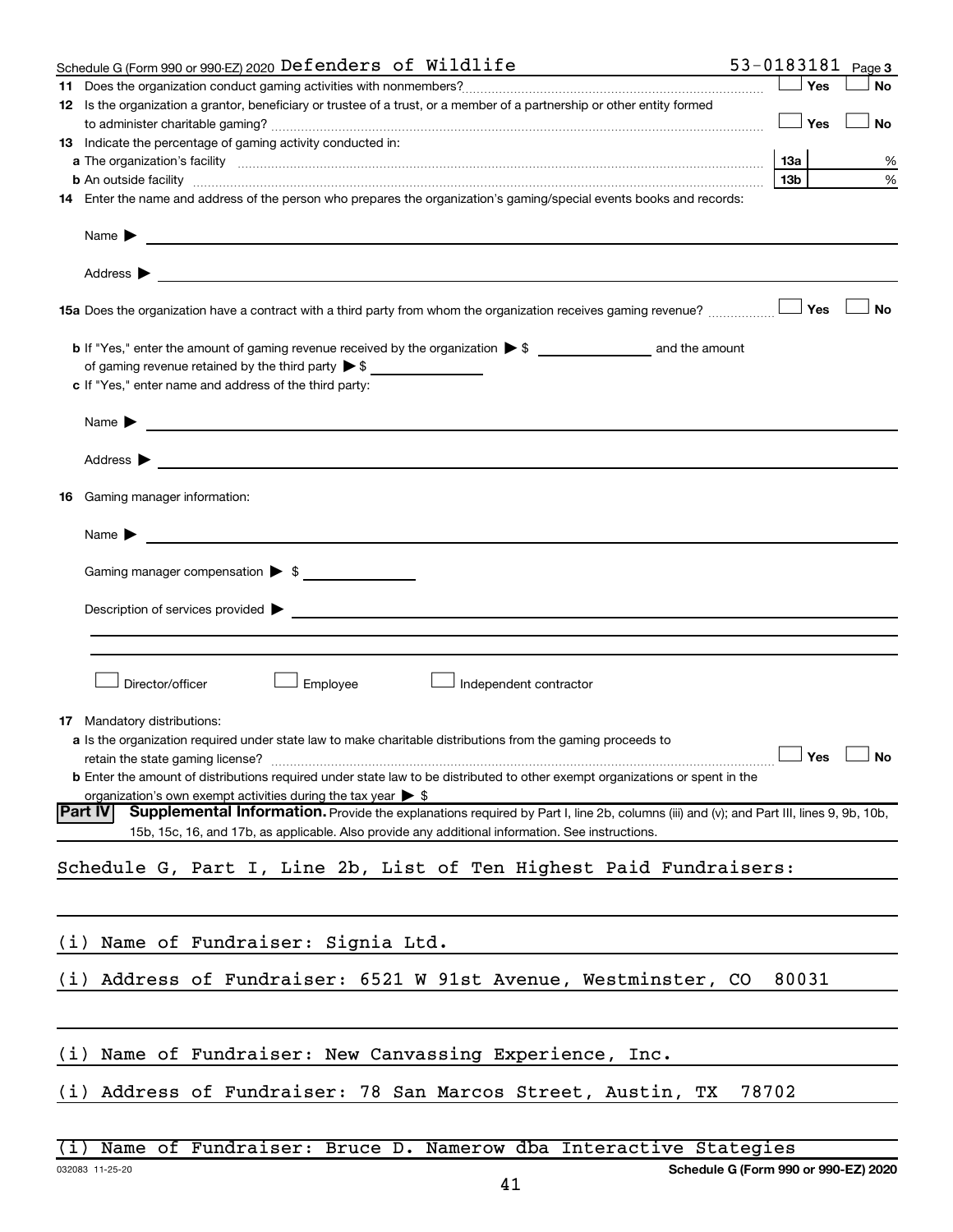(i) Address of Fundraiser:

1133 Connecticut Ave NW Suite 600, Washington, DC 20036

(i) Name of Fundraiser: Caliban Creative Inc

(i) Address of Fundraiser: 7321 Archlaw Drive, Clifton, VA 20124

(i) Name of Fundraiser: Patrick Andrew McCarty

(i) Address of Fundraiser: 339 Bahia Lane, Cape Carteret, NC 28584

(i) Name of Fundraiser: Sea Change Strategies, Inc.

(i) Address of Fundraiser: 7409 Birch Avenue, Takoma Park, MD 20912

(i) Name of Fundraiser: Erica Waasdorp dba A Direct Solution

(i) Address of Fundraiser: 30 Frasier Way, Marston Mills, MA 02648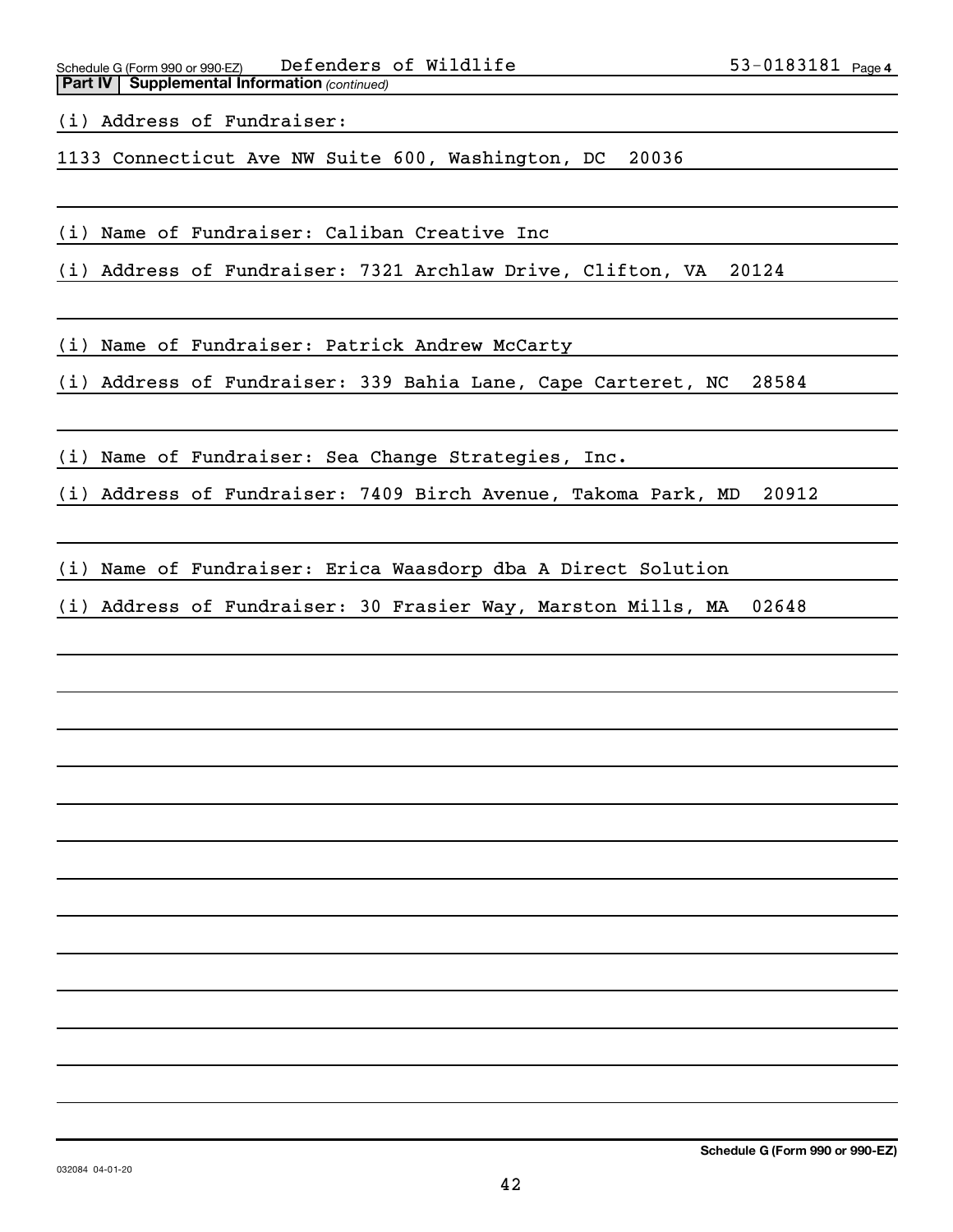| <b>SCHEDULE I</b><br>(Form 990)<br>Department of the Treasury<br>Internal Revenue Service                                                                                                                                                                                                                       |                       | Grants and Other Assistance to Organizations,<br>Governments, and Individuals in the United States<br>Complete if the organization answered "Yes" on Form 990, Part IV, line 21 or 22. | Attach to Form 990.<br>Go to www.irs.gov/Form990 for the latest information. |                                         |                                                                |                                          | OMB No. 1545-0047<br>2020<br><b>Open to Public</b><br>Inspection                                                             |
|-----------------------------------------------------------------------------------------------------------------------------------------------------------------------------------------------------------------------------------------------------------------------------------------------------------------|-----------------------|----------------------------------------------------------------------------------------------------------------------------------------------------------------------------------------|------------------------------------------------------------------------------|-----------------------------------------|----------------------------------------------------------------|------------------------------------------|------------------------------------------------------------------------------------------------------------------------------|
| Name of the organization                                                                                                                                                                                                                                                                                        |                       |                                                                                                                                                                                        |                                                                              |                                         |                                                                |                                          | <b>Employer identification number</b>                                                                                        |
|                                                                                                                                                                                                                                                                                                                 | Defenders of Wildlife |                                                                                                                                                                                        |                                                                              |                                         |                                                                |                                          | 53-0183181                                                                                                                   |
| <b>General Information on Grants and Assistance</b><br>Part I                                                                                                                                                                                                                                                   |                       |                                                                                                                                                                                        |                                                                              |                                         |                                                                |                                          |                                                                                                                              |
| Does the organization maintain records to substantiate the amount of the grants or assistance, the grantees' eligibility for the grants or assistance, and the selection<br>1.<br>Describe in Part IV the organization's procedures for monitoring the use of grant funds in the United States.<br>$\mathbf{2}$ |                       |                                                                                                                                                                                        |                                                                              |                                         |                                                                |                                          | $\boxed{\text{X}}$ Yes<br>No                                                                                                 |
| Part II<br>Grants and Other Assistance to Domestic Organizations and Domestic Governments. Complete if the organization answered "Yes" on Form 990, Part IV, line 21, for any                                                                                                                                   |                       |                                                                                                                                                                                        |                                                                              |                                         |                                                                |                                          |                                                                                                                              |
| recipient that received more than \$5,000. Part II can be duplicated if additional space is needed.                                                                                                                                                                                                             |                       |                                                                                                                                                                                        |                                                                              |                                         |                                                                |                                          |                                                                                                                              |
| 1 (a) Name and address of organization<br>or government                                                                                                                                                                                                                                                         | (b) EIN               | (c) IRC section<br>(if applicable)                                                                                                                                                     | (d) Amount of<br>cash grant                                                  | (e) Amount of<br>non-cash<br>assistance | (f) Method of<br>valuation (book,<br>FMV, appraisal,<br>other) | (g) Description of<br>noncash assistance | (h) Purpose of grant<br>or assistance                                                                                        |
| Alaska Wilderness League<br>122 C St. NW, Suite 240                                                                                                                                                                                                                                                             |                       |                                                                                                                                                                                        |                                                                              |                                         |                                                                |                                          | To support the Arctic                                                                                                        |
| Washington, DC 20001                                                                                                                                                                                                                                                                                            | 52-1814742            | 501(c)(3)                                                                                                                                                                              | 50,000                                                                       |                                         | 0.N/A                                                          | N/A                                      | Refuge Defense Campaign.                                                                                                     |
| American Wind Wildlife Institute<br>1990 K St. NW, Suite 620                                                                                                                                                                                                                                                    |                       |                                                                                                                                                                                        |                                                                              |                                         |                                                                |                                          | To contribute toward a<br>collective sponsorship by<br>the Avian Solar Work                                                  |
| Washington, DC 20006                                                                                                                                                                                                                                                                                            | 26-1587829            | 501(c)(3)                                                                                                                                                                              | 6,000.                                                                       |                                         | 0.N/A                                                          | N/A                                      | Group (ASWG) of the                                                                                                          |
| Aris Land & Livestock, LLC<br>49908 N. 21st Lane<br>New River, AZ 85087                                                                                                                                                                                                                                         | 82-1357878            |                                                                                                                                                                                        | 9,000                                                                        |                                         | 0.N/A                                                          | N/A                                      | To assist with costs<br>associated with efforts<br>to avoid livestock<br>depredation by wolves on<br>To assist with costs to |
| Birkmaier Ranch, INC.<br>84263 Walker Lane<br>Joseph, OR 97846                                                                                                                                                                                                                                                  | 93-0624843            |                                                                                                                                                                                        | 7,000.                                                                       |                                         | 0.N/A                                                          | N/A                                      | <b>a</b> void livestock<br>depredation by wolves in<br>their allotments in the                                               |
| Clark Fork Coalition<br>140 S. Fourth St. W<br>Missoula, MT 59801                                                                                                                                                                                                                                               | 36-3428665            | 501(c)(3)                                                                                                                                                                              | 11,000                                                                       |                                         | 0, N/A                                                         | N/A                                      | To assist with costs<br>associated with the 2021<br>Beaver Conflict<br>Resolution Project in the                             |
| Grama Grass and Livestock, LLC<br>PO Box 19583<br>Boulder, CO 80308                                                                                                                                                                                                                                             | 84-5047049            |                                                                                                                                                                                        | 10,000.                                                                      |                                         | 0.N/A                                                          | N/A                                      | To assist with costs<br><b>a</b> ssociated with the<br>Boulder Shared Learning<br>Collaborative, a local                     |
| Enter total number of section 501(c)(3) and government organizations listed in the line 1 table<br>$\mathbf{2}$                                                                                                                                                                                                 |                       |                                                                                                                                                                                        |                                                                              |                                         |                                                                |                                          | 20.                                                                                                                          |
| Enter total number of other organizations listed in the line 1 table<br>3                                                                                                                                                                                                                                       |                       |                                                                                                                                                                                        |                                                                              |                                         |                                                                |                                          | $\overline{9}$ .                                                                                                             |
| LHA For Paperwork Reduction Act Notice, see the Instructions for Form 990.                                                                                                                                                                                                                                      |                       |                                                                                                                                                                                        |                                                                              |                                         |                                                                |                                          | Schedule I (Form 990) 2020                                                                                                   |

See Part IV for Column (h) descriptions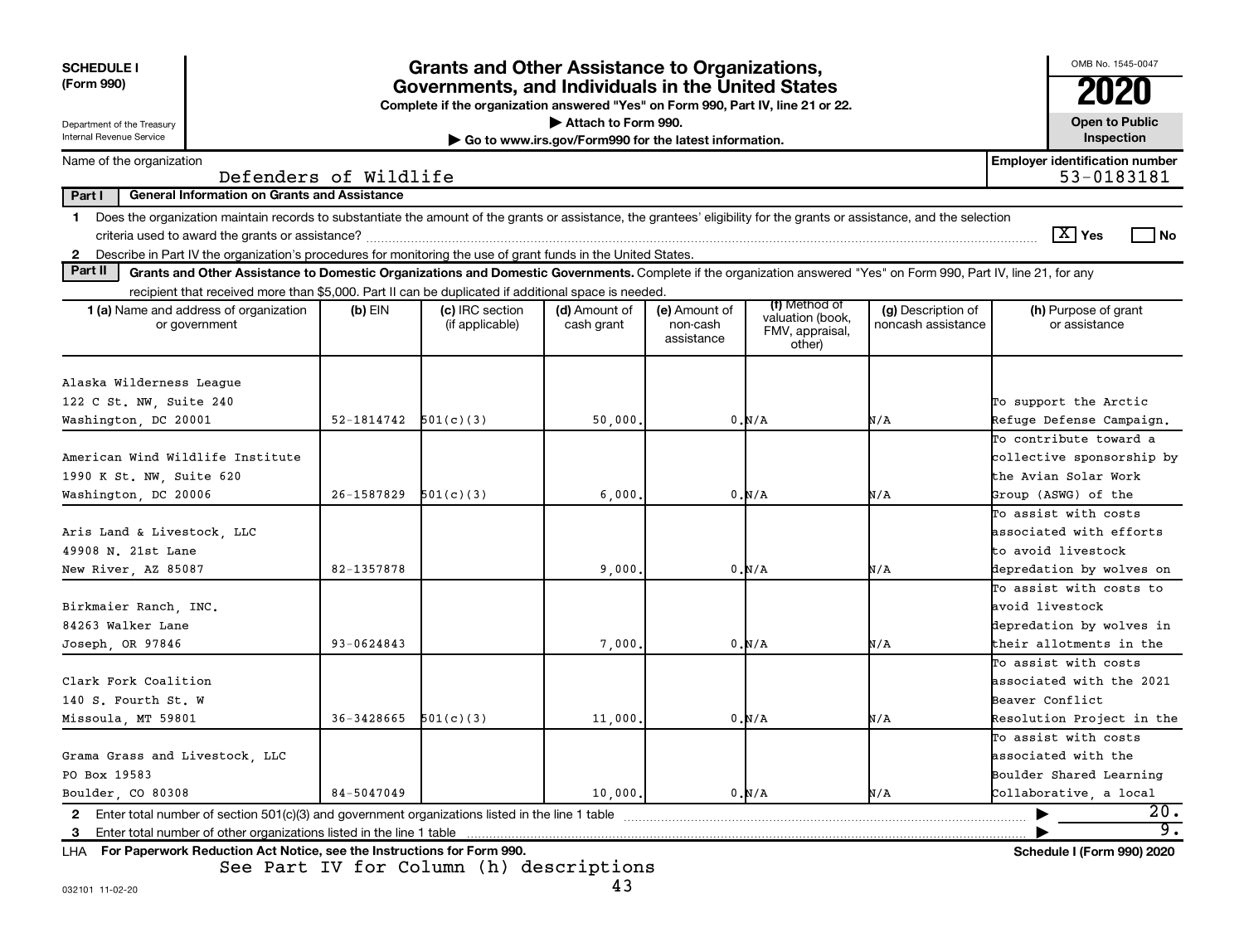#### Schedule I (Form 990) Petenders of Wildlife (Schedule I (Form 990) Page 1 Defenders of Wildlife 53-0183181

| (a) Name and address of<br>organization or government | $(b)$ EIN  | (c) IRC section<br>if applicable | (d) Amount of<br>cash grant | (e) Amount of<br>non-cash<br>assistance | (f) Method of<br>valuation<br>(book, FMV,<br>appraisal, other) | (g) Description of<br>non-cash assistance | (h) Purpose of grant<br>or assistance |
|-------------------------------------------------------|------------|----------------------------------|-----------------------------|-----------------------------------------|----------------------------------------------------------------|-------------------------------------------|---------------------------------------|
|                                                       |            |                                  |                             |                                         |                                                                |                                           | To assist with costs of               |
| Gwich'in Steering Committee                           |            |                                  |                             |                                         |                                                                |                                           | supplies and other needs              |
| PO Box 70164                                          |            |                                  |                             |                                         |                                                                |                                           | for the operation of the              |
| Fairbanks, AK 99707                                   | 92-0103608 |                                  | 10,000                      |                                         | 0.N/A                                                          | N/A                                       | Gwich'in Youth Council.               |
|                                                       |            |                                  |                             |                                         |                                                                |                                           | To assist with costs                  |
| KCK Investments, LLC                                  |            |                                  |                             |                                         |                                                                |                                           | associated with efforts               |
| 4747 South Power Road                                 |            |                                  |                             |                                         |                                                                |                                           | to avoid livestock                    |
| Mesa, AZ 85212                                        | 86-0920223 |                                  | 9,000                       |                                         | 0.N/A                                                          | N/A                                       | depredation by wolves on              |
|                                                       |            |                                  |                             |                                         |                                                                |                                           | To assist with the Shade              |
| Mainspring Conservation Trust                         |            |                                  |                             |                                         |                                                                |                                           | Your Stream projects on               |
| $Inc. - PO Box 1148 - Franklin, NC$                   |            |                                  |                             |                                         |                                                                |                                           | the ground for the                    |
| 28744                                                 | 56-2142199 | 501(c)(3)                        | 22,000                      |                                         | 0.N/A                                                          | N/A                                       | benefit of eastern                    |
| National Wildlife Refuge                              |            |                                  |                             |                                         |                                                                |                                           | To support our                        |
| Association - 1001 Connecticut                        |            |                                  |                             |                                         |                                                                |                                           | partnership on Refuge                 |
| Ave. NW, Suite 905 - Washington,                      |            |                                  |                             |                                         |                                                                |                                           | defense and expansion and             |
| DC 20036                                              | 23-7447365 | 501(c)(3)                        | 33,500                      |                                         | 0.N/A                                                          | N/A                                       | our work on the 30x30                 |
|                                                       |            |                                  |                             |                                         |                                                                |                                           | Sub-grant from the Doris              |
| Natural Resources Defense Council.                    |            |                                  |                             |                                         |                                                                |                                           | Duke Charitable                       |
| Inc. $-40$ W 20th St., 11th Floor                     |            |                                  |                             |                                         |                                                                |                                           | Foundation to support a               |
| New York, NY 10011                                    | 13-2654926 | 501(c)(3)                        | 286,000                     |                                         | 0.N/A                                                          | N/A                                       | joint program to                      |
|                                                       |            |                                  |                             |                                         |                                                                |                                           | To support the efforts to             |
| Patagonia Area Resource Alliance                      |            |                                  |                             |                                         |                                                                |                                           | stop damaging mining                  |
| PO Box 1044                                           |            |                                  |                             |                                         |                                                                |                                           | projects in the Patagonia             |
| Patagonia, AZ 85624                                   | 45-4416414 | 501(c)(3)                        | 5,642.                      |                                         | 0.N/A                                                          | N/A                                       | Mountains                             |
|                                                       |            |                                  |                             |                                         |                                                                |                                           | To support the Native                 |
| Pyramid Communications                                |            |                                  |                             |                                         |                                                                |                                           | Youth Effort media                    |
| 1932 First Avenue, Suite 507                          |            |                                  |                             |                                         |                                                                |                                           | campaign by the                       |
| Seattle, WA 98101                                     | 91-1622387 |                                  | 6,000                       |                                         | 0.N/A                                                          | N/A                                       | Confederated Tribe of the             |
|                                                       |            |                                  |                             |                                         |                                                                |                                           | To support Working Circle             |
| Rangeland Wild                                        |            |                                  |                             |                                         |                                                                |                                           | activities aimed at                   |
| PO Box 39                                             |            |                                  |                             |                                         |                                                                |                                           | increasing coexistence                |
| Indian Hills, CO 80454                                | 85-4017787 | 501(c)(3)                        | 5,002.                      |                                         | 0.N/A                                                          | N/A                                       | between wolves and                    |
|                                                       |            |                                  |                             |                                         |                                                                |                                           | To assist with costs to               |
| Resurrection Bay Conservation                         |            |                                  |                             |                                         |                                                                |                                           | purchase bear resistant               |
| Alliance - PO Box 1092 - Seward.                      |            |                                  |                             |                                         |                                                                |                                           | carts for the Seward                  |
| AK 99664                                              | 92-0167038 | 501(c)(3)                        | 35,000.                     |                                         | 0.N/A                                                          | N/A                                       | area.                                 |

**Schedule I (Form 990)**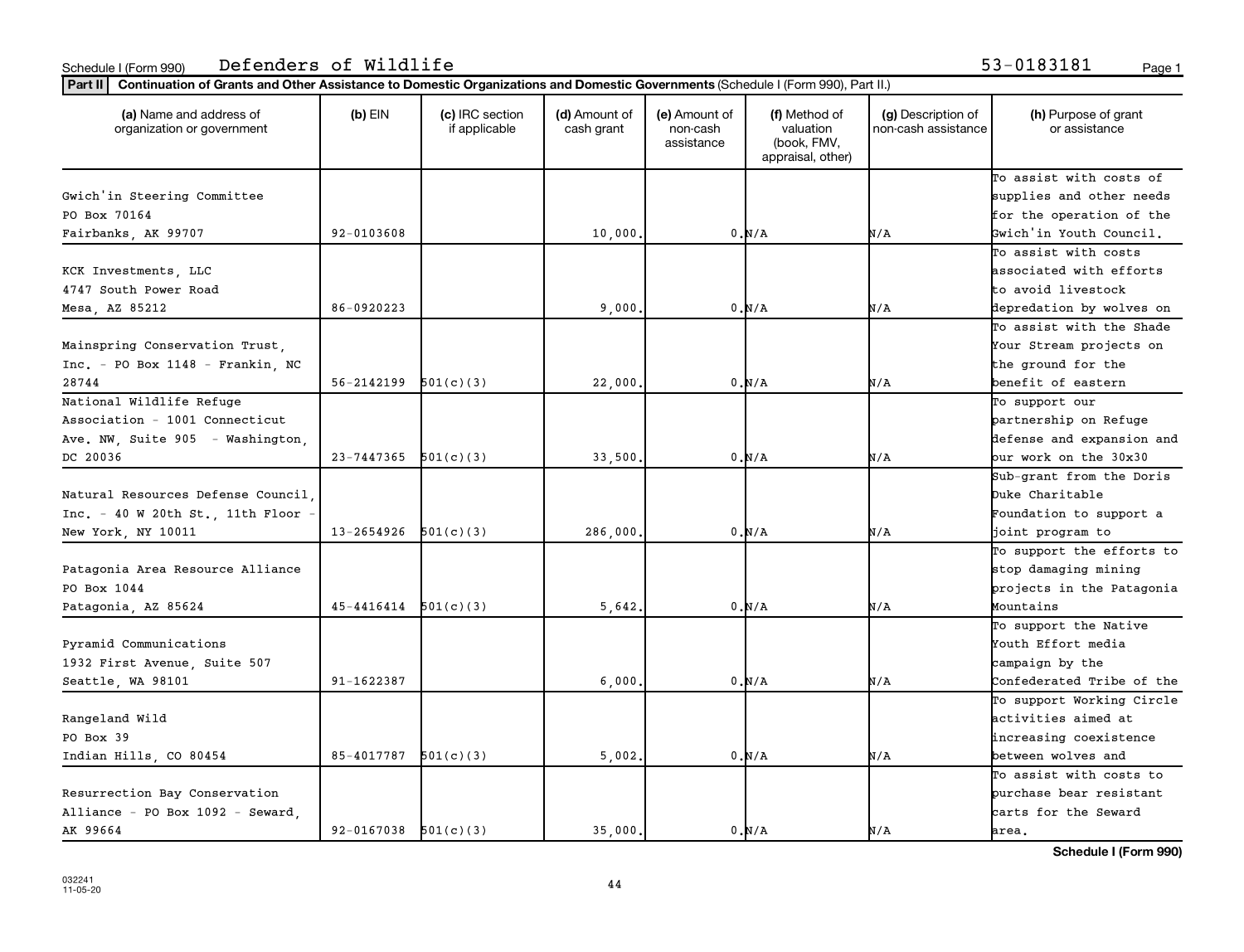#### Schedule I (Form 990) Petenders of Wildlife (Schedule I (Form 990) Page 1 Defenders of Wildlife 53-0183181

| 53-0183181 |  |  |  |  | Page |
|------------|--|--|--|--|------|
|            |  |  |  |  |      |

| (a) Name and address of<br>organization or government | $(b)$ EIN  | (c) IRC section<br>if applicable | (d) Amount of<br>cash grant | (e) Amount of<br>non-cash<br>assistance | (f) Method of<br>valuation<br>(book, FMV,<br>appraisal, other) | (g) Description of<br>non-cash assistance | (h) Purpose of grant<br>or assistance |
|-------------------------------------------------------|------------|----------------------------------|-----------------------------|-----------------------------------------|----------------------------------------------------------------|-------------------------------------------|---------------------------------------|
|                                                       |            |                                  |                             |                                         |                                                                |                                           | To support the advanced               |
| Rocky Mountain Bird Observatory                       |            |                                  |                             |                                         |                                                                |                                           | data analysis in 2023 and             |
| 14500 Lark Bunting Lane                               |            |                                  |                             |                                         |                                                                |                                           | 2024 for the partnership              |
| Brighton, CO 80603                                    | 84-1079882 | 501(c)(3)                        | 15,000                      |                                         | 0.N/A                                                          | N/A                                       | research project to                   |
|                                                       |            |                                  |                             |                                         |                                                                |                                           | To assist with costs                  |
| Slade Ranch, LLC                                      |            |                                  |                             |                                         |                                                                |                                           | associated with efforts               |
| PO Box 761                                            |            |                                  |                             |                                         |                                                                |                                           | to avoid livestock                    |
| Springville, AZ 85953                                 | 20-2888386 |                                  | 6,000                       |                                         | 0.N/A                                                          | N/A                                       | depredation by wolves on              |
|                                                       |            |                                  |                             |                                         |                                                                |                                           | To assist with costs                  |
| Stray Horse Ranch, LLC                                |            |                                  |                             |                                         |                                                                |                                           | <b>a</b> ssociated with efforts       |
| 1849 Homestead Road                                   |            |                                  |                             |                                         |                                                                |                                           | to avoid livestock                    |
| Lakeside, AZ 85929                                    | 26-0702407 |                                  | 6,000                       |                                         | 0.N/A                                                          | N/A                                       | depredation by wolves on              |
|                                                       |            |                                  |                             |                                         |                                                                |                                           | To contribute to the                  |
| The Blackfeet Tribe of the                            |            |                                  |                             |                                         |                                                                |                                           | Blackfeet Buffalo Program             |
| Blackfeet Nation - PO Box 850 All                     |            |                                  |                             |                                         |                                                                |                                           | to continue the grazing               |
| Chiefs Square - Browning, MT 59417                    | 81-0212955 | 115 Tribal Governmen             | 10,000                      |                                         | 0.N/A                                                          | N/A                                       | lease agreement of the                |
|                                                       |            |                                  |                             |                                         |                                                                |                                           | To assist with the costs              |
| The Blackfoot Challenge, Inc.                         |            |                                  |                             |                                         |                                                                |                                           | associated with the                   |
| 405 Main St.                                          |            |                                  |                             |                                         |                                                                |                                           | Blackfoot Challenges                  |
| Ogando, MT 59854                                      | 81-0488863 | 501(c)(3)                        | 13,000                      |                                         | 0.N/A                                                          | N/A                                       | efforts to minimize                   |
|                                                       |            |                                  |                             |                                         |                                                                |                                           | Sub-grant from the Doris              |
| The Nature Conservancy                                |            |                                  |                             |                                         |                                                                |                                           | Duke Charitable                       |
| 4245 North Fairfax Drive                              |            |                                  |                             |                                         |                                                                |                                           | Foundation to support a               |
| Arlington, VA 22203                                   | 53-0242652 | 501(c)(3)                        | 575,000                     |                                         | 0, N/A                                                         | N/A                                       | joint program to                      |
|                                                       |            |                                  |                             |                                         |                                                                |                                           | Sub-grant from the Doris              |
| The Wilderness Society                                |            |                                  |                             |                                         |                                                                |                                           | Duke Charitable                       |
| 1615 M St. NW, 2nd Floor                              |            |                                  |                             |                                         |                                                                |                                           | Foundation to support a               |
| Washington, DC 20036                                  | 53-0167933 | 501(c)(3)                        | 352,000                     |                                         | 0.N/A                                                          | N/A                                       | joint program to                      |
|                                                       |            |                                  |                             |                                         |                                                                |                                           | To support the Tom Miner              |
| Tom Miner Basin Association                           |            |                                  |                             |                                         |                                                                |                                           | Basin Associations                    |
| 527 Tom Miner Creek Road                              |            |                                  |                             |                                         |                                                                |                                           | Livestock Loss Prevention             |
| Emigrant, MT 59027                                    | 47-2837284 |                                  | 10,000                      |                                         | 0.N/A                                                          | N/A                                       | Program. Specifically,                |
|                                                       |            |                                  |                             |                                         |                                                                |                                           | To assist with costs of               |
| Trustees for Alaska                                   |            |                                  |                             |                                         |                                                                |                                           | expert review of the                  |
| 1026 W 4th Ave, Suite 201                             |            |                                  |                             |                                         |                                                                |                                           | Beaufort Sea Polar Bear               |
| Anchorage, AK 99501                                   | 92-6010379 | 501(c)(3)                        | 6,400,                      |                                         | 0.M/A                                                          | N/A                                       | and Walrus Incidental                 |

**Schedule I (Form 990)**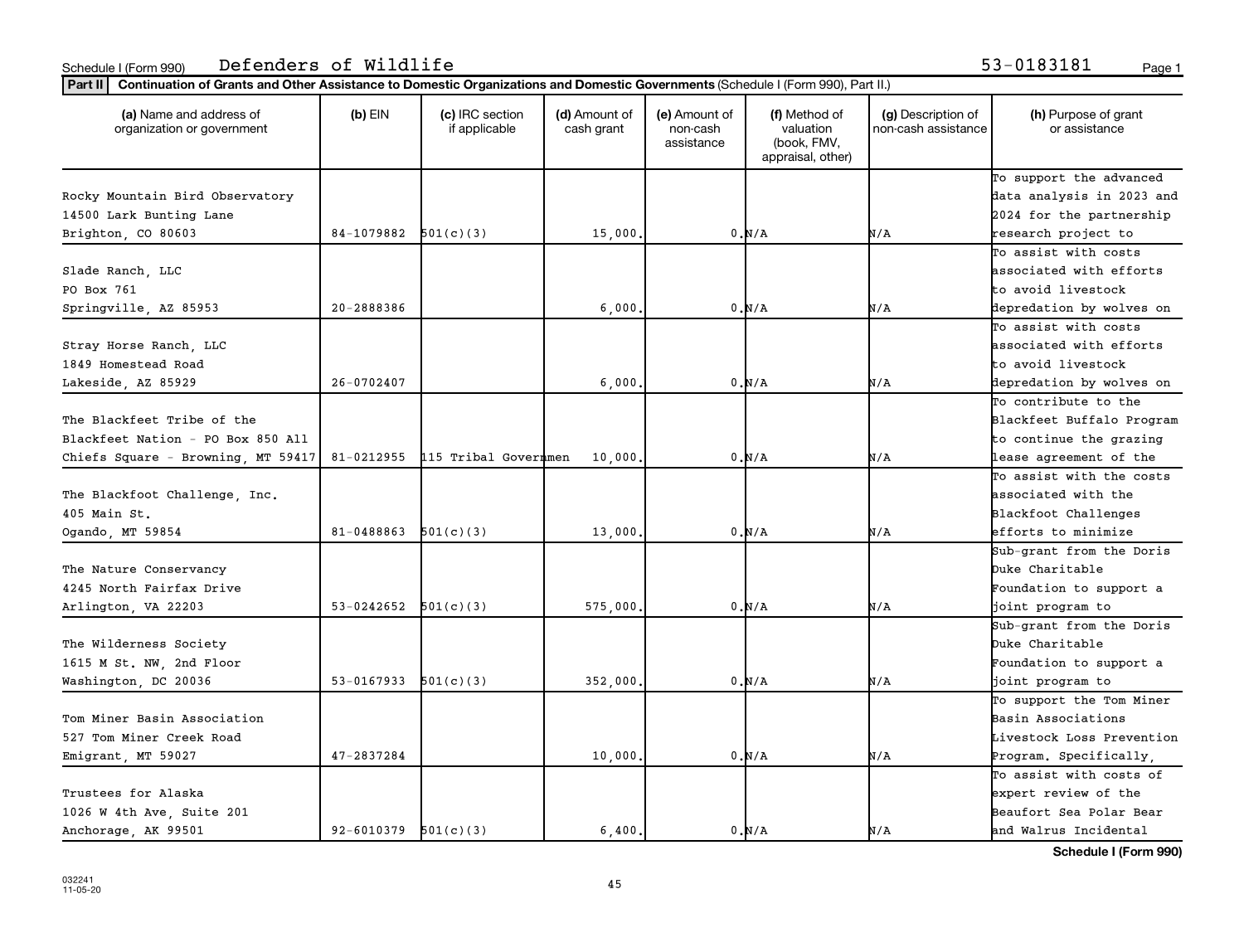#### Schedule I (Form 990) Petenders of Wildlife (Schedule I (Form 990) Page 1 Defenders of Wildlife 53-0183181

|  | 53-0183181 |  |  |  | Page |
|--|------------|--|--|--|------|
|  |            |  |  |  |      |

| (a) Name and address of<br>organization or government                                                               | $(b)$ EIN  | (c) IRC section<br>if applicable | (d) Amount of<br>cash grant | (e) Amount of<br>non-cash<br>assistance | (f) Method of<br>valuation<br>(book, FMV,<br>appraisal, other) | (g) Description of<br>non-cash assistance | (h) Purpose of grant<br>or assistance                                                              |
|---------------------------------------------------------------------------------------------------------------------|------------|----------------------------------|-----------------------------|-----------------------------------------|----------------------------------------------------------------|-------------------------------------------|----------------------------------------------------------------------------------------------------|
| Tyonek Tribal Conservation<br>District - 1689 C St., Suite 141<br>- Anchorage, AK 99501                             | 27-0671847 | 501(c)(3)                        |                             |                                         | 0.N/A                                                          | N/A                                       | To support Cook Inlet<br>beluga programming work<br>and help to initiate and<br>implement a beluga |
| University of Alaska<br>3211 Providence DR<br>Anchorage, AK 99508                                                   | 92-6000147 | 501(c)(3)                        | 10,000.<br>25,000.          |                                         | 0.N/A                                                          | N/A                                       | To support interns with<br>the Alaska Native Science<br>and Engineering Program.                   |
| University of Florida Foundation.<br>Inc - PO Box $14425$ - Gainesville,<br>FL 32604                                | 59-0974739 | 501(c)(3)                        | 6,000.                      |                                         | 0.N/A                                                          | N/A                                       | To contribute to Family<br>Heirs research.                                                         |
| Virginia Polytechnic Institute and<br>State University - 300 Turner St.<br>NW, Suite 4200 - Blacksburg, VA<br>24061 | 54-6001805 | 115                              | 38,087.                     |                                         | 0.N/A                                                          | N/A                                       | To contribute to the NWFW<br>Eastern Hellbender<br>Project.                                        |
| Wolf Haven International<br>3111 Offutt Lake Rd. SE<br>Tenino, WA 98589                                             | 91-1185727 | 501(c)(3)                        | 7,500.                      |                                         | 0.N/A                                                          | N/A                                       | To support a modeler to<br>work on collaboration<br>project with Wolf Heaven<br>examining habitat  |
|                                                                                                                     |            |                                  |                             |                                         |                                                                |                                           |                                                                                                    |
|                                                                                                                     |            |                                  |                             |                                         |                                                                |                                           |                                                                                                    |
|                                                                                                                     |            |                                  |                             |                                         |                                                                |                                           |                                                                                                    |
|                                                                                                                     |            |                                  |                             |                                         |                                                                |                                           |                                                                                                    |

**Schedule I (Form 990)**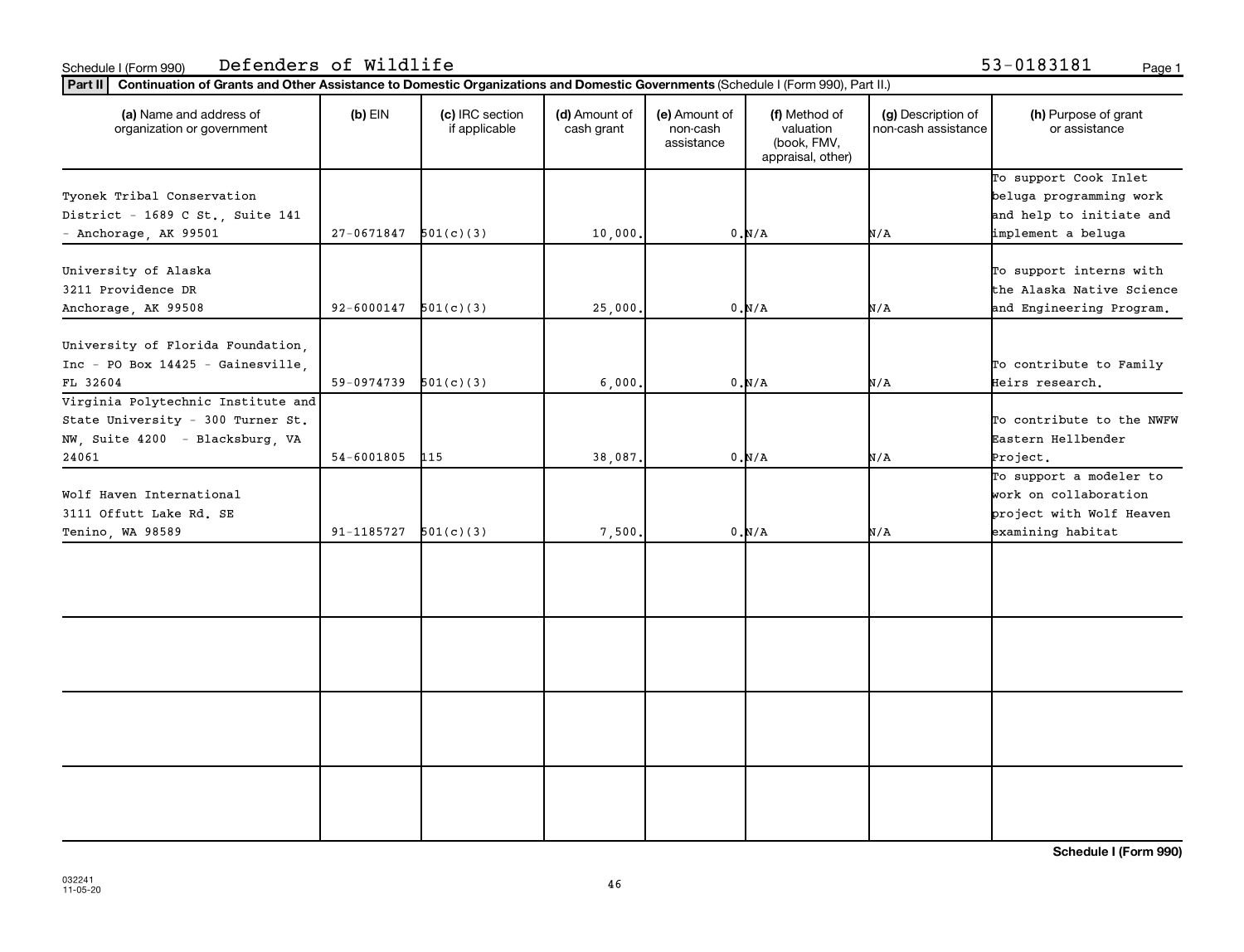Schedule I (Form 990) 2020 Defenders of Wildlife 53-0183181 <sub>Page</sub>

**2**

Part III | Grants and Other Assistance to Domestic Individuals. Complete if the organization answered "Yes" on Form 990, Part IV, line 22. Part III can be duplicated if additional space is needed.

| (a) Type of grant or assistance                                                                                                                      | (b) Number of<br>recipients | (c) Amount of<br>cash grant | (d) Amount of non-<br>cash assistance | (e) Method of valuation<br>(book, FMV, appraisal, other) | (f) Description of noncash assistance |
|------------------------------------------------------------------------------------------------------------------------------------------------------|-----------------------------|-----------------------------|---------------------------------------|----------------------------------------------------------|---------------------------------------|
| To assist with costs associated with efforts to                                                                                                      |                             |                             |                                       |                                                          |                                       |
| avoid livestock depredation by wolves on their                                                                                                       |                             |                             |                                       |                                                          |                                       |
| allotments in the Gila National Forest.                                                                                                              |                             | 18,000.                     |                                       | 0.M/A                                                    | N/A                                   |
| To assist with costs associated with efforts to                                                                                                      |                             |                             |                                       |                                                          |                                       |
| avoid livestock depredation by wolves on their                                                                                                       |                             |                             |                                       |                                                          |                                       |
| allotments in the Apache-Sitgreaves National                                                                                                         |                             |                             |                                       |                                                          |                                       |
| Forest.                                                                                                                                              |                             | 24,000.                     |                                       | 0.N/A                                                    | N/A                                   |
| To assist with costs associated with efforts to                                                                                                      |                             |                             |                                       |                                                          |                                       |
| conduct on-site human-bear conflict response, site                                                                                                   |                             |                             |                                       |                                                          |                                       |
| assessments and assistance, and bear awareness                                                                                                       |                             |                             |                                       |                                                          |                                       |
| outreach and education in the Bitterroot National                                                                                                    |                             | 9,000,                      |                                       | 0.N/A                                                    | N/A                                   |
| To assist with costs associated with efforts to                                                                                                      |                             |                             |                                       |                                                          |                                       |
| reduce conflicts with neighboring landowners                                                                                                         |                             |                             |                                       |                                                          |                                       |
| regarding black-footed ferret restoration and                                                                                                        |                             |                             |                                       |                                                          |                                       |
| prairie dog conservation on their properties in                                                                                                      |                             | 8,400,                      |                                       | 0.N/A                                                    | N/A                                   |
|                                                                                                                                                      |                             |                             |                                       |                                                          |                                       |
|                                                                                                                                                      |                             |                             |                                       |                                                          |                                       |
|                                                                                                                                                      |                             |                             |                                       |                                                          |                                       |
|                                                                                                                                                      |                             |                             |                                       |                                                          |                                       |
| Supplemental Information. Provide the information required in Part I, line 2; Part III, column (b); and any other additional information.<br>Part IV |                             |                             |                                       |                                                          |                                       |
| Part I, Line 2:                                                                                                                                      |                             |                             |                                       |                                                          |                                       |

47

The Organization enters into a written grant agreement with the grantee

that includes specific financial and programmatic accomplishment reporting

requirements.

Part II, line 1, Column (h):

Name of Organization or Government: American Wind Wildlife Institute

(h) Purpose of Grant or Assistance: To contribute toward a collective

sponsorship by the Avian Solar Work Group (ASWG) of the American Wind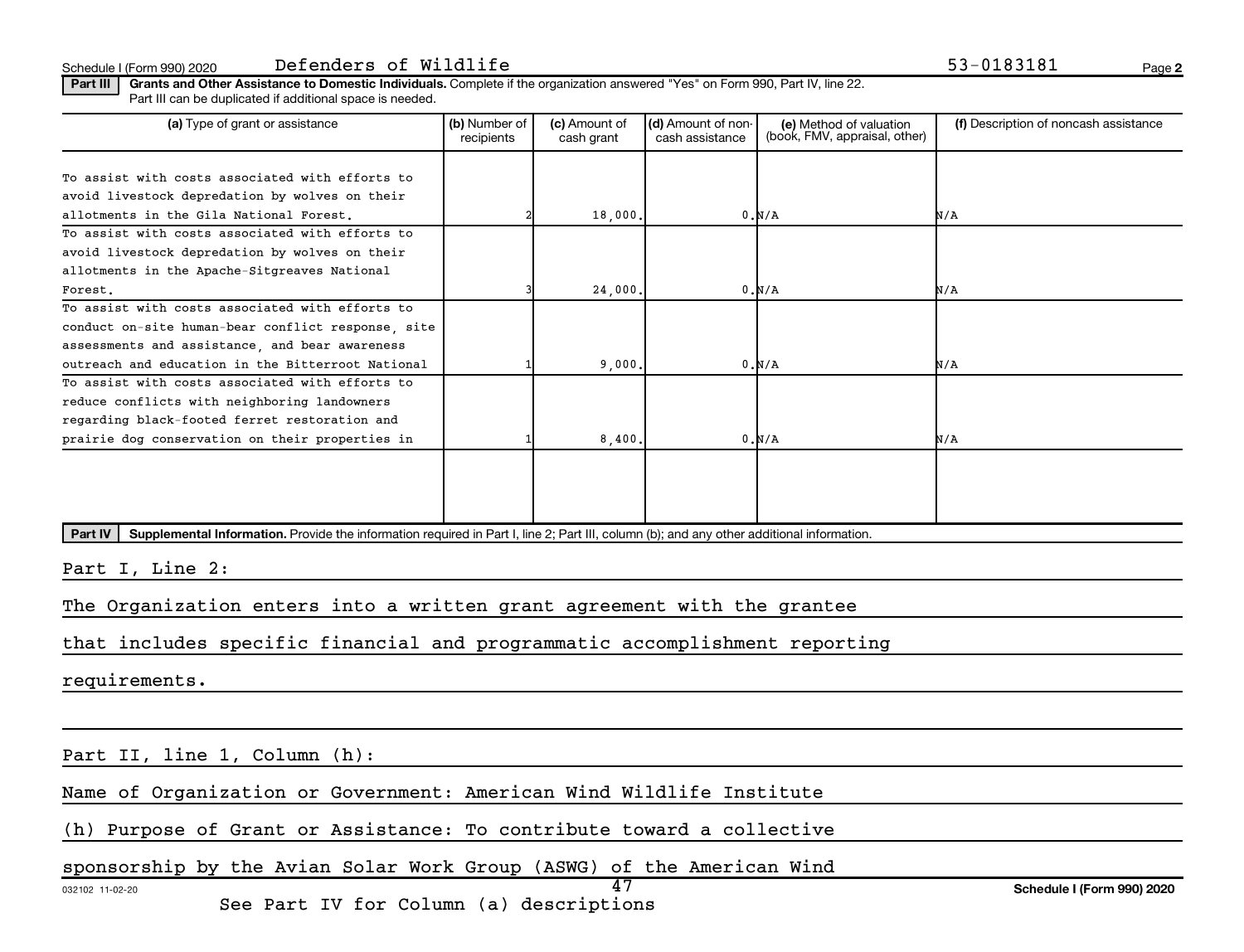Wildlife Institute (AWWI) Solar Power and Natural Resources Symposium to be held in Fall 2021.

Name of Organization or Government: Aris Land & Livestock, LLC

(h) Purpose of Grant or Assistance: To assist with costs associated with

efforts to avoid livestock depredation by wolves on the Deadman Allotment

and surrounding areas in the Gila National Forest.

Name of Organization or Government: Birkmaier Ranch, INC.

(h) Purpose of Grant or Assistance: To assist with costs to avoid

livestock depredation by wolves in their allotments in the

Wallowa-Whitman National Forest.

Name of Organization or Government: Clark Fork Coalition

(h) Purpose of Grant or Assistance: To assist with costs associated with

the 2021 Beaver Conflict Resolution Project in the Clark Fork watershed

of Western Montana.

Name of Organization or Government: Grama Grass and Livestock, LLC

(h) Purpose of Grant or Assistance: To assist with costs associated with

the Boulder Shared Learning Collaborative, a local

agricultural/conservation group working to produce agricultural viability

and food in the presence of prairie dogs.

Name of Organization or Government: KCK Investments, LLC

(h) Purpose of Grant or Assistance: To assist with costs associated with

efforts to avoid livestock depredation by wolves on their allotments in

the Gila National Forest.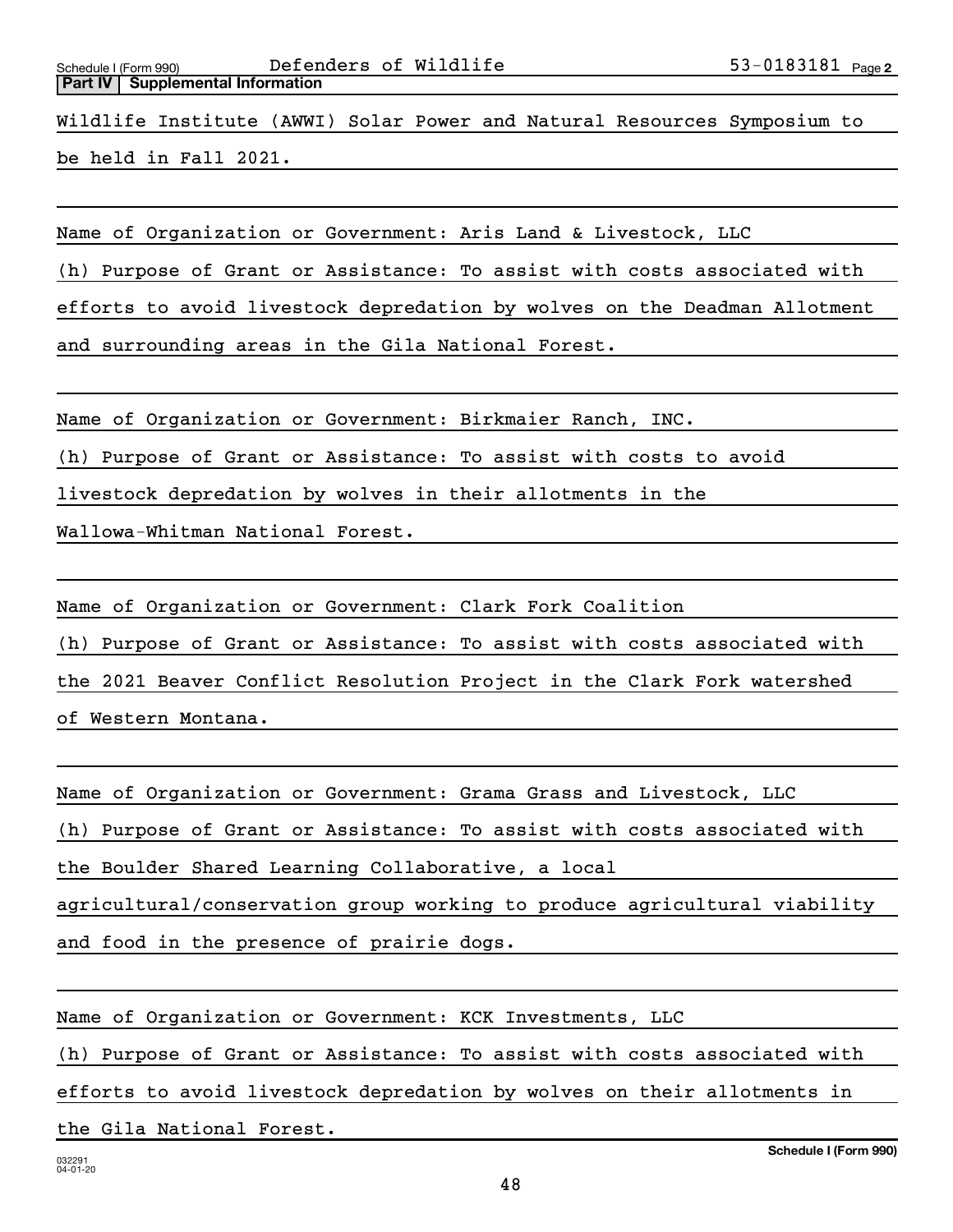Name of Organization or Government: Mainspring Conservation Trust, Inc. (h) Purpose of Grant or Assistance: To assist with the Shade Your Stream projects on the ground for the benefit of eastern hellbender salamanders and other fresh water species.

Name of Organization or Government: National Wildlife Refuge Association (h) Purpose of Grant or Assistance: To support our partnership on Refuge defense and expansion and our work on the 30x30 initiative. Also, to sponsor the Refuge Awards and CARE activities.

Name of Organization or Government:

Natural Resources Defense Council, Inc.

(h) Purpose of Grant or Assistance: Sub-grant from the Doris Duke

Charitable Foundation to support a joint program to facilitate and

expedite the sensitive siting of renewable energy projects through the

development of federal and state energy and land management policies.

Name of Organization or Government: Pyramid Communications

(h) Purpose of Grant or Assistance: To support the Native Youth Effort

media campaign by the Confederated Tribe of the Umatilla Indian

Reservation Youth Leadership Council that is focused on the removal of

the lower Snake River dams.

Name of Organization or Government: Rangeland Wild

(h) Purpose of Grant or Assistance: To support Working Circle activities

aimed at increasing coexistence between wolves and ranching communities

in the west.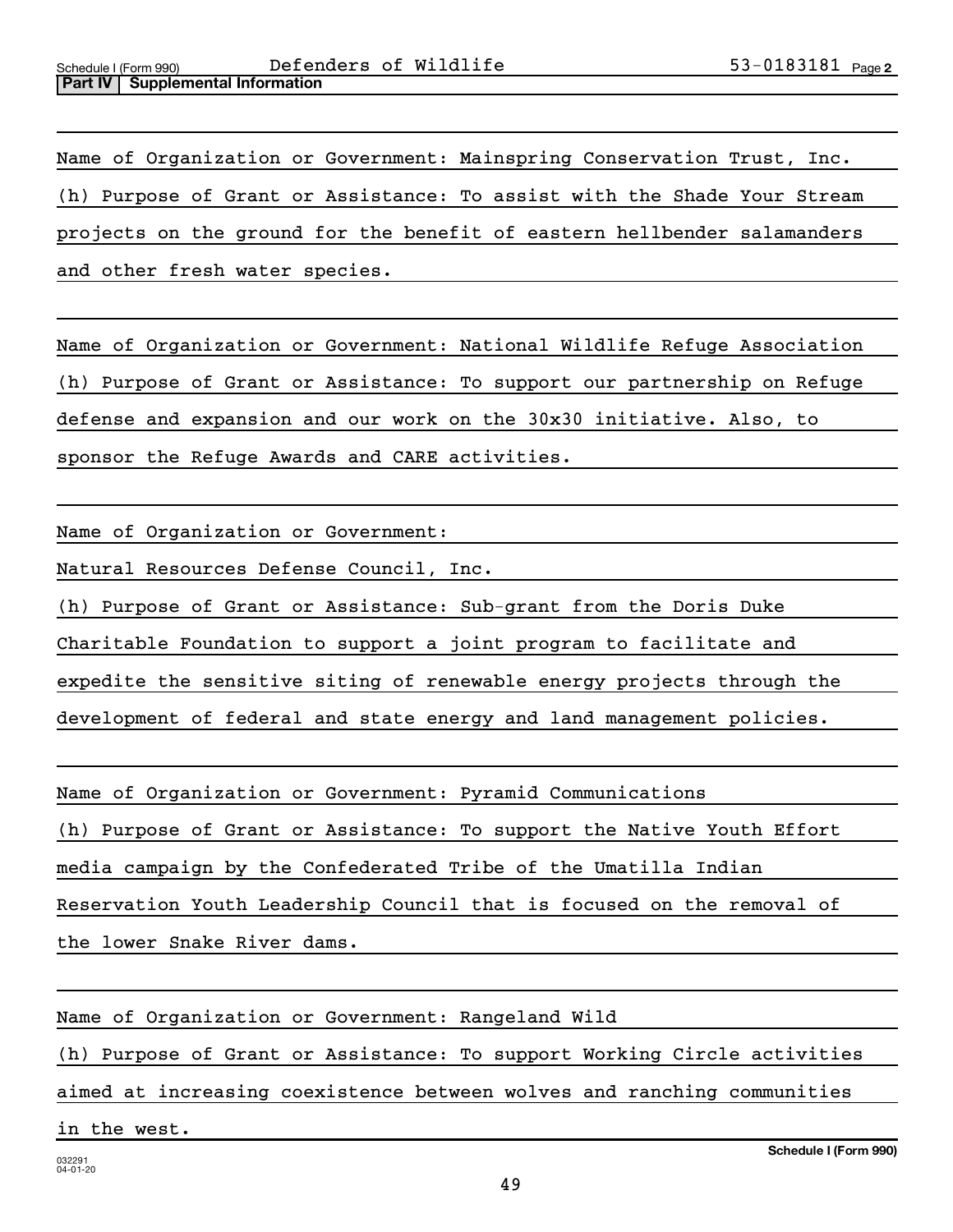Name of Organization or Government: Rocky Mountain Bird Observatory (h) Purpose of Grant or Assistance: To support the advanced data analysis in 2023 and 2024 for the partnership research project to evaluate New Mexico avian Species of Greatest Conservation Need response to mechanical thinning treatments in pion-juniper woodlands. Additionally, to support the Utah Pinyon Jay tracking project.

Name of Organization or Government: Slade Ranch, LLC

(h) Purpose of Grant or Assistance: To assist with costs associated with

efforts to avoid livestock depredation by wolves on their allotments in

the Apache-Sitgreaves National Forest.

Name of Organization or Government: Stray Horse Ranch, LLC

(h) Purpose of Grant or Assistance: To assist with costs associated with

efforts to avoid livestock depredation by wolves on their allotments in

the Apache-Sitgreaves National Forest.

Name of Organization or Government:

The Blackfeet Tribe of the Blackfeet Nation

(h) Purpose of Grant or Assistance: To contribute to the Blackfeet

Buffalo Program to continue the grazing lease agreement of the 1,078

acres of buffalo habitat.

Name of Organization or Government: The Blackfoot Challenge, Inc.

(h) Purpose of Grant or Assistance: To assist with the costs associated

with the Blackfoot Challenges efforts to minimize human-wildlife

032291 04-01-20 **Schedule I (Form 990)** conflicts, particularly with wolves and grizzly bears; to assist with the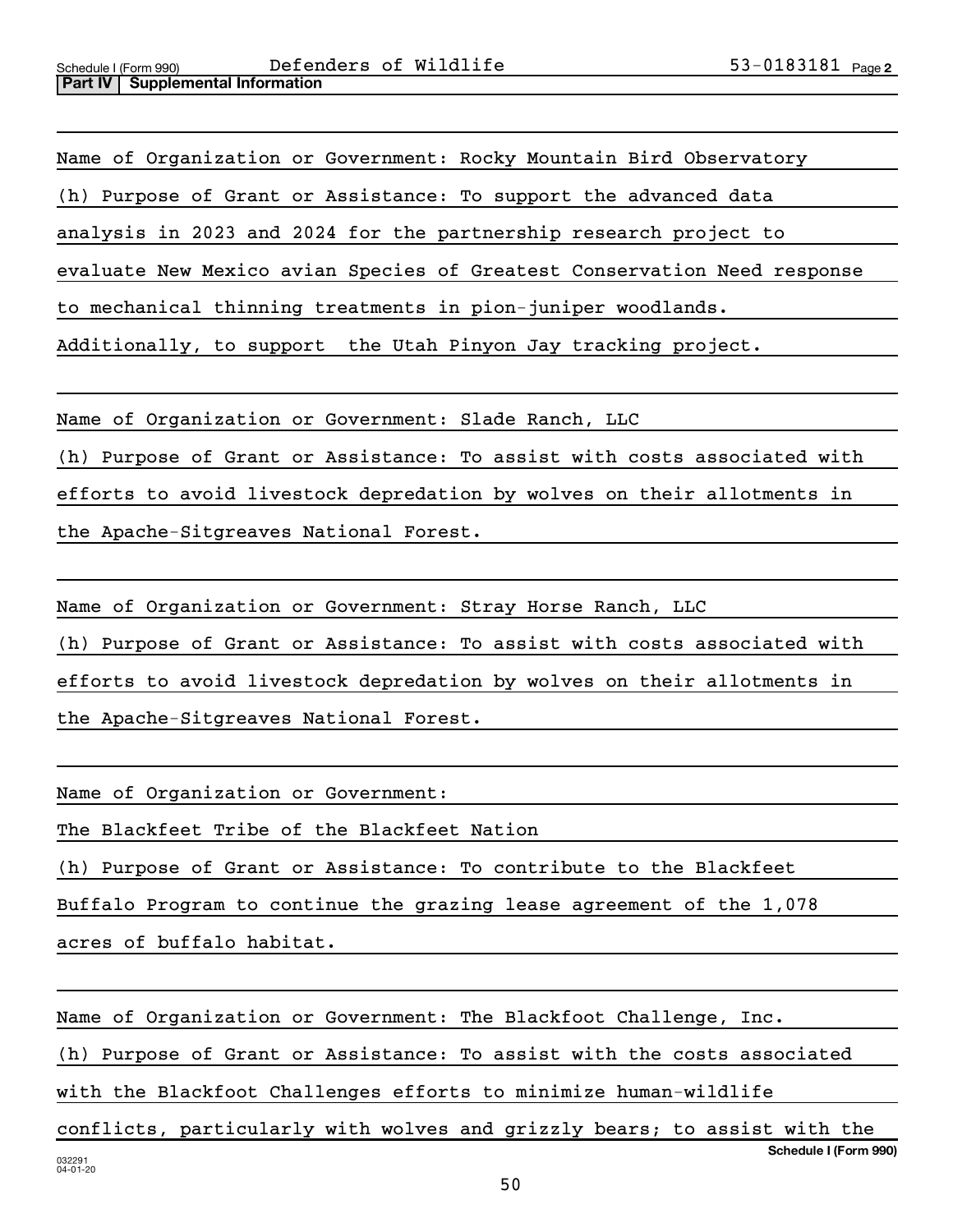| Defenders of Wildlife<br>Schedule I (Form 990)                        | 53-0183181 $_{Page 2}$ |
|-----------------------------------------------------------------------|------------------------|
| <b>Part IV   Supplemental Information</b>                             |                        |
| costs associated with the purchase of a shipping container for the    |                        |
| Brignell Ranch to contain bear attractants; to assist with the costs  |                        |
| associated with the Mailer property attractant storage bear-resistant |                        |
| electric fence.                                                       |                        |

Name of Organization or Government: The Nature Conservancy (h) Purpose of Grant or Assistance: Sub-grant from the Doris Duke Charitable Foundation to support a joint program to facilitate and expedite the sensitive siting of renewable energy projects through the development of federal and state energy and land management policies.

Name of Organization or Government: The Wilderness Society (h) Purpose of Grant or Assistance: Sub-grant from the Doris Duke Charitable Foundation to support a joint program to facilitate and expedite the sensitive siting of renewable energy projects through the development of federal and state energy and land management policies.

Name of Organization or Government: Tom Miner Basin Association (h) Purpose of Grant or Assistance: To support the Tom Miner Basin Associations Livestock Loss Prevention Program. Specifically, these funds are to be used for work recently completed through the Tom Miner Basin Associations 2021 holistic program that addresses livestock loss prevention.

Name of Organization or Government: Trustees for Alaska

(h) Purpose of Grant or Assistance: To assist with costs of expert

review of the Beaufort Sea Polar Bear and Walrus Incidental Take

Regulation.

**Schedule I (Form 990)**

032291 04-01-20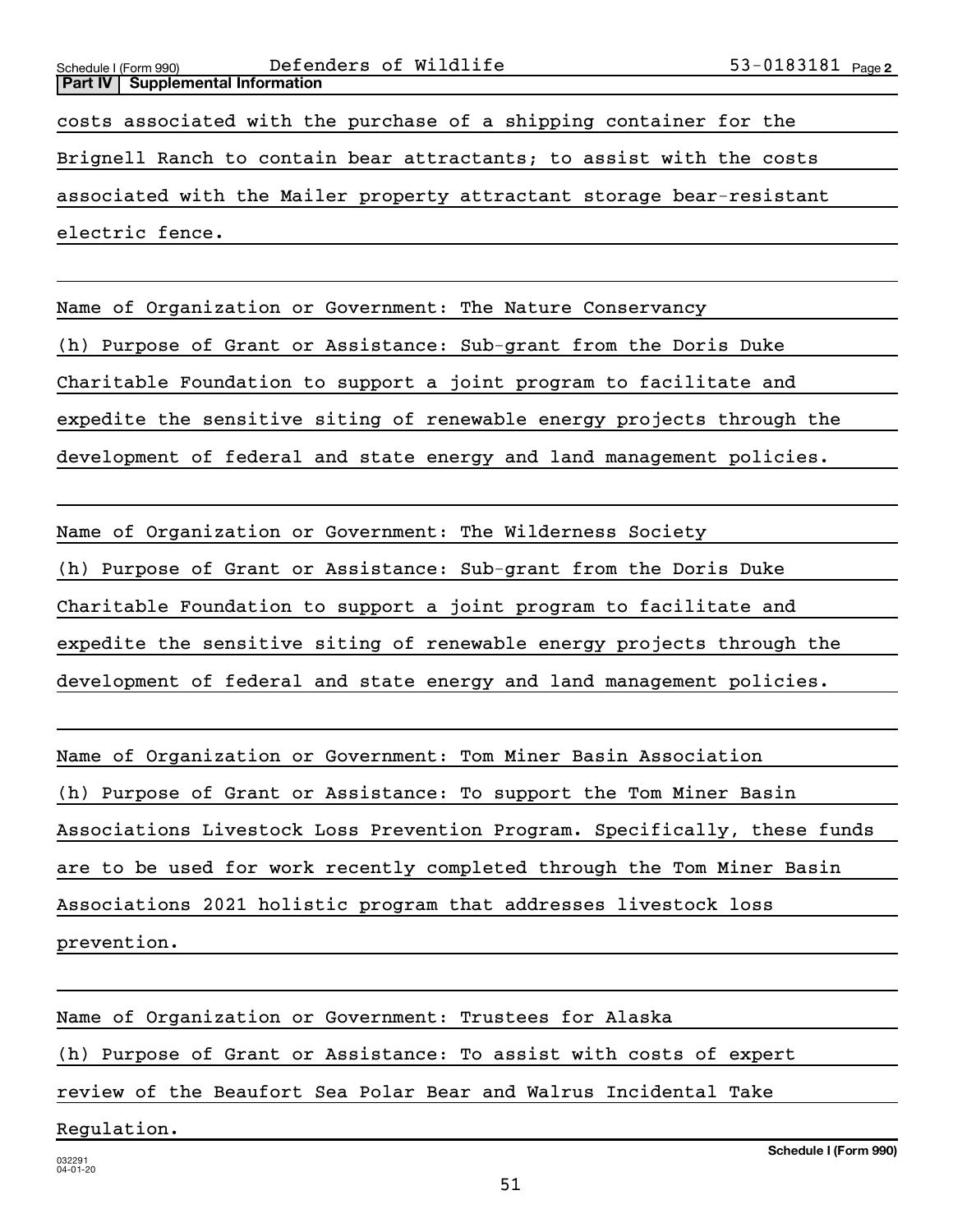Name of Organization or Government: Tyonek Tribal Conservation District (h) Purpose of Grant or Assistance: To support Cook Inlet beluga programming work and help to initiate and implement a beluga monitoring program in the Native Village of Tyonek.

Name of Organization or Government: Wolf Haven International (h) Purpose of Grant or Assistance: To support a modeler to work on collaboration project with Wolf Heaven examining habitat connectivity and linkages for an expanding wolf population in south and southwestern Washington.

Part III, Column (a):

(a) Type of Grant or Assistance: To assist with costs associated with efforts to conduct on-site human-bear conflict response, site assessments and assistance, and bear awareness outreach and education in the Bitterroot National Forest.

(a) Type of Grant or Assistance: To assist with costs associated with

efforts to reduce conflicts with neighboring landowners regarding

black-footed ferret restoration and prairie dog conservation on their

properties in Logan County, Kansas.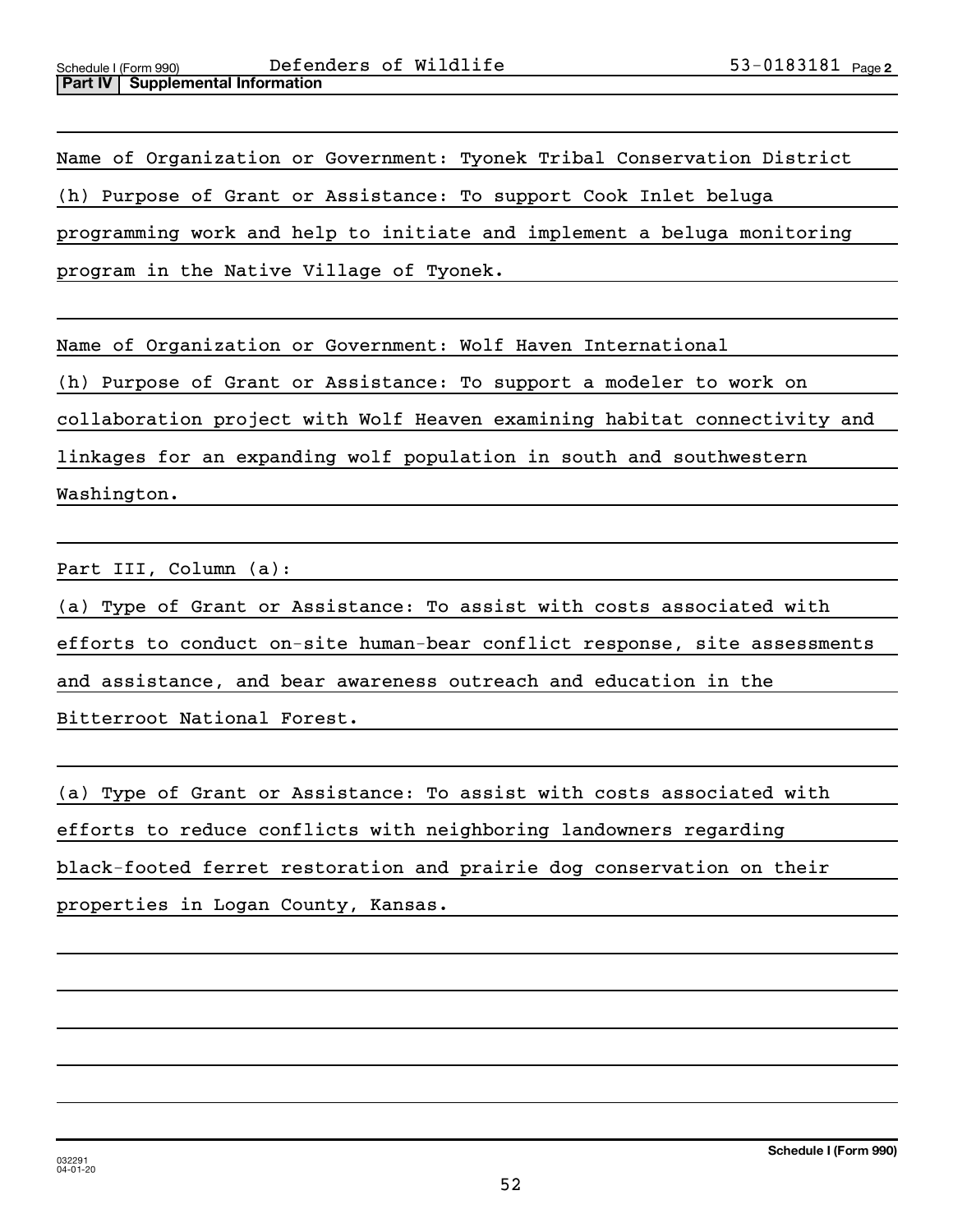|   | <b>SCHEDULE J</b>                                               | <b>Compensation Information</b>                                                                                                                                                                                                     |                                       | OMB No. 1545-0047          |     |                         |
|---|-----------------------------------------------------------------|-------------------------------------------------------------------------------------------------------------------------------------------------------------------------------------------------------------------------------------|---------------------------------------|----------------------------|-----|-------------------------|
|   | (Form 990)                                                      | For certain Officers, Directors, Trustees, Key Employees, and Highest                                                                                                                                                               |                                       |                            |     |                         |
|   |                                                                 | <b>Compensated Employees</b>                                                                                                                                                                                                        |                                       | 2020                       |     |                         |
|   |                                                                 | Complete if the organization answered "Yes" on Form 990, Part IV, line 23.<br>Attach to Form 990.                                                                                                                                   |                                       | <b>Open to Public</b>      |     |                         |
|   | Department of the Treasury<br>Internal Revenue Service          | Go to www.irs.gov/Form990 for instructions and the latest information.                                                                                                                                                              |                                       | Inspection                 |     |                         |
|   | Name of the organization                                        |                                                                                                                                                                                                                                     | <b>Employer identification number</b> |                            |     |                         |
|   |                                                                 | Defenders of Wildlife                                                                                                                                                                                                               |                                       | 53-0183181                 |     |                         |
|   | Part I                                                          | <b>Questions Regarding Compensation</b>                                                                                                                                                                                             |                                       |                            |     |                         |
|   |                                                                 |                                                                                                                                                                                                                                     |                                       |                            | Yes | No                      |
|   |                                                                 | 1a Check the appropriate box(es) if the organization provided any of the following to or for a person listed on Form 990,                                                                                                           |                                       |                            |     |                         |
|   |                                                                 | Part VII, Section A, line 1a. Complete Part III to provide any relevant information regarding these items.                                                                                                                          |                                       |                            |     |                         |
|   | First-class or charter travel                                   | Housing allowance or residence for personal use                                                                                                                                                                                     |                                       |                            |     |                         |
|   | Travel for companions                                           | Payments for business use of personal residence                                                                                                                                                                                     |                                       |                            |     |                         |
|   |                                                                 | Tax indemnification and gross-up payments<br>Health or social club dues or initiation fees                                                                                                                                          |                                       |                            |     |                         |
|   |                                                                 | Discretionary spending account<br>Personal services (such as maid, chauffeur, chef)                                                                                                                                                 |                                       |                            |     |                         |
|   |                                                                 |                                                                                                                                                                                                                                     |                                       |                            |     |                         |
|   |                                                                 | <b>b</b> If any of the boxes on line 1a are checked, did the organization follow a written policy regarding payment or                                                                                                              |                                       |                            |     |                         |
|   |                                                                 |                                                                                                                                                                                                                                     |                                       | 1b                         |     |                         |
| 2 |                                                                 | Did the organization require substantiation prior to reimbursing or allowing expenses incurred by all directors,                                                                                                                    |                                       |                            |     |                         |
|   |                                                                 |                                                                                                                                                                                                                                     |                                       | $\mathbf{2}$               |     |                         |
|   |                                                                 |                                                                                                                                                                                                                                     |                                       |                            |     |                         |
| З |                                                                 | Indicate which, if any, of the following the organization used to establish the compensation of the organization's                                                                                                                  |                                       |                            |     |                         |
|   |                                                                 | CEO/Executive Director. Check all that apply. Do not check any boxes for methods used by a related organization to                                                                                                                  |                                       |                            |     |                         |
|   |                                                                 | establish compensation of the CEO/Executive Director, but explain in Part III.                                                                                                                                                      |                                       |                            |     |                         |
|   | $\lfloor \underline{X} \rfloor$ Compensation committee          | $\underline{\mathbf{X}}$ Written employment contract                                                                                                                                                                                |                                       |                            |     |                         |
|   |                                                                 | $ \mathbf{X} $ Independent compensation consultant<br>$ \mathbf{X} $ Compensation survey or study                                                                                                                                   |                                       |                            |     |                         |
|   | $\lfloor \underline{X} \rfloor$ Form 990 of other organizations | $\lfloor \underline{X} \rfloor$ Approval by the board or compensation committee                                                                                                                                                     |                                       |                            |     |                         |
|   |                                                                 |                                                                                                                                                                                                                                     |                                       |                            |     |                         |
| 4 |                                                                 | During the year, did any person listed on Form 990, Part VII, Section A, line 1a, with respect to the filing                                                                                                                        |                                       |                            |     |                         |
|   | organization or a related organization:                         |                                                                                                                                                                                                                                     |                                       |                            |     | х                       |
| а |                                                                 | Receive a severance payment or change-of-control payment?                                                                                                                                                                           |                                       | 4a                         |     | $\overline{\textbf{x}}$ |
| b |                                                                 |                                                                                                                                                                                                                                     |                                       | 4b                         |     | $\mathbf x$             |
|   |                                                                 |                                                                                                                                                                                                                                     |                                       | 4c                         |     |                         |
|   |                                                                 | If "Yes" to any of lines 4a-c, list the persons and provide the applicable amounts for each item in Part III.                                                                                                                       |                                       |                            |     |                         |
|   |                                                                 | Only section 501(c)(3), 501(c)(4), and 501(c)(29) organizations must complete lines 5-9.                                                                                                                                            |                                       |                            |     |                         |
|   |                                                                 | For persons listed on Form 990, Part VII, Section A, line 1a, did the organization pay or accrue any compensation                                                                                                                   |                                       |                            |     |                         |
|   | contingent on the revenues of:                                  |                                                                                                                                                                                                                                     |                                       |                            |     |                         |
|   |                                                                 | a The organization? <b>contracts</b> and contracts are contracted and contract and contract and contract and contract and contract and contract and contract and contract and contract and contract and contract and contract and c |                                       | 5а                         |     | х                       |
|   |                                                                 |                                                                                                                                                                                                                                     |                                       | 5b                         |     | x                       |
|   |                                                                 | If "Yes" on line 5a or 5b, describe in Part III.                                                                                                                                                                                    |                                       |                            |     |                         |
|   |                                                                 | 6 For persons listed on Form 990, Part VII, Section A, line 1a, did the organization pay or accrue any compensation                                                                                                                 |                                       |                            |     |                         |
|   | contingent on the net earnings of:                              |                                                                                                                                                                                                                                     |                                       |                            |     |                         |
|   |                                                                 |                                                                                                                                                                                                                                     |                                       | 6a                         |     | х                       |
|   |                                                                 |                                                                                                                                                                                                                                     |                                       | 6b                         |     | x                       |
|   |                                                                 | If "Yes" on line 6a or 6b, describe in Part III.                                                                                                                                                                                    |                                       |                            |     |                         |
|   |                                                                 | 7 For persons listed on Form 990, Part VII, Section A, line 1a, did the organization provide any nonfixed payments                                                                                                                  |                                       |                            |     |                         |
|   |                                                                 |                                                                                                                                                                                                                                     |                                       | 7                          |     | х                       |
| 8 |                                                                 | Were any amounts reported on Form 990, Part VII, paid or accrued pursuant to a contract that was subject to the                                                                                                                     |                                       |                            |     |                         |
|   |                                                                 |                                                                                                                                                                                                                                     |                                       | 8                          |     | х                       |
| 9 |                                                                 | If "Yes" on line 8, did the organization also follow the rebuttable presumption procedure described in                                                                                                                              |                                       |                            |     |                         |
|   |                                                                 |                                                                                                                                                                                                                                     |                                       | 9                          |     |                         |
|   |                                                                 | LHA For Paperwork Reduction Act Notice, see the Instructions for Form 990.                                                                                                                                                          |                                       | Schedule J (Form 990) 2020 |     |                         |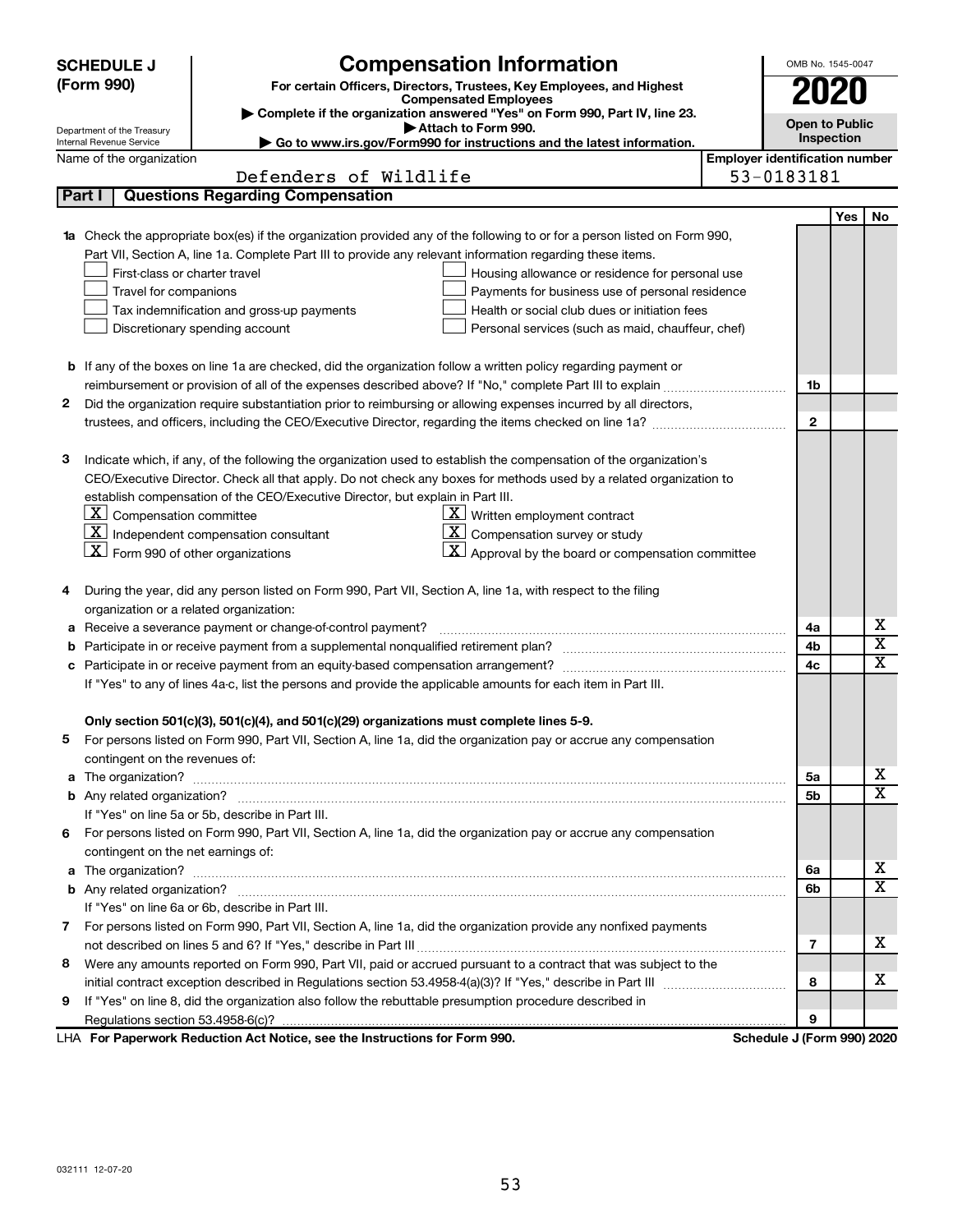### Part II | Officers, Directors, Trustees, Key Employees, and Highest Compensated Employees. Use duplicate copies if additional space is needed.

For each individual whose compensation must be reported on Schedule J, report compensation from the organization on row (i) and from related organizations, described in the instructions, on row (ii). Do not list any individuals that aren't listed on Form 990, Part VII.

Note: The sum of columns (B)(i)-(iii) for each listed individual must equal the total amount of Form 990, Part VII, Section A, line 1a, applicable column (D) and (E) amounts for that individual.

|                                     |      |                          | (B) Breakdown of W-2 and/or 1099-MISC compensation |                                           | (C) Retirement and             | (D) Nontaxable | (E) Total of columns | (F) Compensation                                           |
|-------------------------------------|------|--------------------------|----------------------------------------------------|-------------------------------------------|--------------------------------|----------------|----------------------|------------------------------------------------------------|
| (A) Name and Title                  |      | (i) Base<br>compensation | (ii) Bonus &<br>incentive<br>compensation          | (iii) Other<br>reportable<br>compensation | other deferred<br>compensation | benefits       | $(B)(i)$ - $(D)$     | in column (B)<br>reported as deferred<br>on prior Form 990 |
| Jamie Rappaport Clark<br>(1)        | (i)  | 488,175.                 | 31,000.                                            | 3,563.                                    | 39,441                         | 6,718.         | 568,897.             | 0.                                                         |
| President and CEO                   | (ii) | 350.                     | $\Omega$ .                                         | 1.                                        | 5.                             | 2.             | 358.                 | $\overline{0}$ .                                           |
| James Stofan<br>(2)                 | (i)  | 253,724.                 | 1,000.                                             | 1,242.                                    | 17,771.                        | 3,128.         | 276,865.             | $\overline{0}$ .                                           |
| Sr VP, Operations                   | (ii) | О.                       | $\mathbf 0$ .                                      | 0.                                        | 0                              | 0.             | 0                    | $\overline{0}$ .                                           |
| Robert Dreher<br>(3)                | (i)  | 237, 293.                | 1,000.                                             | 6,453.                                    | 16,628                         | 4,395.         | 265,769.             | $\overline{0}$ .                                           |
| Sr VP, Conservation and Gen Counsel | (ii) | 0.                       | 0.                                                 | 0.                                        | 0.                             | 0.             | 0                    | $\overline{0}$ .                                           |
| Brandace Swimeley<br>(4)            | (i)  | 191,192.                 | 1,000.                                             | 423.                                      | 14, 121                        | 23,354.        | 230,090.             | $\overline{0}$ .                                           |
| VP, Integrated Marketing            | (ii) | 0.                       | $\Omega$ .                                         | 0.                                        |                                | Ο.             | 0                    | $\overline{0}$ .                                           |
| Elizabeth Nichols<br>(5)            | (i)  | 185, 176.                | 1,000.                                             | 578.                                      | 13,063                         | 10,961         | 210,778              | $\overline{0}$ .                                           |
| VP, Finance and CFO                 | (ii) | 0.                       | $\Omega$ .                                         | 0.                                        | 0.                             | 0              | 0                    | $\overline{0}$ .                                           |
| Thu Pham<br>(6)                     | (i)  | 172,460.                 | 1,000.                                             | 559.                                      | 11,718                         | 23,360         | 209,097              | $\overline{0}$ .                                           |
| Chief of Staff                      | (ii) | 0.                       | $\Omega$ .                                         | 0.                                        | 0.                             | 0.             | 0                    | $\overline{0}$ .                                           |
| Robert Dewey<br>(7)                 | (i)  | 167, 723.                | 1,250.                                             | 1,529.                                    | 12,181                         | 19,436.        | 202,119              | $\overline{0}$ .                                           |
| VP, Gov Relations/External Affairs  | (ii) | 0.                       | $\Omega$                                           | 0.                                        | 0.                             | 0.             | 0                    | $\overline{0}$ .                                           |
| Michael Senatore<br>(8)             | (i)  | 157, 178.                | 1,000.                                             | 768.                                      | 11,516                         | 23,075         | 193,537              | $\overline{0}$ .                                           |
| VP, Conservation Law and Policy     | (ii) | О.                       | 0.                                                 | Ο.                                        | 0                              | 0.             | 0                    | $\overline{0}$ .                                           |
| Shawn Cantrell<br>(9)               | (i)  | 149,756.                 | 1,000.                                             | 1,978.                                    | 10,589.                        | 10,479.        | 173,802.             | $\overline{0}$ .                                           |
| VP. Field Conservation              | (ii) | 0.                       | $\overline{0}$ .                                   | $\overline{0}$ .                          | 0.                             | о.             | $\mathbf 0$ .        | $\overline{0}$ .                                           |
| (10) Jacob Malcom                   | (i)  | 133, 187.                | 1,250.                                             | 266.                                      | 9,828.                         | 21,893.        | 166,424              | $\overline{0}$ .                                           |
| Dir Ctr for Conservation Innovation | (ii) | 0.                       | 0.                                                 | $\overline{0}$ .                          | 0.                             | 0.             | 0.                   | $\overline{0}$ .                                           |
|                                     | (i)  |                          |                                                    |                                           |                                |                |                      |                                                            |
|                                     | (ii) |                          |                                                    |                                           |                                |                |                      |                                                            |
|                                     | (i)  |                          |                                                    |                                           |                                |                |                      |                                                            |
|                                     | (ii) |                          |                                                    |                                           |                                |                |                      |                                                            |
|                                     | (i)  |                          |                                                    |                                           |                                |                |                      |                                                            |
|                                     | (ii) |                          |                                                    |                                           |                                |                |                      |                                                            |
|                                     | (i)  |                          |                                                    |                                           |                                |                |                      |                                                            |
|                                     | (ii) |                          |                                                    |                                           |                                |                |                      |                                                            |
|                                     | (i)  |                          |                                                    |                                           |                                |                |                      |                                                            |
|                                     | (ii) |                          |                                                    |                                           |                                |                |                      |                                                            |
|                                     | (i)  |                          |                                                    |                                           |                                |                |                      |                                                            |
|                                     | (ii) |                          |                                                    |                                           |                                |                |                      |                                                            |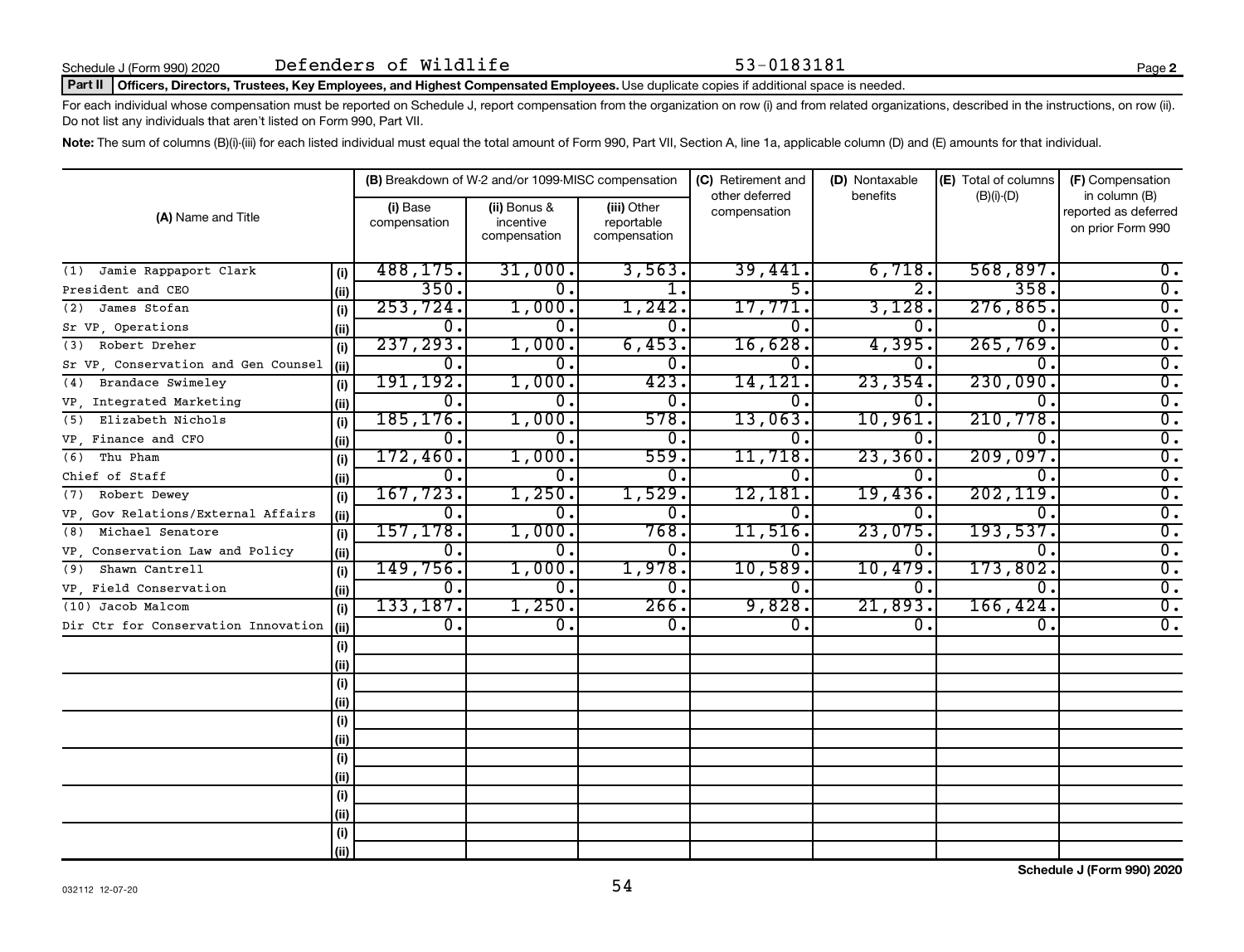# **Part III Supplemental Information**

Provide the information, explanation, or descriptions required for Part I, lines 1a, 1b, 3, 4a, 4b, 4c, 5a, 5b, 6a, 6b, 7, and 8, and for Part II. Also complete this part for any additional information.

**Schedule J (Form 990) 2020**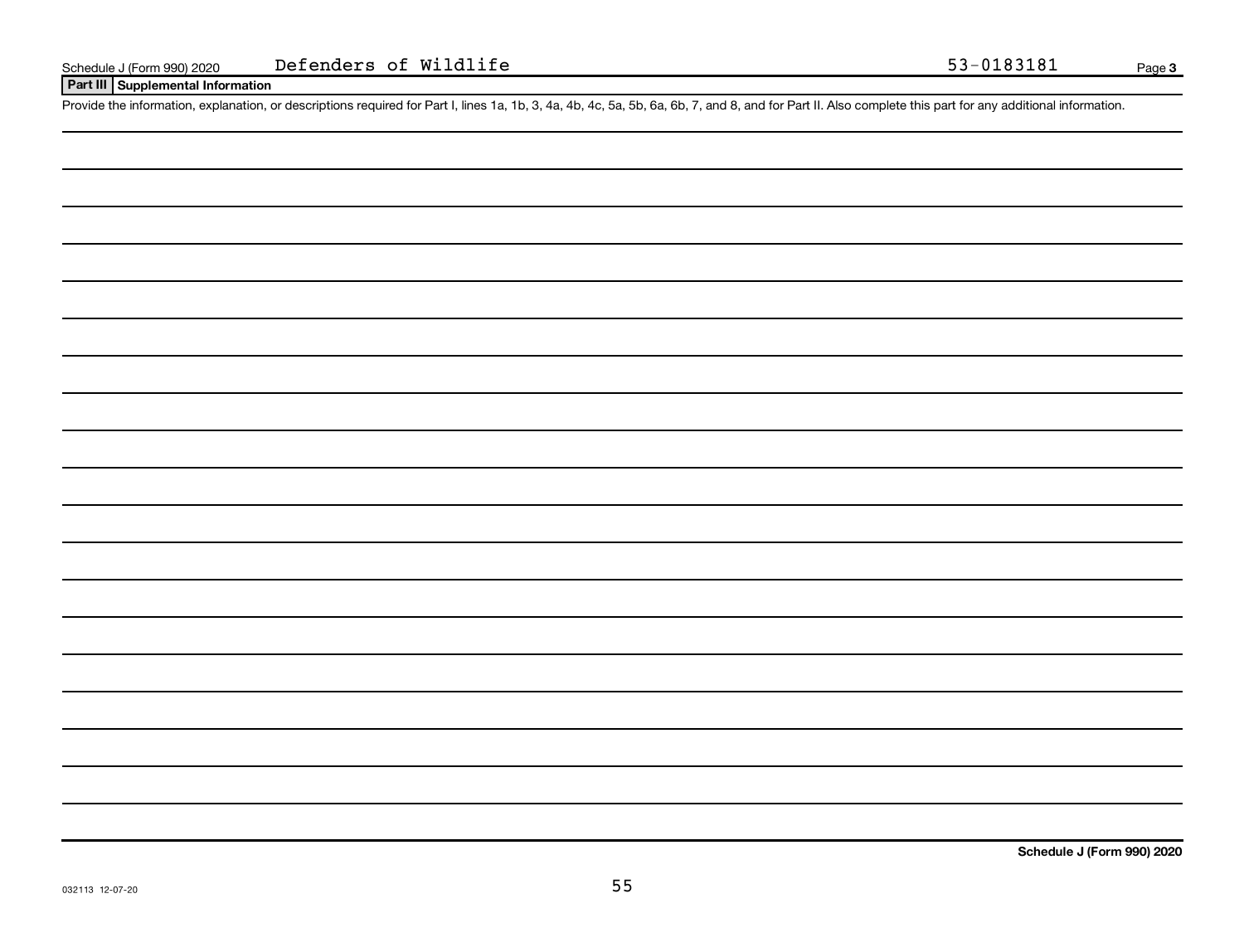# **SCHEDULE M (Form 990)**

# **Noncash Contributions**

OMB No. 1545-0047

**Employer identification number**

53-0183181

| Department of the Treasury |  |
|----------------------------|--|
| Internal Revenue Service   |  |

◆ Complete if the organizations answered "Yes" on Form 990, Part IV, lines 29 or 30.<br>● Complete if the organizations answered "Yes" on Form 990, Part IV, lines 29 or 30. **Attach to Form 990.** J

 **Go to www.irs.gov/Form990 for instructions and the latest information.** J

**Open to Public Inspection**

| Name of the organization |  |
|--------------------------|--|
|--------------------------|--|

| ition |                       |  |  |
|-------|-----------------------|--|--|
|       | Defenders of Wildlife |  |  |

| Part I | <b>Types of Property</b>                                                                                                                                                                                                            |                               |                                      |                                                                                                      |    |                                                              |            |     |    |
|--------|-------------------------------------------------------------------------------------------------------------------------------------------------------------------------------------------------------------------------------------|-------------------------------|--------------------------------------|------------------------------------------------------------------------------------------------------|----|--------------------------------------------------------------|------------|-----|----|
|        |                                                                                                                                                                                                                                     | (a)<br>Check if<br>applicable | (b)<br>Number of<br>contributions or | (c)<br>Noncash contribution<br>amounts reported on<br>items contributed Form 990, Part VIII, line 1g |    | (d)<br>Method of determining<br>noncash contribution amounts |            |     |    |
| 1      |                                                                                                                                                                                                                                     |                               |                                      |                                                                                                      |    |                                                              |            |     |    |
| 2      |                                                                                                                                                                                                                                     |                               |                                      |                                                                                                      |    |                                                              |            |     |    |
| з      | Art - Fractional interests                                                                                                                                                                                                          |                               |                                      |                                                                                                      |    |                                                              |            |     |    |
| 4      |                                                                                                                                                                                                                                     |                               |                                      |                                                                                                      |    |                                                              |            |     |    |
| 5      | Clothing and household goods                                                                                                                                                                                                        |                               |                                      |                                                                                                      |    |                                                              |            |     |    |
| 6      |                                                                                                                                                                                                                                     |                               |                                      |                                                                                                      |    |                                                              |            |     |    |
| 7      |                                                                                                                                                                                                                                     |                               |                                      |                                                                                                      |    |                                                              |            |     |    |
| 8      |                                                                                                                                                                                                                                     |                               |                                      |                                                                                                      |    |                                                              |            |     |    |
| 9      | Securities - Publicly traded                                                                                                                                                                                                        | $\overline{\text{x}}$         | 29                                   |                                                                                                      |    | 567,686. Fair Market Value                                   |            |     |    |
| 10     | Securities - Closely held stock                                                                                                                                                                                                     |                               |                                      |                                                                                                      |    |                                                              |            |     |    |
| 11     | Securities - Partnership, LLC, or                                                                                                                                                                                                   |                               |                                      |                                                                                                      |    |                                                              |            |     |    |
|        |                                                                                                                                                                                                                                     |                               |                                      |                                                                                                      |    |                                                              |            |     |    |
| 12     | Securities - Miscellaneous                                                                                                                                                                                                          |                               |                                      |                                                                                                      |    |                                                              |            |     |    |
| 13     | Qualified conservation contribution -                                                                                                                                                                                               |                               |                                      |                                                                                                      |    |                                                              |            |     |    |
|        |                                                                                                                                                                                                                                     |                               |                                      |                                                                                                      |    |                                                              |            |     |    |
| 14     | Qualified conservation contribution - Other                                                                                                                                                                                         |                               |                                      |                                                                                                      |    |                                                              |            |     |    |
| 15     | Real estate - Residential                                                                                                                                                                                                           |                               |                                      |                                                                                                      |    |                                                              |            |     |    |
| 16     |                                                                                                                                                                                                                                     |                               |                                      |                                                                                                      |    |                                                              |            |     |    |
| 17     |                                                                                                                                                                                                                                     |                               |                                      |                                                                                                      |    |                                                              |            |     |    |
| 18     |                                                                                                                                                                                                                                     |                               |                                      |                                                                                                      |    |                                                              |            |     |    |
| 19     |                                                                                                                                                                                                                                     |                               |                                      |                                                                                                      |    |                                                              |            |     |    |
| 20     | Drugs and medical supplies                                                                                                                                                                                                          |                               |                                      |                                                                                                      |    |                                                              |            |     |    |
| 21     |                                                                                                                                                                                                                                     |                               |                                      |                                                                                                      |    |                                                              |            |     |    |
| 22     |                                                                                                                                                                                                                                     |                               |                                      |                                                                                                      |    |                                                              |            |     |    |
| 23     |                                                                                                                                                                                                                                     |                               |                                      |                                                                                                      |    |                                                              |            |     |    |
| 24     |                                                                                                                                                                                                                                     |                               |                                      |                                                                                                      |    |                                                              |            |     |    |
| 25     | Other $\blacktriangleright$                                                                                                                                                                                                         |                               |                                      |                                                                                                      |    |                                                              |            |     |    |
| 26     | Other                                                                                                                                                                                                                               |                               |                                      |                                                                                                      |    |                                                              |            |     |    |
| 27     | Other                                                                                                                                                                                                                               |                               |                                      |                                                                                                      |    |                                                              |            |     |    |
| 28     | Other                                                                                                                                                                                                                               |                               |                                      |                                                                                                      |    |                                                              |            |     |    |
| 29     | Number of Forms 8283 received by the organization during the tax year for contributions                                                                                                                                             |                               |                                      |                                                                                                      |    |                                                              |            |     |    |
|        | for which the organization completed Form 8283, Part V, Donee Acknowledgement                                                                                                                                                       |                               |                                      |                                                                                                      | 29 |                                                              |            |     |    |
|        |                                                                                                                                                                                                                                     |                               |                                      |                                                                                                      |    |                                                              |            | Yes | No |
|        | 30a During the year, did the organization receive by contribution any property reported in Part I, lines 1 through 28, that it                                                                                                      |                               |                                      |                                                                                                      |    |                                                              |            |     |    |
|        | must hold for at least three years from the date of the initial contribution, and which isn't required to be used for                                                                                                               |                               |                                      |                                                                                                      |    |                                                              |            |     | х  |
|        |                                                                                                                                                                                                                                     |                               |                                      |                                                                                                      |    |                                                              | <b>30a</b> |     |    |
|        | <b>b</b> If "Yes," describe the arrangement in Part II.                                                                                                                                                                             |                               |                                      |                                                                                                      |    |                                                              |            | х   |    |
| 31     | Does the organization have a gift acceptance policy that requires the review of any nonstandard contributions?<br>32a Does the organization hire or use third parties or related organizations to solicit, process, or sell noncash |                               |                                      |                                                                                                      |    |                                                              | 31         |     |    |
|        | contributions?                                                                                                                                                                                                                      |                               |                                      |                                                                                                      |    |                                                              | <b>32a</b> |     | х  |
|        | <b>b</b> If "Yes," describe in Part II.                                                                                                                                                                                             |                               |                                      |                                                                                                      |    |                                                              |            |     |    |
|        |                                                                                                                                                                                                                                     |                               |                                      |                                                                                                      |    |                                                              |            |     |    |

**33** If the organization didn't report an amount in column (c) for a type of property for which column (a) is checked, describe in Part II.

**For Paperwork Reduction Act Notice, see the Instructions for Form 990. Schedule M (Form 990) 2020** LHA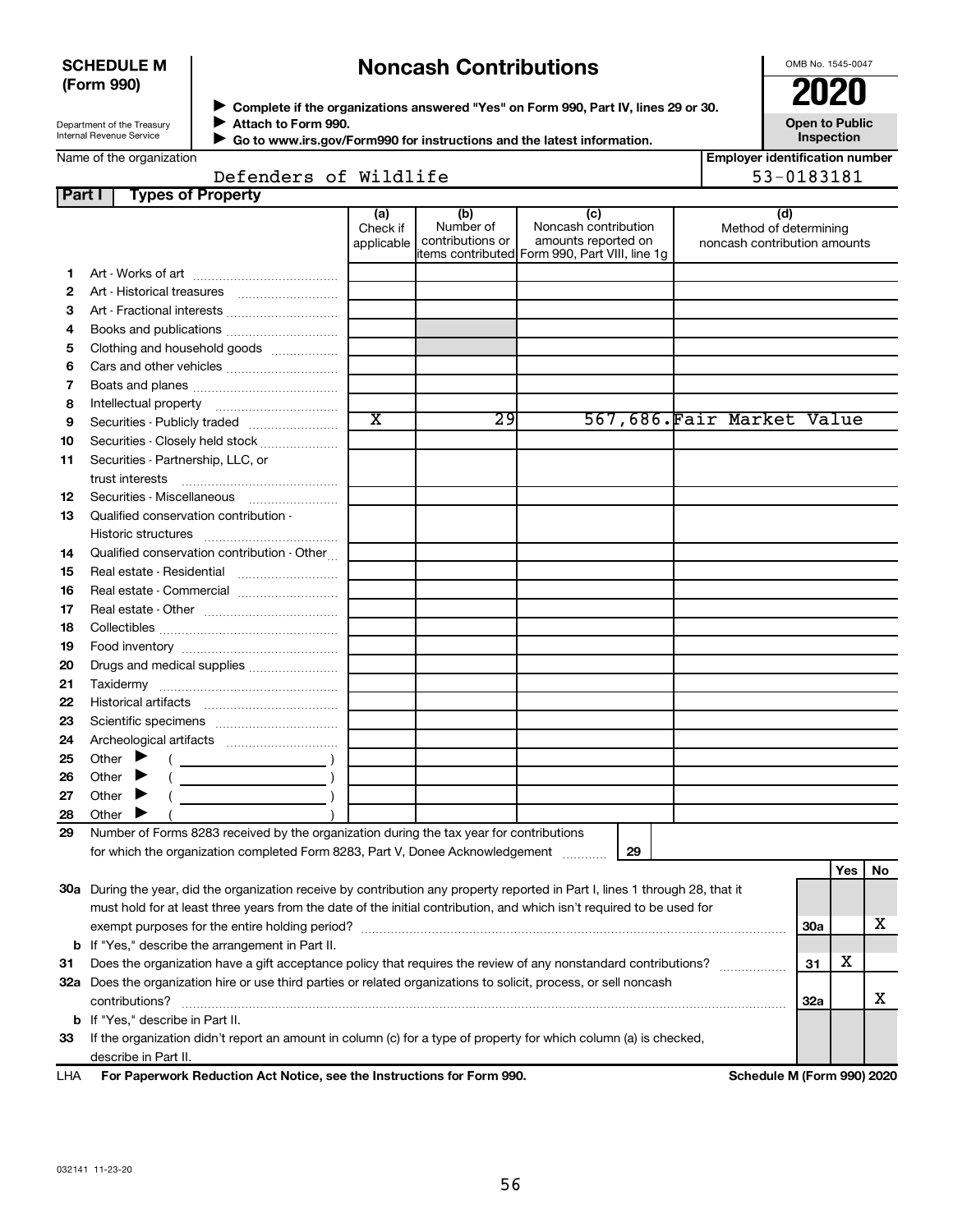**2**

Provide the information required by Part I, lines 30b, 32b, and 33, and whether the organization is reporting in Part I, column (b), the number of contributions, the number of items received, or a combination of both. Also complete this part for any additional information. **Part II Supplemental Information.** 

| $\overline{\phantom{a}}$                                                                                                                                                                                                                                                                                                                                                                                                                                                               |  |
|----------------------------------------------------------------------------------------------------------------------------------------------------------------------------------------------------------------------------------------------------------------------------------------------------------------------------------------------------------------------------------------------------------------------------------------------------------------------------------------|--|
|                                                                                                                                                                                                                                                                                                                                                                                                                                                                                        |  |
| <u> The Communication of the Communication of the Communication of the Communication of the Communication of the Communication of the Communication of the Communication of the Communication of the Communication of the Commun</u>                                                                                                                                                                                                                                                   |  |
| $\begin{tabular}{ll} \multicolumn{3}{l}{} & \multicolumn{3}{l}{} & \multicolumn{3}{l}{} & \multicolumn{3}{l}{} \\ \multicolumn{3}{l}{} & \multicolumn{3}{l}{} & \multicolumn{3}{l}{} & \multicolumn{3}{l}{} \\ \multicolumn{3}{l}{} & \multicolumn{3}{l}{} & \multicolumn{3}{l}{} & \multicolumn{3}{l}{} \\ \multicolumn{3}{l}{} & \multicolumn{3}{l}{} & \multicolumn{3}{l}{} & \multicolumn{3}{l}{} \\ \multicolumn{3}{l}{} & \multicolumn{3}{l}{} & \multicolumn{3}{l}{} & \multic$ |  |
|                                                                                                                                                                                                                                                                                                                                                                                                                                                                                        |  |
|                                                                                                                                                                                                                                                                                                                                                                                                                                                                                        |  |
|                                                                                                                                                                                                                                                                                                                                                                                                                                                                                        |  |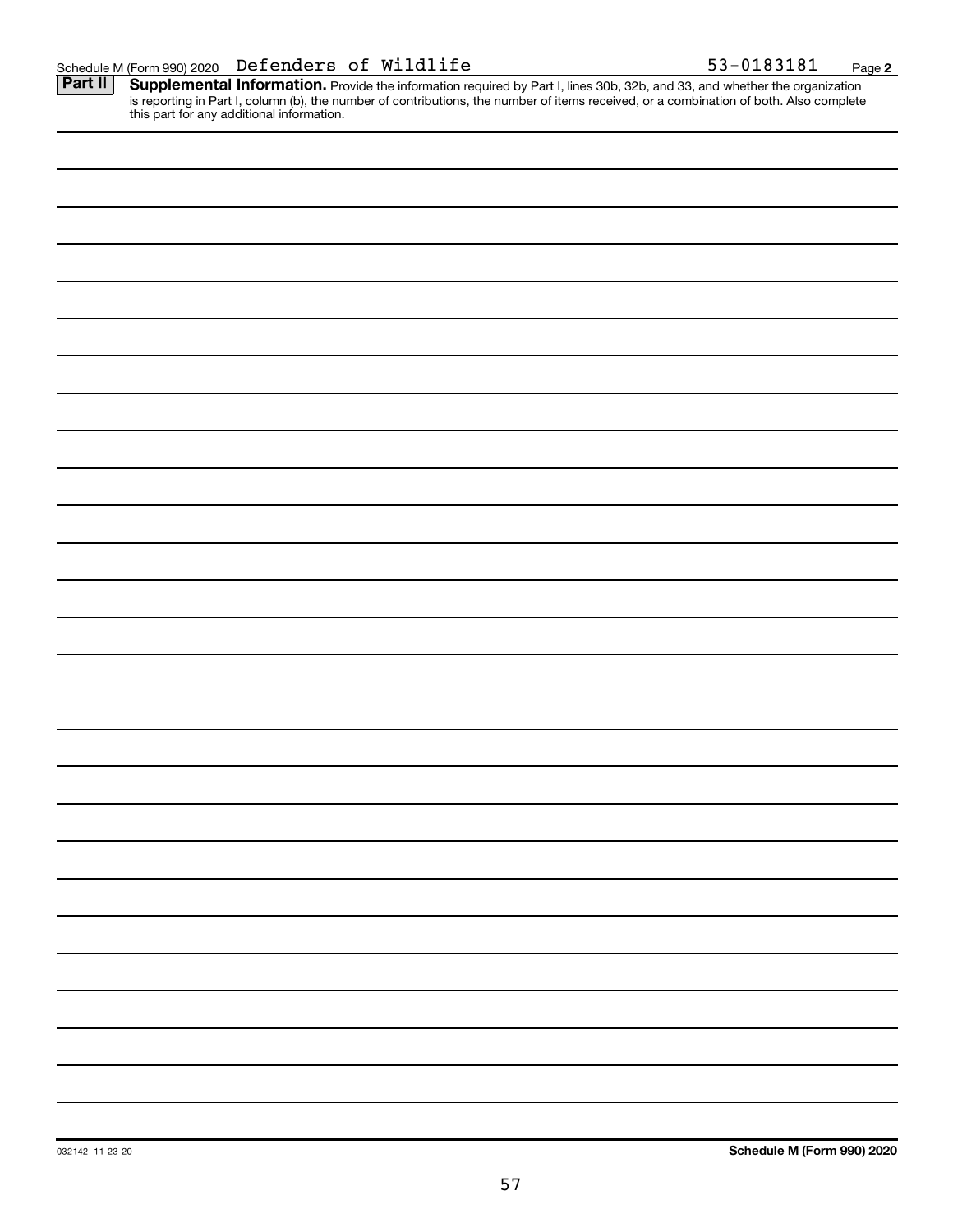| <b>SCHEDULE O</b>                                      | Supplemental Information to Form 990 or 990-EZ<br>Complete to provide information for responses to specific questions on |              | OMB No. 1545-0047                     |
|--------------------------------------------------------|--------------------------------------------------------------------------------------------------------------------------|--------------|---------------------------------------|
| (Form 990 or 990-EZ)                                   | Form 990 or 990-EZ or to provide any additional information.<br>Attach to Form 990 or 990-EZ.                            |              | <b>Open to Public</b>                 |
| Department of the Treasury<br>Internal Revenue Service | Go to www.irs.gov/Form990 for the latest information.                                                                    |              | <b>Inspection</b>                     |
| Name of the organization                               | Defenders of Wildlife                                                                                                    | 53-0183181   | <b>Employer identification number</b> |
|                                                        | Form 990, Part III, Line 4a: Conservation and Restoration of Imperiled                                                   |              |                                       |
|                                                        | Biodiversity in North America: (continued)                                                                               |              |                                       |
|                                                        | technology development and conservation activities in the field.                                                         |              | Our                                   |
|                                                        | work is aimed at the prevention of species and habitats from becoming                                                    |              |                                       |
|                                                        | imperiled, the protection of endangered and threatened species and                                                       |              |                                       |
|                                                        | their habitats, and the restoration of the health of vulnerable species                                                  |              |                                       |
|                                                        | and their habitats. We are known for our innovative and pragmatic                                                        |              |                                       |
|                                                        | responses to a constantly changing political, economic and social                                                        |              |                                       |
| environment.                                           | Our staff of scientists, wildlife policy experts,                                                                        |              |                                       |
|                                                        | lobbyists, communications experts, and attorneys work in the halls of                                                    |              |                                       |
|                                                        | Congress, state legislatures, the courts, and local communities, and in                                                  |              |                                       |
|                                                        | numerous Defenders field offices across the country. We develop and                                                      |              |                                       |
|                                                        | advocate for innovative "up-stream" management solutions for public and                                                  |              |                                       |
|                                                        | private lands that encourage conservation of entire ecosystems and                                                       |              |                                       |
| interconnected habitats.                               | In addition, Defenders is the sponsor of a                                                                               |              |                                       |
|                                                        | new television series, Wildlife Nation, hosted by Jeff Corwin, which                                                     |              |                                       |
|                                                        | showcases biodiversity conservation initiatives and partnerships tied                                                    |              |                                       |
|                                                        | directly to the organization's conservation mission.                                                                     | We emphasize |                                       |
|                                                        | collaboration with other groups as a means of bringing to bear as much                                                   |              |                                       |
|                                                        | collective influence as possible on policymakers and processes which                                                     |              |                                       |
|                                                        | are often subjected to relentless pressure from special interests. The                                                   |              |                                       |
|                                                        | shared goal of all of our activities is to make Defenders the nation's                                                   |              |                                       |
|                                                        | most effective champion of imperiled wildlife in an era of climate                                                       |              |                                       |
|                                                        | change and habitat loss, leading the way in meeting the challenges and                                                   |              |                                       |
|                                                        | seizing the opportunities that tomorrow presents to leave a rich and                                                     |              |                                       |
|                                                        | diverse natural legacy for future generations.                                                                           |              |                                       |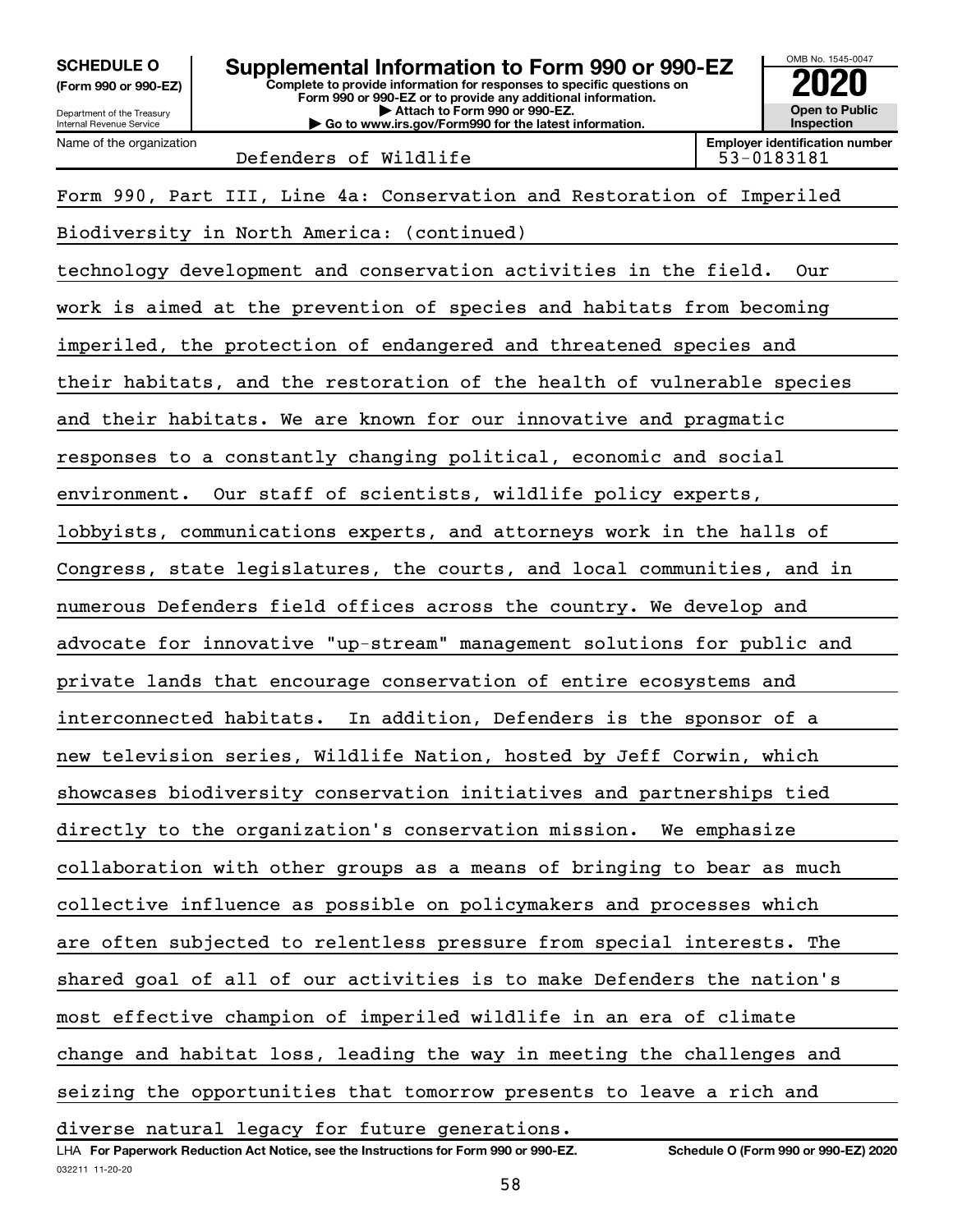Name of the organization

Form 990, Part III, Line 4b: Mobilization of a Broader Constituency for Wildlife Conservation: (continued) partnerships to an expanding constituency. Our educational outreach projects include: providing the public with up-to-date information on wildlife and habitat protection issues; maintaining an activist network and alerting activists to contact elected officials on key wildlife conservation issues; and providing information to students and teachers on wildlife issues. We also reach the public by briefing the local and national media on important wildlife topics, by producing high quality video and radio public service announcements on protecting America's wildlife and public lands and engaging supporters on our social network channels and though our daily blog. Defenders of Wildlife's website and social media platforms offer extensive information on wildlife species and related conservation issues. The website, www.defenders.org, serves as a resource for learning more about wildlife, understanding current policy issues, and getting involved.

Form 990, Part VI, Section B, line 11b:

The Audit Committee meets with staff and auditors to review the draft 990 and address any Committee member comments. The staff then sends the draft 990 to all Board Members prior to finalization and submission of the 990 to the IRS.

Form 990, Part VI, Section B, Line 12c: The Organization annually requests completion of the conflict of interest form. The Board of Directors will take action, as deemed necessary, to

address any potential conflicts.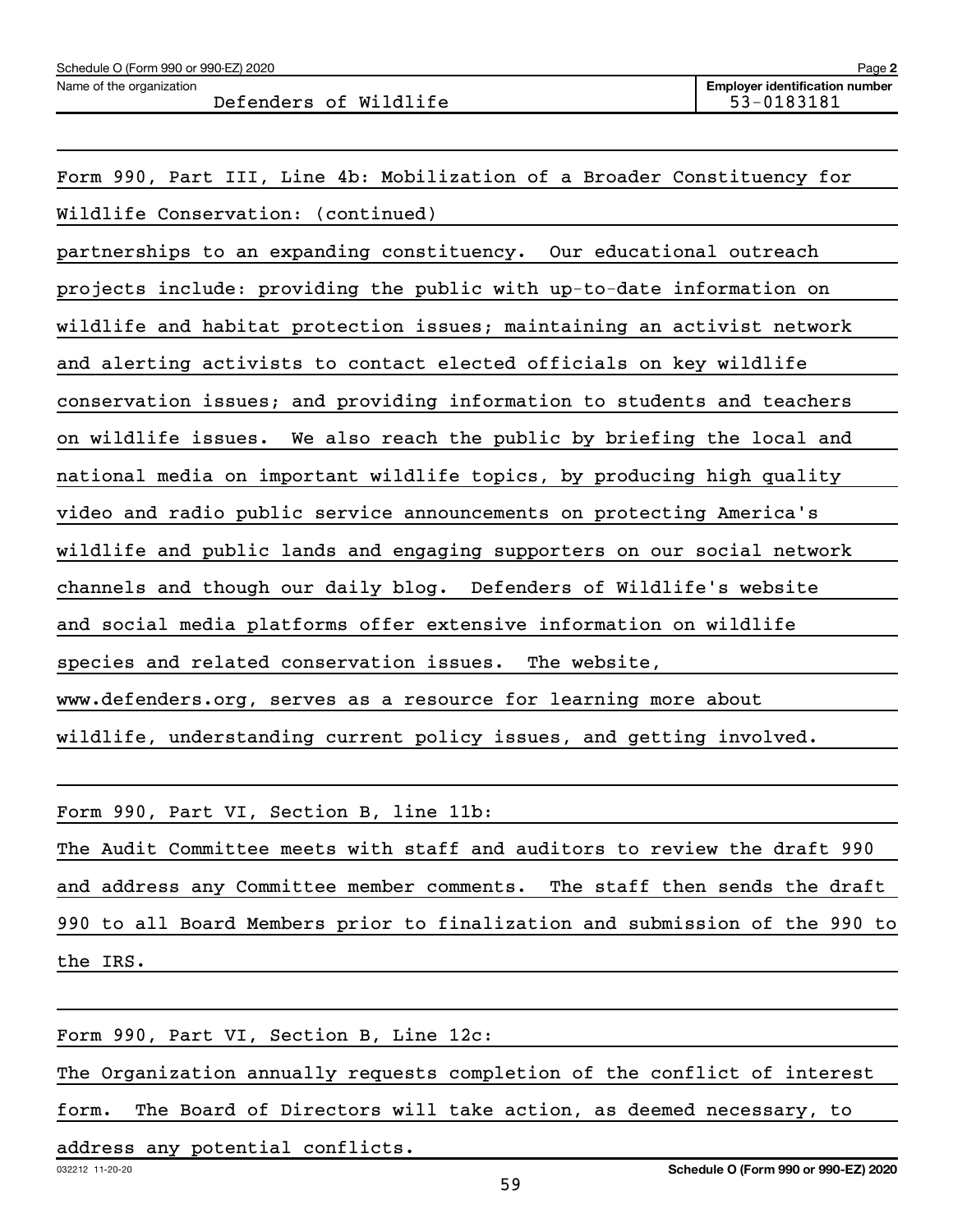| Name of the organization<br>Defenders of Wildlife                                                                          | <b>Employer identification number</b><br>53-0183181 |
|----------------------------------------------------------------------------------------------------------------------------|-----------------------------------------------------|
|                                                                                                                            |                                                     |
| Form 990, Part VI, Section B, Line 15a:                                                                                    |                                                     |
| For the President's salary, Human Resources independently collects salary                                                  |                                                     |
| survey information from other not-for-profit's as well as other Green                                                      |                                                     |
| groups and compiles findings. These findings are provided to the                                                           |                                                     |
| Organization's Executive Committee that then holds a closed door conference                                                |                                                     |
| to establish the president's salary.                                                                                       |                                                     |
| Form 990, Part VI, Line 17, List of States receiving copy of Form 990:                                                     |                                                     |
| AL , AR , CA , FL , GA , HI , IL , KS , KY , MD , MA , MI , MN , MS , NH , NJ , NM , NY , NC , ND , OR , PA , RI , SC , TN |                                                     |
| UT, VA, WV, WI                                                                                                             |                                                     |
| Form 990, Part VI, Section C, Line 19:                                                                                     |                                                     |
| The Organization's governing documents, conflict of interest policy, and                                                   |                                                     |
| financial statements are available to the public upon request.                                                             |                                                     |
| Form 990, Part IX, Line 11g, Other Fees:                                                                                   |                                                     |
| Other professional services:                                                                                               |                                                     |
| Program service expenses                                                                                                   | 4,613,727.                                          |
| Management and general expenses                                                                                            | 73,223.                                             |
| Fundraising expenses                                                                                                       | 23,023.                                             |
| Total expenses                                                                                                             | 4,709,973.                                          |
| Total Other Fees on Form 990, Part IX, line 11g, Col A                                                                     | 4,709,973.                                          |
| Form 990, Part XII, line 2c:                                                                                               |                                                     |
| The Organization's Audit Committee assumes responsibility for oversight                                                    |                                                     |
| of the audit. This process is consistent with previous years.                                                              |                                                     |
|                                                                                                                            |                                                     |

Schedule O (Form 990 or 990-EZ) 2020

**2**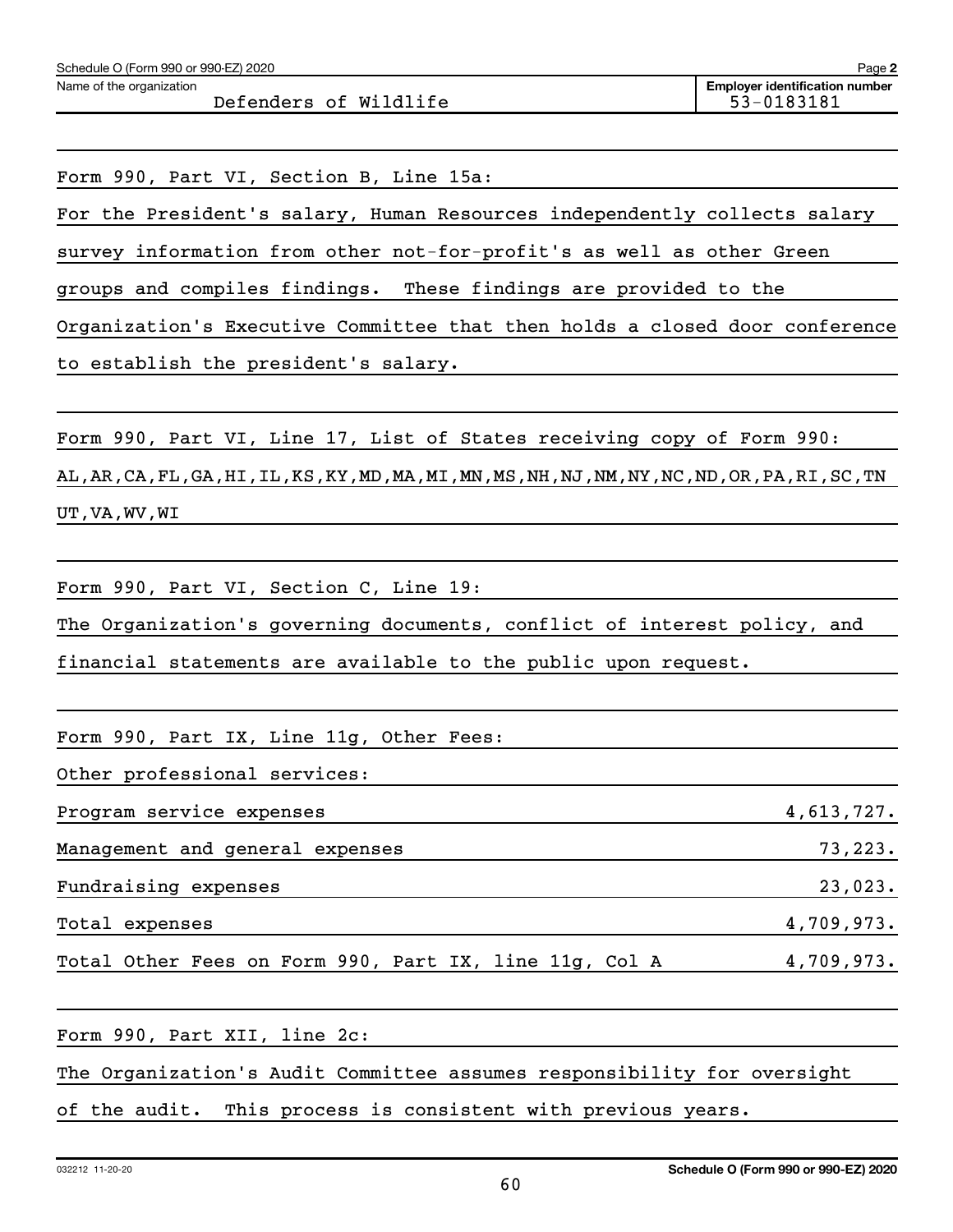| <b>SCHEDULE R</b>                                      |                                                                 | <b>Related Organizations and Unrelated Partnerships</b>                                                                                                                      |                                              |                        |                                      |                    |                                                     | OMB No. 1545-004/            |                             |  |  |
|--------------------------------------------------------|-----------------------------------------------------------------|------------------------------------------------------------------------------------------------------------------------------------------------------------------------------|----------------------------------------------|------------------------|--------------------------------------|--------------------|-----------------------------------------------------|------------------------------|-----------------------------|--|--|
| (Form 990)                                             |                                                                 | > Complete if the organization answered "Yes" on Form 990, Part IV, line 33, 34, 35b, 36, or 37.                                                                             |                                              |                        |                                      |                    |                                                     | 2020                         |                             |  |  |
|                                                        |                                                                 | Attach to Form 990.<br>Go to www.irs.gov/Form990 for instructions and the latest information.                                                                                |                                              |                        |                                      |                    |                                                     |                              |                             |  |  |
| Department of the Treasury<br>Internal Revenue Service |                                                                 |                                                                                                                                                                              |                                              |                        |                                      |                    |                                                     |                              |                             |  |  |
| Name of the organization                               | Defenders of Wildlife                                           |                                                                                                                                                                              |                                              |                        |                                      |                    | <b>Employer identification number</b><br>53-0183181 |                              |                             |  |  |
| Part I                                                 |                                                                 | <b>Identification of Disregarded Entities.</b> Complete if the organization answered "Yes" on Form 990, Part IV, line 33.                                                    |                                              |                        |                                      |                    |                                                     |                              |                             |  |  |
|                                                        | (a)                                                             | (b)                                                                                                                                                                          | (c)                                          | (d)                    | (e)                                  |                    |                                                     | (f)                          |                             |  |  |
|                                                        | Name, address, and EIN (if applicable)<br>of disregarded entity | Primary activity                                                                                                                                                             | Legal domicile (state or<br>foreign country) | Total income           |                                      | End-of-year assets |                                                     | Direct controlling<br>entity |                             |  |  |
|                                                        |                                                                 |                                                                                                                                                                              |                                              |                        |                                      |                    |                                                     |                              |                             |  |  |
|                                                        |                                                                 |                                                                                                                                                                              |                                              |                        |                                      |                    |                                                     |                              |                             |  |  |
|                                                        |                                                                 |                                                                                                                                                                              |                                              |                        |                                      |                    |                                                     |                              |                             |  |  |
|                                                        |                                                                 |                                                                                                                                                                              |                                              |                        |                                      |                    |                                                     |                              |                             |  |  |
| Part II                                                | organizations during the tax year.                              | Identification of Related Tax-Exempt Organizations. Complete if the organization answered "Yes" on Form 990, Part IV, line 34, because it had one or more related tax-exempt |                                              |                        |                                      |                    |                                                     |                              |                             |  |  |
|                                                        | (a)                                                             | (b)                                                                                                                                                                          | (c)                                          | (d)                    | (e)                                  |                    | (f)                                                 |                              | $(g)$<br>Section 512(b)(13) |  |  |
|                                                        | Name, address, and EIN<br>of related organization               | Primary activity                                                                                                                                                             | Legal domicile (state or<br>foreign country) | Exempt Code<br>section | Public charity<br>status (if section |                    | Direct controlling<br>entity                        |                              | controlled<br>entity?       |  |  |
|                                                        |                                                                 |                                                                                                                                                                              |                                              |                        | 501(c)(3)                            |                    |                                                     | Yes                          | No                          |  |  |
|                                                        | Defenders of Wildlife Action Fund -                             | Protecting wildlife,                                                                                                                                                         |                                              |                        |                                      |                    |                                                     |                              |                             |  |  |
|                                                        | 38-4043084, 1130 17th Street, NW.                               | natural habitats, and the                                                                                                                                                    |                                              |                        |                                      |                    | Defenders of                                        |                              |                             |  |  |
| Washington, DC 20036-4604                              |                                                                 | environment.                                                                                                                                                                 | District of Columbia $501(c)(4)$             |                        |                                      | Wildlife           |                                                     | X                            |                             |  |  |
|                                                        |                                                                 |                                                                                                                                                                              |                                              |                        |                                      |                    |                                                     |                              |                             |  |  |
|                                                        |                                                                 |                                                                                                                                                                              |                                              |                        |                                      |                    |                                                     |                              |                             |  |  |
|                                                        |                                                                 |                                                                                                                                                                              |                                              |                        |                                      |                    |                                                     |                              |                             |  |  |
|                                                        |                                                                 |                                                                                                                                                                              |                                              |                        |                                      |                    |                                                     |                              |                             |  |  |
|                                                        |                                                                 |                                                                                                                                                                              |                                              |                        |                                      |                    |                                                     |                              |                             |  |  |
|                                                        |                                                                 |                                                                                                                                                                              |                                              |                        |                                      |                    |                                                     |                              |                             |  |  |
|                                                        |                                                                 |                                                                                                                                                                              |                                              |                        |                                      |                    |                                                     |                              |                             |  |  |
|                                                        |                                                                 |                                                                                                                                                                              |                                              |                        |                                      |                    |                                                     |                              |                             |  |  |

**For Paperwork Reduction Act Notice, see the Instructions for Form 990. Schedule R (Form 990) 2020**

OMB No. 1545-0047

 $\overline{\phantom{a}}$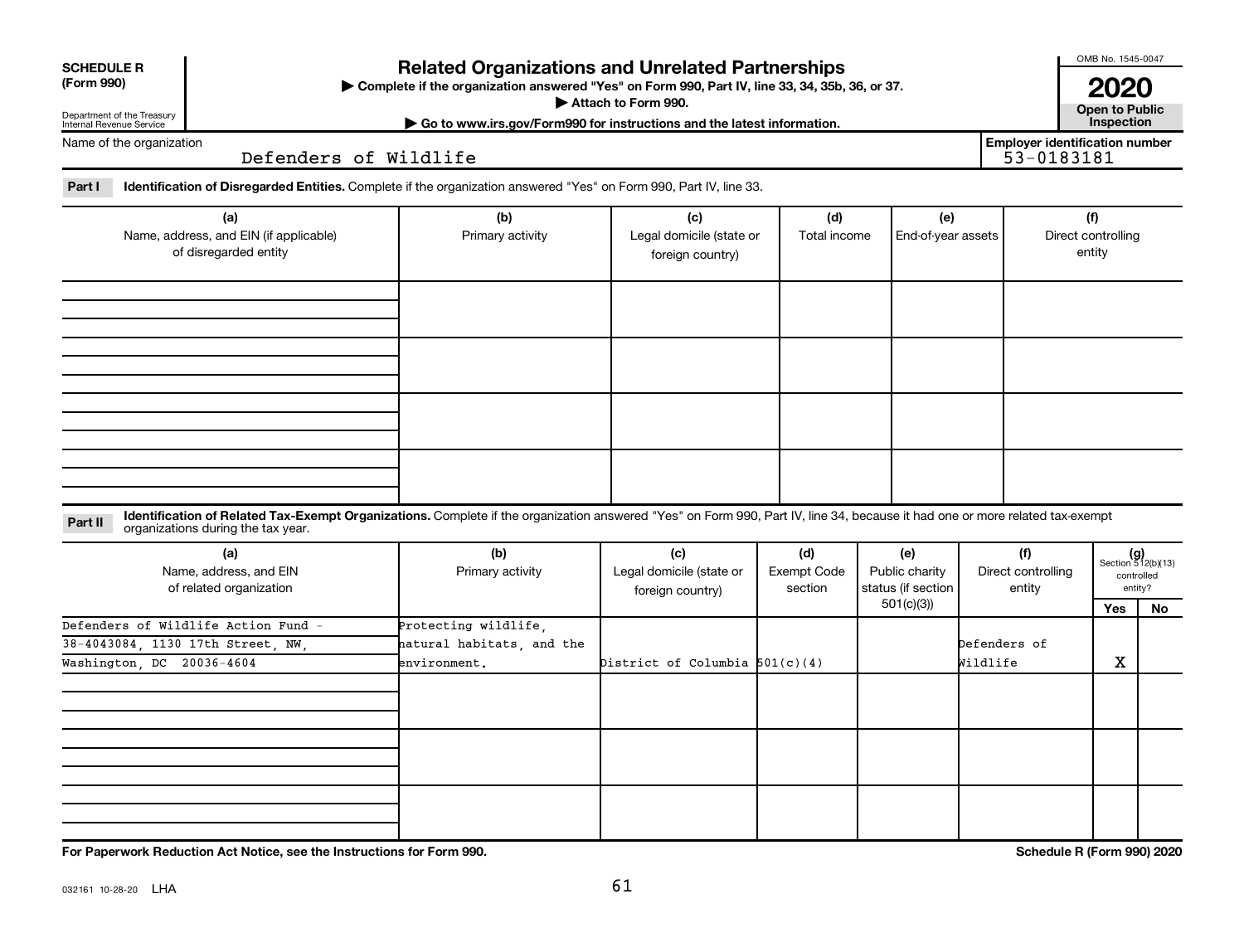Part III Identification of Related Organizations Taxable as a Partnership. Complete if the organization answered "Yes" on Form 990, Part IV, line 34, because it had one or more related<br>Read to the organizations tracted as organizations treated as a partnership during the tax year.

| (a)                                                                                                                                                                                                                                                                         | (b)              | (c)                                       | (d)                          |                             | (e)                                                                   | (f)                           | (g)                               |              | (h)              | (i)                                           | (i)                                         | (k)                      |    |
|-----------------------------------------------------------------------------------------------------------------------------------------------------------------------------------------------------------------------------------------------------------------------------|------------------|-------------------------------------------|------------------------------|-----------------------------|-----------------------------------------------------------------------|-------------------------------|-----------------------------------|--------------|------------------|-----------------------------------------------|---------------------------------------------|--------------------------|----|
| Name, address, and EIN<br>of related organization                                                                                                                                                                                                                           | Primary activity | Legal<br>domicile<br>(state or<br>foreign | Direct controlling<br>entity |                             | Predominant income<br>(related, unrelated,<br>excluded from tax under | Share of total<br>income      | Share of<br>end-of-year<br>assets | allocations? | Disproportionate | Code V-UBI<br>amount in box<br>20 of Schedule | General or Percentage<br>managing ownership |                          |    |
|                                                                                                                                                                                                                                                                             |                  | country)                                  |                              |                             | sections $512-514$ )                                                  |                               |                                   | Yes          | <b>No</b>        | K-1 (Form 1065) Yes No                        |                                             |                          |    |
|                                                                                                                                                                                                                                                                             |                  |                                           |                              |                             |                                                                       |                               |                                   |              |                  |                                               |                                             |                          |    |
|                                                                                                                                                                                                                                                                             |                  |                                           |                              |                             |                                                                       |                               |                                   |              |                  |                                               |                                             |                          |    |
|                                                                                                                                                                                                                                                                             |                  |                                           |                              |                             |                                                                       |                               |                                   |              |                  |                                               |                                             |                          |    |
|                                                                                                                                                                                                                                                                             |                  |                                           |                              |                             |                                                                       |                               |                                   |              |                  |                                               |                                             |                          |    |
|                                                                                                                                                                                                                                                                             |                  |                                           |                              |                             |                                                                       |                               |                                   |              |                  |                                               |                                             |                          |    |
|                                                                                                                                                                                                                                                                             |                  |                                           |                              |                             |                                                                       |                               |                                   |              |                  |                                               |                                             |                          |    |
|                                                                                                                                                                                                                                                                             |                  |                                           |                              |                             |                                                                       |                               |                                   |              |                  |                                               |                                             |                          |    |
|                                                                                                                                                                                                                                                                             |                  |                                           |                              |                             |                                                                       |                               |                                   |              |                  |                                               |                                             |                          |    |
|                                                                                                                                                                                                                                                                             |                  |                                           |                              |                             |                                                                       |                               |                                   |              |                  |                                               |                                             |                          |    |
|                                                                                                                                                                                                                                                                             |                  |                                           |                              |                             |                                                                       |                               |                                   |              |                  |                                               |                                             |                          |    |
|                                                                                                                                                                                                                                                                             |                  |                                           |                              |                             |                                                                       |                               |                                   |              |                  |                                               |                                             |                          |    |
|                                                                                                                                                                                                                                                                             |                  |                                           |                              |                             |                                                                       |                               |                                   |              |                  |                                               |                                             |                          |    |
|                                                                                                                                                                                                                                                                             |                  |                                           |                              |                             |                                                                       |                               |                                   |              |                  |                                               |                                             |                          |    |
|                                                                                                                                                                                                                                                                             |                  |                                           |                              |                             |                                                                       |                               |                                   |              |                  |                                               |                                             |                          |    |
|                                                                                                                                                                                                                                                                             |                  |                                           |                              |                             |                                                                       |                               |                                   |              |                  |                                               |                                             |                          |    |
|                                                                                                                                                                                                                                                                             |                  |                                           |                              |                             |                                                                       |                               |                                   |              |                  |                                               |                                             |                          |    |
| Identification of Related Organizations Taxable as a Corporation or Trust. Complete if the organization answered "Yes" on Form 990, Part IV, line 34, because it had one or more related<br>Part IV<br>organizations treated as a corporation or trust during the tax year. |                  |                                           |                              |                             |                                                                       |                               |                                   |              |                  |                                               |                                             |                          |    |
| (a)                                                                                                                                                                                                                                                                         |                  |                                           | (b)                          | (c)                         | (d)                                                                   | (e)                           | (f)                               |              |                  | (g)                                           | (h)                                         | (i)<br>Section           |    |
| Name, address, and EIN                                                                                                                                                                                                                                                      |                  |                                           | Primary activity             | Legal domicile<br>(state or | Direct controlling                                                    | Type of entity                | Share of total                    |              |                  | Share of                                      | Percentage                                  | 512(b)(13)<br>controlled |    |
| of related organization                                                                                                                                                                                                                                                     |                  |                                           |                              | foreian                     | entity                                                                | (C corp, S corp,<br>or trust) | income                            |              |                  | end-of-year<br>assets                         | ownership                                   | entity?                  |    |
|                                                                                                                                                                                                                                                                             |                  |                                           |                              | country)                    |                                                                       |                               |                                   |              |                  |                                               |                                             | Yes                      | No |
|                                                                                                                                                                                                                                                                             |                  |                                           |                              |                             |                                                                       |                               |                                   |              |                  |                                               |                                             |                          |    |
|                                                                                                                                                                                                                                                                             |                  |                                           |                              |                             |                                                                       |                               |                                   |              |                  |                                               |                                             |                          |    |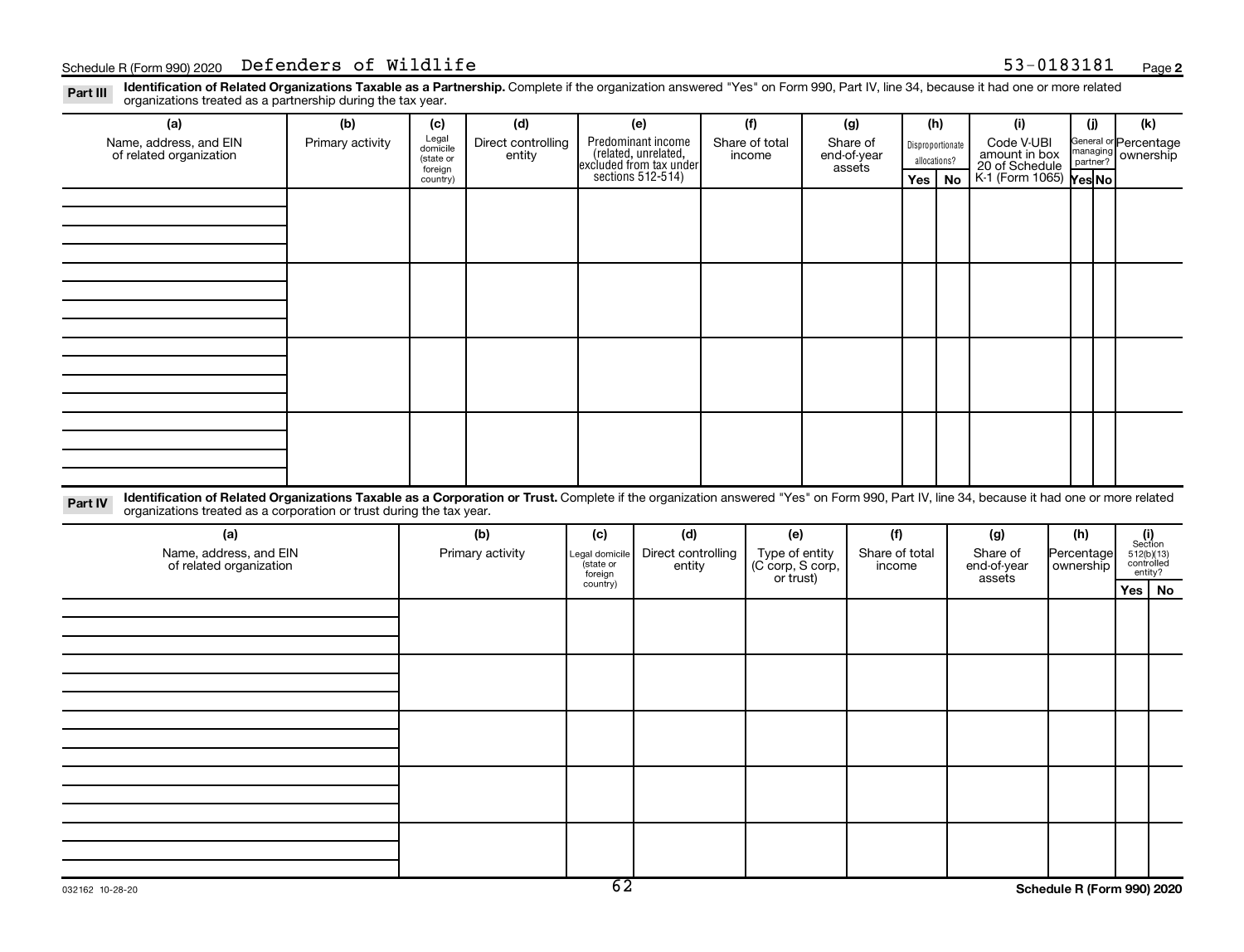# Schedule R (Form 990) 2020 Page Defenders of Wildlife 53-0183181

| Part V Transactions With Related Organizations. Complete if the organization answered "Yes" on Form 990, Part IV, line 34, 35b, or 36. |  |  |
|----------------------------------------------------------------------------------------------------------------------------------------|--|--|
|                                                                                                                                        |  |  |

|   | Note: Complete line 1 if any entity is listed in Parts II, III, or IV of this schedule.                                                                                                                                        |                 | Yes   No                |                             |
|---|--------------------------------------------------------------------------------------------------------------------------------------------------------------------------------------------------------------------------------|-----------------|-------------------------|-----------------------------|
|   | During the tax year, did the organization engage in any of the following transactions with one or more related organizations listed in Parts II-IV?                                                                            |                 |                         |                             |
|   |                                                                                                                                                                                                                                | 1a              |                         | $\overline{\mathbf{x}}$     |
|   |                                                                                                                                                                                                                                | 1b              |                         | $\overline{\mathbf{x}}$     |
|   |                                                                                                                                                                                                                                | 1c              |                         | $\overline{\textnormal{x}}$ |
|   |                                                                                                                                                                                                                                | 1 <sub>d</sub>  |                         | $\overline{\textnormal{x}}$ |
|   | e Loans or loan guarantees by related organization(s) material contents and content to content the content of the content of the content of the content of the content of the content of the content of the content of the con | 1e              |                         | $\overline{\textbf{x}}$     |
|   |                                                                                                                                                                                                                                |                 |                         |                             |
|   | Dividends from related organization(s) www.andron.com/www.andron.com/www.andron.com/www.andron.com/www.andron.com/www.andron.com/www.andron.com/www.andron.com/www.andron.com/www.andron.com/www.andron.com/www.andron.com/www | 1f              |                         | X                           |
| a | Sale of assets to related organization(s) www.assettion.com/www.assettion.com/www.assettion.com/www.assettion.com/www.assettion.com/www.assettion.com/www.assettion.com/www.assettion.com/www.assettion.com/www.assettion.com/ | 1g              |                         | $\overline{\textnormal{x}}$ |
|   | h Purchase of assets from related organization(s) manufactured and content to content the content of assets from related organization(s)                                                                                       | 1 <sub>h</sub>  |                         | $\overline{\textnormal{x}}$ |
|   |                                                                                                                                                                                                                                | 1i              |                         | $\mathbf{x}$                |
|   |                                                                                                                                                                                                                                | 1j              |                         | X                           |
|   |                                                                                                                                                                                                                                |                 |                         |                             |
|   |                                                                                                                                                                                                                                | 1k              |                         | х                           |
|   |                                                                                                                                                                                                                                | 11              |                         | $\overline{\mathbf{x}}$     |
|   |                                                                                                                                                                                                                                | 1 <sub>m</sub>  |                         | X                           |
|   |                                                                                                                                                                                                                                | 1n              | $\overline{\textbf{X}}$ |                             |
|   | o Sharing of paid employees with related organization(s) material contents and content to the star of paid employees with related organization(s) material contents and the star of the star of the star of the star of the st | 10 <sub>o</sub> | X                       |                             |
|   |                                                                                                                                                                                                                                |                 |                         |                             |
|   |                                                                                                                                                                                                                                | 1p              |                         | х                           |
|   |                                                                                                                                                                                                                                | 1q              |                         | $\mathbf{x}$                |
|   |                                                                                                                                                                                                                                |                 |                         |                             |
|   | Other transfer of cash or property to related organization(s) manufactured content to the content of the content of the content of the content of the content of the content of the content of the content of the content of t | 1r              |                         | х                           |
|   |                                                                                                                                                                                                                                | 1s              |                         | $\overline{\mathbf{X}}$     |
|   | 2 If the answer to any of the above is "Yes," see the instructions for information on who must complete this line, including covered relationships and transaction thresholds.                                                 |                 |                         |                             |

| (a)<br>Name of related organization | (b)<br>Transaction<br>type (a-s) | (c)<br>Amount involved | (d)<br>Method of determining amount involved |
|-------------------------------------|----------------------------------|------------------------|----------------------------------------------|
| (1)                                 |                                  |                        |                                              |
| (2)                                 |                                  |                        |                                              |
| (3)                                 |                                  |                        |                                              |
| (4)                                 |                                  |                        |                                              |
| (5)                                 |                                  |                        |                                              |
| (6)                                 | $\overline{C}$                   |                        |                                              |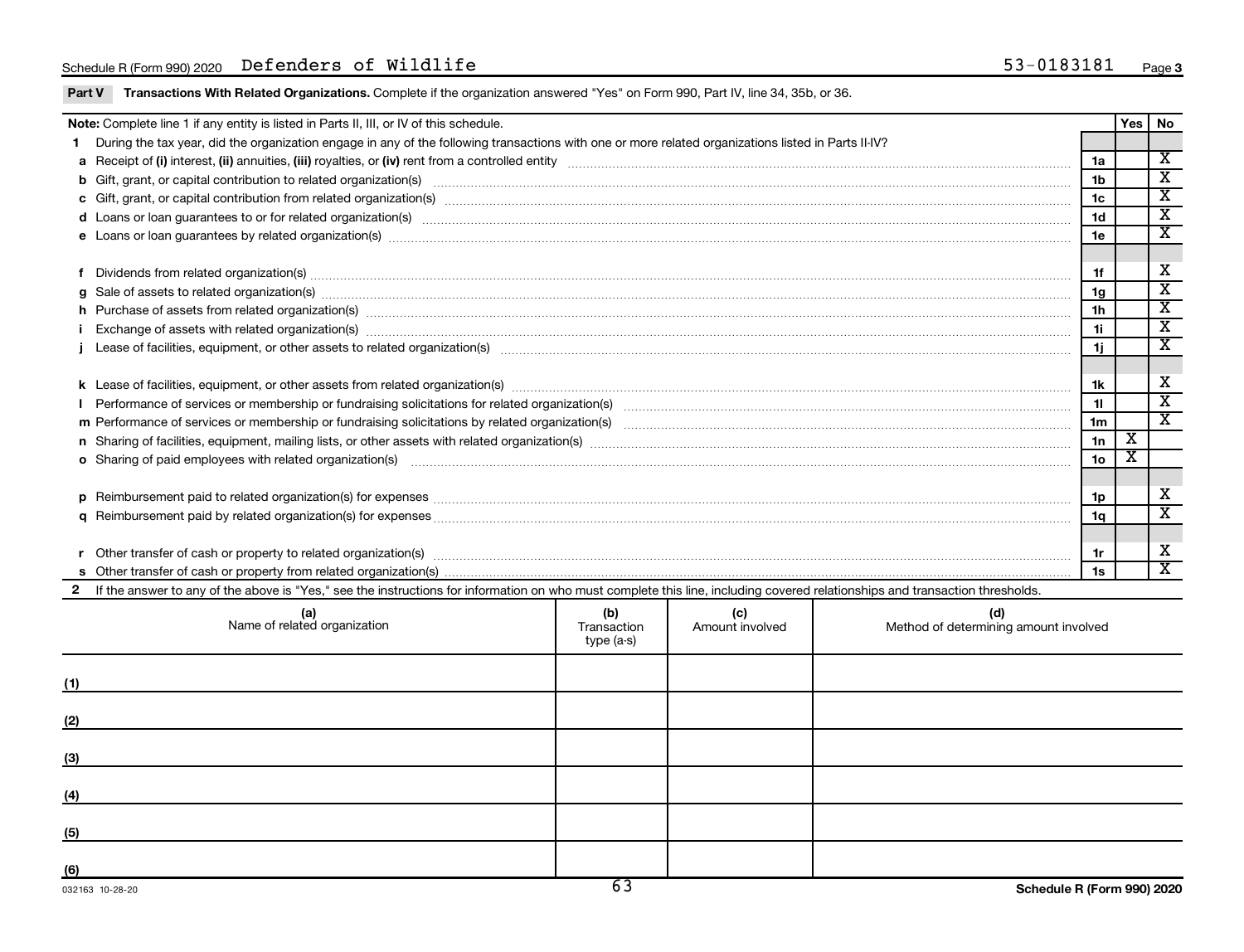# Schedule R (Form 990) 2020 Page Defenders of Wildlife 53-0183181

Part VI Unrelated Organizations Taxable as a Partnership. Complete if the organization answered "Yes" on Form 990, Part IV, line 37.

Provide the following information for each entity taxed as a partnership through which the organization conducted more than five percent of its activities (measured by total assets or gross revenue) that was not a related organization. See instructions regarding exclusion for certain investment partnerships.

| <br>(a)                | (b)              | (c)               | .  . <b>.</b> . <b>.</b><br><br>(d)                                                        |                                                          | (f)      | (g)         | (h)                    |  | (i)                                                                                                                                               | (i)    |  | (k) |
|------------------------|------------------|-------------------|--------------------------------------------------------------------------------------------|----------------------------------------------------------|----------|-------------|------------------------|--|---------------------------------------------------------------------------------------------------------------------------------------------------|--------|--|-----|
| Name, address, and EIN | Primary activity | Legal domicile    |                                                                                            | (e)<br>Are all<br>partners sec.<br>$501(c)(3)$<br>orgs.? | Share of | Share of    |                        |  |                                                                                                                                                   |        |  |     |
| of entity              |                  | (state or foreign |                                                                                            |                                                          | total    | end-of-year | Dispropor-<br>tionate  |  |                                                                                                                                                   |        |  |     |
|                        |                  | country)          | Predominant income<br>(related, unrelated,<br>excluded from tax under<br>sections 512-514) |                                                          | income   | assets      | allocations?<br>Yes No |  | Code V-UBI<br>amount in box 20 managing<br>of Schedule K-1<br>(Form 1065)<br>$\overline{V}$<br>$\overline{V}$<br>$\overline{V}$<br>$\overline{V}$ |        |  |     |
|                        |                  |                   |                                                                                            | Yes No                                                   |          |             |                        |  |                                                                                                                                                   | Yes NO |  |     |
|                        |                  |                   |                                                                                            |                                                          |          |             |                        |  |                                                                                                                                                   |        |  |     |
|                        |                  |                   |                                                                                            |                                                          |          |             |                        |  |                                                                                                                                                   |        |  |     |
|                        |                  |                   |                                                                                            |                                                          |          |             |                        |  |                                                                                                                                                   |        |  |     |
|                        |                  |                   |                                                                                            |                                                          |          |             |                        |  |                                                                                                                                                   |        |  |     |
|                        |                  |                   |                                                                                            |                                                          |          |             |                        |  |                                                                                                                                                   |        |  |     |
|                        |                  |                   |                                                                                            |                                                          |          |             |                        |  |                                                                                                                                                   |        |  |     |
|                        |                  |                   |                                                                                            |                                                          |          |             |                        |  |                                                                                                                                                   |        |  |     |
|                        |                  |                   |                                                                                            |                                                          |          |             |                        |  |                                                                                                                                                   |        |  |     |
|                        |                  |                   |                                                                                            |                                                          |          |             |                        |  |                                                                                                                                                   |        |  |     |
|                        |                  |                   |                                                                                            |                                                          |          |             |                        |  |                                                                                                                                                   |        |  |     |
|                        |                  |                   |                                                                                            |                                                          |          |             |                        |  |                                                                                                                                                   |        |  |     |
|                        |                  |                   |                                                                                            |                                                          |          |             |                        |  |                                                                                                                                                   |        |  |     |
|                        |                  |                   |                                                                                            |                                                          |          |             |                        |  |                                                                                                                                                   |        |  |     |
|                        |                  |                   |                                                                                            |                                                          |          |             |                        |  |                                                                                                                                                   |        |  |     |
|                        |                  |                   |                                                                                            |                                                          |          |             |                        |  |                                                                                                                                                   |        |  |     |
|                        |                  |                   |                                                                                            |                                                          |          |             |                        |  |                                                                                                                                                   |        |  |     |
|                        |                  |                   |                                                                                            |                                                          |          |             |                        |  |                                                                                                                                                   |        |  |     |
|                        |                  |                   |                                                                                            |                                                          |          |             |                        |  |                                                                                                                                                   |        |  |     |
|                        |                  |                   |                                                                                            |                                                          |          |             |                        |  |                                                                                                                                                   |        |  |     |
|                        |                  |                   |                                                                                            |                                                          |          |             |                        |  |                                                                                                                                                   |        |  |     |
|                        |                  |                   |                                                                                            |                                                          |          |             |                        |  |                                                                                                                                                   |        |  |     |
|                        |                  |                   |                                                                                            |                                                          |          |             |                        |  |                                                                                                                                                   |        |  |     |
|                        |                  |                   |                                                                                            |                                                          |          |             |                        |  |                                                                                                                                                   |        |  |     |
|                        |                  |                   |                                                                                            |                                                          |          |             |                        |  |                                                                                                                                                   |        |  |     |
|                        |                  |                   |                                                                                            |                                                          |          |             |                        |  |                                                                                                                                                   |        |  |     |
|                        |                  |                   |                                                                                            |                                                          |          |             |                        |  |                                                                                                                                                   |        |  |     |
|                        |                  |                   |                                                                                            |                                                          |          |             |                        |  |                                                                                                                                                   |        |  |     |
|                        |                  |                   |                                                                                            |                                                          |          |             |                        |  |                                                                                                                                                   |        |  |     |
|                        |                  |                   |                                                                                            |                                                          |          |             |                        |  |                                                                                                                                                   |        |  |     |
|                        |                  |                   |                                                                                            |                                                          |          |             |                        |  |                                                                                                                                                   |        |  |     |
|                        |                  |                   |                                                                                            |                                                          |          |             |                        |  |                                                                                                                                                   |        |  |     |
|                        |                  |                   |                                                                                            |                                                          |          |             |                        |  |                                                                                                                                                   |        |  |     |
|                        |                  |                   |                                                                                            |                                                          |          |             |                        |  |                                                                                                                                                   |        |  |     |
|                        |                  |                   |                                                                                            |                                                          |          |             |                        |  |                                                                                                                                                   |        |  |     |
|                        |                  |                   |                                                                                            |                                                          |          |             |                        |  |                                                                                                                                                   |        |  |     |

**Schedule R (Form 990) 2020**